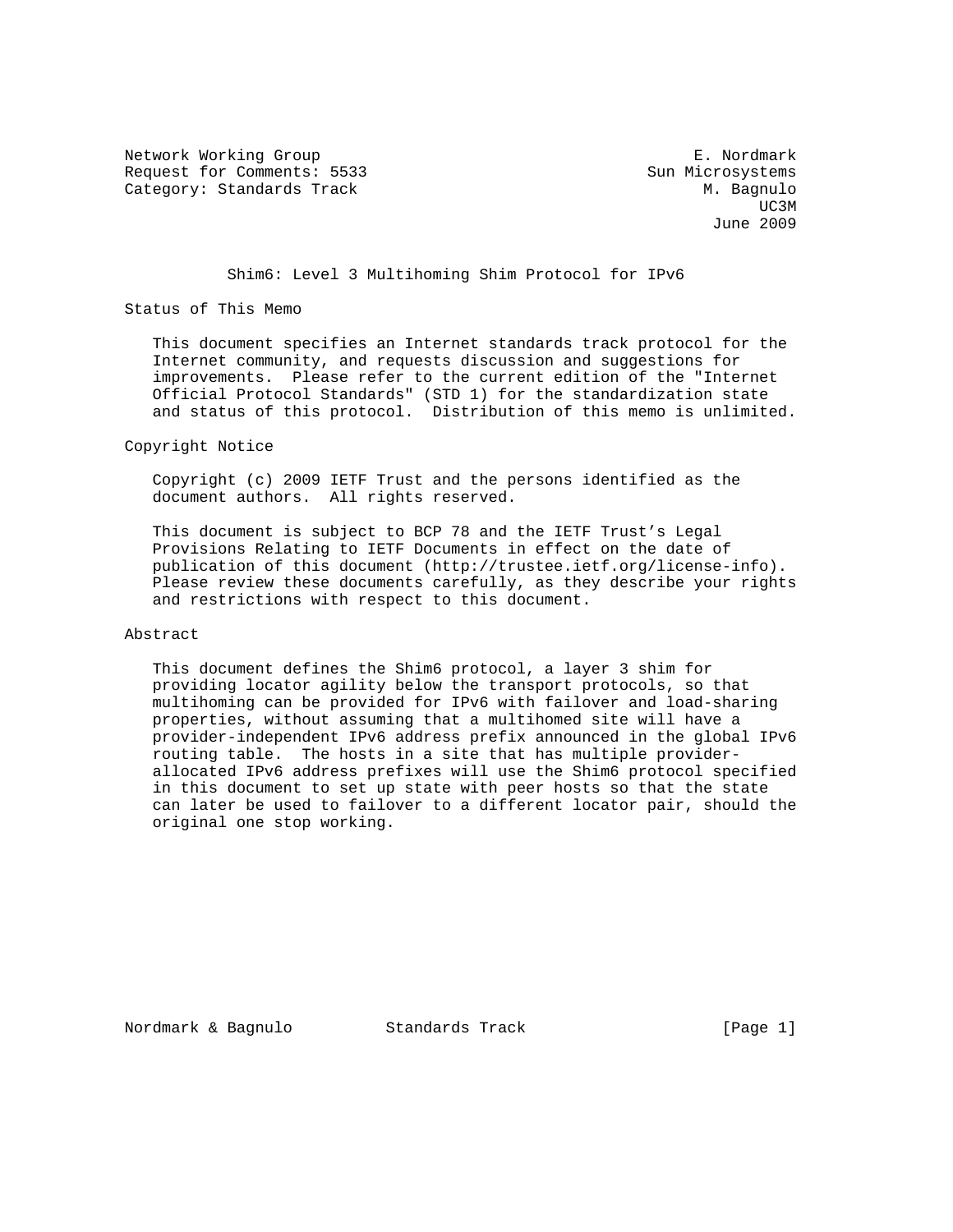| Table of Contents |
|-------------------|
|-------------------|

|  | 1.3. Locators as Upper-Layer Identifiers (ULID)       |  |
|--|-------------------------------------------------------|--|
|  |                                                       |  |
|  |                                                       |  |
|  |                                                       |  |
|  |                                                       |  |
|  |                                                       |  |
|  |                                                       |  |
|  |                                                       |  |
|  |                                                       |  |
|  |                                                       |  |
|  |                                                       |  |
|  |                                                       |  |
|  |                                                       |  |
|  |                                                       |  |
|  |                                                       |  |
|  | 4.5. Overview of Shim Control Messages 21             |  |
|  |                                                       |  |
|  |                                                       |  |
|  |                                                       |  |
|  | 5.2. Shim6 Payload Extension Header Format 24         |  |
|  | 5.3. Common Shim6 Control Header 25                   |  |
|  |                                                       |  |
|  |                                                       |  |
|  |                                                       |  |
|  |                                                       |  |
|  |                                                       |  |
|  |                                                       |  |
|  | 5.10. Update Request Message Format 37                |  |
|  | 5.11. Update Acknowledgement Message Format 38        |  |
|  |                                                       |  |
|  |                                                       |  |
|  |                                                       |  |
|  |                                                       |  |
|  | 5.15.1. Responder Validator Option Format 44          |  |
|  | 5.15.2. Locator List Option Format 44                 |  |
|  | 5.15.3. Locator Preferences Option Format 46          |  |
|  | 5.15.4. CGA Parameter Data Structure Option Format 48 |  |
|  | 5.15.5. CGA Signature Option Format 49                |  |
|  | 5.15.6. ULID Pair Option Format 49                    |  |
|  | 5.15.7. Forked Instance Identifier Option Format 50   |  |
|  | 5.15.8. Keepalive Timeout Option Format 50            |  |
|  |                                                       |  |
|  |                                                       |  |
|  |                                                       |  |

Nordmark & Bagnulo Standards Track [Page 2]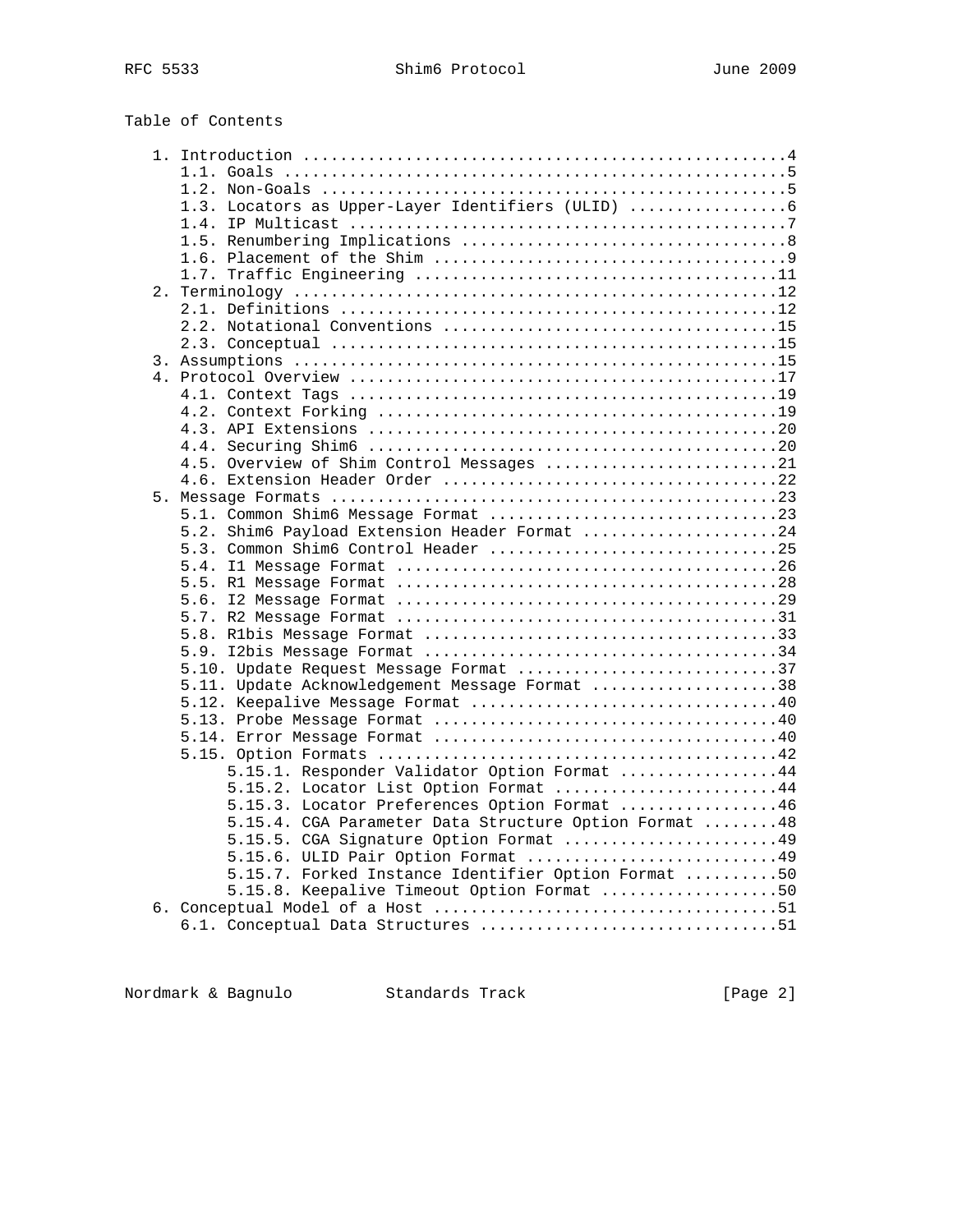| 7.3. Normal Context Establishment 56                          |  |
|---------------------------------------------------------------|--|
| 7.4. Concurrent Context Establishment 56                      |  |
|                                                               |  |
|                                                               |  |
|                                                               |  |
|                                                               |  |
|                                                               |  |
|                                                               |  |
|                                                               |  |
| 7.11. Receiving R1 Messages and Sending I2 Messages 64        |  |
|                                                               |  |
|                                                               |  |
|                                                               |  |
|                                                               |  |
|                                                               |  |
|                                                               |  |
|                                                               |  |
| 7.18. Receiving Rlbis Messages and Sending I2bis Messages  71 |  |
|                                                               |  |
| 7.20. Receiving I2bis Messages and Sending R2 Messages 72     |  |
|                                                               |  |
|                                                               |  |
|                                                               |  |
| 10.1. Sending Update Request Messages 77                      |  |
| 10.2. Retransmitting Update Request Messages 78               |  |
| 10.3. Newer Information while Retransmitting 78               |  |
|                                                               |  |
| 10.5. Receiving Update Acknowledgement Messages 81            |  |
|                                                               |  |
| 11.1. Sending ULP Payload after a Switch 82                   |  |
|                                                               |  |
| 12.1. Receiving Payload without Extension Headers 83          |  |
| 12.2. Receiving Shim6 Payload Extension Headers 83            |  |
| 12.3. Receiving Shim Control Messages 84                      |  |
|                                                               |  |
|                                                               |  |
|                                                               |  |
|                                                               |  |
| 15.1. Congestion Control Considerations 88                    |  |
| 15.2. Middle-Boxes Considerations 88                          |  |
| 15.3. Operation and Management Considerations 89              |  |
|                                                               |  |
|                                                               |  |
|                                                               |  |

Nordmark & Bagnulo Standards Track [Page 3]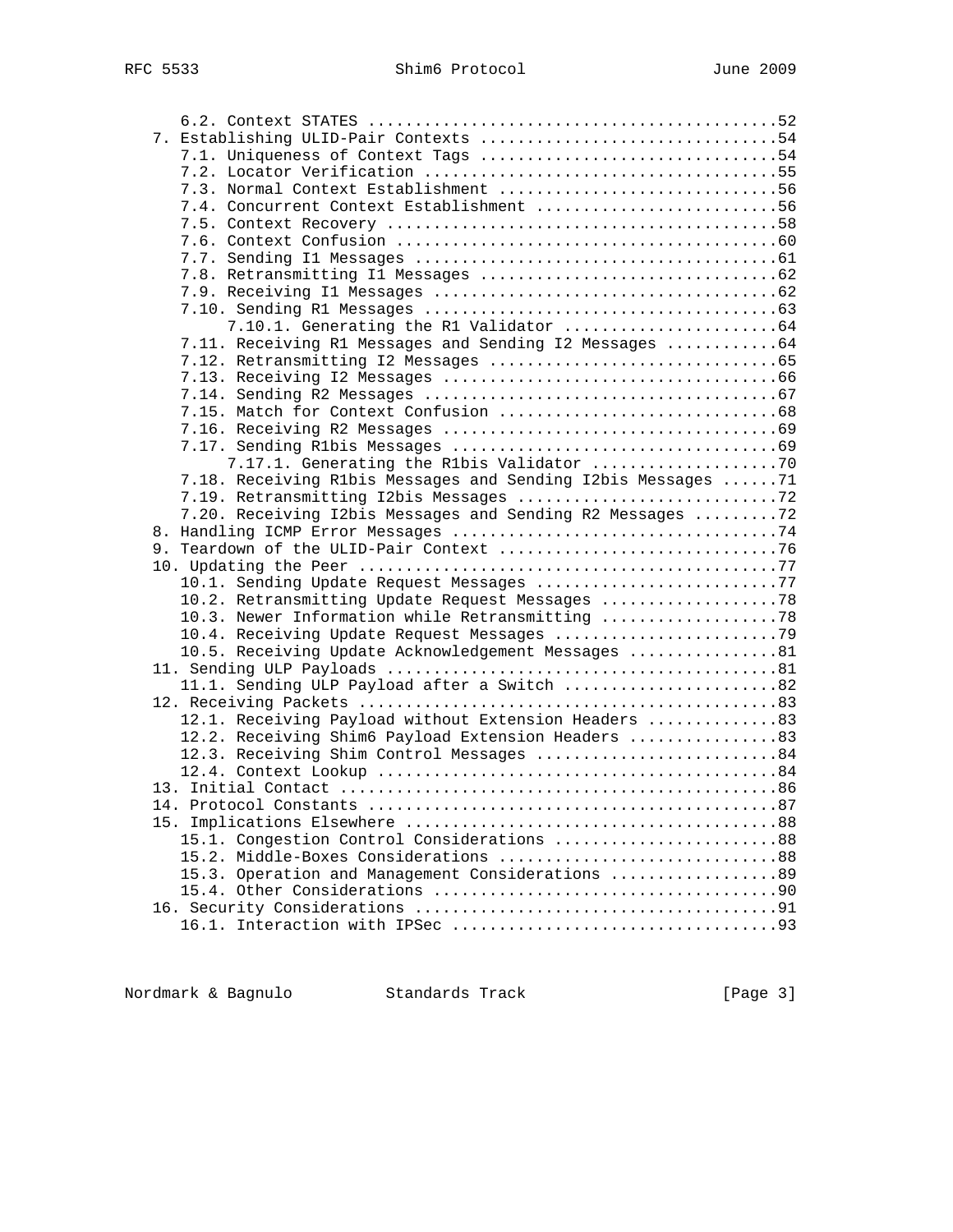|             | Appendix A. Possible Protocol Extensions 100                                          |  |
|-------------|---------------------------------------------------------------------------------------|--|
| Appendix B. | Simplified STATE Machine 101                                                          |  |
|             | B.1. Simplified STATE Machine Diagram 108                                             |  |
|             |                                                                                       |  |
| $C.1$ .     |                                                                                       |  |
| C.2.        |                                                                                       |  |
| C.3.        | Three-Party Context Confusion 110                                                     |  |
| C.4.        |                                                                                       |  |
|             | Appendix D. Design Alternatives 111                                                   |  |
| $D.1$ .     |                                                                                       |  |
| D.2.        | Demultiplexing of Data Packets in Shim6 Communications 111                            |  |
|             | Flow Label $\dots\dots\dots\dots\dots\dots\dots\dots\dots\dots\dots\dots112$<br>1 2 מ |  |
|             | Extension Header 115<br>D.2.2.                                                        |  |
| D.3.        | Context-Loss Detection 115                                                            |  |
| D.4.        | Securing Locator Sets 117                                                             |  |
| D.5.        | ULID-Pair Context-Establishment Exchange 120                                          |  |
| D.6.        |                                                                                       |  |
| D.7.        |                                                                                       |  |

## 1. Introduction

 This document describes a layer 3 shim approach and protocol for providing locator agility below the transport protocols, so that multihoming can be provided for IPv6 with failover and load-sharing properties [11], without assuming that a multihomed site will have a provider-independent IPv6 address announced in the global IPv6 routing table. The hosts in a site that has multiple provider allocated IPv6 address prefixes will use the Shim6 protocol specified in this document to set up state with peer hosts so that the state can later be used to failover to a different locator pair, should the original one stop working (the term locator is defined in Section 2).

 The Shim6 protocol is a site-multihoming solution in the sense that it allows existing communication to continue when a site that has multiple connections to the Internet experiences an outage on a subset of these connections or further upstream. However, Shim6 processing is performed in individual hosts rather than through site wide mechanisms.

 We assume that redirection attacks are prevented using Hash-Based Addresses (HBA) as defined in [3].

Nordmark & Bagnulo Standards Track [Page 4]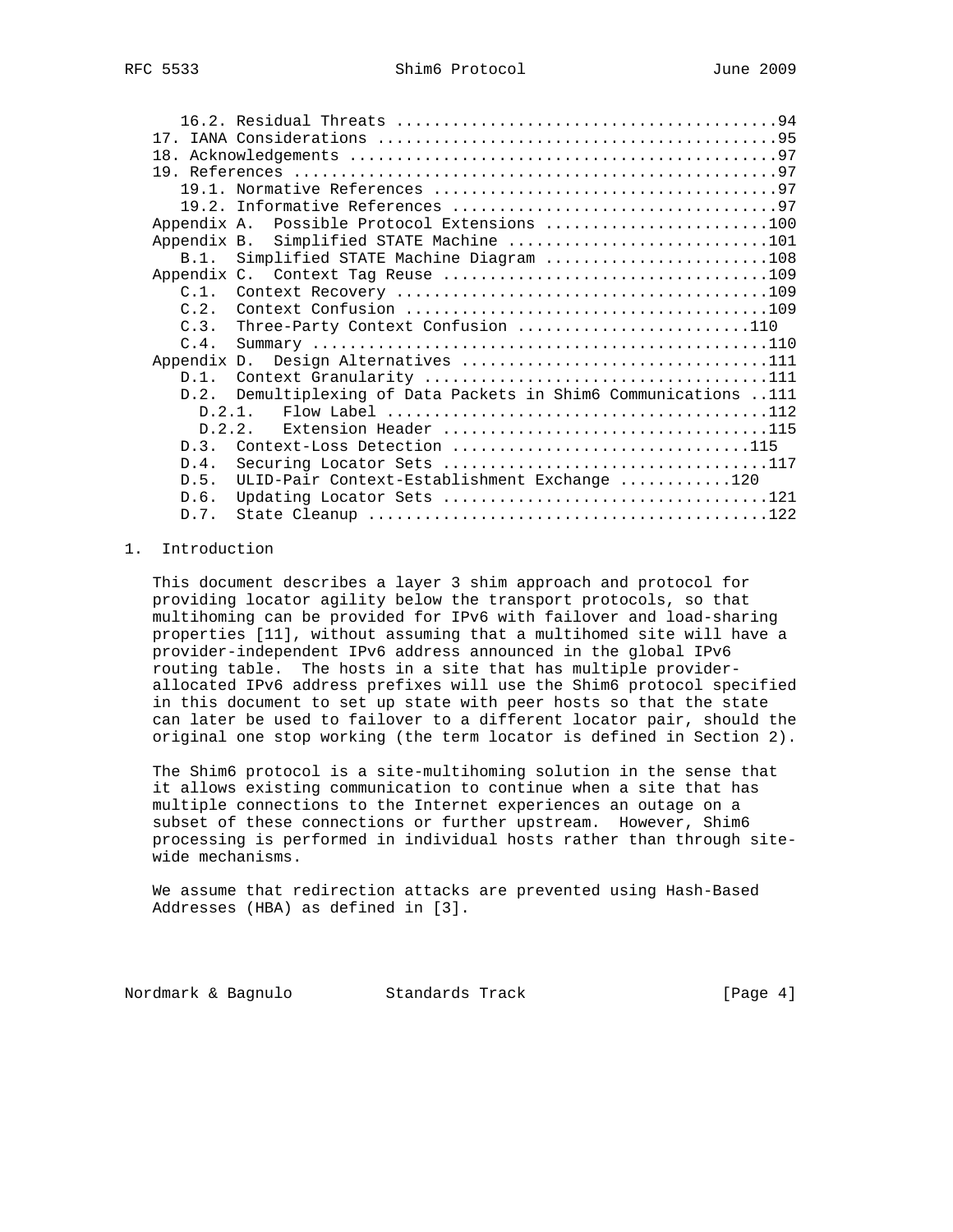The reachability and failure-detection mechanisms, including how a new working locator pair is discovered after a failure, are specified in RFC 5534 [4]. This document allocates message types and option types for that sub-protocol, and leaves the specification of the message and option formats, as well as the protocol behavior, to RFC 5534.

# 1.1. Goals

The goals for this approach are to:

- o Preserve established communications in the presence of certain classes of failures, for example, TCP connections and UDP streams.
- o Have minimal impact on upper-layer protocols in general and on transport protocols and applications in particular.
- o Address the security threats in [15] through a combination of the HBA/CGA approach specified in RFC 5535 [3] and the techniques described in this document.
- o Not require an extra roundtrip up front to set up shim-specific state. Instead, allow the upper-layer traffic (e.g., TCP) to flow as normal and defer the set up of the shim state until some number of packets have been exchanged.
- o Take advantage of multiple locators/addresses for load spreading so that different sets of communication to a host (e.g., different connections) might use different locators of the host. Note that this might cause load to be spread unevenly; thus, we use the term "load spreading" instead of "load balancing". This capability might enable some forms of traffic engineering, but the details for traffic engineering, including what requirements can be satisfied, are not specified in this document, and form part of potential extensions to this protocol.
- 1.2. Non-Goals

 The problem we are trying to solve is site multihoming, with the ability to have the set of site prefixes change over time due to site renumbering. Further, we assume that such changes to the set of locator prefixes can be relatively slow and managed: slow enough to allow updates to the DNS to propagate (since the protocol defined in this document depends on the DNS to find the appropriate locator sets). However, note that it is an explicit non-goal to make communication survive a renumbering event (which causes all the locators of a host to change to a new set of locators). This proposal does not attempt to solve the related problem of host

Nordmark & Bagnulo Standards Track [Page 5]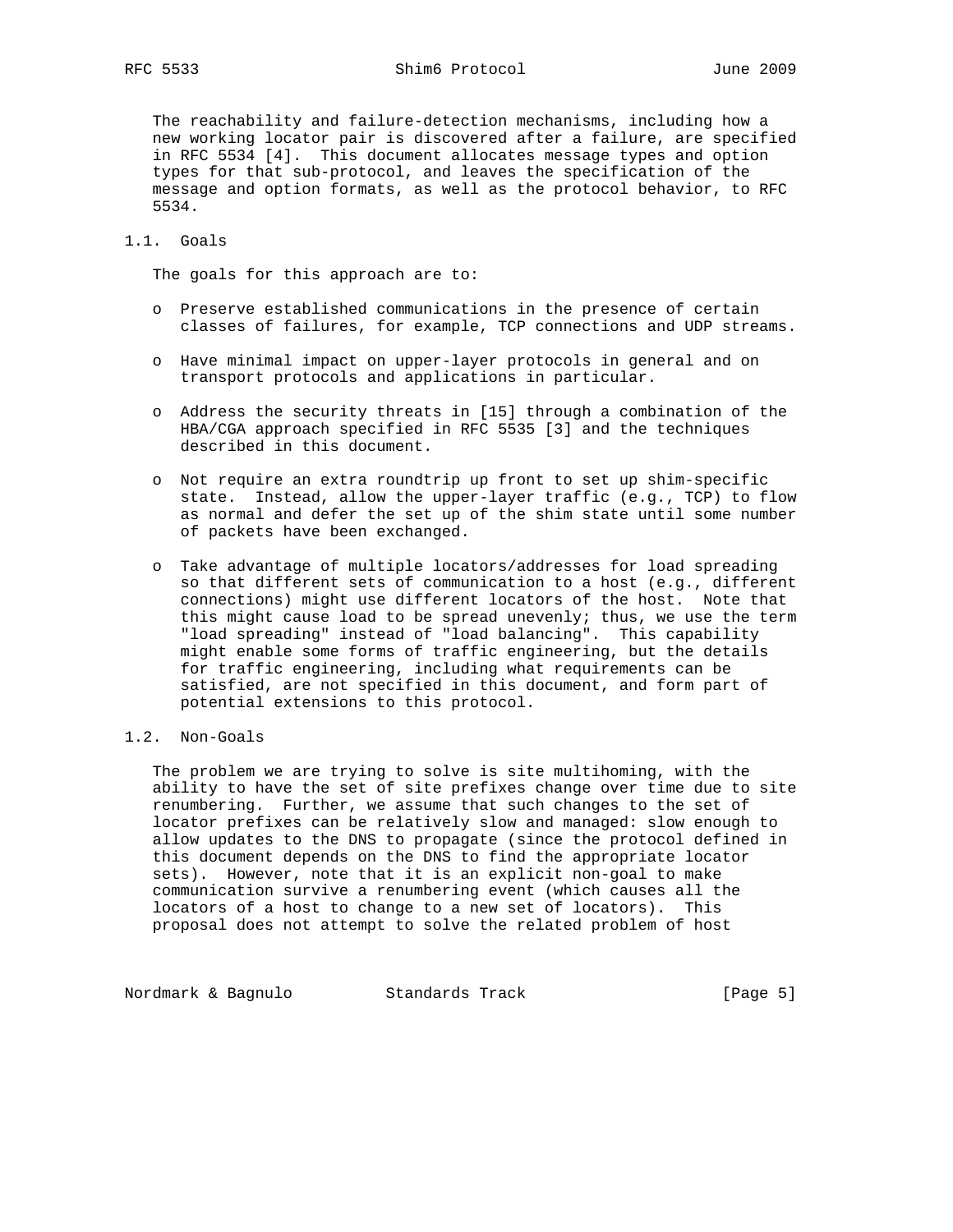mobility. However, it might turn out that the Shim6 protocol can be a useful component for future host mobility solutions, e.g., for route optimization.

 Finally, this proposal also does not try to provide a new network level or transport-level identifier name space distinct from the current IP address name space. Even though such a concept would be useful to upper-layer protocols (ULPs) and applications, especially if the management burden for such a name space was negligible and there was an efficient yet secure mechanism to map from identifiers to locators, such a name space isn't necessary (and furthermore doesn't seem to help) to solve the multihoming problem.

 The Shim6 proposal doesn't fully separate the identifier and locator functions that have traditionally been overloaded in the IP address. However, throughout this document the term "identifier" or, more specifically, upper-layer identifier (ULID), refers to the identifying function of an IPv6 address. "Locator" refers to the network-layer routing and forwarding properties of an IPv6 address.

## 1.3. Locators as Upper-Layer Identifiers (ULID)

 The approach described in this document does not introduce a new identifier name space but instead uses the locator that is selected in the initial contact with the remote peer as the preserved upper layer identifier (ULID). While there may be subsequent changes in the selected network-level locators over time (in response to failures in using the original locator), the upper-level protocol stack elements will continue to use this upper-level identifier without change.

 This implies that the ULID selection is performed as today's default address selection as specified in RFC 3484 [7]. Some extensions are needed to RFC 3484 to try different source addresses, whether or not the Shim6 protocol is used, as outlined in [9]. Underneath, and transparently, the multihoming shim selects working locator pairs with the initial locator pair being the ULID pair. If communication subsequently fails, the shim can test and select alternate locators. A subsequent section discusses the issues that arise when the selected ULID is not initially working, which creates the need to switch locators up front.

 Using one of the locators as the ULID has certain benefits for applications that have long-lived session state or that perform callbacks or referrals, because both the Fully Qualified Domain Name (FQDN) and the 128-bit ULID work as handles for the applications.

Nordmark & Bagnulo Standards Track [Page 6]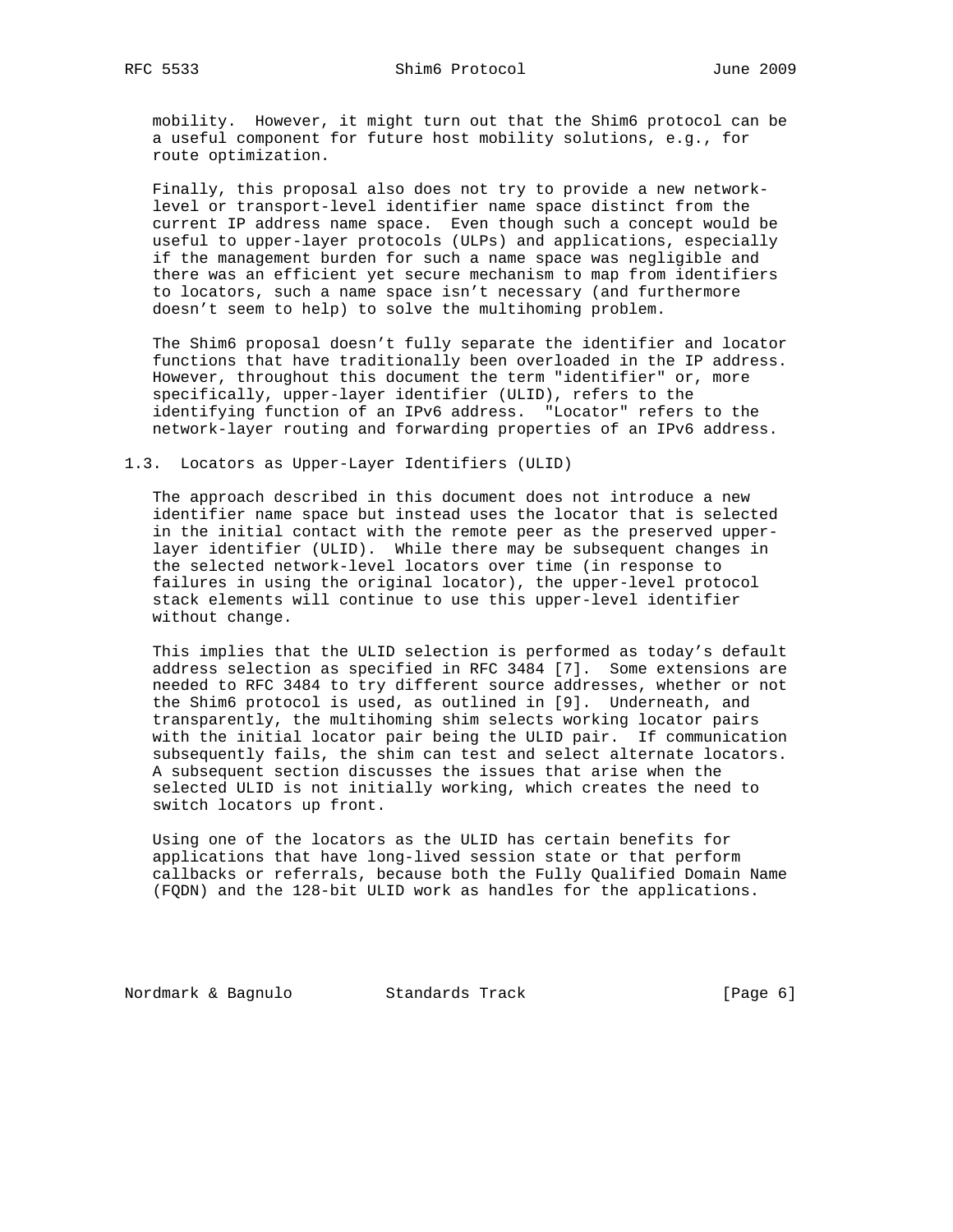However, using a single 128-bit ULID doesn't provide seamless communication when that locator is unreachable. See [18] for further discussion of the application implications.

 There has been some discussion of using non-routable addresses, such as Unique-Local Addresses (ULAs) [14], as ULIDs in a multihoming solution. While this document doesn't specify all aspects of this, it is believed that the approach can be extended to handle the non routable address case. For example, the protocol already needs to handle ULIDs that are not initially reachable. Thus, the same mechanism can handle ULIDs that are permanently unreachable from outside their site. The issue becomes how to make the protocol perform well when the ULID is known a priori to be unreachable (e.g., the ULID is a ULA), for instance, avoiding any timeout and retries in this case. In addition, one would need to understand how the ULAs would be entered in the DNS to avoid a performance impact on existing, non-Shim6-aware IPv6 hosts potentially trying to communicate to the (unreachable) ULA.

### 1.4. IP Multicast

 IP multicast requires that the IP Source Address field contain a topologically correct locator for the interface that is used to send the packet, since IP multicast routing uses both the source address and the destination group to determine where to forward the packet. In particular, IP multicast routing needs to be able to do the Reverse Path Forwarding (RPF) check. (This isn't much different than the situation with widely implemented ingress filtering [6] for unicast.)

 While in theory it would be possible to apply the shim re-mapping of the IP address fields between ULIDs and locators, the fact that all the multicast receivers would need to know the mapping to perform makes such an approach difficult in practice. Thus, it makes sense to have multicast ULPs operate directly on locators and not use the shim. This is quite a natural fit for protocols that use RTP [10], since RTP already has an explicit identifier in the form of the synchronization source (SSRC) field in the RTP headers. Thus, the actual IP address fields are not important to the application.

 In summary, IP multicast will not need the shim to remap the IP addresses.

 This doesn't prevent the receiver of multicast to change its locators, since the receiver is not explicitly identified; the destination address is a multicast address and not the unicast locator of the receiver.

Nordmark & Bagnulo Standards Track [Page 7]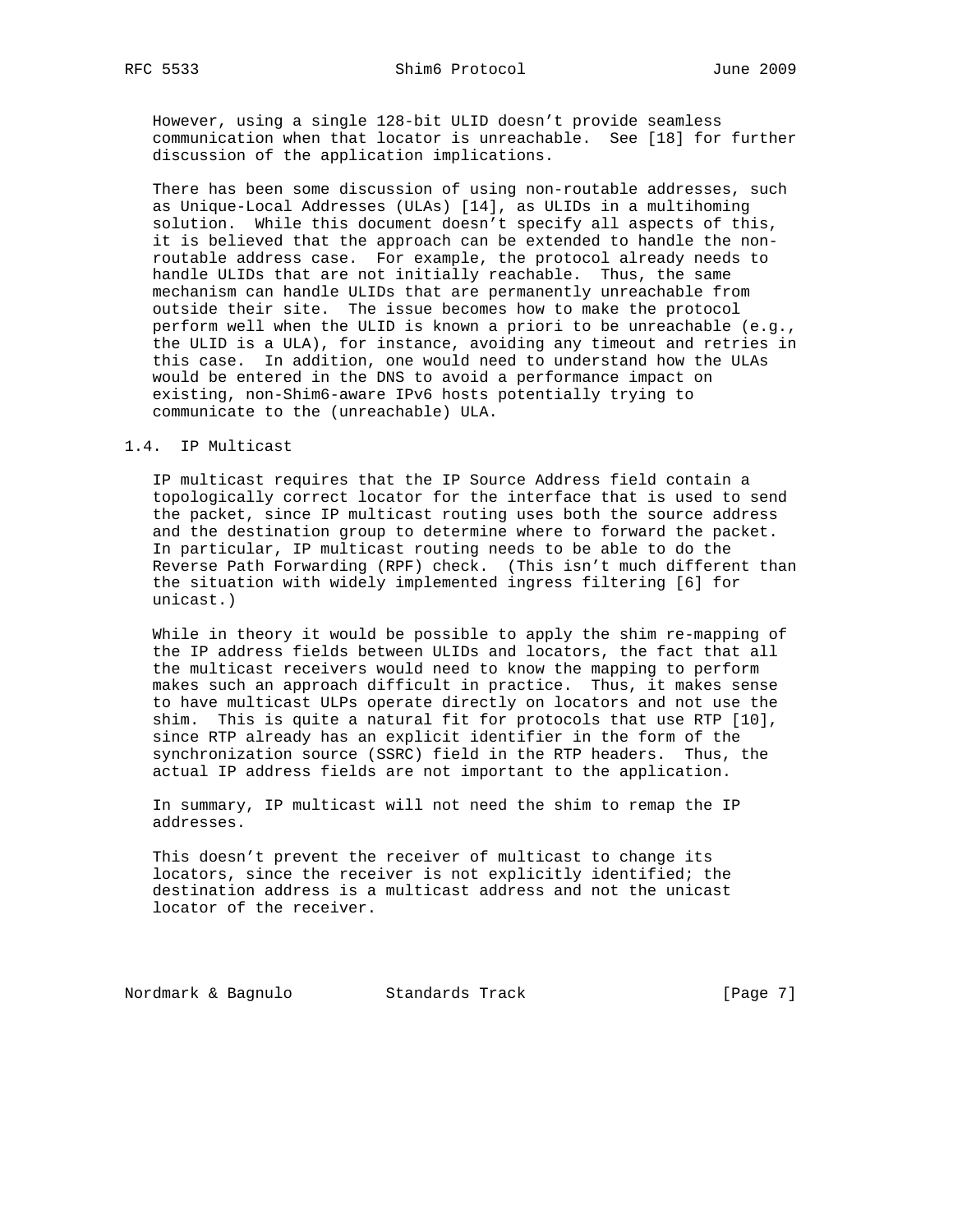## 1.5. Renumbering Implications

 As stated above, this approach does not try to make communication survive renumbering in the general case.

 When a host is renumbered, the effect is that one or more locators become invalid, and zero or more locators are added to the host's network interface. This means that the set of locators that is used in the shim will change, which the shim can handle as long as not all the original locators become invalid at the same time; the shim's ability to handle this also depends on the time that is required to update the DNS and for those updates to propagate.

 But IP addresses are also used as ULIDs, and making the communication survive locators becoming invalid can potentially cause some confusion at the upper layers. The fact that a ULID might be used with a different locator over time opens up the possibility that communication between two ULIDs might continue to work after one or both of those ULIDs are no longer reachable as locators, for example, due to a renumbering event. This opens up the possibility that the ULID (or at least the prefix on which it is based) may be reassigned to another site while it is still being used (with another locator) for existing communication.

 In the worst case, we could end up with two separate hosts using the same ULID while both of them are communicating with the same host.

 This potential source for confusion is avoided by requiring that any communication using a ULID MUST be terminated when the ULID becomes invalid (due to the underlying prefix becoming invalid). This behavior can be accomplished by explicitly discarding the shim state when the ULID becomes invalid. The context-recovery mechanism will then make the peer aware that the context is gone and that the ULID is no longer present at the same locator(s).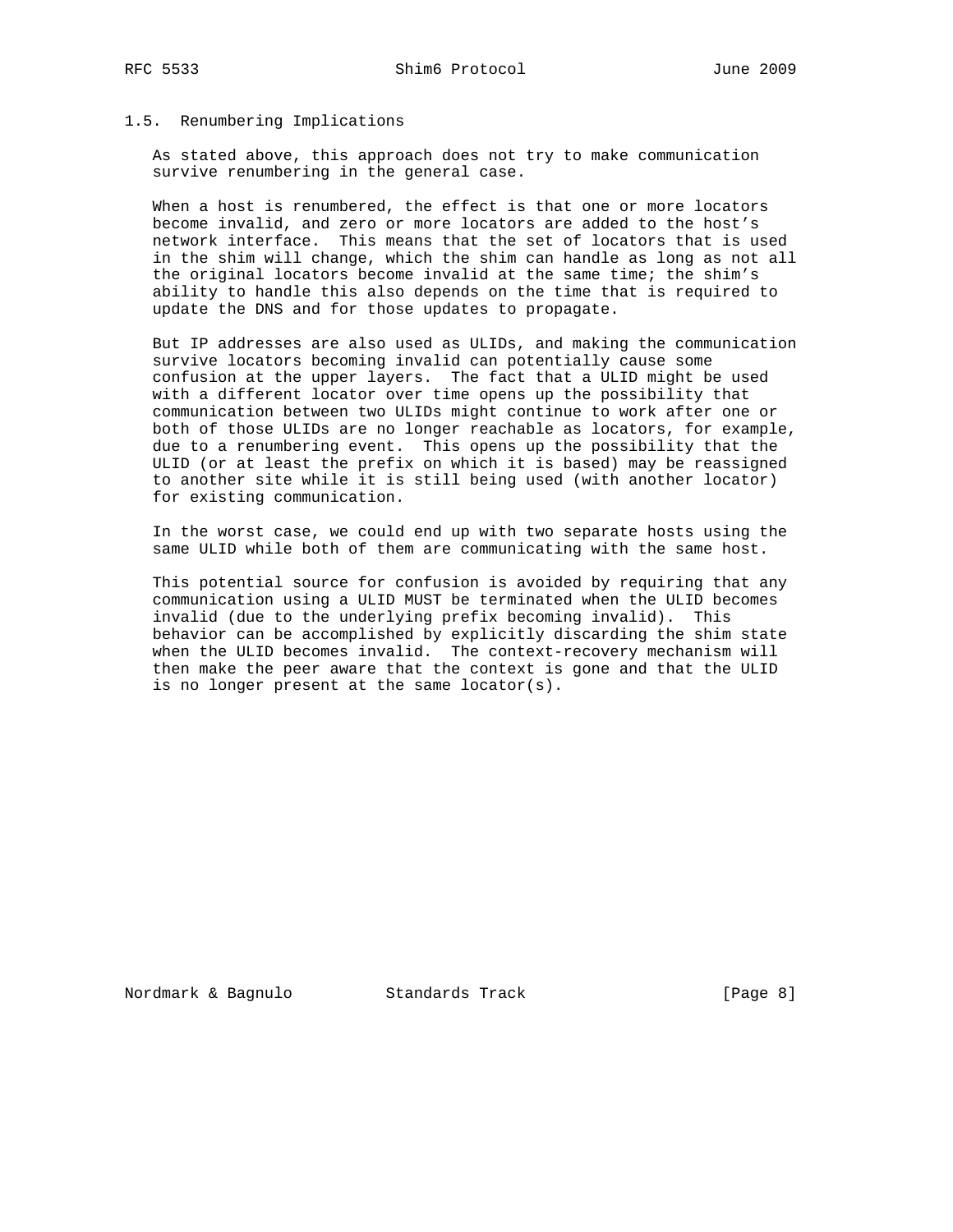RFC 5533 Shim6 Protocol June 2009

1.6. Placement of the Shim



Figure 1: Protocol Stack

 The proposal uses a multihoming shim layer within the IP layer, i.e., below the ULPs, as shown in Figure 1, in order to provide ULP independence. The multihoming shim layer behaves as if it is associated with an extension header, which would be placed after any routing-related headers in the packet (such as any hop-by-hop options). However, when the locator pair is the ULID pair, there is no data that needs to be carried in an extension header; thus, none is needed in that case.

 Layering the Fragmentation header above the multihoming shim makes reassembly robust in the case that there is broken multi-path routing that results in using different paths, hence potentially different source locators, for different fragments. Thus, the multihoming shim layer is placed between the IP endpoint sublayer (which handles fragmentation and reassembly) and the IP routing sublayer (which selects the next hop and interface to use for sending out packets).

 Applications and upper-layer protocols use ULIDs that the Shim6 layer maps to/from different locators. The Shim6 layer maintains state, called ULID-pair context, per ULID pair (that is, such state applies to all ULP connections between the ULID pair) in order to perform this mapping. The mapping is performed consistently at the sender and the receiver so that ULPs see packets that appear to be sent using ULIDs from end to end. This property is maintained even though the packets travel through the network containing locators in the IP address fields, and even though those locators may be changed by the transmitting Shim6 layer.

Nordmark & Bagnulo Standards Track [Page 9]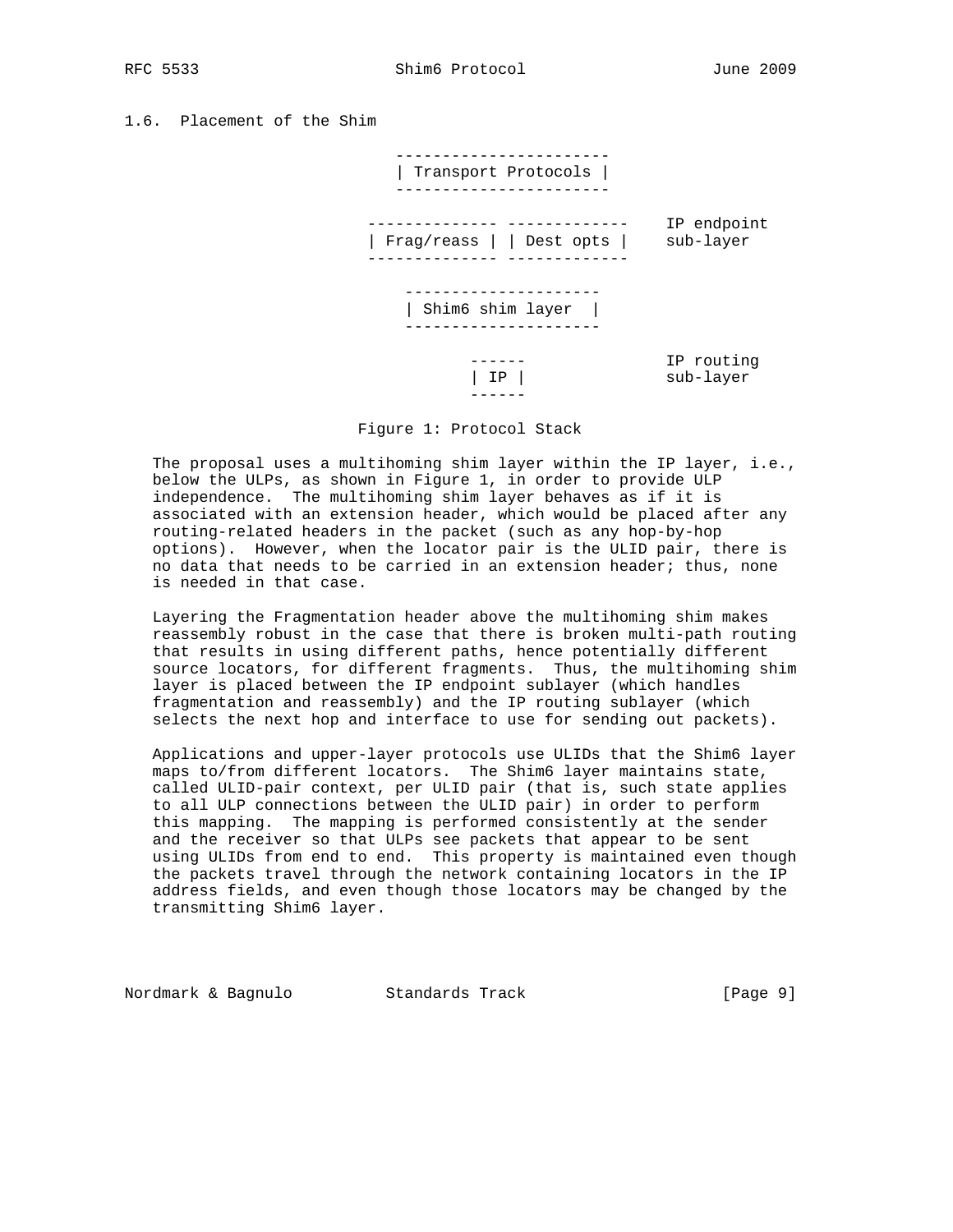The context state is maintained per remote ULID, i.e., approximately per peer host, and not at any finer granularity. In particular, the context state is independent of the ULPs and any ULP connections.

 However, the forking capability enables Shim6-aware ULPs to use more than one locator pair at a time for a single ULID pair. ---------------------------- ----------------------------



Figure 2: Mapping with Changed Locators

 The result of this consistent mapping is that there is no impact on the ULPs. In particular, there is no impact on pseudo-header checksums and connection identification.

 Conceptually, one could view this approach as if both ULIDs and locators are present in every packet, and as if a header-compression mechanism is applied that removes the need for the ULIDs to be carried in the packets once the compression state has been established. In order for the receiver to re-create a packet with the correct ULIDs, there is a need to include some "compression tag" in the data packets. This serves to indicate the correct context to use for decompression when the locator pair in the packet is insufficient to uniquely identify the context.

 There are different types of interactions between the Shim6 layer and other protocols. Those interactions are influenced by the usage of the addresses in these other protocols and the impact of the Shim6 mapping on these usages. A detailed analysis of the interactions of different protocols, including the Stream Control Transmission Protocol (SCTP), mobile IP (MIP), and Host Identity Protocol (HIP), can be found in [19]. Moreover, some applications may need to have a richer interaction with the Shim6 sublayer. In order to enable that, an API [23] has been defined to enable greater control and information exchange for those applications that need it.

Nordmark & Bagnulo Standards Track [Page 10]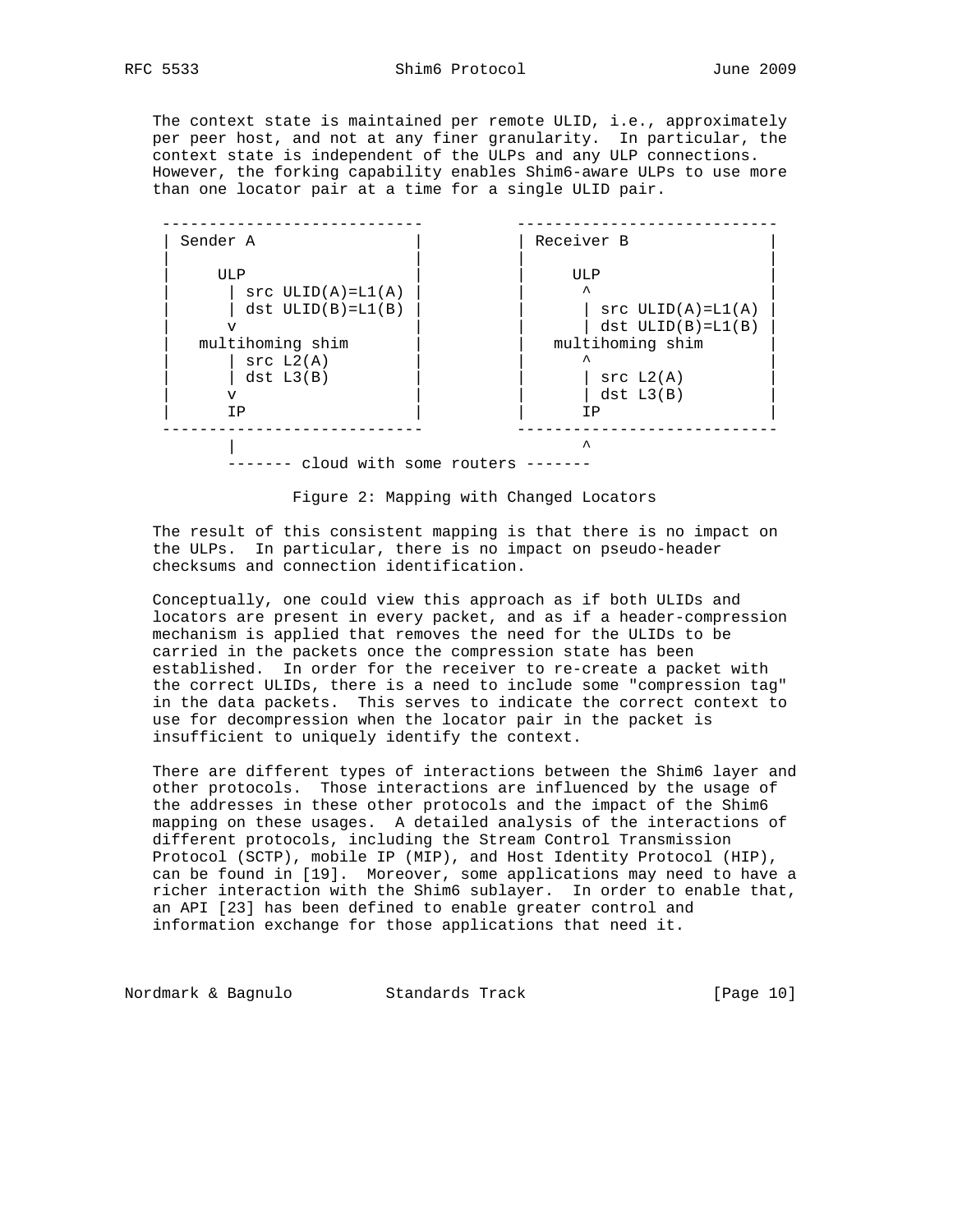# 1.7. Traffic Engineering

 At the time of this writing, it is not clear what requirements for traffic engineering make sense for the Shim6 protocol, since the requirements must both result in some useful behavior as well as be implementable using a host-to-host locator agility mechanism like Shim6.

 Inherent in a scalable multihoming mechanism that separates the locator function of the IP address from identifying function of the IP address is that each host ends up with multiple locators. This means that, at least for initial contact, it is the remote peer application (or layer working on its behalf) that needs to select an initial ULID, which automatically becomes the initial locator. In the case of Shim6, this is performed by applying RFC 3484 address selection.

 This is quite different than the common case of IPv4 multihoming where the site has a single IP address prefix, since in that case the peer performs no destination address selection.

 Thus, in "single prefix multihoming", the site (and in many cases its upstream ISPs) can use BGP to exert some control of the ingress path used to reach the site. This capability does not by itself exist in "multiple prefix multihoming" approaches such as Shim6. It is conceivable that extensions allowing site or provider guidance of host-based mechanisms could be developed. But it should be noted that traffic engineering via BGP, MPLS, or other similar techniques can still be applied for traffic on each individual prefix; Shim6 does not remove the capability for this. It does provide some additional capabilities for hosts to choose between prefixes.

 These capabilities also carry some risk for non-optimal behaviour when more than one mechanism attempts to correct problems at the same time. However, it should be noted that this is not necessarily a situation brought about by Shim6. A more constrained form of this capability already exists in IPv6, itself, via its support of multiple prefixes and address-selection rules for starting new communications. Even IPv4 hosts with multiple interfaces may have limited capabilities to choose interfaces on which they communicate. Similarly, upper layers may choose different addresses.

 In general, it is expected that Shim6 is applicable in relatively small sites and individual hosts where BGP-style traffic engineering operations are unavailable, unlikely, or if run with provider independent addressing, possibly even harmful, considering the growth rates in the global routing table.

Nordmark & Bagnulo Standards Track (Page 11)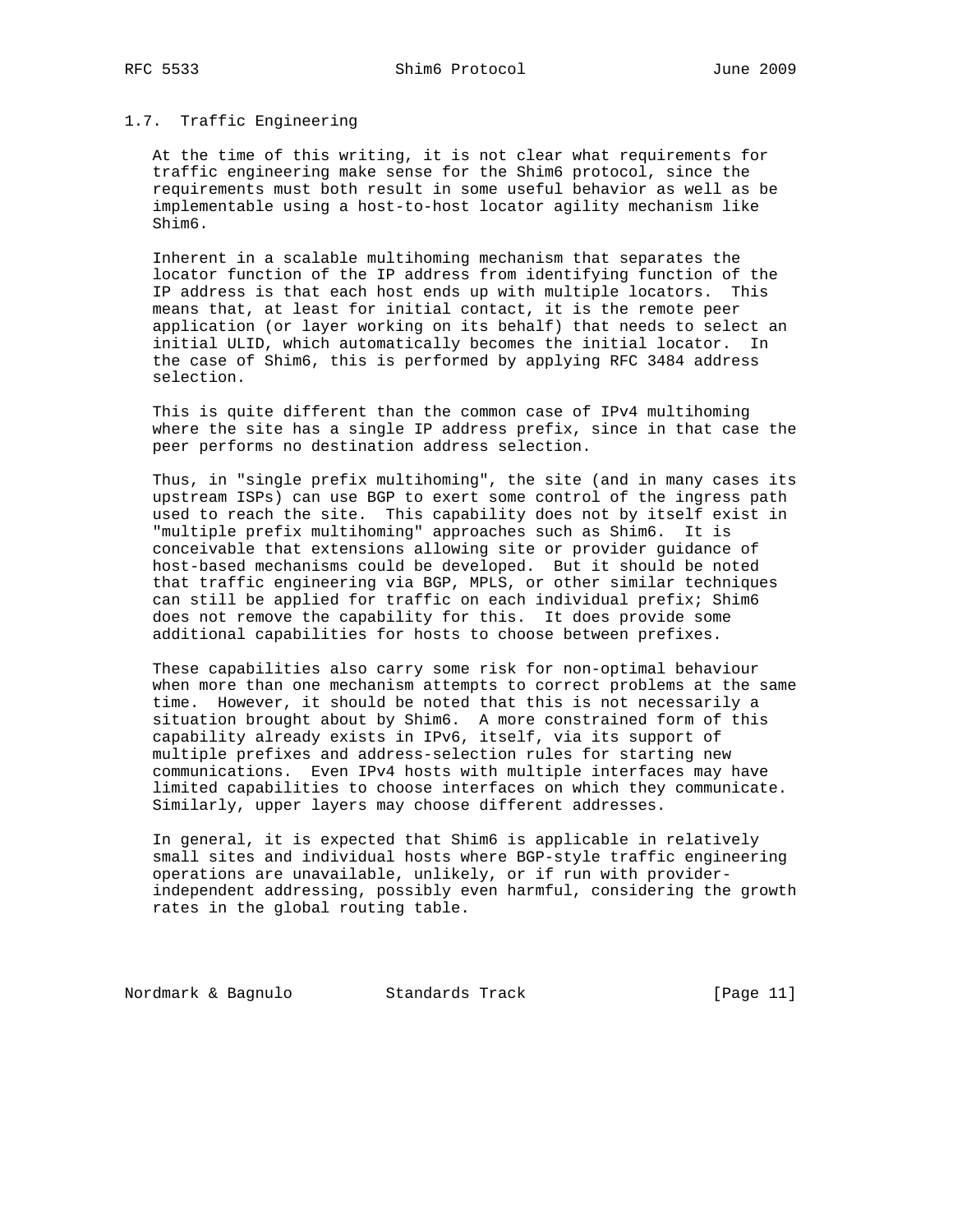The protocol provides a placeholder, in the form of the Locator Preferences option, that can be used by hosts to express priority and weight values for each locator. This option is merely a placeholder when it comes to providing traffic engineering; in order to use this in a large site, there would have to be a mechanism by which the host can find out what preference values to use, either statically (e.g., some new DHCPv6 option) or dynamically.

 Thus, traffic engineering is listed as a possible extension in Appendix A.

2. Terminology

 The key words "MUST", "MUST NOT", "REQUIRED", "SHALL", "SHALL NOT", "SHOULD", "SHOULD NOT", "RECOMMENDED", "MAY", and "OPTIONAL" in this document are to be interpreted as described in RFC 2119 [1].

## 2.1. Definitions

This document introduces the following terms:

upper-layer protocol (ULP)

 A protocol layer immediately above IP. Examples are transport protocols such as TCP and UDP; control protocols such as ICMP; routing protocols such as OSPF; and Internet or lower-layer protocols being "tunneled" over (i.e., encapsulated in) IP, such as the Internet Packet Exchange (IPX), AppleTalk, or IP itself.

interface  $\qquad \qquad$  A node's attachment to a link.

- address An IP-layer name that both contains topological significance and acts as a unique identifier for an interface. 128 bits. This document only uses the "address" term in the case where it isn't specific whether it is a locator or an identifier.
- locator An IP-layer topological name for an interface or a set of interfaces. 128 bits. The locators are carried in the IP address fields as the packets traverse the network.
- identifier An IP-layer name for an IP-layer endpoint. The transport endpoint name is a function of the transport protocol and would typically include the IP identifier plus a port number.

Nordmark & Bagnulo Standards Track [Page 12]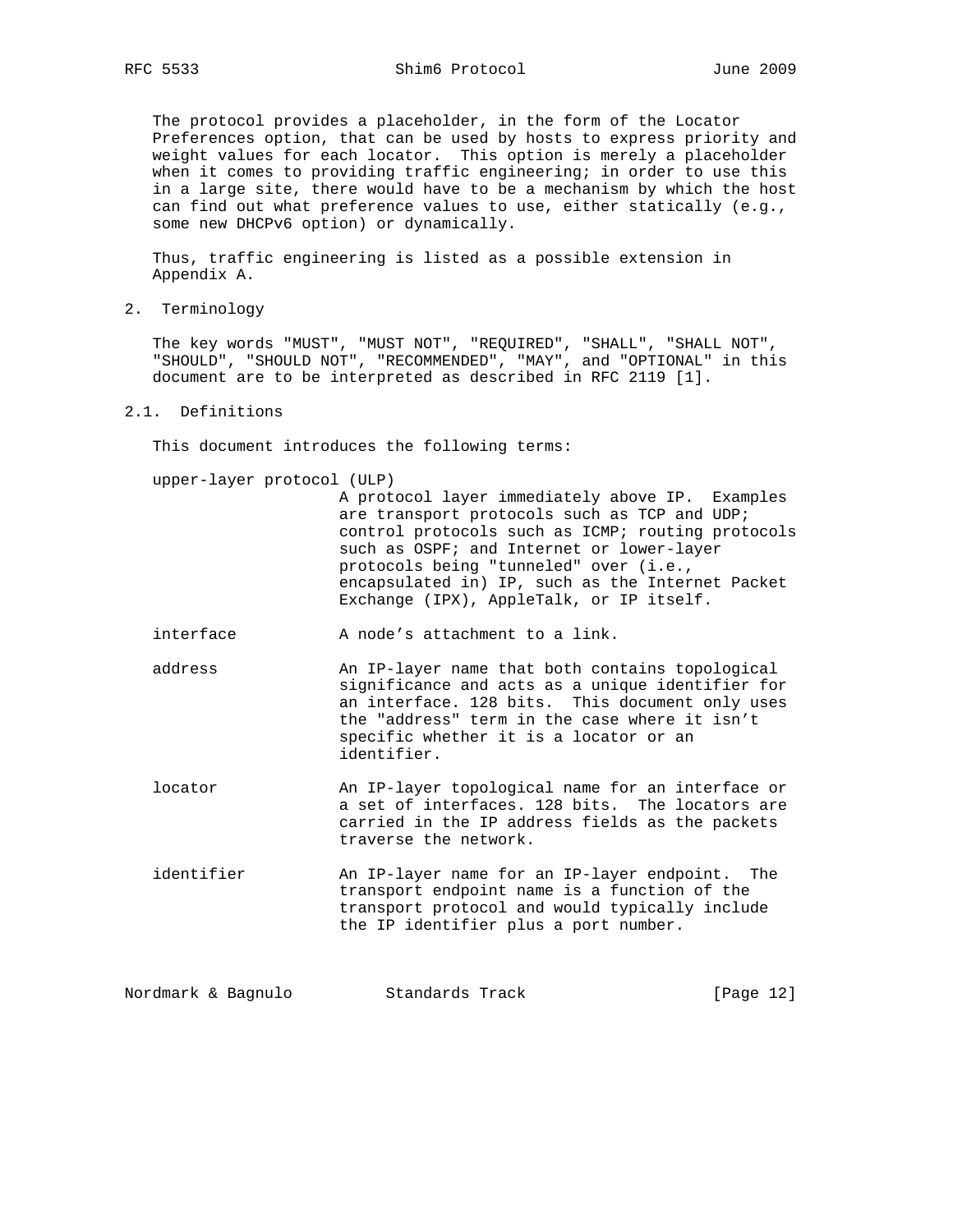NOTE: This proposal does not specify any new form of IP-layer identifier, but still separates the identifying and locating properties of the IP addresses.

upper-layer identifier (ULID)

 An IP address that has been selected for communication with a peer to be used by the upper-layer protocol. 128 bits. This is used for pseudo-header checksum computation and connection identification in the ULP. Different sets of communication to a host (e.g., different connections) might use different ULIDs in order to enable load spreading.

 Since the ULID is just one of the IP locators/ addresses of the node, there is no need for a separate name space and allocation mechanisms.

 address field The Source and Destination Address fields in the IPv6 header. As IPv6 is currently specified, these fields carry "addresses". If identifiers and locators are separated, these fields will contain locators for packets on the wire.

FQDN Fully Qualified Domain Name

- ULID-pair context The state that the multihoming shim maintains between a pair of upper-layer identifiers. The context is identified by a Context Tag for each direction of the communication and also by a ULID-pair and a Forked Instance Identifier (see below).
- Context Tag Each end of the context allocates a Context Tag for the context. This is used to uniquely associate both received control packets and Shim6 Payload Extension headers as belonging to the context.

current locator pair

 Each end of the context has a current locator pair that is used to send packets to the peer. However, the two ends might use different current locator pairs.

Nordmark & Bagnulo Standards Track [Page 13]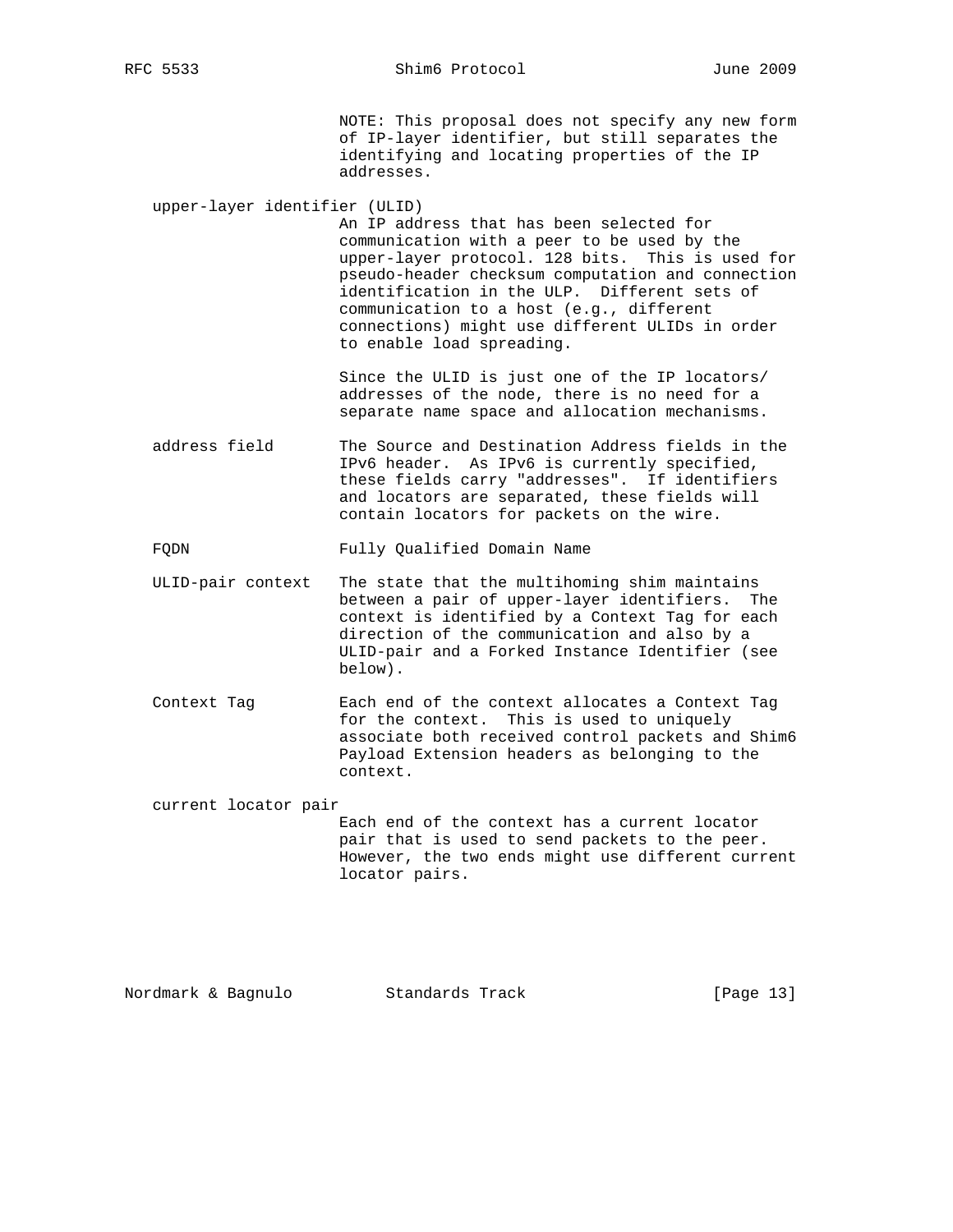default context At the sending end, the shim uses the ULID pair (passed down from the ULP) to find the context for that pair. Thus, normally, a host can have at most one context for a ULID pair. We call this the "default context".

- context forking A mechanism that allows ULPs that are aware of multiple locators to use separate contexts for the same ULID pair, in order to be able use different locator pairs for different communication to the same ULID. Context forking causes more than just the default context to be created for a ULID pair.
- Forked Instance Identifier (FII) In order to handle context forking, a context is identified by a ULID pair and a Forked Context Identifier. The default context has an FII of zero.
- initial contact We use this term to refer to the pre-shim communication when a ULP decides to start communicating with a peer by sending and receiving ULP packets. Typically, this would not invoke any operations in the shim, since the shim can defer the context establishment until some arbitrary, later point in time.

 Hash-Based Addresses (HBA) A form of IPv6 address where the interface ID is derived from a cryptographic hash of all the prefixes assigned to the host. See [3].

- Cryptographically Generated Addresses (CGA) A form of IPv6 address where the interface ID is derived from a cryptographic hash of the public key. See [2].
- CGA Parameter Data Structure (PDS) The information that CGA and HBA exchange in order to inform the peer of how the interface ID was computed. See [2] and [3].

Nordmark & Bagnulo Standards Track [Page 14]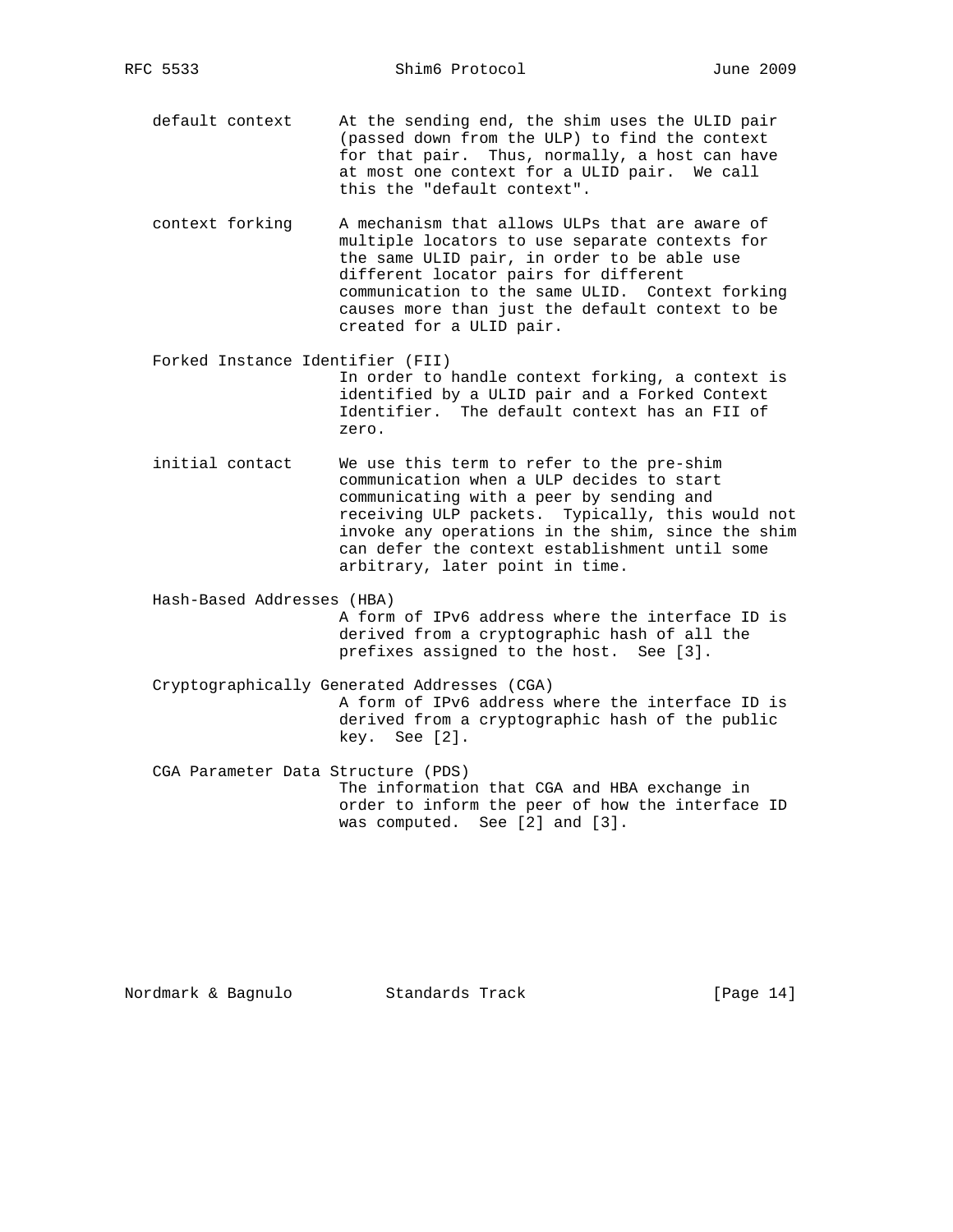# 2.2. Notational Conventions

A, B, and C are hosts. X is a potentially malicious host.

FQDN(A) is the Fully Qualified Domain Name for A.

 $Ls(A)$  is the locator set for A, which consists of the locators  $L1(A)$ ,  $L2(A)$ , ...  $Ln(A)$ . The locator set is not ordered in any particular way other than maybe what is returned by the DNS. A host might form different locator sets containing different subnets of the host's IP addresses. This is necessary in some cases for security reasons. See Section 16.1.

 ULID(A) is an upper-layer identifier for A. In this proposal, ULID(A) is always one member of A's locator set.

CT(A) is a Context Tag assigned by A.

 STATE (in uppercase) refers to the specific state of the state machine described in Section 6.2

## 2.3. Conceptual

 This document also makes use of internal conceptual variables to describe protocol behavior and external variables that an implementation must allow system administrators to change. The specific variable names, how their values change, and how their settings influence protocol behavior are provided to demonstrate protocol behavior. An implementation is not required to have them in the exact form described here, so long as its external behavior is consistent with that described in this document. See Section 6 for a description of the conceptual data structures.

3. Assumptions

 The design intent is to ensure that the Shim6 protocol is capable of handling path failures independently of the number of IP addresses (locators) available to the two communicating hosts, and independently of which host detects the failure condition.

 Consider, for example, the case in which both A and B have active Shim6 state and where A has only one locator while B has multiple locators. In this case, it might be that B is trying to send a packet to A, and has detected a failure condition with the current locator pair. Since B has multiple locators, it presumably has multiple ISPs, and (consequently) likely has alternate egress paths

Nordmark & Bagnulo Standards Track [Page 15]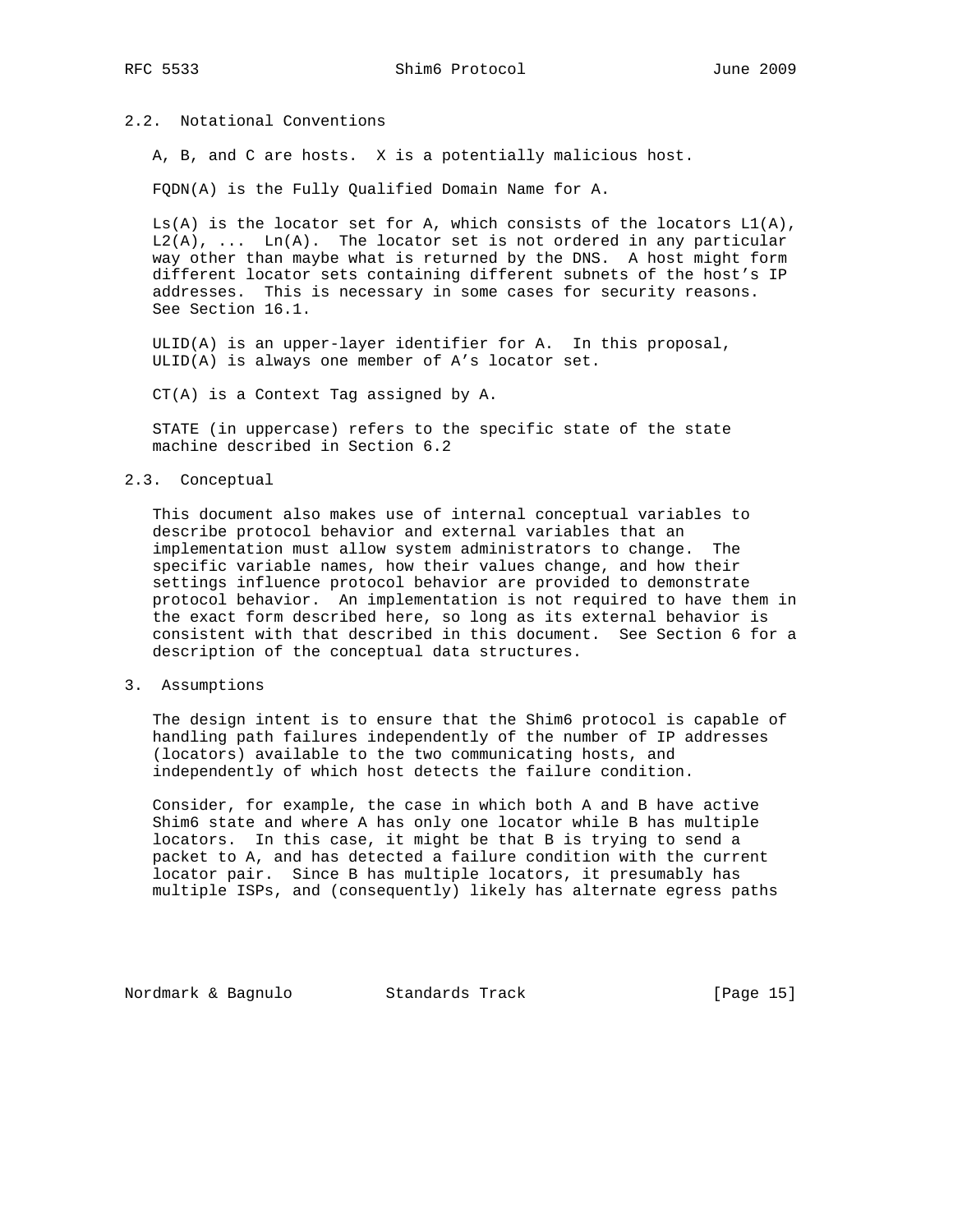toward A. B cannot vary the destination address (i.e., A's locator), since A has only one locator. However, B may need to vary the source address in order to ensure packet delivery.

 In many cases, normal operation of IP routing may cause the packets to follow a path towards the correct (currently operational) egress. In some cases, it is possible that a path may be selected based on the source address, implying that B will need to select a source address corresponding to the currently operating egress. The details of how routing can be accomplished is beyond the scope of this document.

 Also, when the site's ISPs perform ingress filtering based on packet source addresses, Shim6 assumes that packets sent with different source and destination combinations have a reasonable chance of making it through the relevant ISP's ingress filters. This can be accomplished in several ways (all outside the scope of this document), such as having the ISPs relax their ingress filters or selecting the egress such that it matches the IP source address prefix. In the case that one egress path has failed but another is operating correctly, it may be necessary for the packet's source (node B in the previous paragraph) to select a source address that corresponds to the operational egress, in order to pass the ISP's ingress filters.

 The Shim6 approach assumes that there are no IPv6-to-IPv6 NATs on the paths, i.e., that the two ends can exchange their own notion of their IPv6 addresses and that those addresses will also make sense to their peer.

 The security of the Shim6 protocol relies on the usage of Hash-Based Addresses (HBA) [3] and/or Cryptographically Generated Addresses (CGA) [2]. In the case that HBAs are used, all the addresses assigned to the host that are included in the Shim6 protocol (either as a locator or as a ULID) must be part of the same HBA set. In the case that CGAs are used, the address used as ULID must be a CGA, but the other addresses that are used as locators do not need to be either CGAs or HBAs. It should be noted that it is perfectly acceptable to run the Shim6 protocol between a host that has multiple locators and another host that has a single IP address. In this case, the address of the host with a single address does not need to be an HBA or a CGA.

Nordmark & Bagnulo Standards Track [Page 16]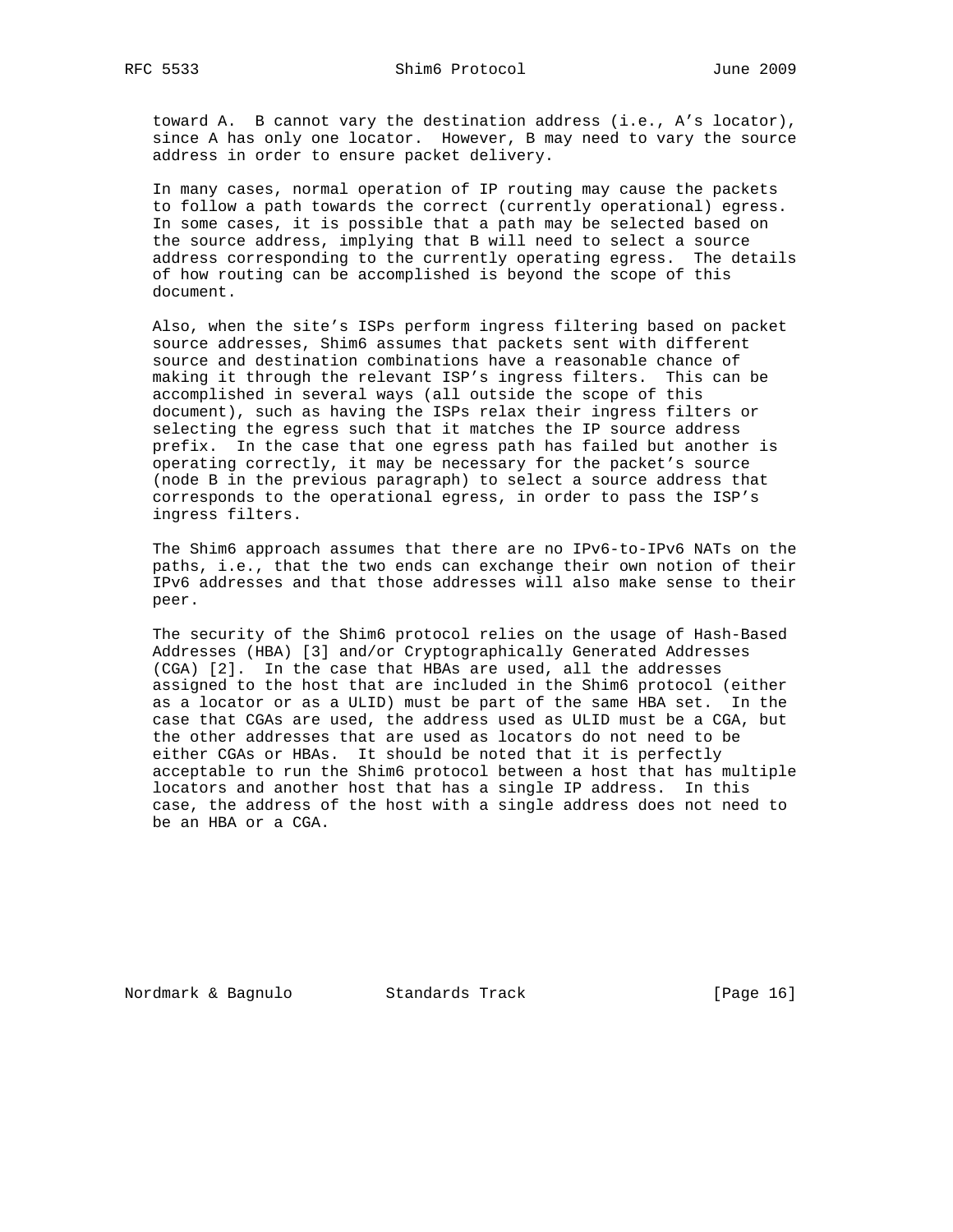# 4. Protocol Overview

 The Shim6 protocol operates in several phases over time. The following sequence illustrates the concepts:

- o An application on host A decides to contact an application on host B using some upper-layer protocol. This results in the ULP on host A sending packets to host B. We call this the initial contact. Assuming the IP addresses selected by default address selection [7] and its extensions [9] work, then there is no action by the shim at this point in time. Any shim context establishment can be deferred until later.
- o Some heuristic on A or B (or both) determine that it is appropriate to pay the Shim6 overhead to make this host-to-host communication robust against locator failures. For instance, this heuristic might be that more than 50 packets have been sent or received, or that there was a timer expiration while active packet exchange was in place. This makes the shim initiate the 4-way, context-establishment exchange. The purpose of this heuristic is to avoid setting up a shim context when only a small number of packets is exchanged between two hosts.

 As a result of this exchange, both A and B will know a list of locators for each other.

 If the context-establishment exchange fails, the initiator will then know that the other end does not support Shim6, and will continue with standard (non-Shim6) behavior for the session.

- o Communication continues without any change for the ULP packets. In particular, there are no Shim6 Extension headers added to the ULP packets, since the ULID pair is the same as the locator pair. In addition, there might be some messages exchanged between the shim sublayers for (un)reachability detection.
- o At some point in time, something fails. Depending on the approach to reachability detection, there might be some advice from the ULP, or the shim (un)reachability detection might discover that there is a problem.

 At this point in time, one or both ends of the communication need to probe the different alternate locator pairs until a working pair is found, and then switch to using that locator pair.

 o Once a working alternative locator pair has been found, the shim will rewrite the packets on transmit and tag the packets with the Shim6 Payload Extension header, which contains the receiver's

Nordmark & Bagnulo Standards Track [Page 17]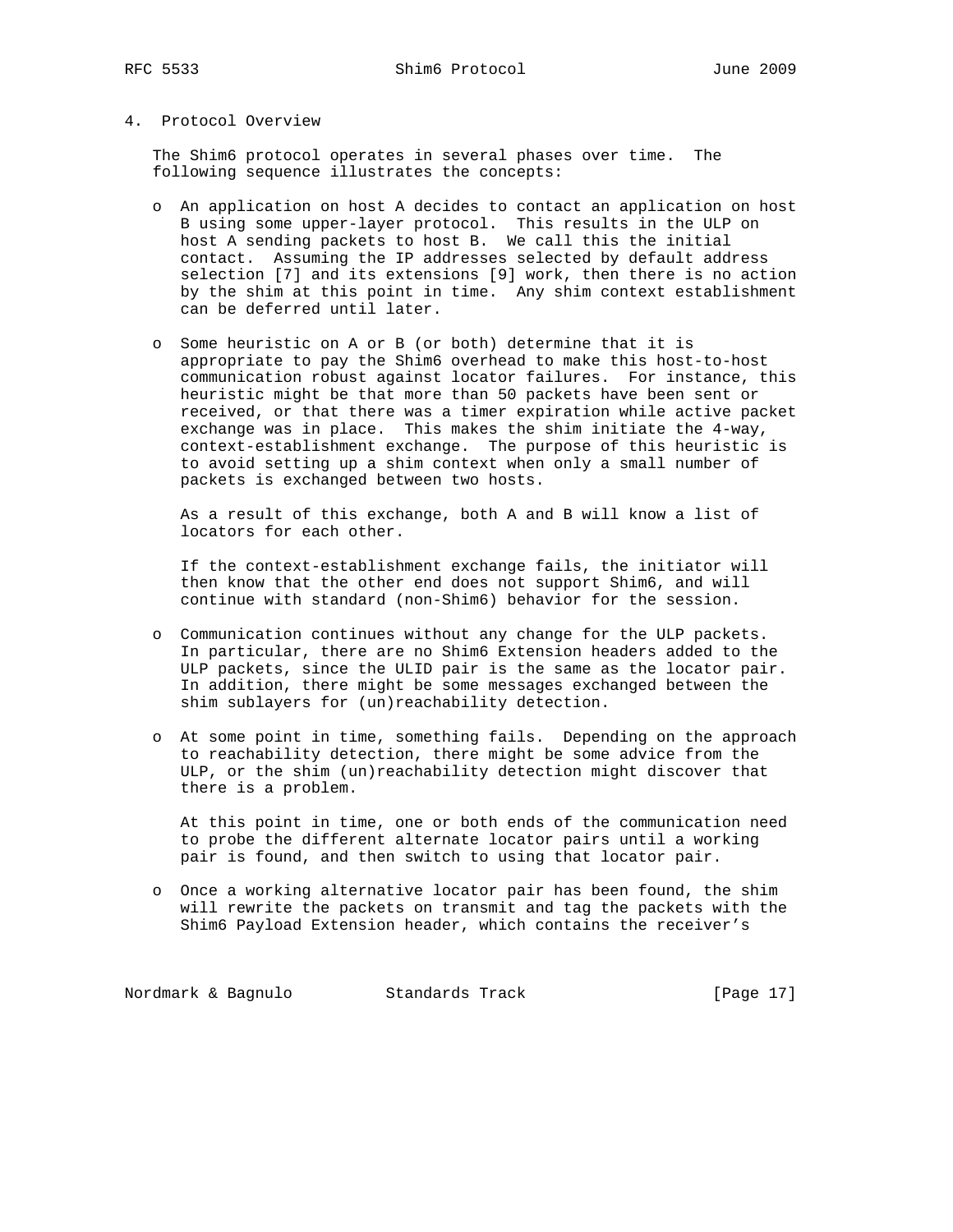Context Tag. The receiver will use the Context Tag to find the context state, which will indicate which addresses to place in the IPv6 header before passing the packet up to the ULP. The result is that, from the perspective of the ULP, the packet passes unmodified end-to-end, even though the IP routing infrastructure sends the packet to a different locator.

- o The shim (un)reachability detection will monitor the new locator pair as it monitored the original locator pair, so that subsequent failures can be detected.
- o In addition to failures detected based on end-to-end observations, one endpoint might know for certain that one or more of its locators is not working. For instance, the network interface might have failed or gone down (at layer 2), or an IPv6 address might have become deprecated or invalid. In such cases, the host can signal its peer that trying this address is no longer recommended. This triggers something similar to a failure handling, and a new working locator pair must be found.

 The protocol also has the ability to express other forms of locator preferences. A change in any preference can be signaled to the peer, which will have made the peer record the new preferences. A change in the preferences might optionally make the peer want to use a different locator pair. In this case, the peer follows the same locator switching procedure as after a failure (by verifying that its peer is indeed present at the alternate locator, etc).

 o When the shim thinks that the context state is no longer used, it can garbage collect the state; there is no coordination necessary with the peer host before the state is removed. There is a recovery message defined to be able to signal when there is no context state, which can be used to detect and recover from both premature garbage collection as well as from complete state loss (crash and reboot) of a peer.

 The exact mechanism to determine when the context state is no longer used is implementation dependent. For example, an implementation might use the existence of ULP state (where known to the implementation) as an indication that the state is still used, combined with a timer (to handle ULP state that might not be known to the shim sublayer) to determine when the state is likely to no longer be used.

 NOTE 1: The ULP packets in Shim6 can be carried completely unmodified as long as the ULID pair is used as the locator pair. After a switch to a different locator pair, the packets are "tagged" with a Shim6

Nordmark & Bagnulo Standards Track [Page 18]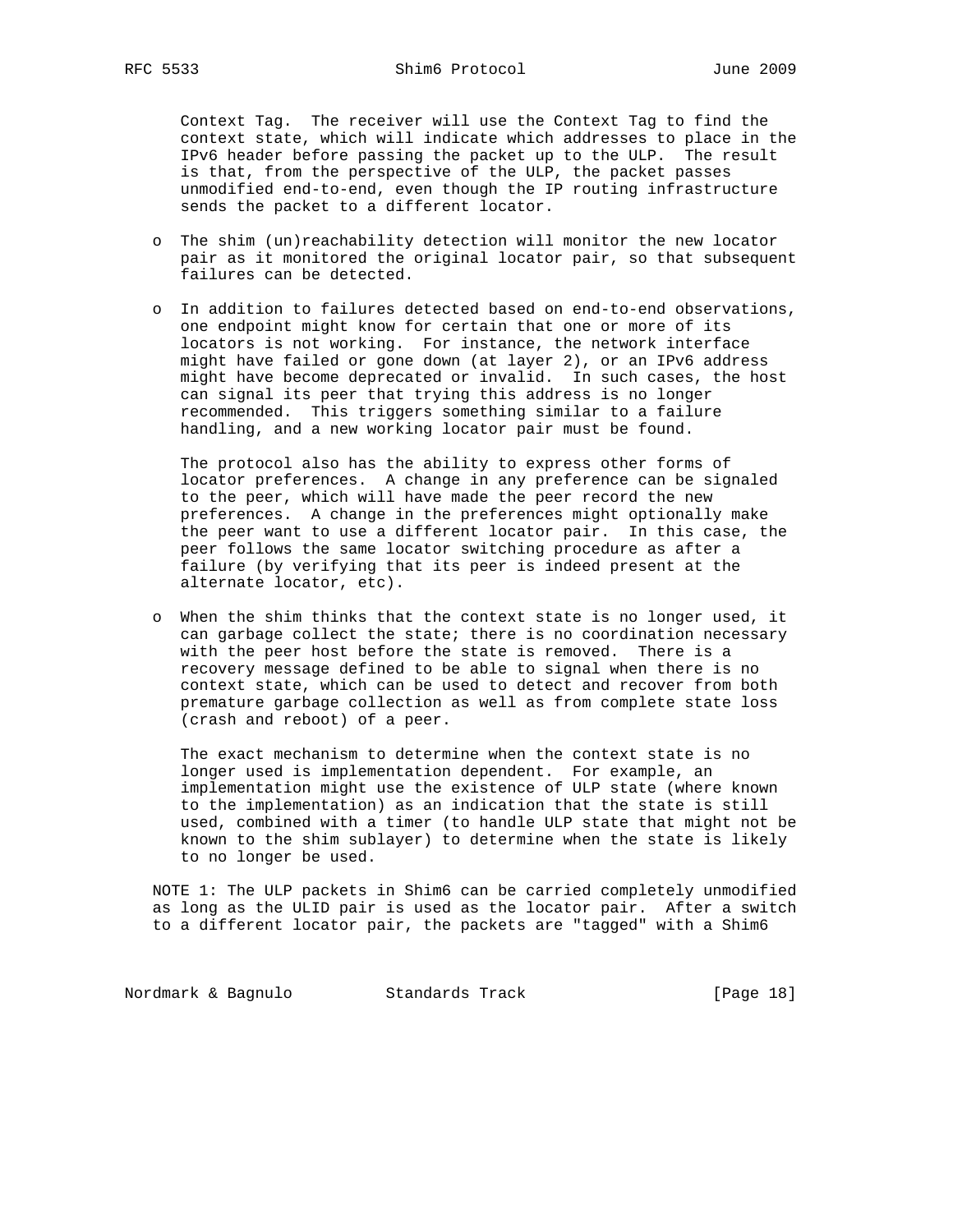RFC 5533 Shim6 Protocol June 2009

 Extension header so that the receiver can always determine the context to which they belong. This is accomplished by including an 8-octet Shim6 Payload Extension header before the (extension) headers that are processed by the IP endpoint sublayer and ULPs. If, subsequently, the original ULIDs are selected as the active locator pair, then the tagging of packets with the Shim6 Extension header is no longer necessary.

## 4.1. Context Tags

 A context between two hosts is actually a context between two ULIDs. The context is identified by a pair of Context Tags. Each end gets to allocate a Context Tag, and once the context is established, most Shim6 control messages contain the Context Tag that the receiver of the message allocated. Thus, at a minimum, the combination of <peer ULID, local ULID, local Context Tag> have to uniquely identify one context. But, since the Shim6 Payload Extension headers are demultiplexed without looking at the locators in the packet, the receiver will need to allocate Context Tags that are unique for all its contexts. The Context Tag is a 47-bit number (the largest that can fit in an 8-octet extension header), while preserving one bit to differentiate the Shim6 signaling messages from the Shim6 header included in data packets, allowing both to use the same protocol number.

 The mechanism for detecting a loss of context state at the peer assumes that the receiver can tell the packets that need locator rewriting, even after it has lost all state (e.g., due to a crash followed by a reboot). This is achieved because, after a rehoming event, the packets that need receive-side rewriting carry the Shim6 Payload Extension header.

## 4.2. Context Forking

 It has been asserted that it will be important for future ULPs -- in particular, future transport protocols -- to be able to control which locator pairs are used for different communication. For instance, host A and host B might communicate using both Voice over IP (VoIP) traffic and ftp traffic, and those communications might benefit from using different locator pairs. However, the basic Shim6 mechanism uses a single current locator pair for each context; thus, a single context cannot accomplish this.

 For this reason, the Shim6 protocol supports the notion of context forking. This is a mechanism by which a ULP can specify (using some API not yet defined) that a context, e.g., the ULID pair <A1, B2>,

Nordmark & Bagnulo Standards Track [Page 19]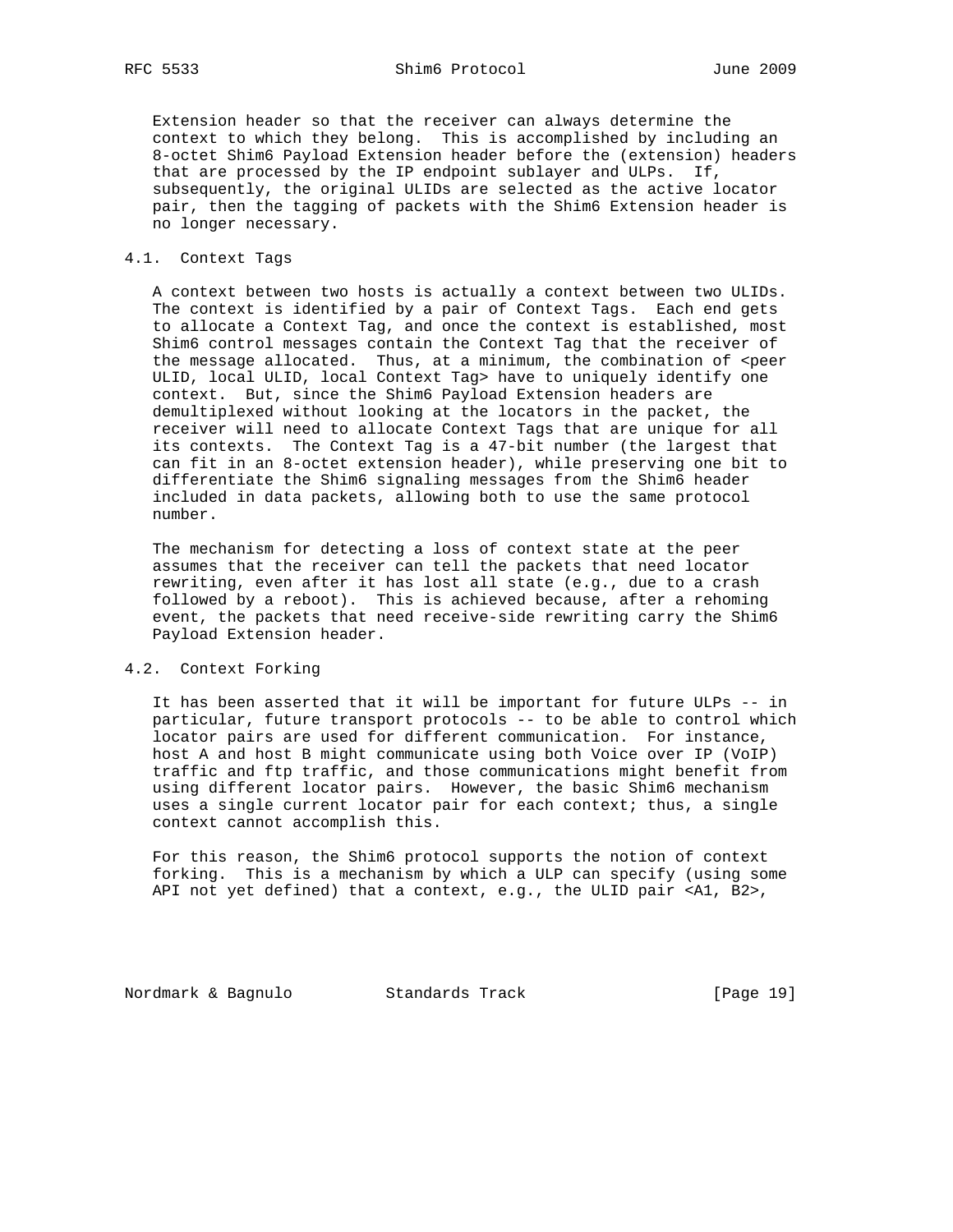should be forked into two contexts. In this case, the forked-off context will be assigned a non-zero Forked Instance Identifier, while the default context has FII zero.

 The Forked Instance Identifier (FII) is a 32-bit identifier that has no semantics in the protocol other than being part of the tuple that identifies the context. For example, a host might allocate FIIs as sequential numbers for any given ULID pair.

 No other special considerations are needed in the Shim6 protocol to handle forked contexts.

 Note that forking as specified does NOT allow A to be able to tell B that certain traffic (a 5-tuple?) should be forked for the reverse direction. The Shim6 forking mechanism as specified applies only to the sending of ULP packets. If some ULP wants to fork for both directions, it is up to the ULP to set this up and then instruct the shim at each end to transmit using the forked context.

### 4.3. API Extensions

 Several API extensions have been discussed for Shim6, but their actual specification is out of scope for this document. The simplest one would be to add a socket option to be able to have traffic bypass the shim (not create any state and not use any state created by other traffic). This could be an IPV6\_DONTSHIM socket option. Such an option would be useful for protocols, such as DNS, where the application has its own failover mechanism (multiple NS records in the case of DNS) and using the shim could potentially add extra latency with no added benefits.

 Some other API extensions are discussed in Appendix A. The actual API extensions are defined in [23].

## 4.4. Securing Shim6

The mechanisms are secured using a combination of techniques:

- o The HBA technique [3] for verifying the locators to prevent an attacker from redirecting the packet stream to somewhere else.
- o Requiring a Reachability Probe+Reply (defined in [4]) before a new locator is used as the destination, in order to prevent 3rd party flooding attacks.

Nordmark & Bagnulo Standards Track [Page 20]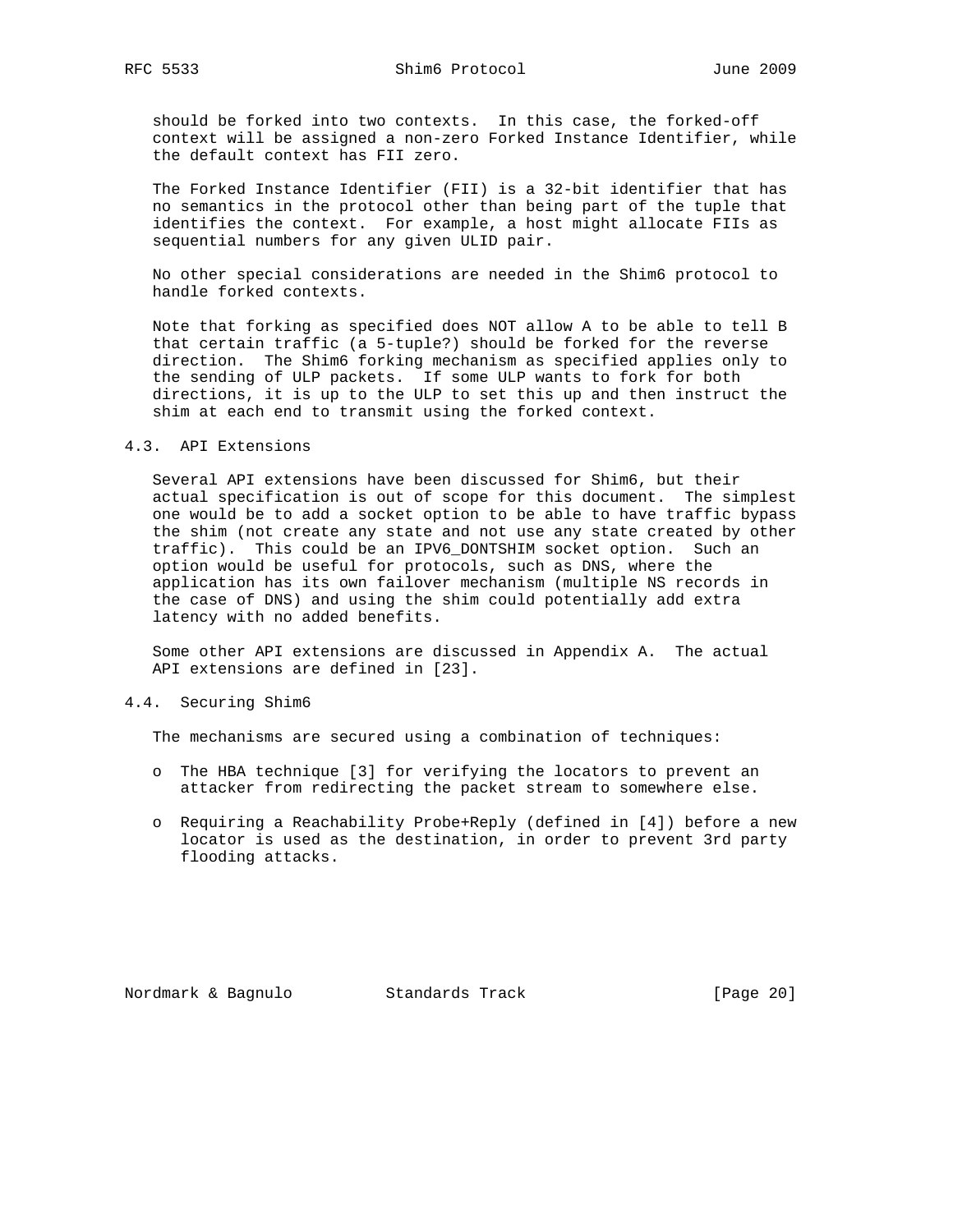- o The first message does not create any state on the responder. Essentially, a 3-way exchange is required before the responder creates any state. This means that a state-based DoS attack (trying to use up all memory on the responder) at least provides an IPv6 address that the attacker was using.
- o The context-establishment messages use nonces to prevent replay attacks and to prevent off-path attackers from interfering with the establishment.
- o Every control message of the Shim6 protocol, past the context establishment, carries the Context Tag assigned to the particular context. This implies that an attacker needs to discover that Context Tag before being able to spoof any Shim6 control message. Such discovery probably requires any potential attacker to be along the path in order to sniff the Context Tag value. The result is that through this technique, the Shim6 protocol is protected against off-path attackers.
- 4.5. Overview of Shim Control Messages

 The Shim6 context establishment is accomplished using four messages; I1, R1, I2, R2. Normally, they are sent in that order from initiator and responder, respectively. Should both ends attempt to set up context state at the same time (for the same ULID pair), then their I1 messages might cross in flight, and result in an immediate R2 message. (The names of these messages are borrowed from HIP [20].)

 R1bis and I2bis messages are defined; they are used to recover a context after it has been lost. An R1bis message is sent when a Shim6 control or Shim6 Payload Extension header arrives and there is no matching context state at the receiver. When such a message is received, it will result in the re-creation of the Shim6 context using the I2bis and R2 messages.

 The peers' lists of locators are normally exchanged as part of the context-establishment exchange. But the set of locators might be dynamic. For this reason, there are Update Request and Update Acknowledgement messages as well as a Locator List option.

 Even when the list of locators is fixed, a host might determine that some preferences might have changed. For instance, it might determine that there is a locally visible failure that implies that some locator(s) are no longer usable. This uses a Locator Preferences option in the Update Request message.

Nordmark & Bagnulo Standards Track [Page 21]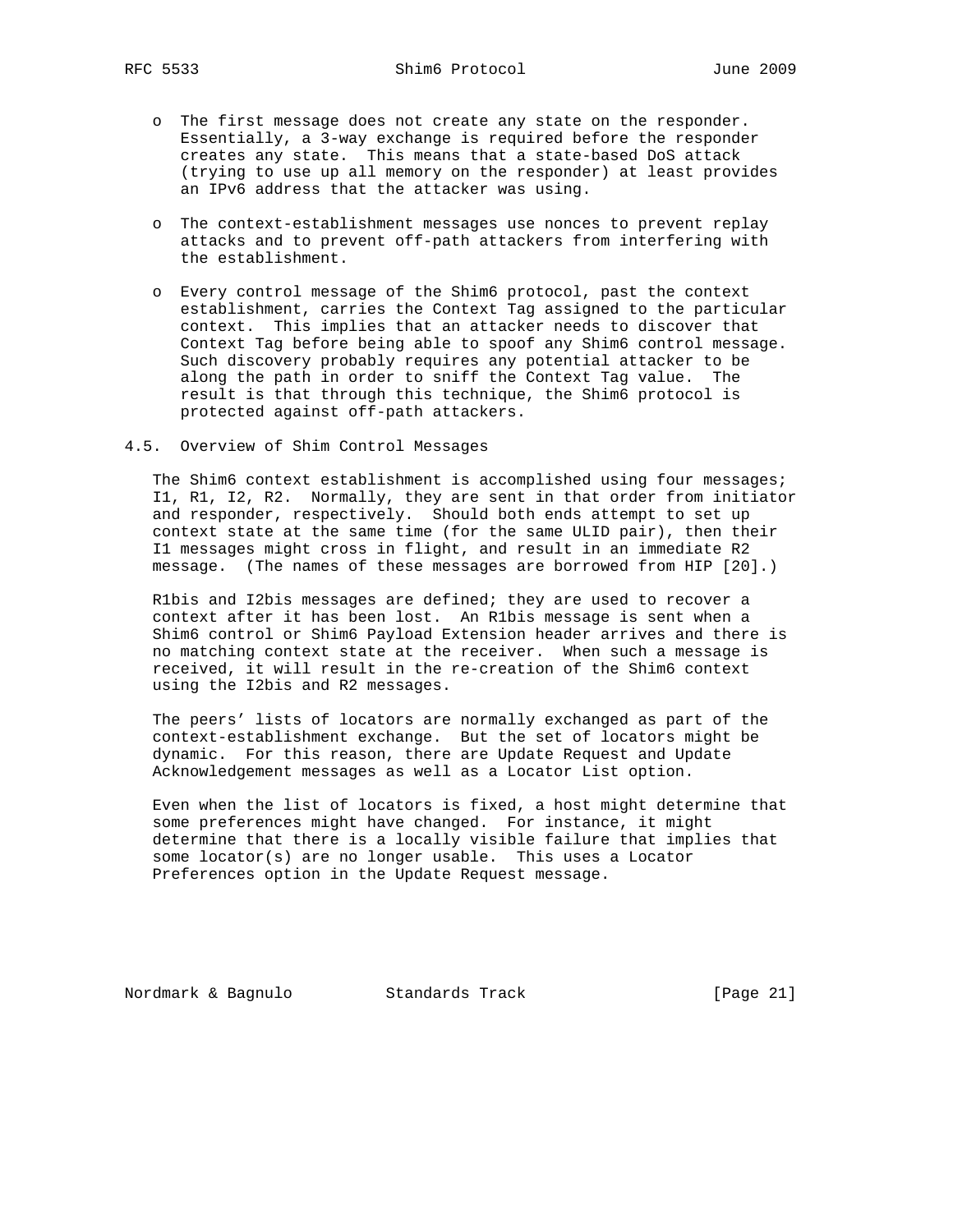The mechanism for (un)reachability detection is called Forced Bidirectional Communication (FBD). FBD uses a Keepalive message which is sent when a host has received packets from its peer but has not yet sent any packets from its ULP to the peer. The message type is reserved in this document, but the message format and processing rules are specified in [4].

 In addition, when the context is established and there is a subsequent failure, there needs to be a way to probe the set of locator pairs to efficiently find a working pair. This document reserves a Probe message type, with the packet format and processing rules specified in [4].

 The above Probe and Keepalive messages assume we have an established ULID-pair context. However, communication might fail during the initial contact (that is, when the application or transport protocol is trying to set up some communication). This is handled using the mechanisms in the ULP to try different address pairs as specified in [7] and [9]. In future versions of the protocol, and with a richer API between the ULP and the shim, the shim might be able to help optimize discovering a working locator pair during initial contact. This is for further study.

4.6. Extension Header Order

 Since the shim is placed between the IP endpoint sublayer and the IP routing sublayer, the Shim header will be placed before any Endpoint Extension headers (Fragmentation headers, Destination Options header, AH, ESP) but after any routing-related headers (Hop-by-Hop Extensions header, Routing header, and a Destinations Options header, which precedes a Routing header). When tunneling is used, whether IP-in-IP tunneling or the special form of tunneling that Mobile IPv6 uses (with Home Address options and Routing header type 2), there is a choice whether the shim applies inside the tunnel or outside the tunnel, which affects the location of the Shim6 header.

 In most cases, IP-in-IP tunnels are used as a routing technique; thus, it makes sense to apply them on the locators, which means that the sender would insert the Shim6 header after any IP-in-IP encapsulation. This is what occurs naturally when routers apply IP in-IP encapsulation. Thus, the packets would have:

- o Outer IP header
- o Inner IP header

Nordmark & Bagnulo Standards Track [Page 22]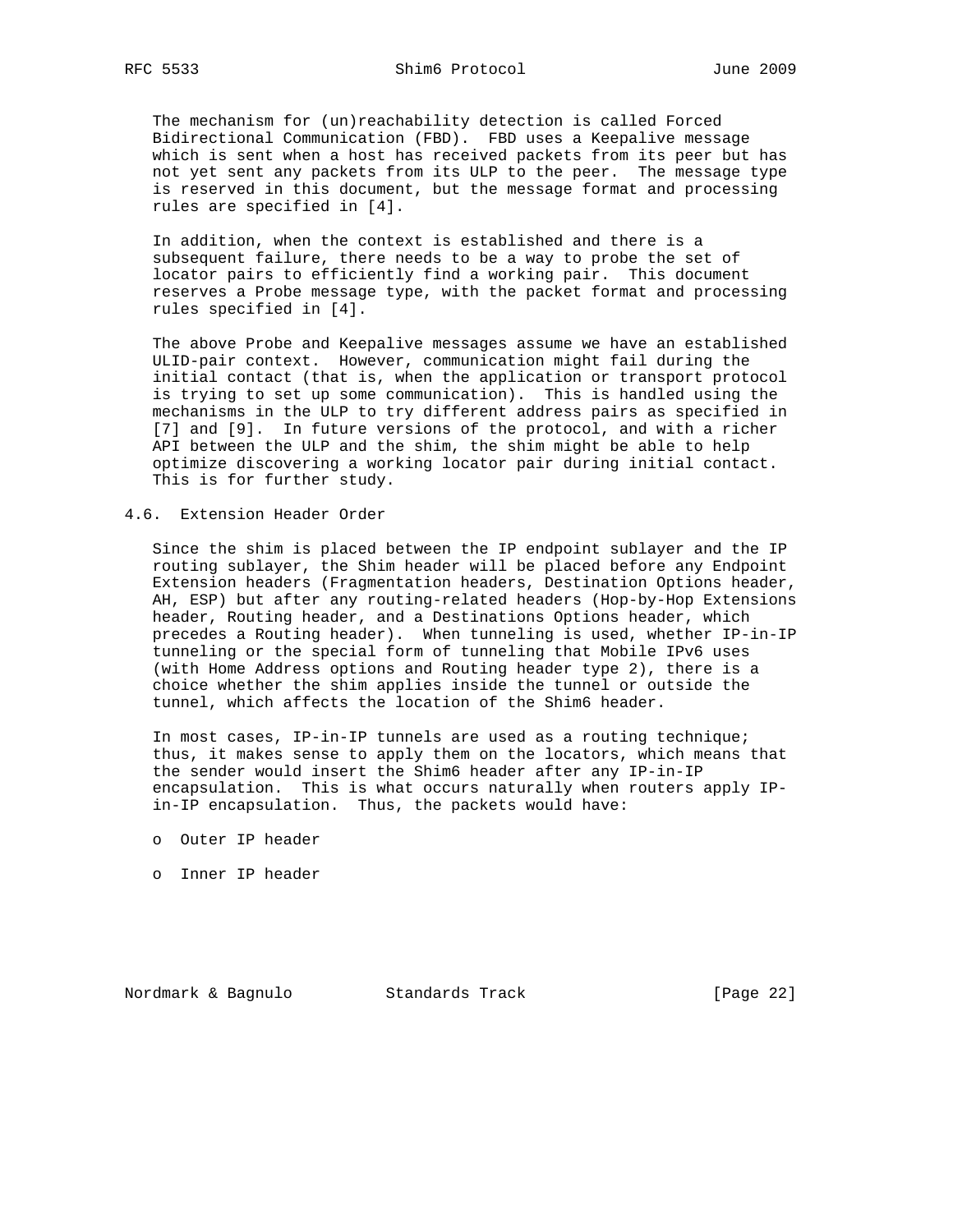- o Shim6 Extension header (if needed)
- o ULP

 But the shim can also be used to create "shimmed tunnels", i.e., where an IP-in-IP tunnel uses the shim to be able to switch the tunnel endpoint addresses between different locators. In such a case, the packets would have:

- o Outer IP header
- o Shim6 Extension header (if needed)
- o Inner IP header
- o ULP

 In any case, the receiver behavior is well-defined; a receiver processes the Extension headers in order. However, the precise interaction between Mobile IPv6 and Shim6 is for further study; it might make sense to have Mobile IPv6 operate on locators as well, meaning that the shim would be layered on top of the MIPv6 mechanism.

5. Message Formats

 The Shim6 messages are all carried using a new IP protocol number (140). The Shim6 messages have a common header (defined below) with some fixed fields, followed by type-specific fields.

 The Shim6 messages are structured as an IPv6 Extension header since the Shim6 Payload Extension header is used to carry the ULP packets after a locator switch. The Shim6 control messages use the same extension header formats so that a single "protocol number" needs to be allowed through firewalls in order for Shim6 to function across the firewall.

5.1. Common Shim6 Message Format

 The first 17 bits of the Shim6 header is common for the Shim6 Payload Extension header and for the control messages. It looks as follows:

 $\sim$  1 0 1 2 3 4 5 6 7 8 9 0 1 2 3 4 5 6 +-+-+-+-+-+-+-+-+-+-+-+-+-+-+-+-+-+ | Next Header | Hdr Ext Len |P| +-+-+-+-+-+-+-+-+-+-+-+-+-+-+-+-+-+

Nordmark & Bagnulo Standards Track [Page 23]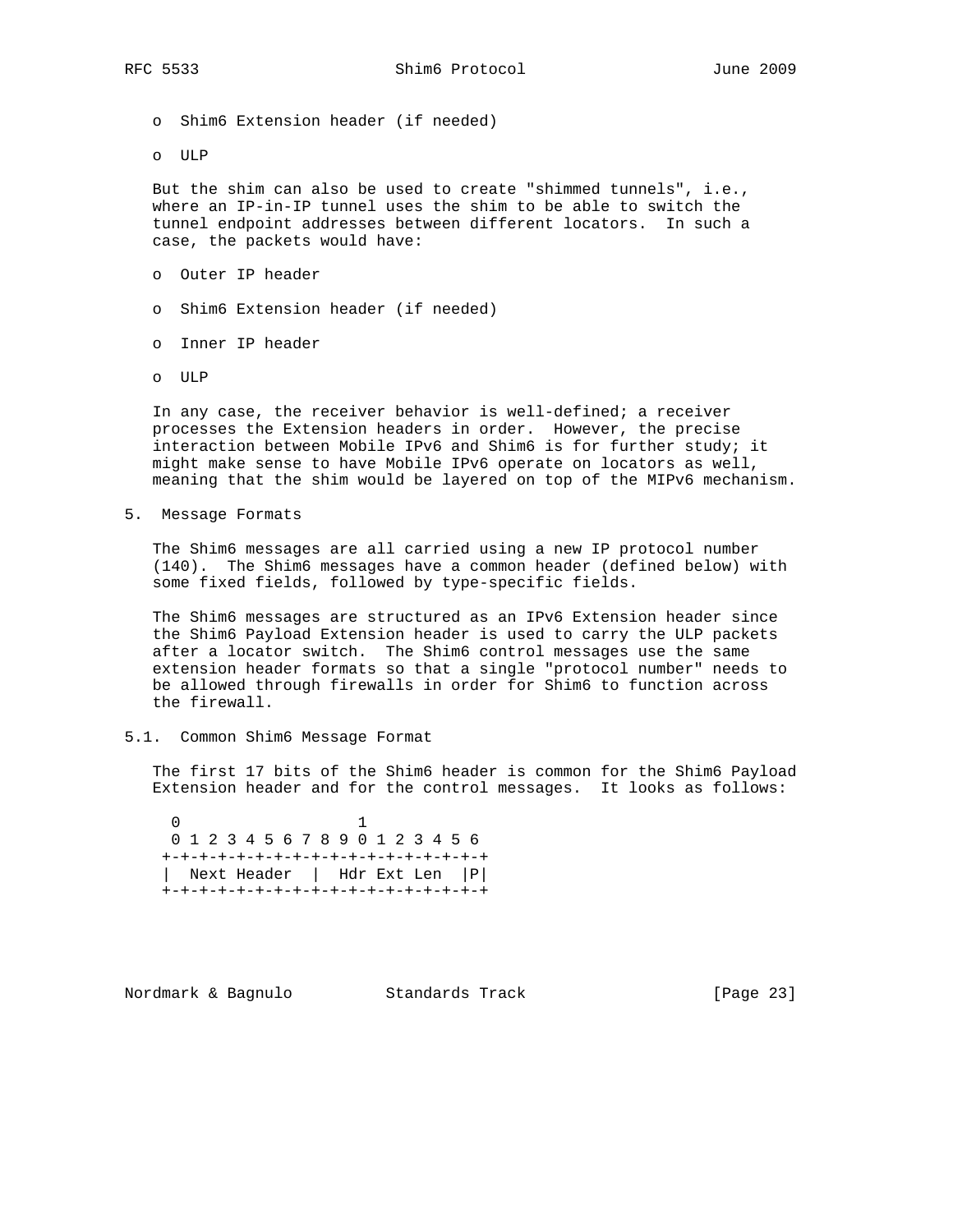Fields:

Next Header: The payload that follows this header.

- Hdr Ext Len: 8-bit unsigned integer. Length of the Shim6 header in 8-octet units, not including the first 8 octets.
- P: A single bit to distinguish Shim6 Payload Extension headers from control messages.

 Shim6 signaling packets may not be larger than 1280 bytes, including the IPv6 header and any intermediate headers between the IPv6 header and the Shim6 header. One way to meet this requirement is to omit part of the locator address information if, with this information included, the packet would become larger than 1280 bytes. Another option is to perform option engineering, dividing into different Shim6 messages the information to be transmitted. An implementation may impose administrative restrictions to avoid excessively large Shim6 packets, such as a limitation on the number of locators to be used.

5.2. Shim6 Payload Extension Header Format

 The Shim6 Payload Extension header is used to carry ULP packets where the receiver must replace the content of the Source and/or Destination fields in the IPv6 header before passing the packet to the ULP. Thus, this extension header is required when the locator pair that is used is not the same as the ULID pair.

|                                    | 0 1 2 3 4 5 6 7 8 9 0 1 2 3 4 5 6 7 8 9 0 1 2 3 4 5 6 7 8 9 0 1 |  |  |  |  |  |  |  |  |                      |  |  |  |  |  |  |
|------------------------------------|-----------------------------------------------------------------|--|--|--|--|--|--|--|--|----------------------|--|--|--|--|--|--|
|                                    |                                                                 |  |  |  |  |  |  |  |  |                      |  |  |  |  |  |  |
|                                    | Next Header                                                     |  |  |  |  |  |  |  |  |                      |  |  |  |  |  |  |
| +-+-+-+-+-+-+-+-+-+-+-+-+-+-+-+-+- |                                                                 |  |  |  |  |  |  |  |  |                      |  |  |  |  |  |  |
|                                    |                                                                 |  |  |  |  |  |  |  |  | Receiver Context Tag |  |  |  |  |  |  |
|                                    |                                                                 |  |  |  |  |  |  |  |  |                      |  |  |  |  |  |  |

Fields:

Next Header: The payload that follows this header.

Hdr Ext Len: 0 (since the header is 8 octets).

 P: Set to one. A single bit to distinguish this from the Shim6 control messages.

Nordmark & Bagnulo Standards Track [Page 24]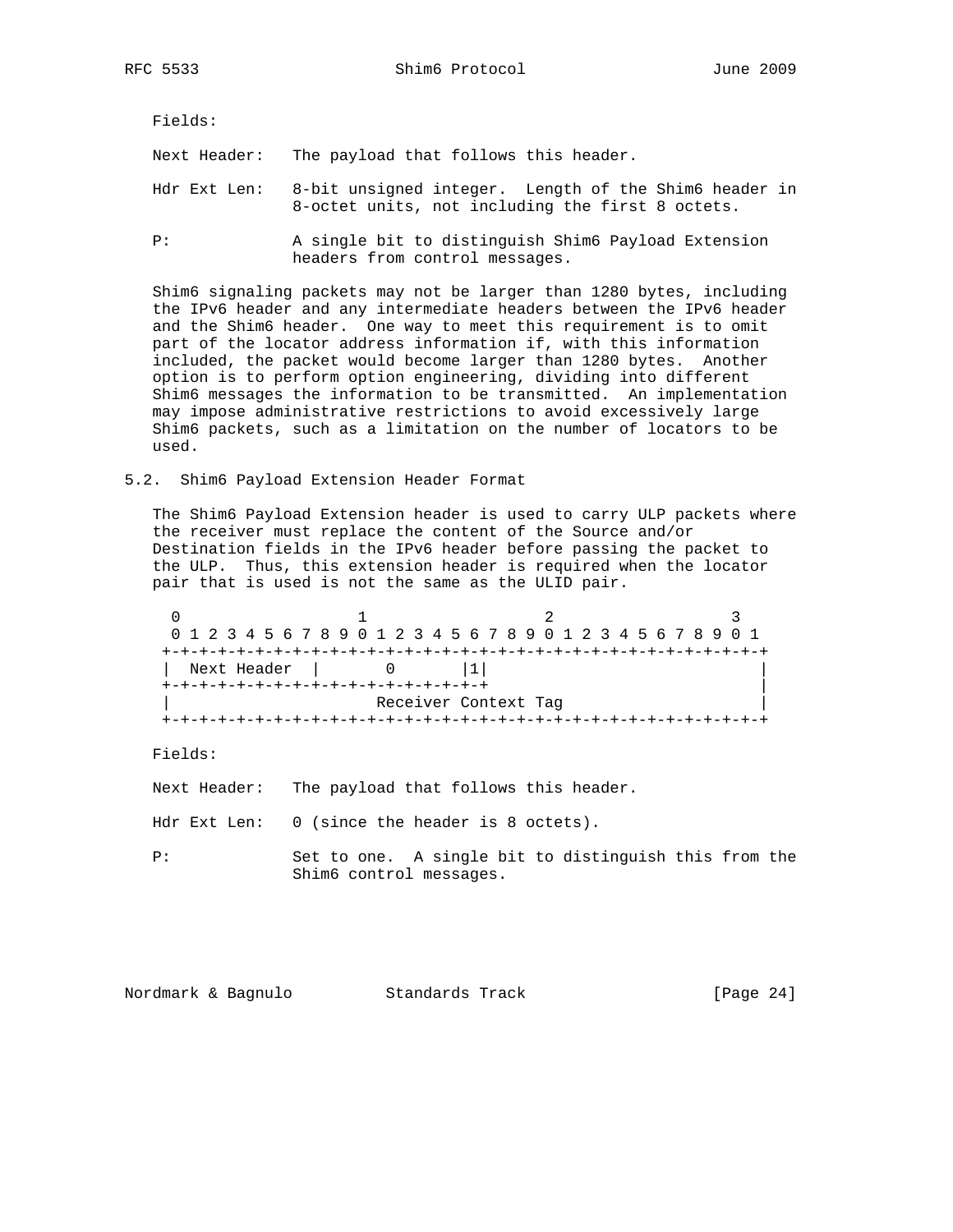Receiver Context Tag: 47-bit unsigned integer. Allocated by the receiver to identify the context.

5.3. Common Shim6 Control Header

 The common part of the header has a Next Header field and a Header Extension Length field that are consistent with the other IPv6 Extension headers, even if the Next Header value is always "NO NEXT HEADER" for the control messages.

The Shim6 headers must be a multiple of 8 octets; hence, the minimum size is 8 octets.

The common Shim6 Control message header is as follows:

 $0$  1 2 3 0 1 2 3 4 5 6 7 8 9 0 1 2 3 4 5 6 7 8 9 0 1 2 3 4 5 6 7 8 9 0 1 +-+-+-+-+-+-+-+-+-+-+-+-+-+-+-+-+-+-+-+-+-+-+-+-+-+-+-+-+-+-+-+-+ | Next Header | Hdr Ext Len |P| Type |Type-specific|S| +-+-+-+-+-+-+-+-+-+-+-+-+-+-+-+-+-+-+-+-+-+-+-+-+-+-+-+-+-+-+-+-+ Checksum +-+-+-+-+-+-+-+-+-+-+-+-+-+-+-+-+ | Type-specific format +-+-+-+-+-+-+-+-+-+-+-+-+-+-+-+-+-+-+-+-+-+-+-+-+-+-+-+-+-+-+-+-+

Fields:

Next Header: 8-bit selector. Normally set to NO\_NXT\_HDR (59).

- Hdr Ext Len: 8-bit unsigned integer. Length of the Shim6 header in 8-octet units, not including the first 8 octets.
- P: Set to zero. A single bit to distinguish this from the Shim6 Payload Extension header.
- Type: 7-bit unsigned integer. Identifies the actual message from the table below. Type codes 0-63 will not trigger R1bis messages on a missing context, while codes 64-127 will trigger R1bis.

 S: A single bit set to zero that allows Shim6 and HIP to have a common header format yet still distinguishes between Shim6 and HIP messages.

 Checksum: 16-bit unsigned integer. The checksum is the 16-bit one's complement of the one's complement sum of the entire Shim6 header message, starting with the Shim6

Nordmark & Bagnulo Standards Track [Page 25]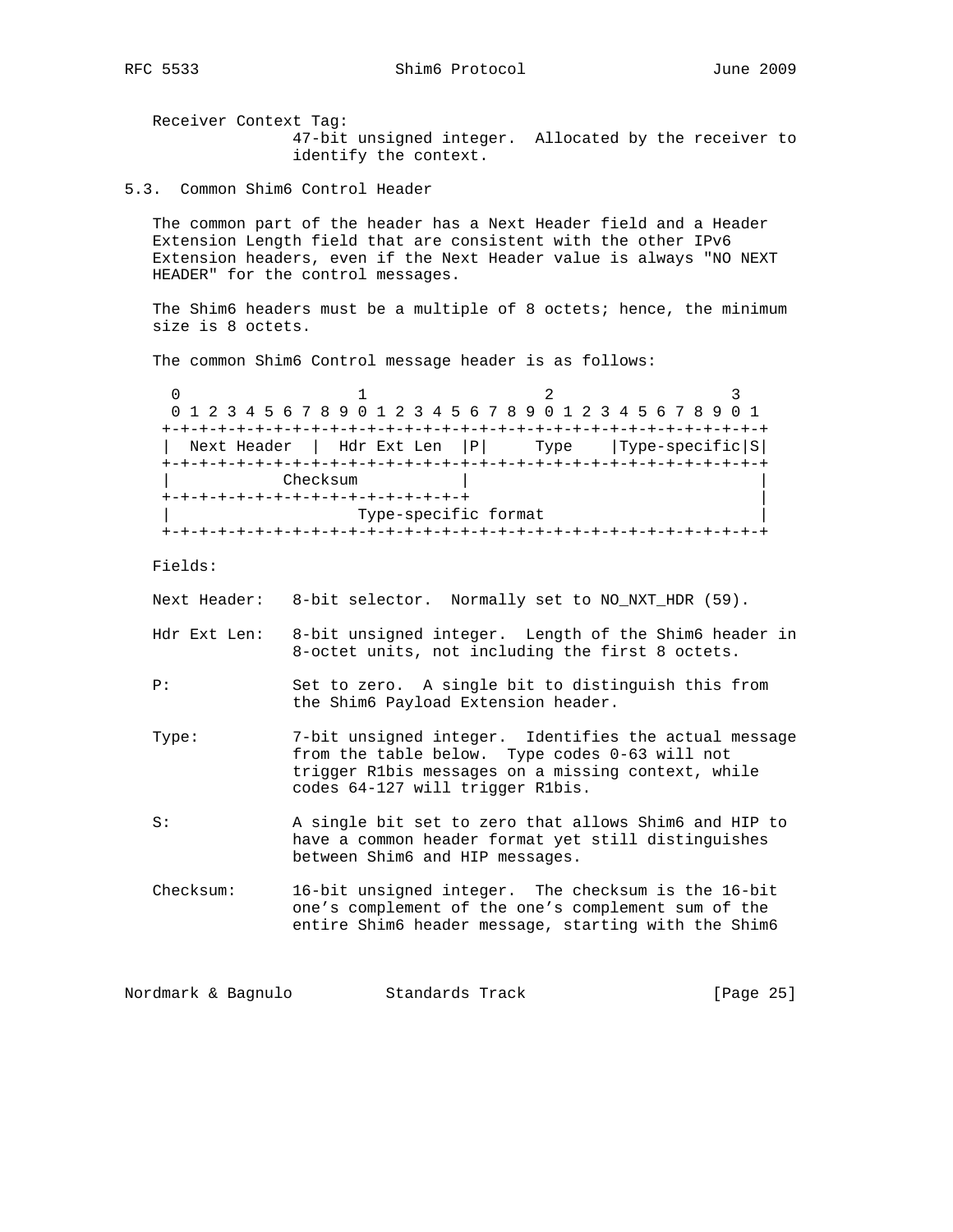Next Header field and ending as indicated by the Hdr Ext Len. Thus, when there is a payload following the Shim6 header, the payload is NOT included in the Shim6 checksum. Note that, unlike protocols like ICMPv6, there is no pseudo-header checksum part of the checksum; this provides locator agility without having to change the checksum.

 Type-specific: Part of the message that is different for different message types.

| Type Value | Message                                            |
|------------|----------------------------------------------------|
|            | I1 (1st establishment message from the initiator)  |
|            | R1 (1st establishment message from the responder)  |
|            | I2 (2nd establishment message from the initiator)  |
|            | R2 (2nd establishment message from the responder)  |
|            | R1bis (Reply to reference to non-existent context) |
| 6          | I2bis (Reply to an R1bis message)                  |
| 64         | Update Request                                     |
| 65         | Update Acknowledgement                             |
| 66         | Keepalive                                          |
| 67         | Probe Message                                      |
| 68         | Error Message                                      |

# Table 1

5.4. I1 Message Format

 The I1 message is the first message in the context-establishment exchange.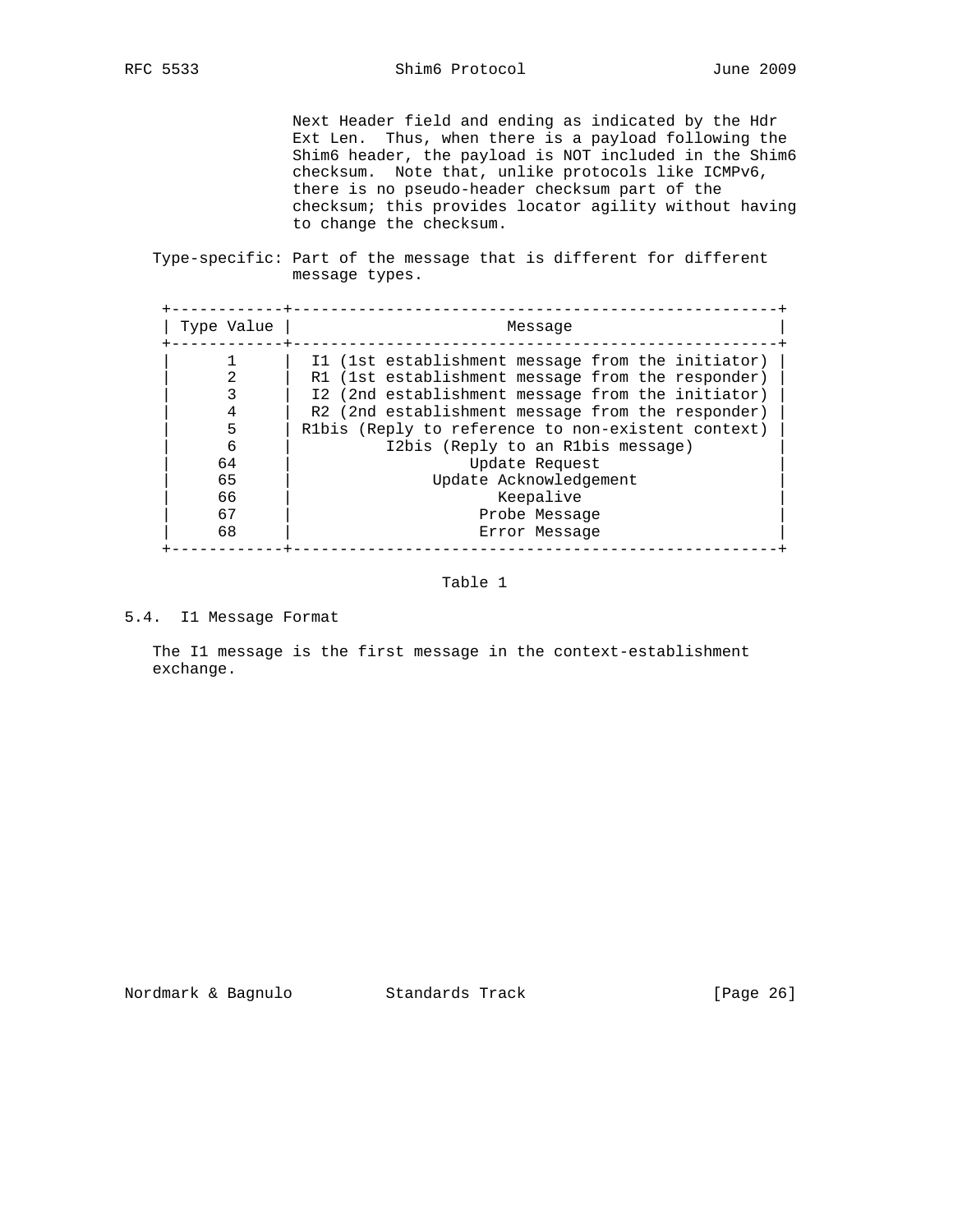$0$  1 2 3 0 1 2 3 4 5 6 7 8 9 0 1 2 3 4 5 6 7 8 9 0 1 2 3 4 5 6 7 8 9 0 1 +-+-+-+-+-+-+-+-+-+-+-+-+-+-+-+-+-+-+-+-+-+-+-+-+-+-+-+-+-+-+-+-+ | 59 | Hdr Ext Len |0| Type = 1 | Reserved1 |0| +-+-+-+-+-+-+-+-+-+-+-+-+-+-+-+-+-+-+-+-+-+-+-+-+-+-+-+-+-+-+-+-+ Checksum |R| +-+-+-+-+-+-+-+-+-+-+-+-+-+-+-+-+-+ | Initiator Context Tag +-+-+-+-+-+-+-+-+-+-+-+-+-+-+-+-+-+-+-+-+-+-+-+-+-+-+-+-+-+-+-+-+ Initiator Nonce +-+-+-+-+-+-+-+-+-+-+-+-+-+-+-+-+-+-+-+-+-+-+-+-+-+-+-+-+-+-+-+-+ | | Options | | +-+-+-+-+-+-+-+-+-+-+-+-+-+-+-+-+-+-+-+-+-+-+-+-+-+-+-+-+-+-+-+-+ Fields: Next Header: NO\_NXT\_HDR (59). Hdr Ext Len: At least 1, since the header is 16 octets when there are no options. Type: 1 Reserved1: 7-bit field. Reserved for future use. Zero on transmit. MUST be ignored on receipt. R: 1-bit field. Reserved for future use. Zero on transmit. MUST be ignored on receipt. Initiator Context Tag: 47-bit field. The Context Tag that the initiator has allocated for the context. Initiator Nonce: 32-bit unsigned integer. A random number picked by the initiator, which the responder will return in the R1 message. The following options are defined for this message: ULID pair: When the IPv6 source and destination addresses in the IPv6 header does not match the ULID pair, this option MUST be included. An example of this is when recovering from a lost context.

Nordmark & Bagnulo Standards Track [Page 27]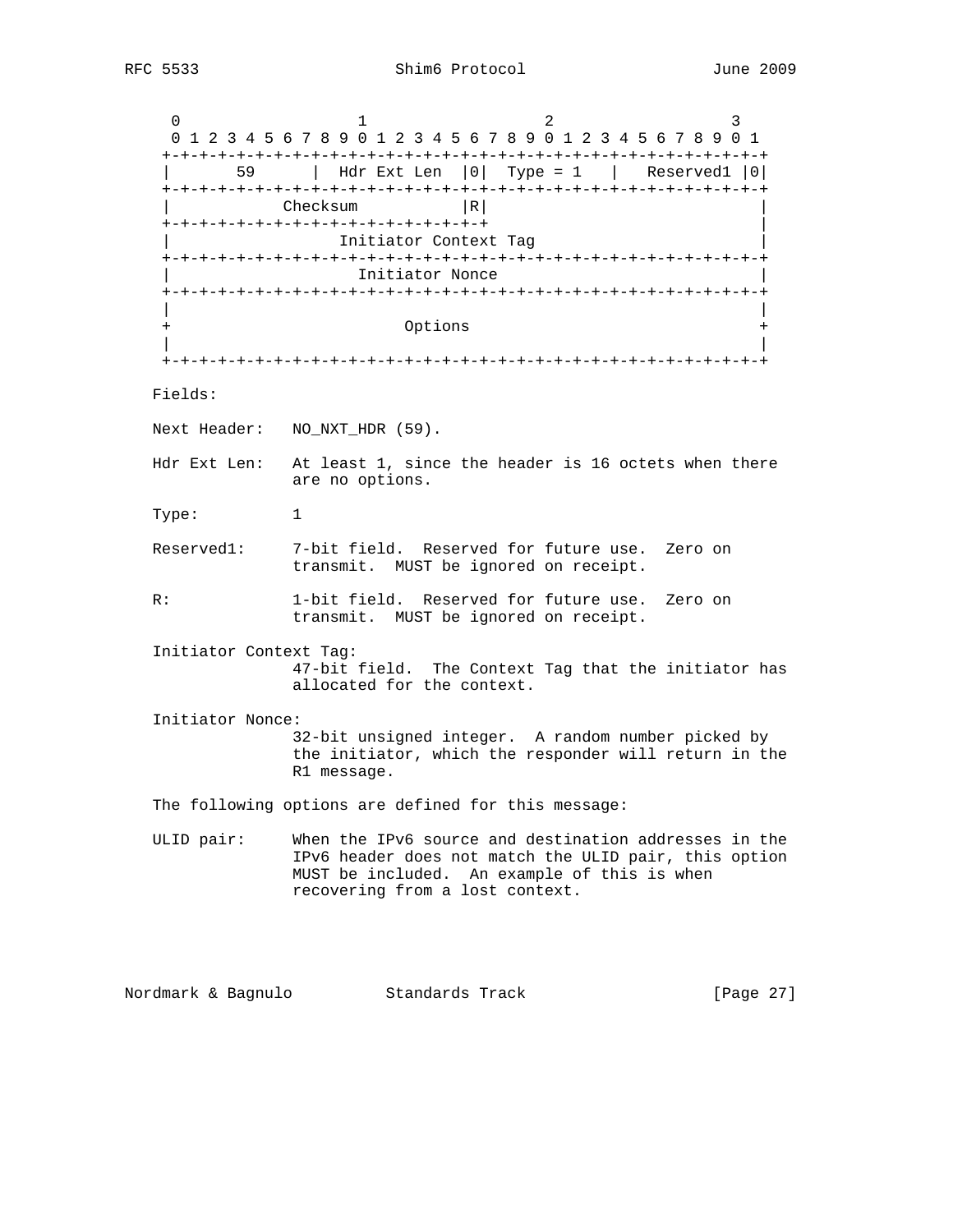Forked Instance Identifier:

 When another instance of an existent context with the same ULID pair is being created, a Forked Instance Identifier option MUST be included to distinguish this new instance from the existent one.

 Future protocol extensions might define additional options for this message. The C-bit in the option format defines how such a new option will be handled by an implementation. See Section 5.15.

5.5. R1 Message Format

 The R1 message is the second message in the context-establishment exchange. The responder sends this in response to an I1 message, without creating any state specific to the initiator.

 $0$  1 2 3 0 1 2 3 4 5 6 7 8 9 0 1 2 3 4 5 6 7 8 9 0 1 2 3 4 5 6 7 8 9 0 1 +-+-+-+-+-+-+-+-+-+-+-+-+-+-+-+-+-+-+-+-+-+-+-+-+-+-+-+-+-+-+-+-+ | 59 | Hdr Ext Len |0| Type = 2 | Reserved1 |0| +-+-+-+-+-+-+-+-+-+-+-+-+-+-+-+-+-+-+-+-+-+-+-+-+-+-+-+-+-+-+-+-+ | Checksum | Reserved2 | +-+-+-+-+-+-+-+-+-+-+-+-+-+-+-+-+-+-+-+-+-+-+-+-+-+-+-+-+-+-+-+-+ Initiator Nonce +-+-+-+-+-+-+-+-+-+-+-+-+-+-+-+-+-+-+-+-+-+-+-+-+-+-+-+-+-+-+-+-+ Responder Nonce +-+-+-+-+-+-+-+-+-+-+-+-+-+-+-+-+-+-+-+-+-+-+-+-+-+-+-+-+-+-+-+-+ | | + Options + | | +-+-+-+-+-+-+-+-+-+-+-+-+-+-+-+-+-+-+-+-+-+-+-+-+-+-+-+-+-+-+-+-+ Fields: Next Header: NO\_NXT\_HDR (59). Hdr Ext Len: At least 1, since the header is 16 octets when there are no options. Type: 2 Reserved1: 7-bit field. Reserved for future use. Zero on transmit. MUST be ignored on receipt. Reserved2: 16-bit field. Reserved for future use. Zero on transmit. MUST be ignored on receipt.

Nordmark & Bagnulo Standards Track [Page 28]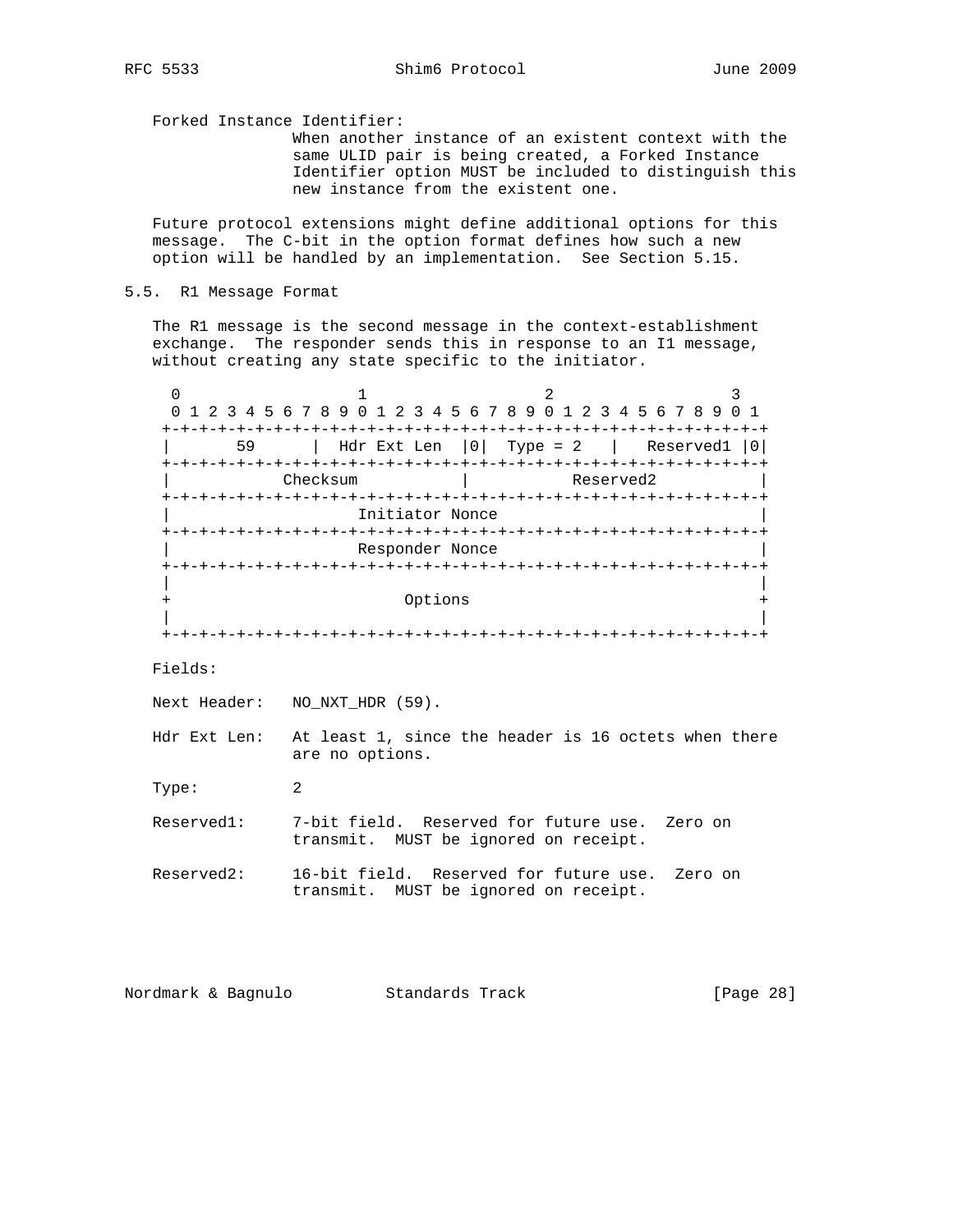Initiator Nonce:

32-bit unsigned integer. Copied from the I1 message.

Responder Nonce:

 32-bit unsigned integer. A number picked by the responder, which the initiator will return in the I2 message.

The following options are defined for this message:

Responder Validator:

 Variable length option. This option MUST be included in the R1 message. Typically, it contains a hash generated by the responder, which the responder uses together with the Responder Nonce value to verify that an I2 message is indeed sent in response to an R1 message, and that the parameters in the I2 message are the same as those in the I1 message.

 Future protocol extensions might define additional options for this message. The C-bit in the option format defines how such a new option will be handled by an implementation. See Section 5.15.

5.6. I2 Message Format

 The I2 message is the third message in the context-establishment exchange. The initiator sends this in response to an R1 message, after checking the Initiator Nonce, etc.

0  $1$  2 3 0 1 2 3 4 5 6 7 8 9 0 1 2 3 4 5 6 7 8 9 0 1 2 3 4 5 6 7 8 9 0 1 +-+-+-+-+-+-+-+-+-+-+-+-+-+-+-+-+-+-+-+-+-+-+-+-+-+-+-+-+-+-+-+-+ | 59 | Hdr Ext Len |0| Type = 3 | Reserved1 |0| +-+-+-+-+-+-+-+-+-+-+-+-+-+-+-+-+-+-+-+-+-+-+-+-+-+-+-+-+-+-+-+-+ | Checksum |R| | +-+-+-+-+-+-+-+-+-+-+-+-+-+-+-+-+-+ | Initiator Context Tag +-+-+-+-+-+-+-+-+-+-+-+-+-+-+-+-+-+-+-+-+-+-+-+-+-+-+-+-+-+-+-+-+ Initiator Nonce +-+-+-+-+-+-+-+-+-+-+-+-+-+-+-+-+-+-+-+-+-+-+-+-+-+-+-+-+-+-+-+-+ Responder Nonce +-+-+-+-+-+-+-+-+-+-+-+-+-+-+-+-+-+-+-+-+-+-+-+-+-+-+-+-+-+-+-+-+ Reserved2 +-+-+-+-+-+-+-+-+-+-+-+-+-+-+-+-+-+-+-+-+-+-+-+-+-+-+-+-+-+-+-+-+ | | + Options + | | +-+-+-+-+-+-+-+-+-+-+-+-+-+-+-+-+-+-+-+-+-+-+-+-+-+-+-+-+-+-+-+-+

Nordmark & Bagnulo Standards Track [Page 29]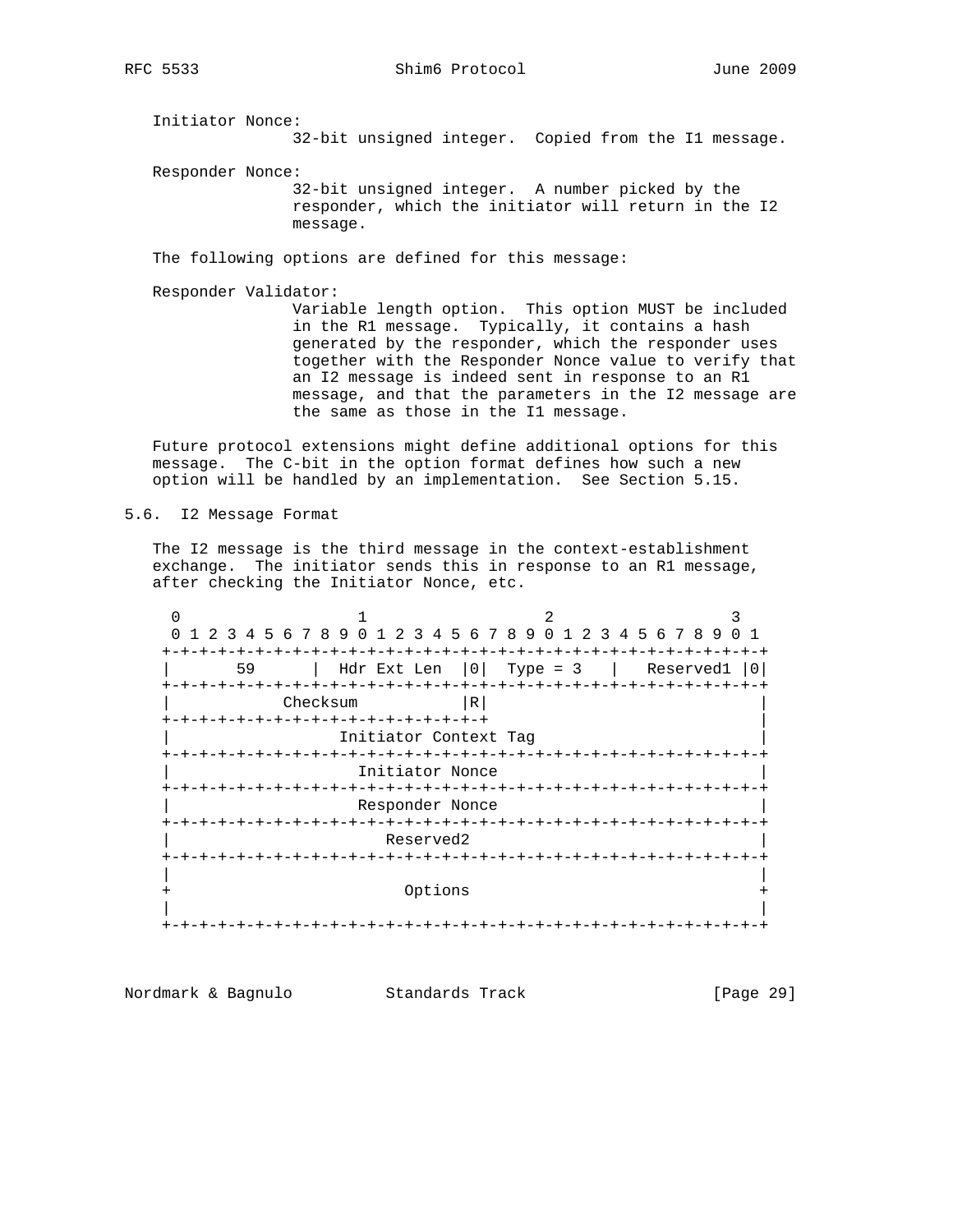RFC 5533 Shim6 Protocol June 2009

 Fields: Next Header: NO\_NXT\_HDR (59). Hdr Ext Len: At least 2, since the header is 24 octets when there are no options. Type: 3 Reserved1: 7-bit field. Reserved for future use. Zero on transmit. MUST be ignored on receipt. R: 1-bit field. Reserved for future use. Zero on transmit. MUST be ignored on receipt. Initiator Context Tag: 47-bit field. The Context Tag that the initiator has allocated for the context. Initiator Nonce: 32-bit unsigned integer. A random number picked by the initiator, which the responder will return in the R2 message. Responder Nonce: 32-bit unsigned integer. Copied from the R1 message. Reserved2: 32-bit field. Reserved for future use. Zero on transmit. MUST be ignored on receipt. (Needed to make the options start on a multiple of 8 octet boundary.)

The following options are defined for this message:

Responder Validator:

 Variable length option. This option MUST be included in the I2 message and MUST be generated by copying the Responder Validator option received in the R1 message.

 ULID pair: When the IPv6 source and destination addresses in the IPv6 header do not match the ULID pair, this option MUST be included. An example of this is when recovering from a lost context.

Nordmark & Bagnulo Standards Track [Page 30]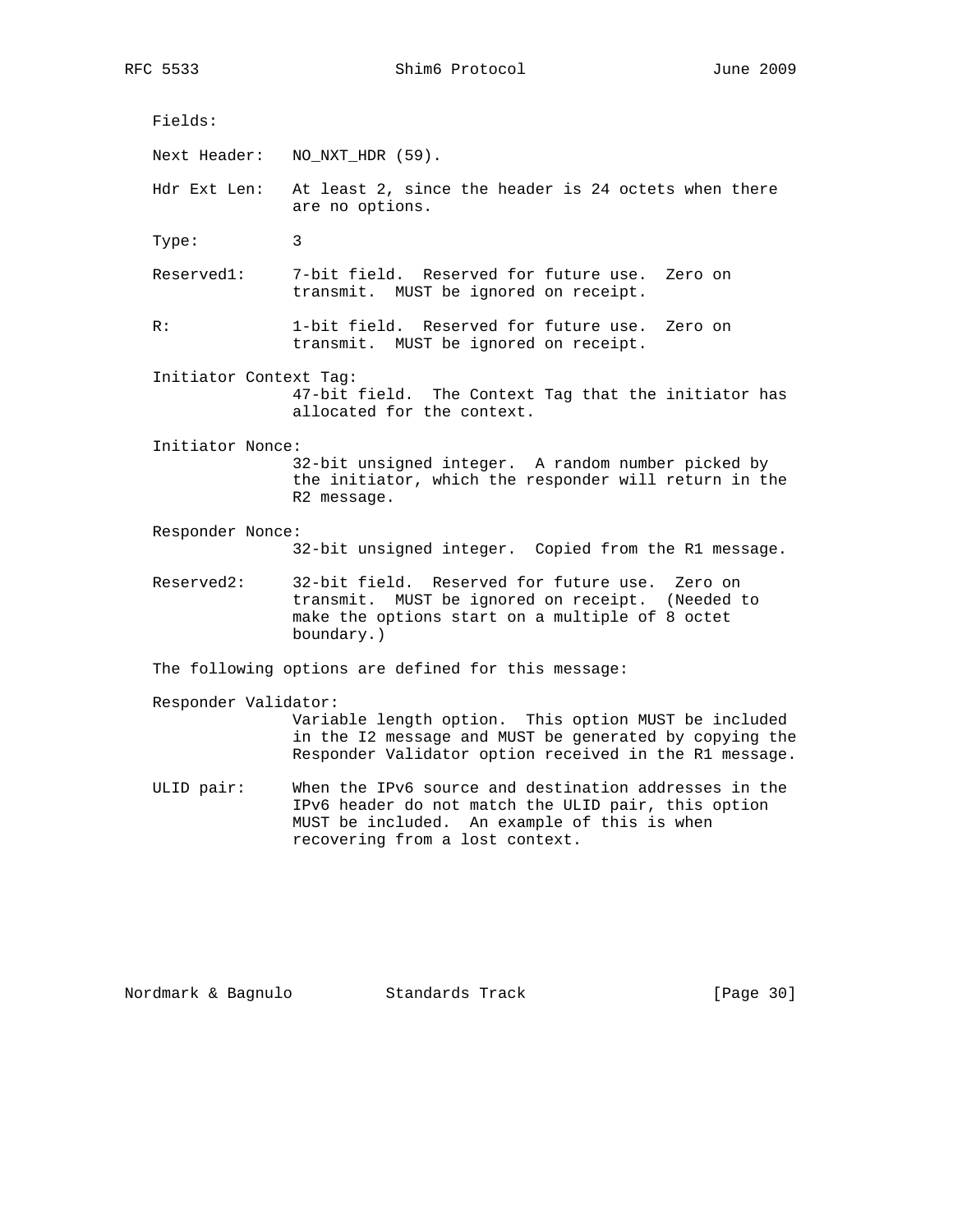Forked Instance Identifier:

 When another instance of an existent context with the same ULID pair is being created, a Forked Instance Identifier option MUST be included to distinguish this new instance from the existent one.

- Locator List: Optionally sent when the initiator immediately wants to tell the responder its list of locators. When it is sent, the necessary HBA/CGA information for verifying the locator list MUST also be included.
- Locator Preferences: Optionally sent when the locators don't all have equal preference.
- CGA Parameter Data Structure: This option MUST be included in the I2 message when the locator list is included so the receiver can verify the locator list.
- CGA Signature: This option MUST be included in the I2 message when some of the locators in the list use CGA (and not HBA) for verification.

 Future protocol extensions might define additional options for this message. The C-bit in the option format defines how such a new option will be handled by an implementation. See Section 5.15.

5.7. R2 Message Format

 The R2 message is the fourth message in the context-establishment exchange. The responder sends this in response to an I2 message. The R2 message is also used when both hosts send I1 messages at the same time and the I1 messages cross in flight.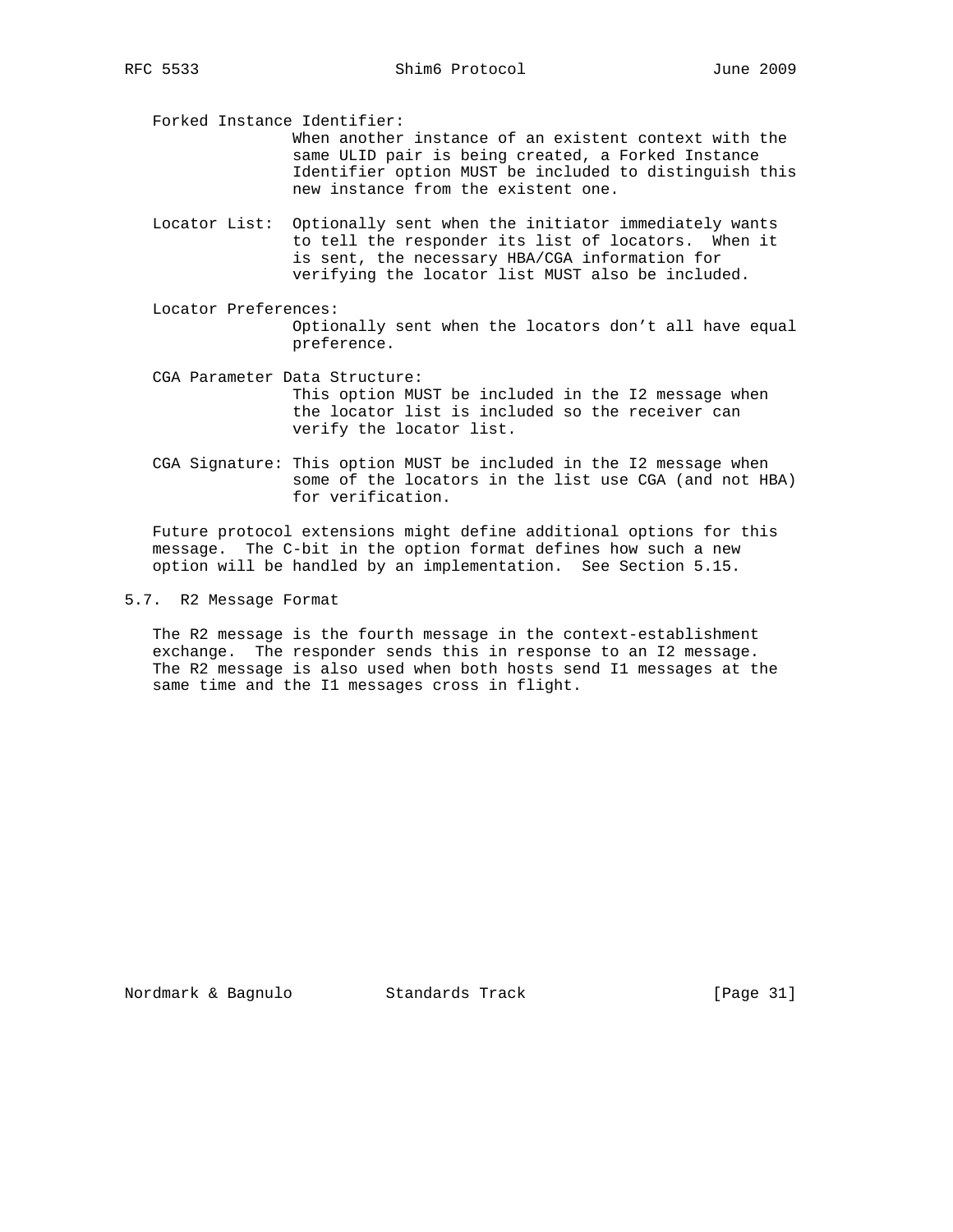$0$  1 2 3 0 1 2 3 4 5 6 7 8 9 0 1 2 3 4 5 6 7 8 9 0 1 2 3 4 5 6 7 8 9 0 1 +-+-+-+-+-+-+-+-+-+-+-+-+-+-+-+-+-+-+-+-+-+-+-+-+-+-+-+-+-+-+-+-+ | 59 | Hdr Ext Len |0| Type = 4 | Reserved1 |0| +-+-+-+-+-+-+-+-+-+-+-+-+-+-+-+-+-+-+-+-+-+-+-+-+-+-+-+-+-+-+-+-+  $Checksum$  |R| +-+-+-+-+-+-+-+-+-+-+-+-+-+-+-+-+-+ | Responder Context Tag +-+-+-+-+-+-+-+-+-+-+-+-+-+-+-+-+-+-+-+-+-+-+-+-+-+-+-+-+-+-+-+-+ Initiator Nonce +-+-+-+-+-+-+-+-+-+-+-+-+-+-+-+-+-+-+-+-+-+-+-+-+-+-+-+-+-+-+-+-+ | | Options | | +-+-+-+-+-+-+-+-+-+-+-+-+-+-+-+-+-+-+-+-+-+-+-+-+-+-+-+-+-+-+-+-+ Fields: Next Header: NO\_NXT\_HDR (59). Hdr Ext Len: At least 1, since the header is 16 octets when there are no options. Type: 4 Reserved1: 7-bit field. Reserved for future use. Zero on transmit. MUST be ignored on receipt. R: 1-bit field. Reserved for future use. Zero on transmit. MUST be ignored on receipt. Responder Context Tag: 47-bit field. The Context Tag that the responder has allocated for the context. Initiator Nonce: 32-bit unsigned integer. Copied from the I2 message. The following options are defined for this message: Locator List: Optionally sent when the responder immediately wants to tell the initiator its list of locators. When it is sent, the necessary HBA/CGA information for verifying the locator list MUST also be included. Locator Preferences: Optionally sent when the locators don't all have equal preference. Nordmark & Bagnulo Standards Track [Page 32]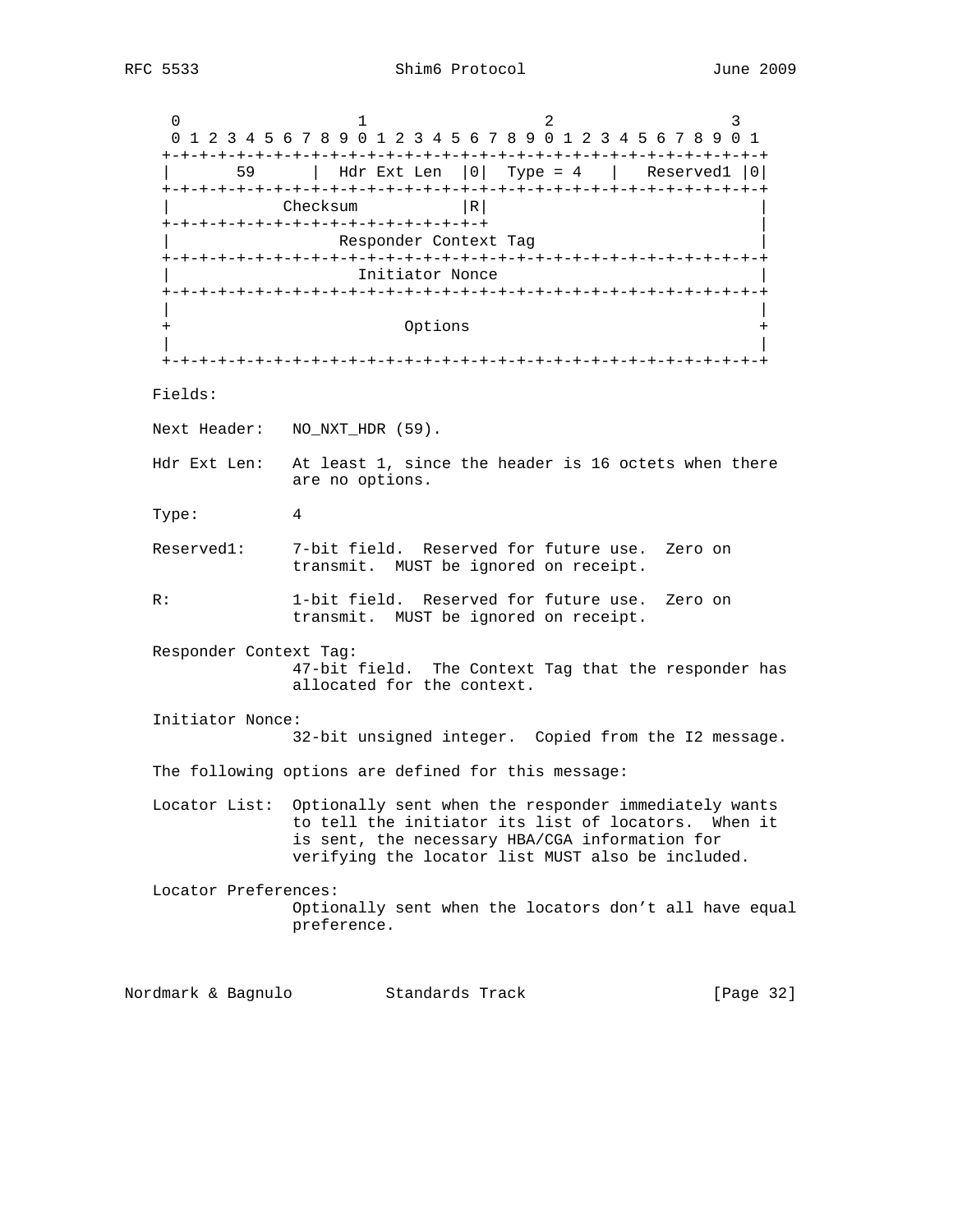CGA Parameter Data Structure: Included when the locator list is included so the receiver can verify the locator list.

 CGA Signature: Included when some of the locators in the list use CGA (and not HBA) for verification.

 Future protocol extensions might define additional options for this message. The C-bit in the option format defines how such a new option will be handled by an implementation. See Section 5.15.

5.8. R1bis Message Format

 Should a host receive a packet with a Shim6 Payload Extension header or Shim6 control message with type code 64-127 (such as an Update or Probe message), and the host does not have any context state for the received Context Tag, then it will generate a R1bis message.

 This message allows the sender of the packet referring to the non existent context to re-establish the context with a reduced context establishment exchange. Upon the reception of the R1bis message, the receiver can proceed with re-establishing the lost context by directly sending an I2bis message.

| 1 2 3 4 | 5 6 7 8 9 0                           |                      | 2 3 4 5 6 7 8 9 0            | 2 3 4 5 6 7 8 9           |
|---------|---------------------------------------|----------------------|------------------------------|---------------------------|
| 59      | Hdr Ext Len $ 0 $ Type = 5            | $-+ - + - + - + - +$ | +-+-+-+-+-+-+-+-+-+-+-+-+-+- | Reserved1 Reserved<br>0 I |
|         | Checksum                              | R                    |                              |                           |
|         | +-+-+-+-+-+-+-+-+-+-+-+-+-+-+-+-+-+-+ |                      |                              |                           |
|         | Packet Context Tag                    |                      |                              |                           |
|         | -+-+-+-+-+-+-+-+-                     |                      | +-+-+-+-+-+-+-+              |                           |
|         | Responder Nonce                       |                      |                              |                           |
|         |                                       |                      |                              |                           |
|         |                                       |                      |                              |                           |
|         |                                       | Options              |                              |                           |
|         |                                       |                      |                              |                           |
|         |                                       |                      |                              |                           |

Fields:

Next Header: NO\_NXT\_HDR (59).

Hdr Ext Len: At least 1, since the header is 16 octets when there are no options.

Type: 5

Nordmark & Bagnulo Standards Track [Page 33]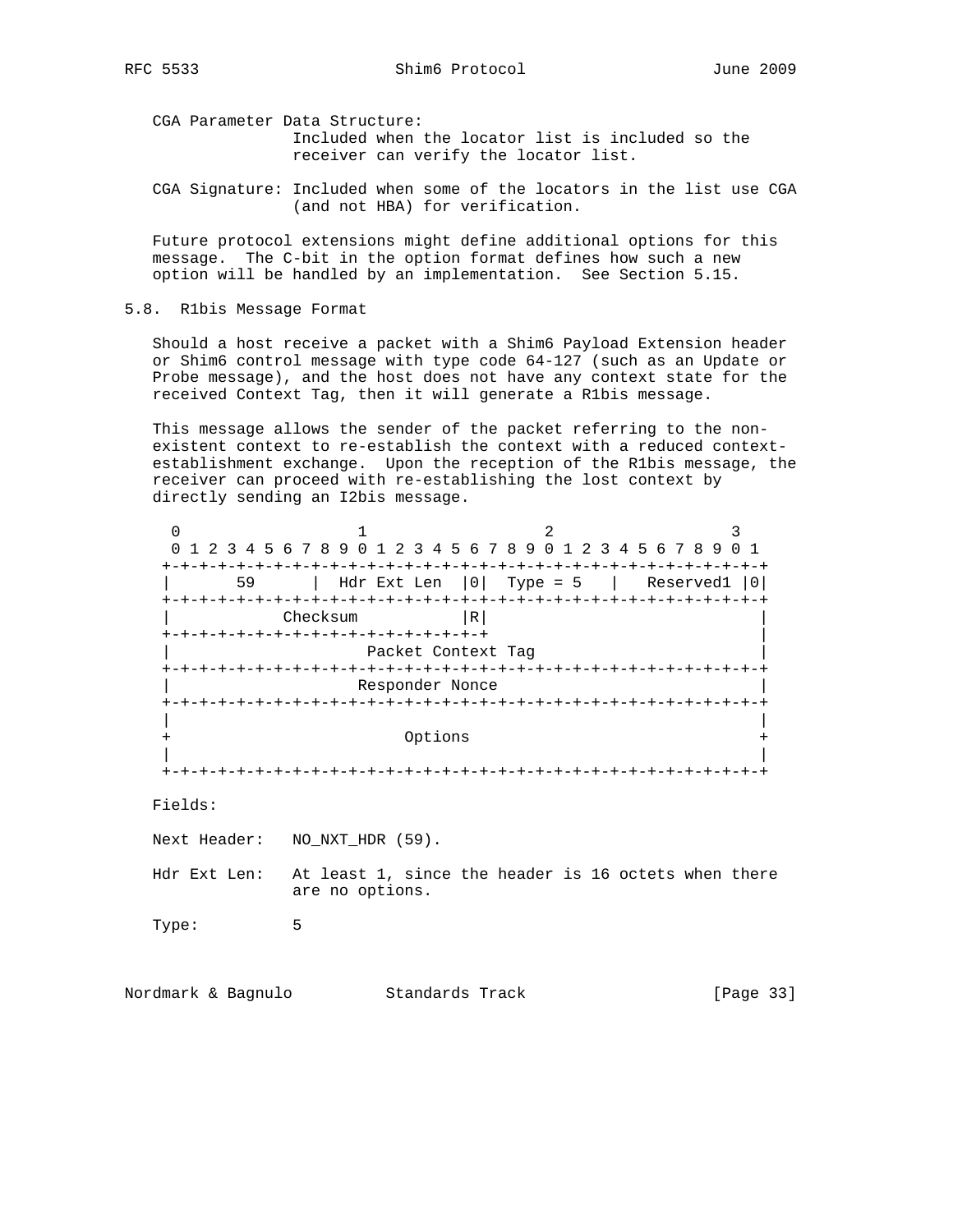RFC 5533 Shim6 Protocol June 2009

- Reserved1: 7-bit field. Reserved for future use. Zero on transmit. MUST be ignored on receipt.
- R: 1-bit field. Reserved for future use. Zero on transmit. MUST be ignored on receipt.
- Packet Context Tag: 47-bit unsigned integer. The Context Tag contained in the received packet that triggered the generation of the R1bis message.
- Responder Nonce: 32-bit unsigned integer. A number picked by the responder which the initiator will return in the I2bis message.

The following options are defined for this message:

Responder Validator:

 Variable length option. Typically, a hash generated by the responder, which the responder uses together with the Responder Nonce value to verify that an I2bis message is indeed sent in response to an R1bis message.

 Future protocol extensions might define additional options for this message. The C-bit in the option format defines how such a new option will be handled by an implementation. See Section 5.15.

5.9. I2bis Message Format

 The I2bis message is the third message in the context-recovery exchange. This is sent in response to an R1bis message, after checking that the R1bis message refers to an existing context, etc.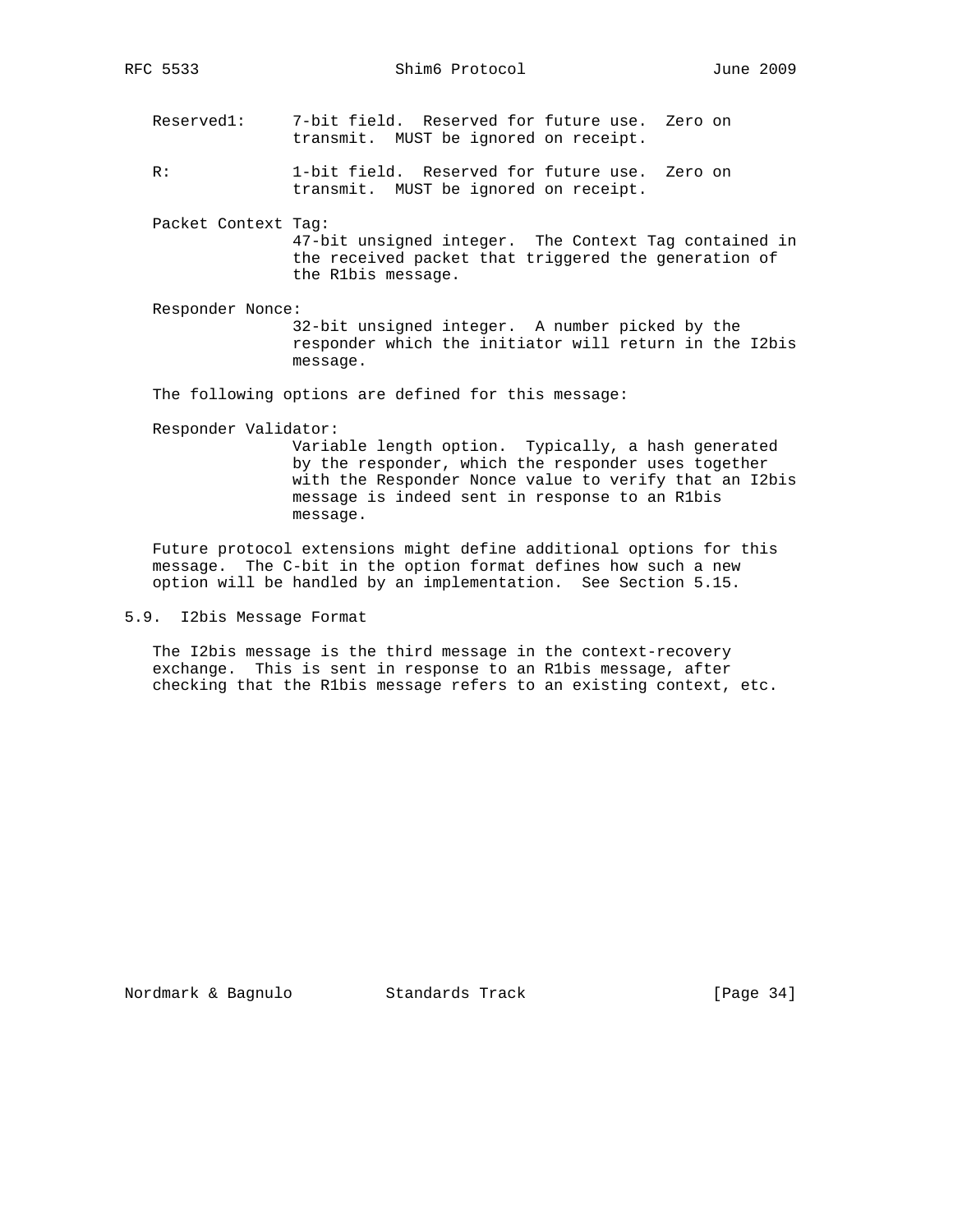$0$  1 2 3 0 1 2 3 4 5 6 7 8 9 0 1 2 3 4 5 6 7 8 9 0 1 2 3 4 5 6 7 8 9 0 1 +-+-+-+-+-+-+-+-+-+-+-+-+-+-+-+-+-+-+-+-+-+-+-+-+-+-+-+-+-+-+-+-+ | 59 | Hdr Ext Len |0| Type = 6 | Reserved1 |0| +-+-+-+-+-+-+-+-+-+-+-+-+-+-+-+-+-+-+-+-+-+-+-+-+-+-+-+-+-+-+-+-+ Checksum |R| +-+-+-+-+-+-+-+-+-+-+-+-+-+-+-+-+-+ | Initiator Context Tag +-+-+-+-+-+-+-+-+-+-+-+-+-+-+-+-+-+-+-+-+-+-+-+-+-+-+-+-+-+-+-+-+ Initiator Nonce +-+-+-+-+-+-+-+-+-+-+-+-+-+-+-+-+-+-+-+-+-+-+-+-+-+-+-+-+-+-+-+-+ Responder Nonce +-+-+-+-+-+-+-+-+-+-+-+-+-+-+-+-+-+-+-+-+-+-+-+-+-+-+-+-+-+-+-+-+ Reserved2 | +-+-+-+-+-+-+-+-+-+-+-+-+-+-+-+ | | | +-+-+-+-+-+-+-+-+-+-+-+-+-+-+-+-+-+ | Packet Context Tag +-+-+-+-+-+-+-+-+-+-+-+-+-+-+-+-+-+-+-+-+-+-+-+-+-+-+-+-+-+-+-+-+ | | + Options + | | +-+-+-+-+-+-+-+-+-+-+-+-+-+-+-+-+-+-+-+-+-+-+-+-+-+-+-+-+-+-+-+-+ Fields: Next Header: NO\_NXT\_HDR (59). Hdr Ext Len: At least 3, since the header is 32 octets when there are no options. Type: 6 Reserved1: 7-bit field. Reserved for future use. Zero on transmit. MUST be ignored on receipt. R: 1-bit field. Reserved for future use. Zero on transmit. MUST be ignored on receipt. Initiator Context Tag: 47-bit field. The Context Tag that the initiator has allocated for the context. Initiator Nonce: 32-bit unsigned integer. A random number picked by the initiator, which the responder will return in the R2 message.

Nordmark & Bagnulo Standards Track [Page 35]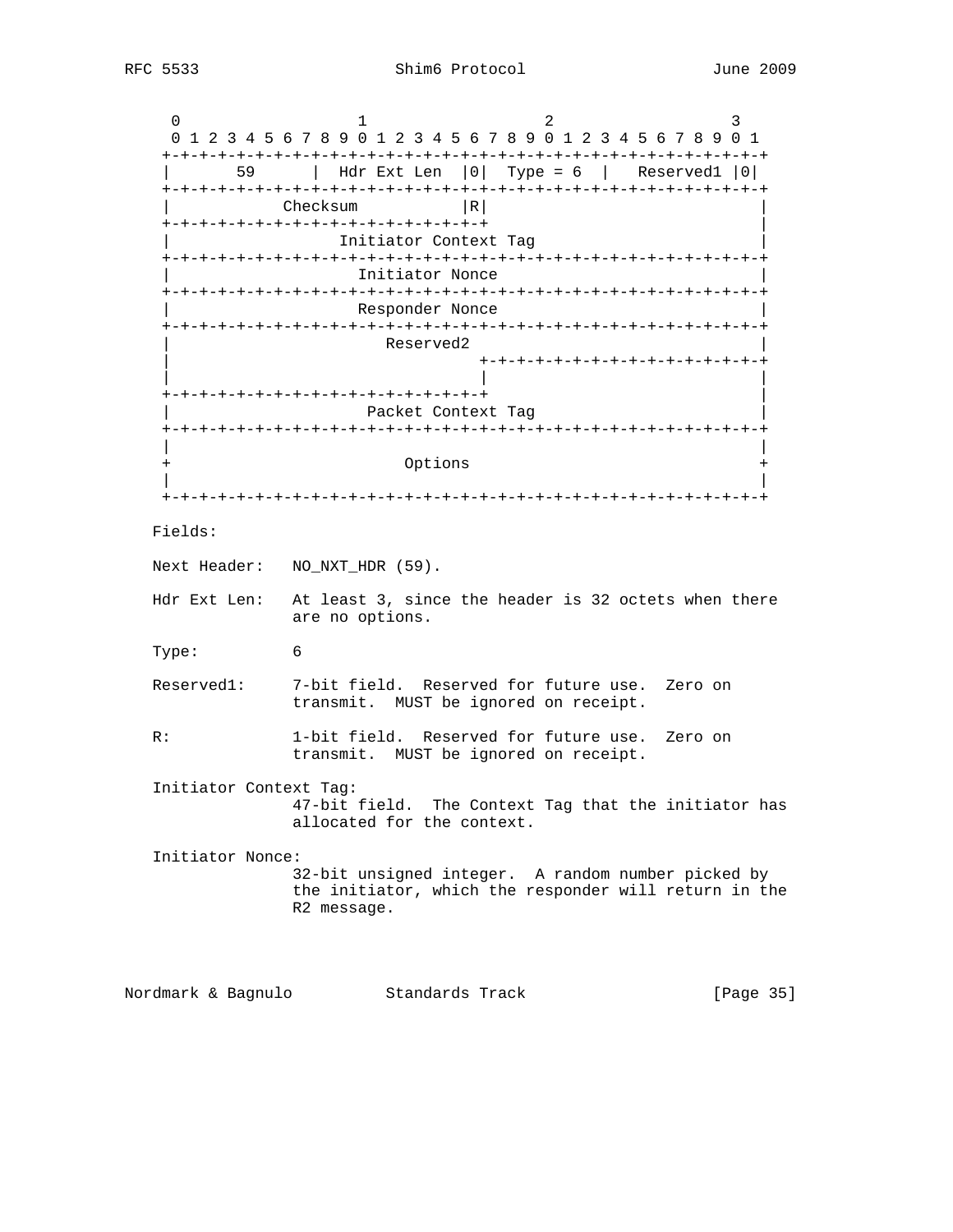RFC 5533 Shim6 Protocol June 2009

 Responder Nonce: 32-bit unsigned integer. Copied from the R1bis message.

 Reserved2: 49-bit field. Reserved for future use. Zero on transmit. MUST be ignored on receipt. (Note that 17 bits are not sufficient since the options need to start on a multiple-of-8-octet boundary.)

 Packet Context Tag: 47-bit unsigned integer. Copied from the Packet Context Tag field contained in the received R1bis.

The following options are defined for this message:

Responder Validator:

 Variable length option. Just a copy of the Responder Validator option in the R1bis message.

 ULID pair: When the IPv6 source and destination addresses in the IPv6 header do not match the ULID pair, this option MUST be included.

 Forked Instance Identifier: When another instance of an existent context with the same ULID pair is being created, a Forked Instance Identifier option is included to distinguish this new instance from the existent one.

- Locator List: Optionally sent when the initiator immediately wants to tell the responder its list of locators. When it is sent, the necessary HBA/CGA information for verifying the locator list MUST also be included.
- Locator Preferences: Optionally sent when the locators don't all have equal preference.
- CGA Parameter Data Structure: Included when the locator list is included so the receiver can verify the locator list.
- CGA Signature: Included when some of the locators in the list use CGA (and not HBA) for verification.

 Future protocol extensions might define additional options for this message. The C-bit in the option format defines how such a new option will be handled by an implementation. See Section 5.15.

Nordmark & Bagnulo Standards Track (Page 36)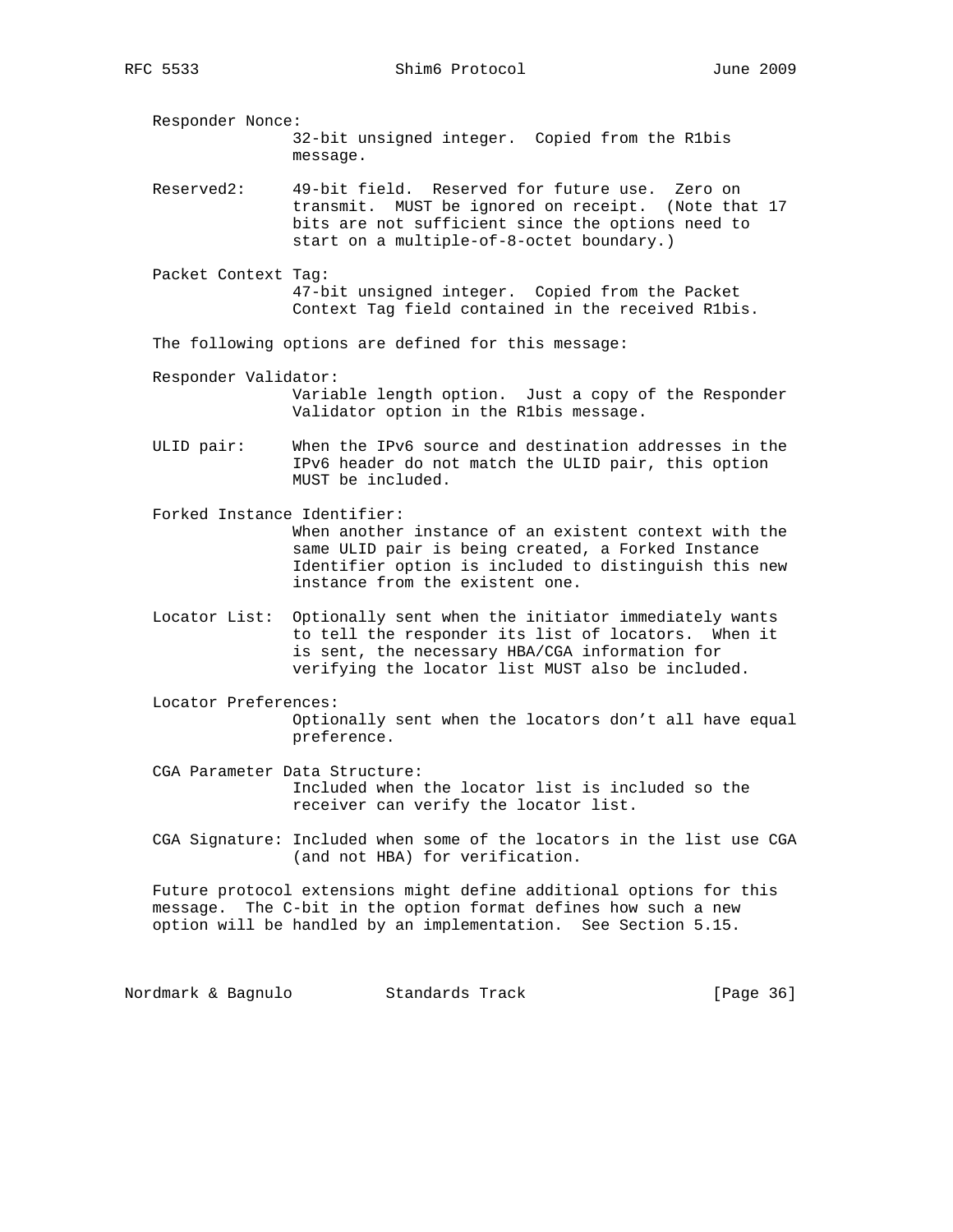# 5.10. Update Request Message Format

 The Update Request message is used to update either the list of locators, the locator preferences, or both. When the list of locators is updated, the message also contains the option(s) necessary for HBA/CGA to secure this. The basic sanity check that prevents off-path attackers from generating bogus updates is the Context Tag in the message.

 The Update Request message contains options (the Locator List and the Locator Preferences) that, when included, completely replace the previous locator list and locator preferences, respectively. Thus, there is no mechanism to just send deltas to the locator list.

0  $1$  2 3 0 1 2 3 4 5 6 7 8 9 0 1 2 3 4 5 6 7 8 9 0 1 2 3 4 5 6 7 8 9 0 1 +-+-+-+-+-+-+-+-+-+-+-+-+-+-+-+-+-+-+-+-+-+-+-+-+-+-+-+-+-+-+-+-+ | 59 | Hdr Ext Len |0| Type = 64 | Reserved1 |0| +-+-+-+-+-+-+-+-+-+-+-+-+-+-+-+-+-+-+-+-+-+-+-+-+-+-+-+-+-+-+-+-+ | Checksum |R| | +-+-+-+-+-+-+-+-+-+-+-+-+-+-+-+-+-+ | Receiver Context Tag +-+-+-+-+-+-+-+-+-+-+-+-+-+-+-+-+-+-+-+-+-+-+-+-+-+-+-+-+-+-+-+-+ Request Nonce +-+-+-+-+-+-+-+-+-+-+-+-+-+-+-+-+-+-+-+-+-+-+-+-+-+-+-+-+-+-+-+-+ | | + Options + | | +-+-+-+-+-+-+-+-+-+-+-+-+-+-+-+-+-+-+-+-+-+-+-+-+-+-+-+-+-+-+-+-+ Fields: Next Header: NO\_NXT\_HDR (59). Hdr Ext Len: At least 1, since the header is 16 octets when there are no options. Type: 64 Reserved1: 7-bit field. Reserved for future use. Zero on transmit. MUST be ignored on receipt. R: 1-bit field. Reserved for future use. Zero on transmit. MUST be ignored on receipt. Receiver Context Tag: 47-bit field. The Context Tag that the receiver has allocated for the context.

Nordmark & Bagnulo Standards Track [Page 37]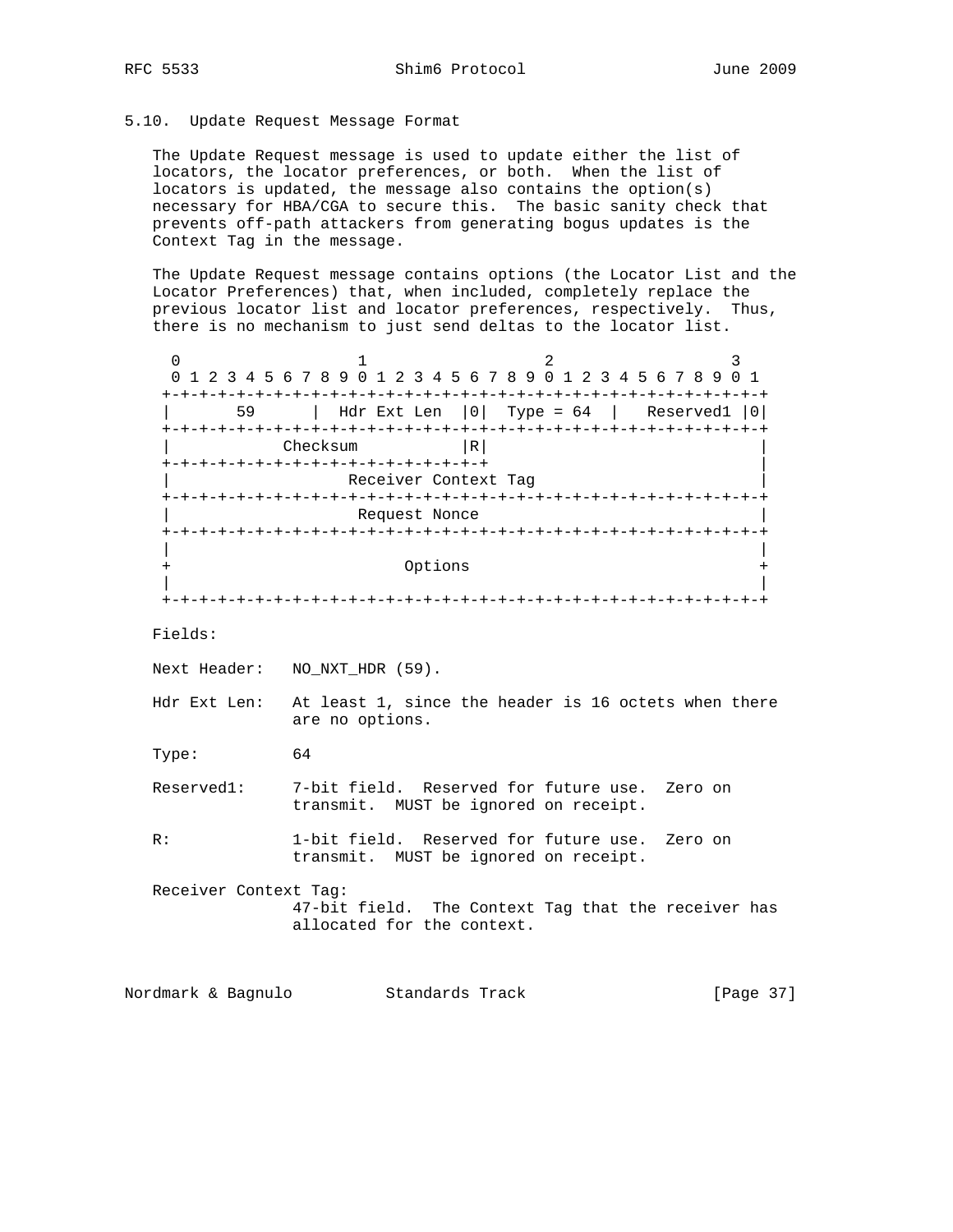Request Nonce:

 32-bit unsigned integer. A random number picked by the initiator, which the peer will return in the Update Acknowledgement message.

The following options are defined for this message:

- Locator List: The list of the sender's (new) locators. The locators might be unchanged and only the preferences have changed.
- Locator Preferences: Optionally sent when the locators don't all have equal preference.
- CGA Parameter Data Structure (PDS): Included when the locator list is included and the PDS was not included in the I2/ I2bis/R2 messages, so the receiver can verify the locator list.
- CGA Signature: Included when some of the locators in the list use CGA (and not HBA) for verification.

 Future protocol extensions might define additional options for this message. The C-bit in the option format defines how such a new option will be handled by an implementation. See Section 5.15.

5.11. Update Acknowledgement Message Format

 This message is sent in response to an Update Request message. It implies that the Update Request has been received and that any new locators in the Update Request can now be used as the source locators of packets. But it does not imply that the (new) locators have been verified to be used as a destination, since the host might defer the verification of a locator until it sees a need to use a locator as the destination.

Nordmark & Bagnulo Standards Track [Page 38]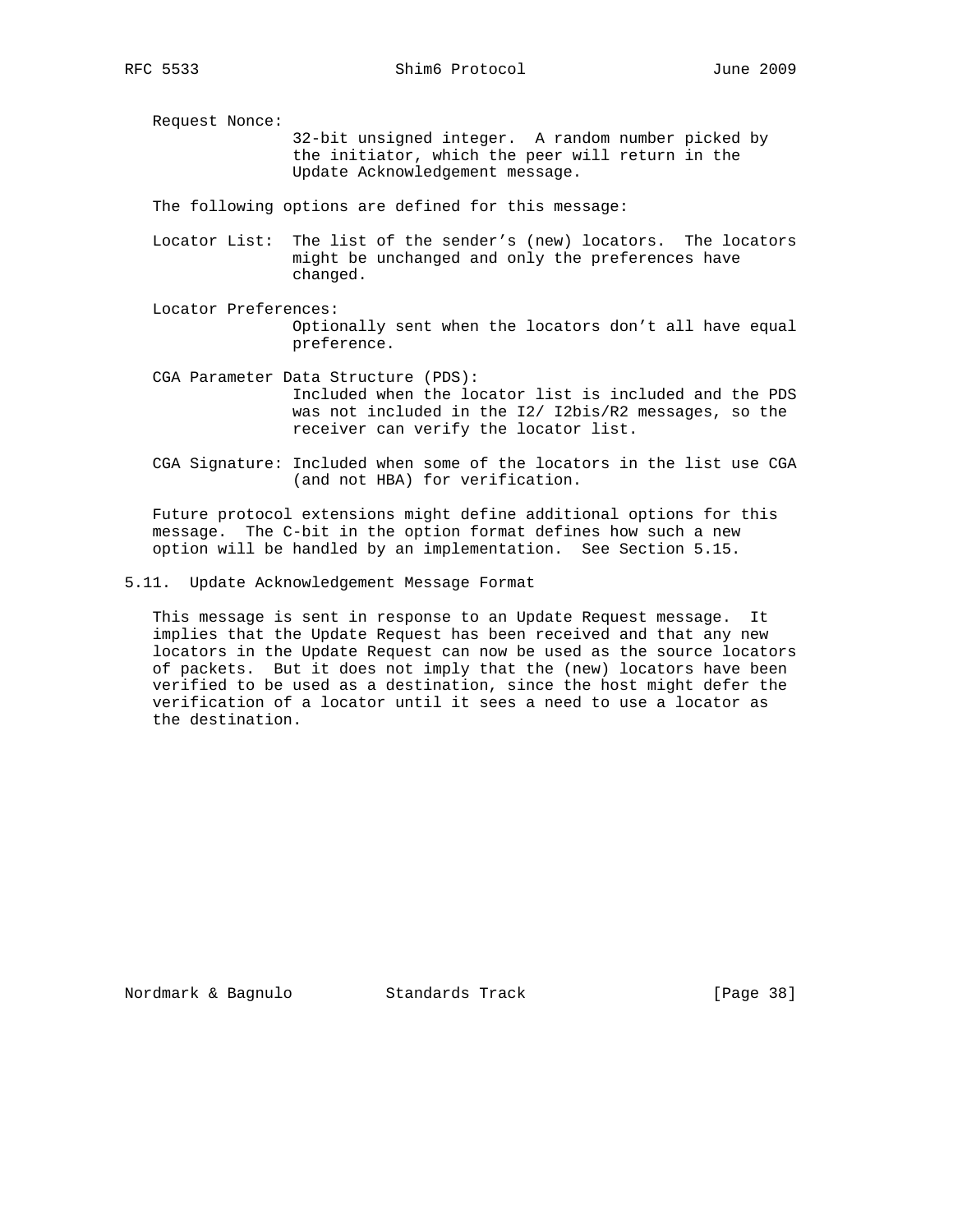$0$  1 2 3 0 1 2 3 4 5 6 7 8 9 0 1 2 3 4 5 6 7 8 9 0 1 2 3 4 5 6 7 8 9 0 1 +-+-+-+-+-+-+-+-+-+-+-+-+-+-+-+-+-+-+-+-+-+-+-+-+-+-+-+-+-+-+-+-+ | 59 | Hdr Ext Len |0| Type = 65 | Reserved1 |0| +-+-+-+-+-+-+-+-+-+-+-+-+-+-+-+-+-+-+-+-+-+-+-+-+-+-+-+-+-+-+-+-+  $Checksum$  |R| +-+-+-+-+-+-+-+-+-+-+-+-+-+-+-+-+-+ | Receiver Context Tag +-+-+-+-+-+-+-+-+-+-+-+-+-+-+-+-+-+-+-+-+-+-+-+-+-+-+-+-+-+-+-+-+ Request Nonce +-+-+-+-+-+-+-+-+-+-+-+-+-+-+-+-+-+-+-+-+-+-+-+-+-+-+-+-+-+-+-+-+ | | Options | | +-+-+-+-+-+-+-+-+-+-+-+-+-+-+-+-+-+-+-+-+-+-+-+-+-+-+-+-+-+-+-+-+ Fields: Next Header: NO\_NXT\_HDR (59). Hdr Ext Len: At least 1, since the header is 16 octets when there are no options. Type: 65 Reserved1: 7-bit field. Reserved for future use. Zero on transmit. MUST be ignored on receipt. R: 1-bit field. Reserved for future use. Zero on transmit. MUST be ignored on receipt. Receiver Context Tag: 47-bit field. The Context Tag the receiver has allocated for the context. Request Nonce: 32-bit unsigned integer. Copied from the Update Request message. No options are currently defined for this message. Future protocol extensions might define additional options for this message. The C-bit in the option format defines how such a new option will be handled by an implementation. See Section 5.15.

Nordmark & Bagnulo Standards Track [Page 39]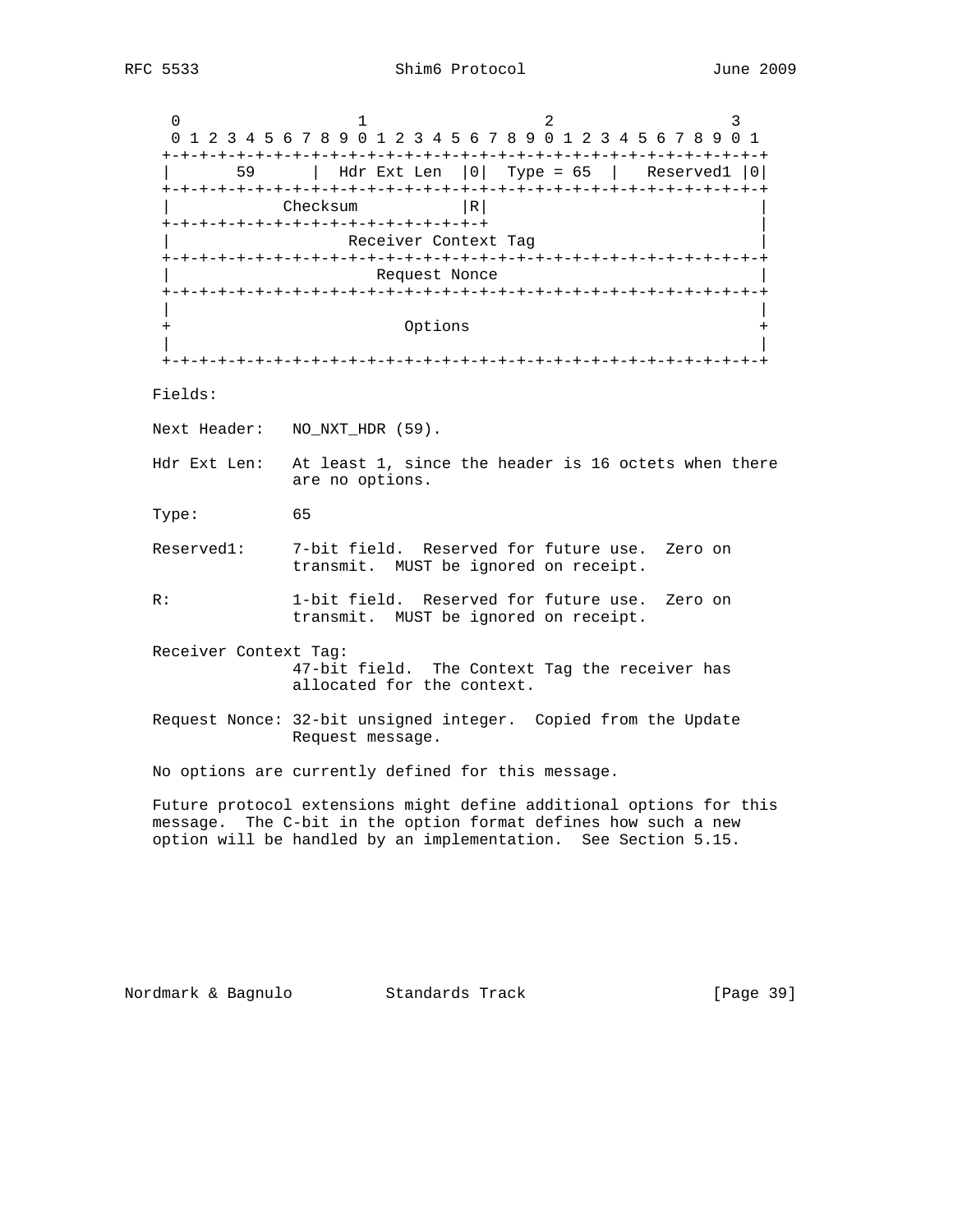- 
- 5.12. Keepalive Message Format

This message format is defined in [4].

 The message is used to ensure that when a peer is sending ULP packets on a context, it always receives some packets in the reverse direction. When the ULP is sending bidirectional traffic, no extra packets need to be inserted. But for a unidirectional ULP traffic pattern, the shim will send back some Keepalive messages when it is receiving ULP packets.

5.13. Probe Message Format

This message and its semantics are defined in [4].

 The goal of this mechanism is to test whether or not locator pairs work in the general case. In particular, this mechanism is to be able to handle the case when one locator pair works from A to B and another locator pair works from B to A, but there is no locator pair that works in both directions. The protocol mechanism is that, as A is sending Probe messages to B, B will observe which locator pairs it has received and report that back in Probe messages it sends to A.

5.14. Error Message Format

 The Error message is generated by a Shim6 receiver upon the reception of a Shim6 message containing critical information that cannot be processed properly.

 In the case that a Shim6 node receives a Shim6 packet that contains information that is critical for the Shim6 protocol and that is not supported by the receiver, it sends an Error Message back to the originator of the Shim6 message. The Error message is unacknowledged.

 In addition, Shim6 Error messages defined in this section can be used to identify problems with Shim6 implementations. In order to do so, a range of Error Code types is reserved for that purpose. In particular, implementations may generate Shim6 Error messages with Code types in that range, instead of silently discarding Shim6 packets during the debugging process.

Nordmark & Bagnulo Standards Track [Page 40]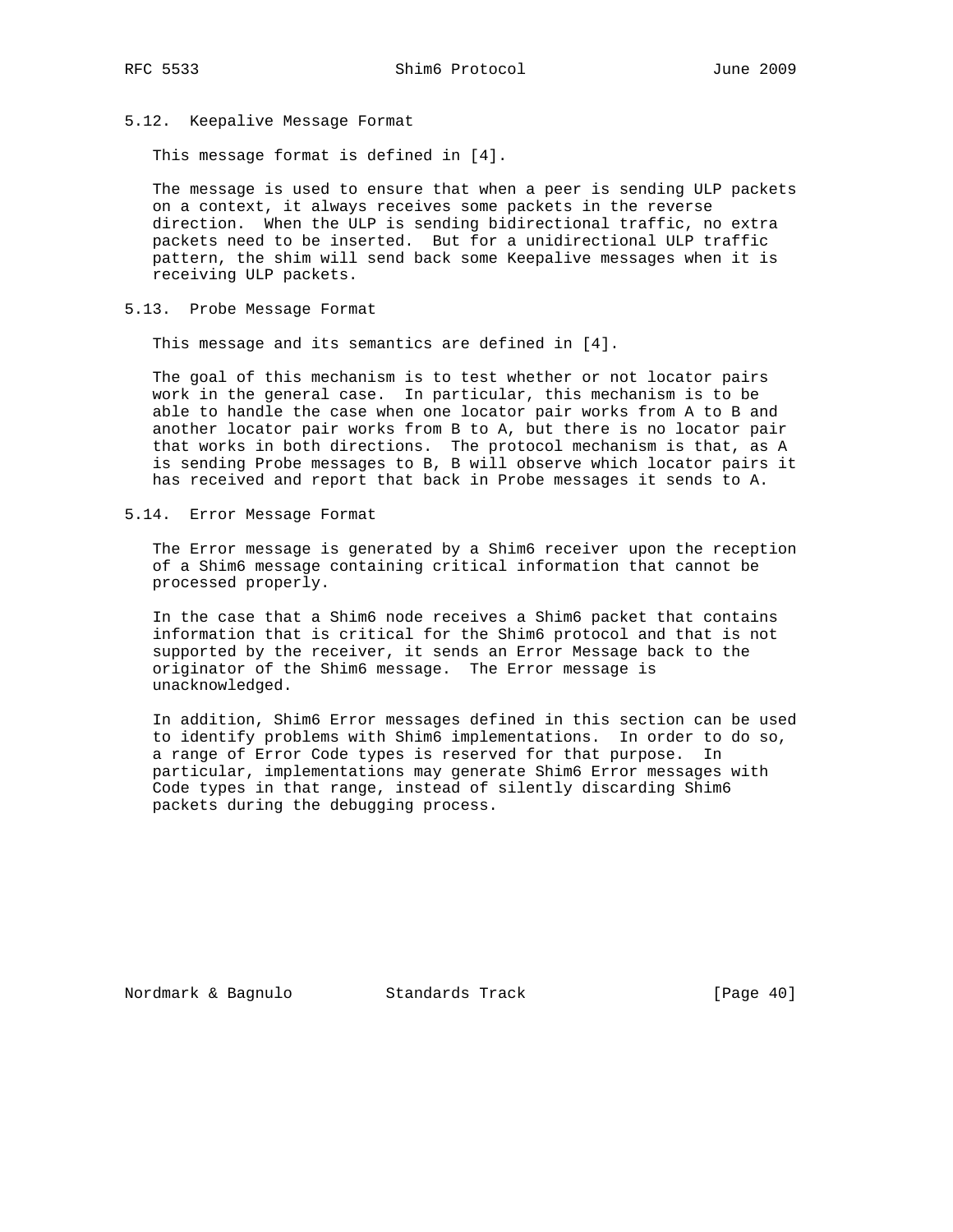$0$  1 2 3 0 1 2 3 4 5 6 7 8 9 0 1 2 3 4 5 6 7 8 9 0 1 2 3 4 5 6 7 8 9 0 1 +-+-+-+-+-+-+-+-+-+-+-+-+-+-+-+-+-+-+-+-+-+-+-+-+-+-+-+-+-+-+-+-+ | 59 | Hdr Ext Len |0| Type = 68 | Error Code |0| +-+-+-+-+-+-+-+-+-+-+-+-+-+-+-+-+-+-+-+-+-+-+-+-+-+-+-+-+-+-+-+-+ | Checksum | Pointer | +-+-+-+-+-+-+-+-+-+-+-+-+-+-+-+-+-+-+-+-+-+-+-+-+-+-+-+-+-+-+-+-+ | | Packet in error | | +-+-+-+-+-+-+-+-+-+-+-+-+-+-+-+-+-+-+-+-+-+-+-+-+-+-+-+-+-+-+-+-+ Fields: Next Header: NO\_NXT\_HDR (59). Hdr Ext Len: At least 1, since the header is 16 octets. Depends on the specific Error Data. Type: 68 Error Code: 7-bit field describing the error that generated the Error message. See Error Code list below. Pointer: 16-bit field. Identifies the octet offset within the invoking packet where the error was detected. Packet in error: As much of invoking packet as possible without the Error message packet exceeding the minimum IPv6 MTU. The following Error Codes are defined: +---------+---------------------------------------------------------+ | Code | Description | | Value | | +---------+---------------------------------------------------------+ 0 | Unknown Shim6 message type<br>1 | Critical option not recognized | 1 | Critical option not recognized | | 2 | Locator verification method failed (Pointer to the | inconsistent verification method octet) | 3 | Locator List Generation number out of sync. |

4 | Error in the number of locators in a Locator Preference | | option | 120-127 | Reserved for debugging purposes +---------+---------------------------------------------------------+

Table 2

Nordmark & Bagnulo Standards Track [Page 41]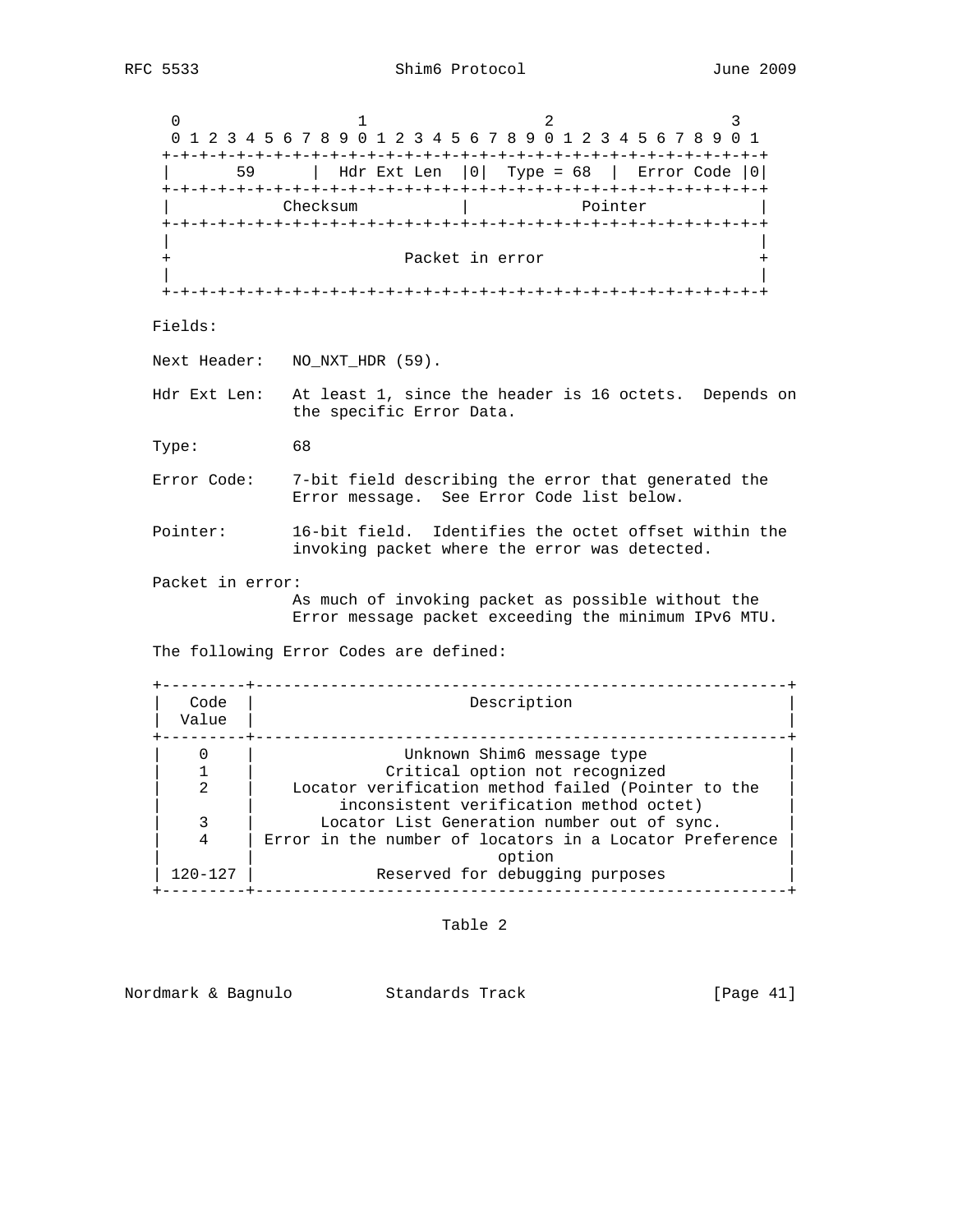# 5.15. Option Formats

 The format of the options is a snapshot of the current HIP option format [20]. However, there is no intention to track any changes to the HIP option format, nor is there an intent to use the same name space for the option type values. But using the same format will hopefully make it easier to import HIP capabilities into Shim6 as extensions to Shim6, should this turn out to be useful.

 All of the TLV parameters have a length (including Type and Length fields) that is a multiple of 8 bytes. When needed, padding MUST be added to the end of the parameter so that the total length becomes a multiple of 8 bytes. This rule ensures proper alignment of data. If padding is added, the Length field MUST NOT include the padding. Any added padding bytes MUST be zeroed by the sender, and their values SHOULD NOT be checked by the receiver.

 Consequently, the Length field indicates the length of the Contents field (in bytes). The total length of the TLV parameter (including Type, Length, Contents, and Padding) is related to the Length field according to the following formula:

Total Length =  $11 +$  Length - (Length + 3) mod 8;

 The total length of the option is the smallest multiple of 8 bytes that allows for the 4 bytes of the Option header and option, itself. The amount of padding required can be calculated as follows:

 $padding = 7 - ((Length + 3) mod 8)$ 

And:

Total Length =  $4 +$  Length + padding

|                  | 0 1 2 3 4 5 6 7 8 9 0 1 2 3 4 5 6 7 8 9 0 1 2 3 4 5 6 7 8 9 0 1 |                 |                 |                          |
|------------------|-----------------------------------------------------------------|-----------------|-----------------|--------------------------|
| $+-+$            | Type                                                            | $\mathsf{C}$    | Length          |                          |
| $+-$             |                                                                 | +-+-+-+-+-+-+-+ | -+-+-+-+-+-+-+- |                          |
| $\sim$           |                                                                 |                 |                 |                          |
| $\sim$<br>$\sim$ |                                                                 | Contents        |                 |                          |
| $\sim$           |                                                                 |                 |                 | +-+-+-+-+-+-+<br>Padding |
|                  |                                                                 |                 |                 |                          |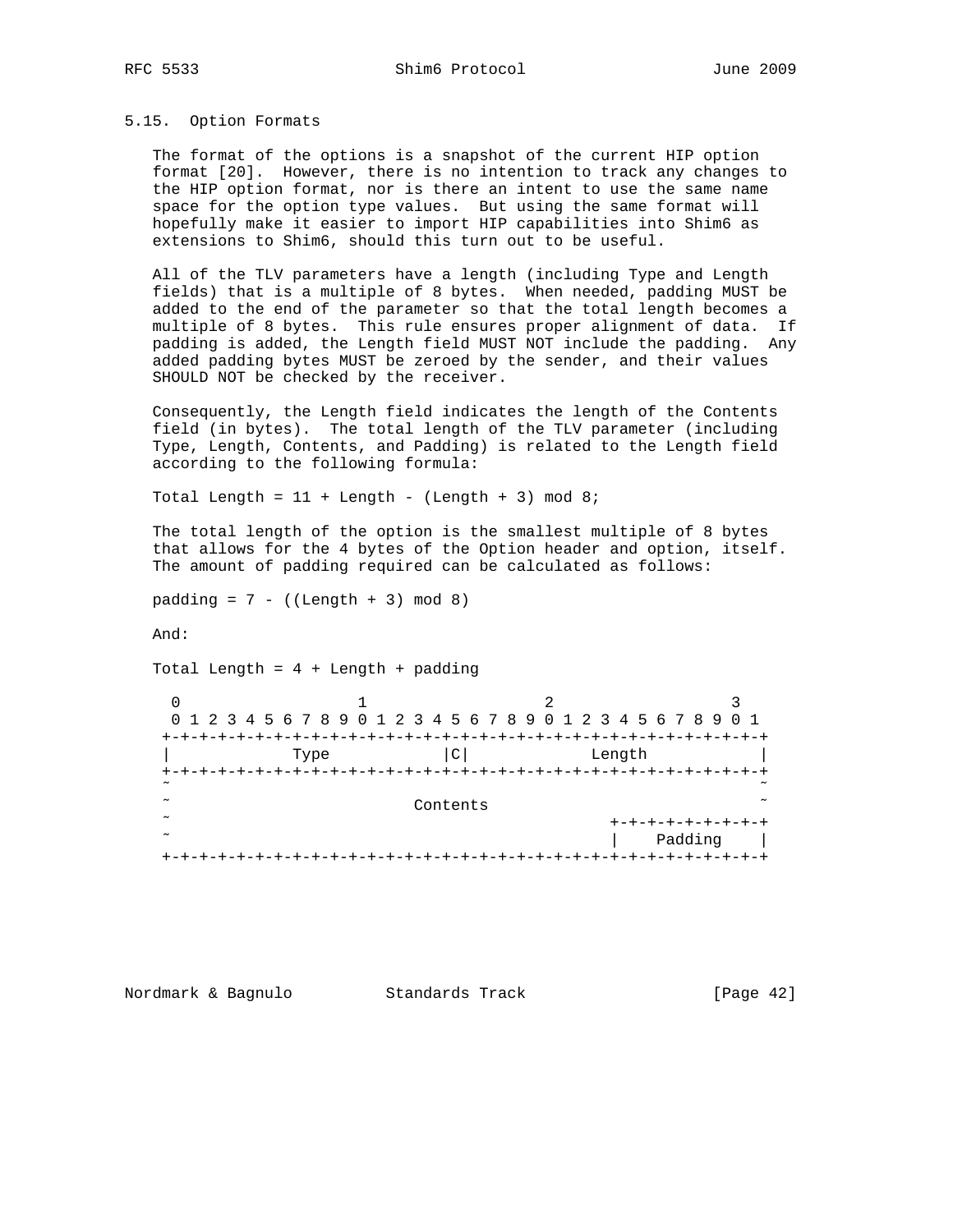RFC 5533 Shim6 Protocol June 2009

Fields:

 Type: 15-bit identifier of the type of option. The options defined in this document are below.

 C: Critical. One, if this parameter is critical and MUST be recognized by the recipient; zero otherwise. An implementation might view the C-bit as part of the Type field by multiplying the type values in this specification by two.

Length: Length of the Contents, in bytes.

Contents: Parameter-specific, defined by Type.

Padding: Padding, 0-7 bytes, added if needed.

| Type           | Option Name                                                                                                 |
|----------------|-------------------------------------------------------------------------------------------------------------|
| 4<br>5         | Responder Validator<br>Locator List<br>Locator Preferences<br>CGA Parameter Data Structure<br>CGA Signature |
| 6              | ULID Pair                                                                                                   |
| 1 <sub>0</sub> | Forked Instance Identifier<br>Keepalive Timeout Option                                                      |

# Table 3

 Future protocol extensions might define additional options for the Shim6 messages. The C-bit in the option format defines how such a new option will be handled by an implementation.

 If a host receives an option that it does not understand (an option that was defined in some future extension to this protocol) or that is not listed as a valid option for the different message types above, then the Critical bit in the option determines the outcome.

- o If C=0, then the option is silently ignored, and the rest of the message is processed.
- o If C=1, then the host SHOULD send back a Shim6 Error message with Error Code=1, with the Pointer field referencing the first octet in the Option Type field. When C=1, the rest of the message MUST NOT be processed.

Nordmark & Bagnulo Standards Track [Page 43]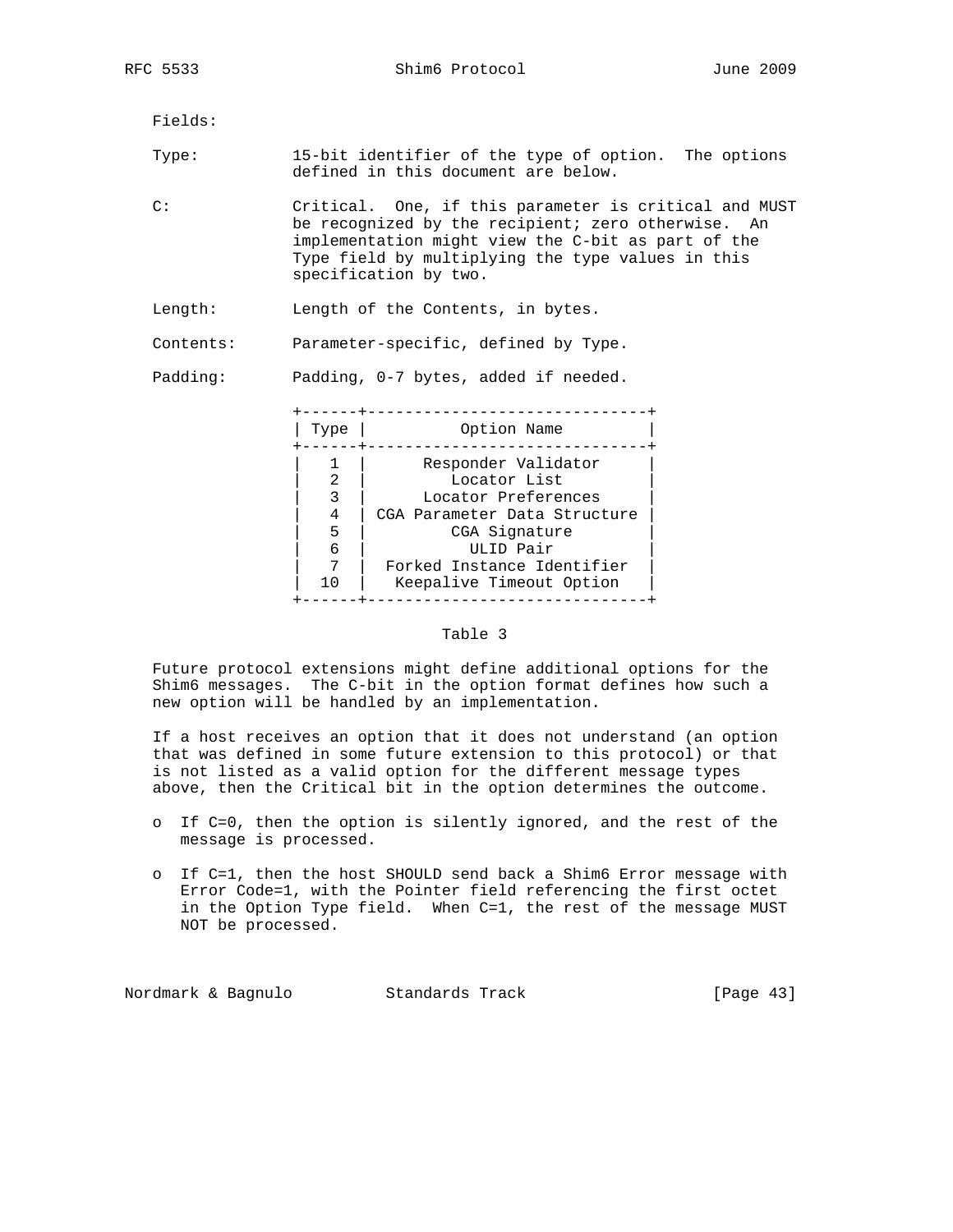5.15.1. Responder Validator Option Format

 The responder can choose exactly what input is used to compute the validator and what one-way function (such as MD5 or SHA1) it uses, as long as the responder can check that the validator it receives back in the I2 or I2bis message is indeed one that:

1) computed,

- 2) computed for the particular context, and
- 3) isn't a replayed I2/I2bis message.

 Some suggestions on how to generate the validators are captured in Sections 7.10.1 and 7.17.1.

|        | 0 1 2 3 4 5 6 7 8 9 0 1 2 3 4 5 6 7 8 9 0 1 2 3 4 5 6 7 8 9 0 1 |                |           |        |         |
|--------|-----------------------------------------------------------------|----------------|-----------|--------|---------|
|        |                                                                 | -------------- |           |        |         |
|        | Type = $1$                                                      | 0 <sup>1</sup> |           | Length |         |
|        |                                                                 |                |           |        |         |
| $\sim$ |                                                                 |                | Validator |        |         |
| $\sim$ |                                                                 |                |           |        |         |
| $\sim$ |                                                                 |                |           |        | Padding |
|        |                                                                 |                |           |        |         |

Fields:

 Validator: Variable length content whose interpretation is local to the responder.

 Padding: Padding, 0-7 bytes, added if needed. See Section 5.15.

5.15.2. Locator List Option Format

 The Locator List option is used to carry all the locators of the sender. Note that the order of the locators is important, since the Locator Preferences option refers to the locators by using the index in the list.

 Note that we carry all the locators in this option even though some of them can be created automatically from the CGA Parameter Data Structure.

Nordmark & Bagnulo Standards Track [Page 44]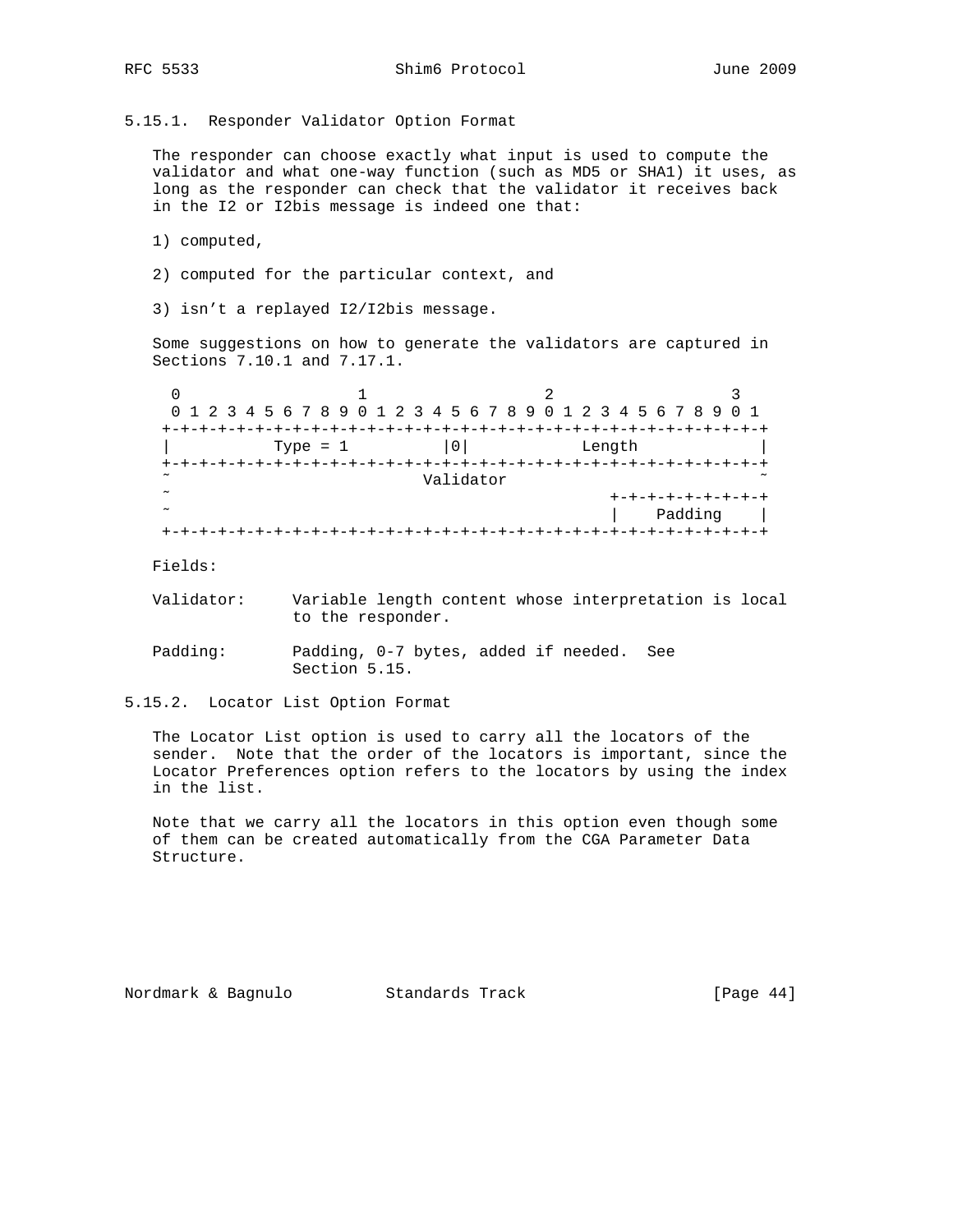0  $1$  2 3 0 1 2 3 4 5 6 7 8 9 0 1 2 3 4 5 6 7 8 9 0 1 2 3 4 5 6 7 8 9 0 1 +-+-+-+-+-+-+-+-+-+-+-+-+-+-+-+-+-+-+-+-+-+-+-+-+-+-+-+-+-+-+-+-+ | Type = 2 |0| Length +-+-+-+-+-+-+-+-+-+-+-+-+-+-+-+-+-+-+-+-+-+-+-+-+-+-+-+-+-+-+-+-+ Locator List Generation +-+-+-+-+-+-+-+-+-+-+-+-+-+-+-+-+-+-+-+-+-+-+-+-+-+-+-+-+-+-+-+-+ N Octets of Verification Method +-+-+-+-+-+-+-+-+ | ˜ ˜ ˜ +-+-+-+-+-+-+-+-+ | Padding | +-+-+-+-+-+-+-+-+-+-+-+-+-+-+-+-+-+-+-+-+-+-+-+-+-+-+-+-+-+-+-+-+ Locators 1 through N +-+-+-+-+-+-+-+-+-+-+-+-+-+-+-+-+-+-+-+-+-+-+-+-+-+-+-+-+-+-+-+-+

Fields:

Locator List Generation:

 32-bit unsigned integer. Indicates a generation number that is increased by one for each new locator list. This is used to ensure that the index in the Locator Preferences refers to the right version of the locator list.

- Num Locators: 8-bit unsigned integer. The number of locators that are included in the option. We call this number "N" below.
- Verification Method:
	- N octets. The ith octet specifies the verification method for the ith locator.
- Padding: Padding, 0-7 bytes, added if needed so that the Locators start on a multiple-of-8-octet boundary. Note that for this option, there is never a need to pad at the end since the Locators are a multiple-of-8 octets in length. This internal padding is included in the Length field.

Locators: N 128-bit locators.

The defined verification methods are:

Nordmark & Bagnulo Standards Track [Page 45]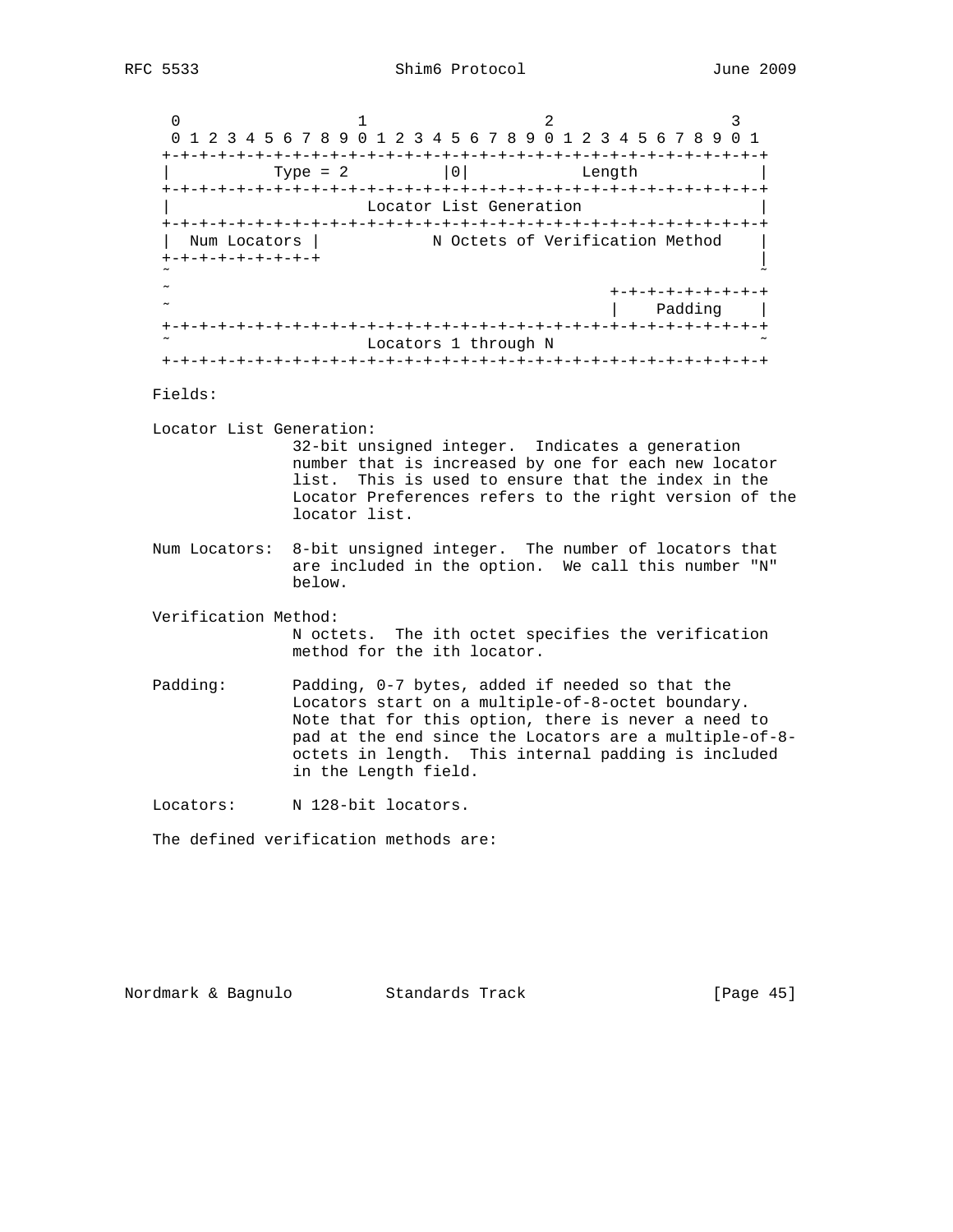| Reserved<br><b>HBA</b><br>CGA<br>Allocated using Standards action<br>$3 - 200$<br>$201 - 254$ | Value | Method           |
|-----------------------------------------------------------------------------------------------|-------|------------------|
| 255<br>Reserved                                                                               |       | Experimental use |

#### Table 4

#### 5.15.3. Locator Preferences Option Format

 The Locator Preferences option can have some flags to indicate whether or not a locator is known to work. In addition, the sender can include a notion of preferences. It might make sense to define "preferences" as a combination of priority and weight, the same way that DNS SRV records have such information. The priority would provide a way to rank the locators, and, within a given priority, the weight would provide a way to do some load sharing. See [5] for how SRV defines the interaction of priority and weight.

 The minimum notion of preferences we need is to be able to indicate that a locator is "dead". We can handle this using a single octet flag for each locator.

 We can extend that by carrying a larger "element" for each locator. This document presently also defines 2-octet and 3-octet elements, and we can add more information by having even larger elements if need be.

 The locators are not included in the preference list. Instead, the first element refers to the locator that was in the first element in the Locator List option. The generation number carried in this option and the Locator List option is used to verify that they refer to the same version of the locator list.

Nordmark & Bagnulo Standards Track [Page 46]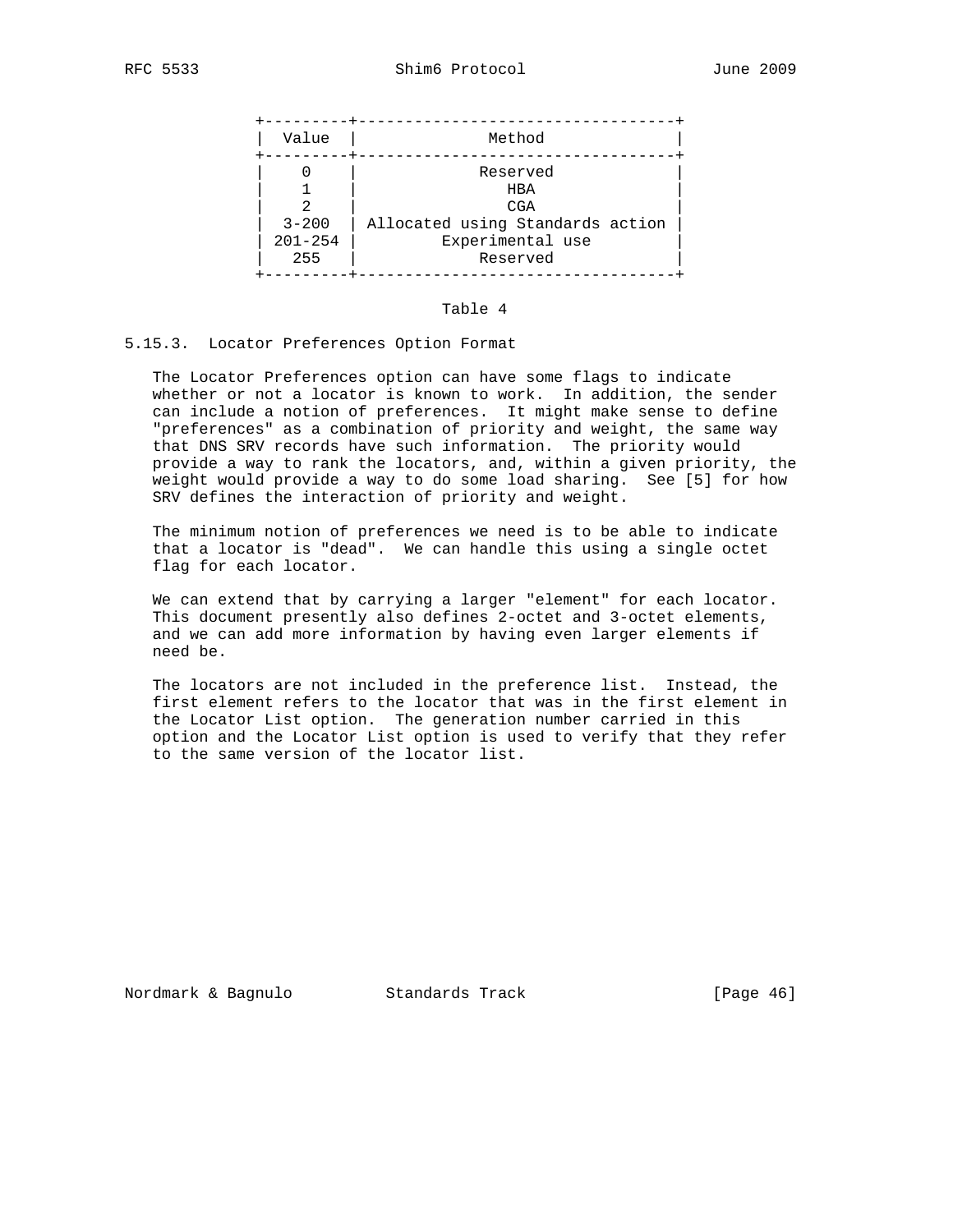0  $1$  2 3 0 1 2 3 4 5 6 7 8 9 0 1 2 3 4 5 6 7 8 9 0 1 2 3 4 5 6 7 8 9 0 1 +-+-+-+-+-+-+-+-+-+-+-+-+-+-+-+-+-+-+-+-+-+-+-+-+-+-+-+-+-+-+-+-+ | Type = 3  $|0|$  Length +-+-+-+-+-+-+-+-+-+-+-+-+-+-+-+-+-+-+-+-+-+-+-+-+-+-+-+-+-+-+-+-+ Locator List Generation +-+-+-+-+-+-+-+-+-+-+-+-+-+-+-+-+-+-+-+-+-+-+-+-+-+-+-+-+-+-+-+-+ | Element Len | Element[1] | Element[2] | Element[3] | +-+-+-+-+-+-+-+-+-+-+-+-+-+-+-+-+-+-+-+-+-+-+-+-+-+-+-+-+-+-+-+-+ ˜ ... ˜ ˜ +-+-+-+-+-+-+-+-+ | Padding | +-+-+-+-+-+-+-+-+-+-+-+-+-+-+-+-+-+-+-+-+-+-+-+-+-+-+-+-+-+-+-+-+ Case of Element Len = 1 is depicted. Fields: Locator List Generation: 32-bit unsigned integer. Indicates a generation number for the locator list to which the elements should apply. Element Len: 8-bit unsigned integer. The length in octets of each element. This specification defines the cases when the length is 1, 2, or 3. Element[i]: A field with a number of octets defined by the Element Len field. Provides preferences for the ith locator in the Locator List option that is in use. Padding: Padding, 0-7 bytes, added if needed. See Section 5.15. When the Element length equals one, then the element consists of only a one-octet Flags field. The currently defined set of flags are:

BROKEN: 0x01

TRANSIENT: 0x02

 The intent of the BROKEN flag is to inform the peer that a given locator is known to be not working. The intent of TRANSIENT is to allow the distinction between more stable addresses and less stable addresses when Shim6 is combined with IP mobility, and when we might have more stable home locators and less stable care-of-locators.

Nordmark & Bagnulo Standards Track [Page 47]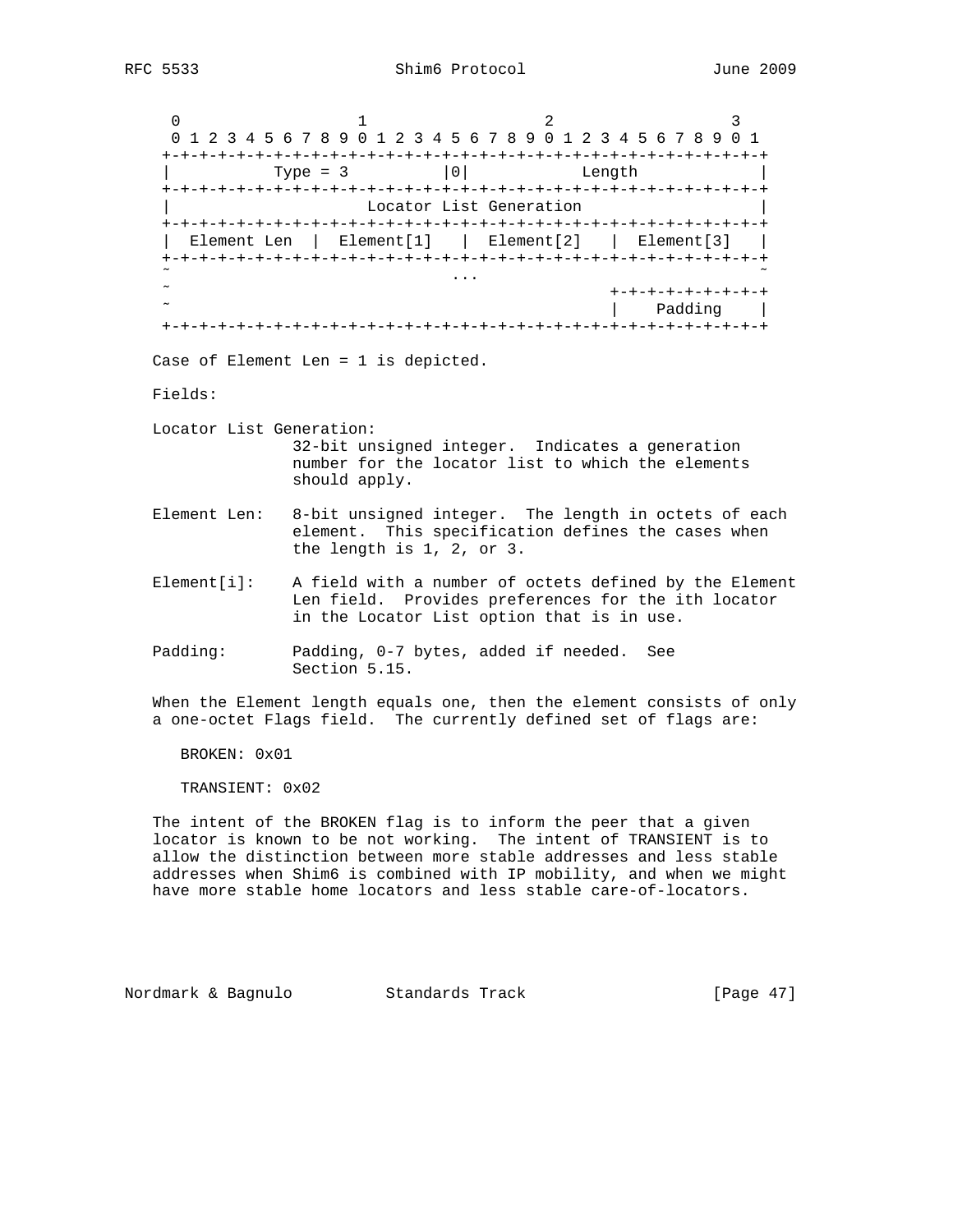When the Element length equals two, then the element consists of a one-octet Flags field followed by a one-octet Priority field. This Priority field has the same semantics as the Priority field in DNS SRV records.

 When the Element length equals three, then the element consists of a one-octet Flags field followed by a one-octet Priority field and a one-octet Weight field. This Weight field has the same semantics as the Weight field in DNS SRV records.

 This document doesn't specify the format when the Element length is more than three, except that any such formats MUST be defined so that the first three octets are the same as in the above case, that is, a one-octet Flags field followed by a one-octet Priority field, and a one-octet Weight field.

5.15.4. CGA Parameter Data Structure Option Format

 This option contains the CGA Parameter Data Structure (PDS). When HBA is used to verify the locators, the PDS contains the HBA multiprefix extension in addition to the PDS mandatory fields and other extensions unrelated to Shim6 that the PDS might have. When CGA is used to verify the locators, in addition to the PDS option, the host also needs to include the signature in the form of a CGA Signature option.

|        | 0 1 2 3 4 5 6 7 8 9 0 1 2 3 4 5 6 7 8 9 0 1 2 3 4 5 6 7 8 9 0 1 |                              |        |         |
|--------|-----------------------------------------------------------------|------------------------------|--------|---------|
| $+-+$  |                                                                 |                              |        |         |
|        | Type = $4$                                                      | 0 <sup>1</sup>               | Length |         |
|        |                                                                 |                              |        |         |
| $\sim$ |                                                                 | CGA Parameter Data Structure |        |         |
| $\sim$ |                                                                 |                              |        |         |
| $\sim$ |                                                                 |                              |        | Padding |
|        |                                                                 |                              |        |         |

Fields:

 CGA Parameter Data Structure: Variable length content. Content defined in [2] and [3].

 Padding: Padding, 0-7 bytes, added if needed. See Section 5.15.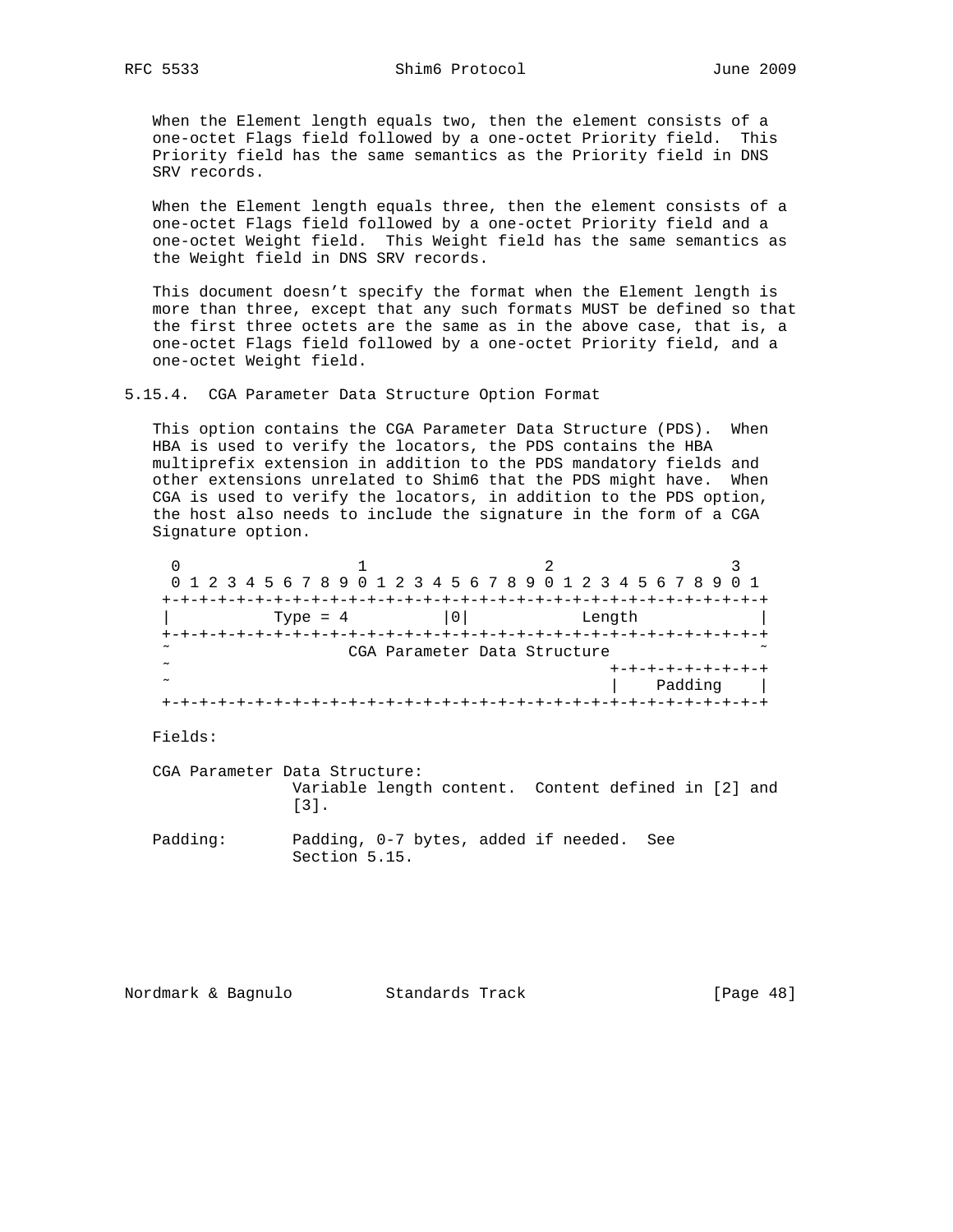5.15.5. CGA Signature Option Format

 When CGA is used for verification of one or more of the locators in the Locator List option, then the message in question will need to contain this option.

 $0$  1 2 3 0 1 2 3 4 5 6 7 8 9 0 1 2 3 4 5 6 7 8 9 0 1 2 3 4 5 6 7 8 9 0 1 +-+-+-+-+-+-+-+-+-+-+-+-+-+-+-+-+-+-+-+-+-+-+-+-+-+-+-+-+-+-+-+-+ | Type = 5  $|0|$  Length +-+-+-+-+-+-+-+-+-+-+-+-+-+-+-+-+-+-+-+-+-+-+-+-+-+-+-+-+-+-+-+-+ CGA Signature ˜ +-+-+-+-+-+-+-+-+ | Padding | +-+-+-+-+-+-+-+-+-+-+-+-+-+-+-+-+-+-+-+-+-+-+-+-+-+-+-+-+-+-+-+-+

# Fields:

- CGA Signature: A variable-length field containing a PKCS#1 v1.5 signature, constructed by using the sender's private key over the following sequence of octets:
	- 1. The 128-bit CGA Message Type tag [CGA] value for Shim6: 0x4A 30 5662 4858 574B 3655 416F 506A 6D48. (The tag value has been generated randomly by the editor of this specification.).
	- 2. The Locator List Generation number of the correspondent Locator List option.
	- 3. The subset of locators included in the correspondent Locator List option whose verification method is set to CGA. The locators MUST be included in the order in which they are listed in the Locator List Option.
- Padding: Padding, 0-7 bytes, added if needed. See Section 5.15.
- 5.15.6. ULID Pair Option Format

 I1, I2, and I2bis messages MUST contain the ULID pair; normally, this is in the IPv6 Source and Destination fields. In case the ULID for the context differs from the address pair included in the Source and Destination Address fields of the IPv6 packet used to carry the I1/ I2/I2bis message, the ULID Pair option MUST be included in the I1/I2/ I2bis message.

Nordmark & Bagnulo Standards Track [Page 49]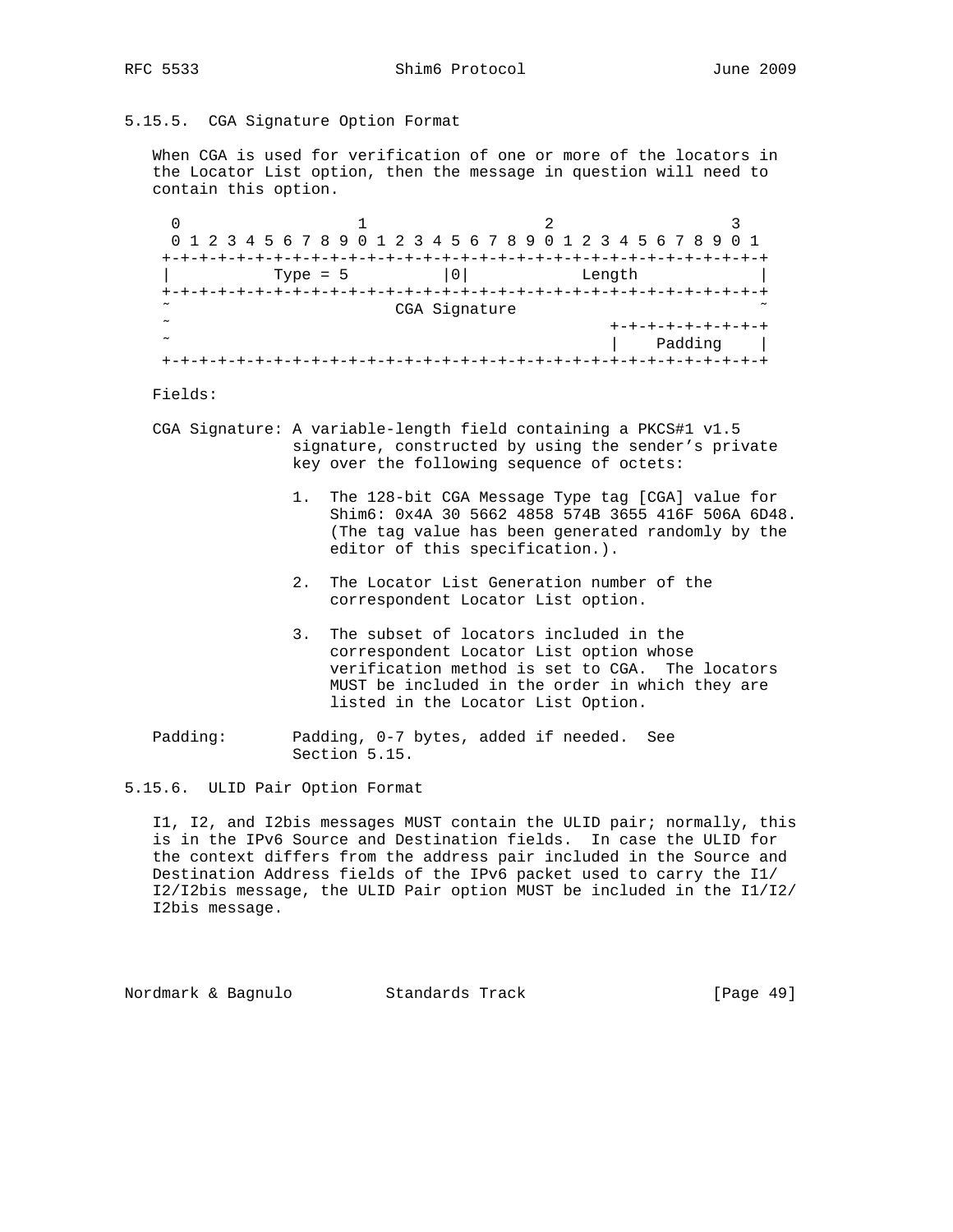$0$  1 2 3 0 1 2 3 4 5 6 7 8 9 0 1 2 3 4 5 6 7 8 9 0 1 2 3 4 5 6 7 8 9 0 1 +-+-+-+-+-+-+-+-+-+-+-+-+-+-+-+-+-+-+-+-+-+-+-+-+-+-+-+-+-+-+-+-+  $\text{Type} = 6$  |0| Length = 36 +-+-+-+-+-+-+-+-+-+-+-+-+-+-+-+-+-+-+-+-+-+-+-+-+-+-+-+-+-+-+-+-+ Reserved2 +-+-+-+-+-+-+-+-+-+-+-+-+-+-+-+-+-+-+-+-+-+-+-+-+-+-+-+-+-+-+-+-+ | | Sender ULID | | +-+-+-+-+-+-+-+-+-+-+-+-+-+-+-+-+-+-+-+-+-+-+-+-+-+-+-+-+-+-+-+-+ | | Receiver ULID | | +-+-+-+-+-+-+-+-+-+-+-+-+-+-+-+-+-+-+-+-+-+-+-+-+-+-+-+-+-+-+-+-+ Fields: Reserved2: 32-bit field. Reserved for future use. Zero on transmit. MUST be ignored on receipt. (Needed to make the ULIDs start on a multiple-of-8-octet boundary.) Sender ULID: A 128-bit IPv6 address. Receiver ULID: A 128-bit IPv6 address. 5.15.7. Forked Instance Identifier Option Format  $0$  and  $1$  and  $2$  3 0 1 2 3 4 5 6 7 8 9 0 1 2 3 4 5 6 7 8 9 0 1 2 3 4 5 6 7 8 9 0 1 +-+-+-+-+-+-+-+-+-+-+-+-+-+-+-+-+-+-+-+-+-+-+-+-+-+-+-+-+-+-+-+-+  $\text{Type} = 7$  |0| Length = 4 +-+-+-+-+-+-+-+-+-+-+-+-+-+-+-+-+-+-+-+-+-+-+-+-+-+-+-+-+-+-+-+-+ Forked Instance Identifier +-+-+-+-+-+-+-+-+-+-+-+-+-+-+-+-+-+-+-+-+-+-+-+-+-+-+-+-+-+-+-+-+ Fields: Forked Instance Identifier: 32-bit field containing the identifier of the particular forked instance. 5.15.8. Keepalive Timeout Option Format This option is defined in [4]. Nordmark & Bagnulo Standards Track [Page 50]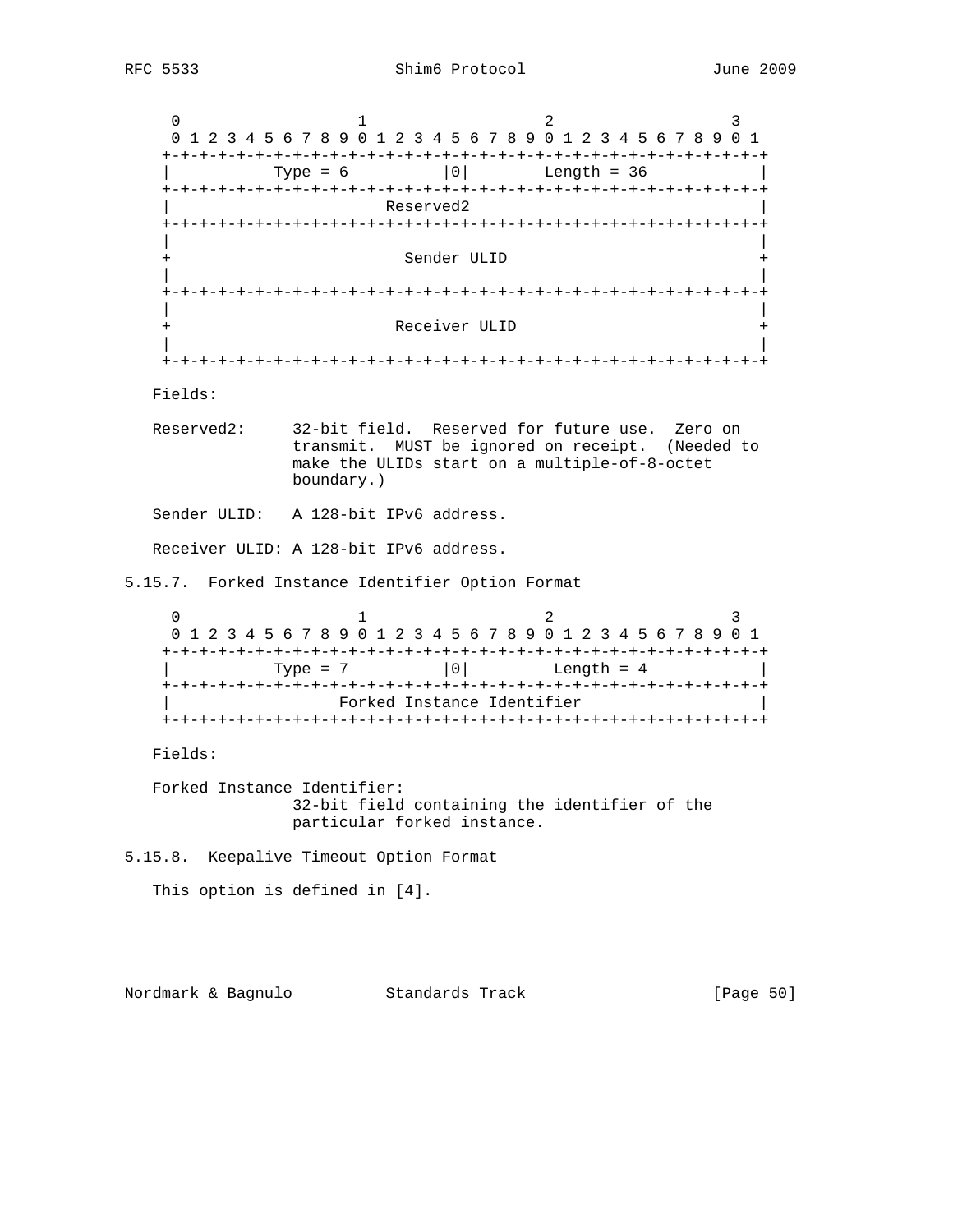6. Conceptual Model of a Host

 This section describes a conceptual model of one possible data structure organization that hosts will maintain for the purposes of Shim6. The described organization is provided to facilitate the explanation of how the Shim6 protocol should behave. This document does not mandate that implementations adhere to this model as long as their external behavior is consistent with that described in this document.

# 6.1. Conceptual Data Structures

 The key conceptual data structure for the Shim6 protocol is the ULID pair context. This is a data structure that contains the following information:

- o The state of the context. See Section 6.2.
- o The peer ULID: ULID(peer).
- o The local ULID: ULID(local).
- o The Forked Instance Identifier: FII. This is zero for the default context, i.e., when there is no forking.
- o The list of peer locators with their preferences: Ls(peer).
- o The generation number for the most recently received, verified peer locator list.
- o For each peer locator, the verification method to use (from the Locator List option).
- o For each peer locator, a flag specifying whether it has been verified using HBA or CGA, and a bit specifying whether the locator has been probed to verify that the ULID is present at that location.
- o The current peer locator is the locator used as the destination address when sending packets: Lp(peer).
- o The set of local locators and the preferences: Ls(local).
- o The generation number for the most recently sent Locator List option.
- o The current local locator is the locator used as the source address when sending packets: Lp(local).

Nordmark & Bagnulo Standards Track [Page 51]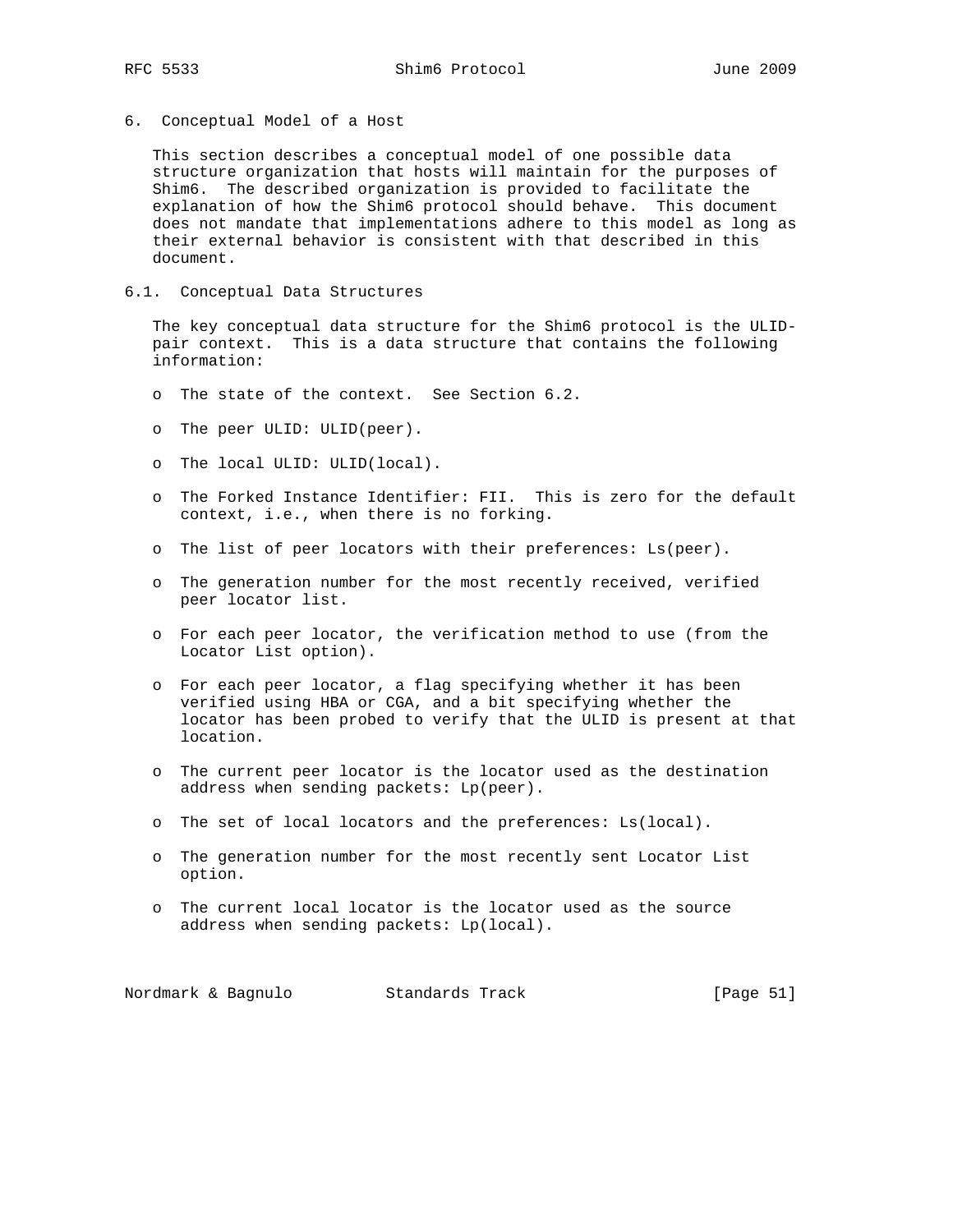RFC 5533 Shim6 Protocol June 2009

- o The Context Tag used to transmit control messages and Shim6 Payload Extension headers; this is allocated by the peer: CT(peer).
- o The context to expect in received control messages and Shim6 Payload Extension headers; this is allocated by the local host: CT(local).
- o Timers for retransmission of the messages during context establishment and update messages.
- o Depending how an implementation determines whether a context is still in use, there might be a need to track the last time a packet was sent/received using the context.
- o Reachability state for the locator pairs as specified in [4].
- o During pair exploration, information about the Probe messages that have been sent and received as specified in [4].
- o During context-establishment phase, the Initiator Nonce, Responder Nonce, Responder Validator, and timers related to the different packets sent (I1,I2, R2), as described in Section 7.
- 6.2. Context STATES

 The STATES that are used to describe the Shim6 protocol are as follows: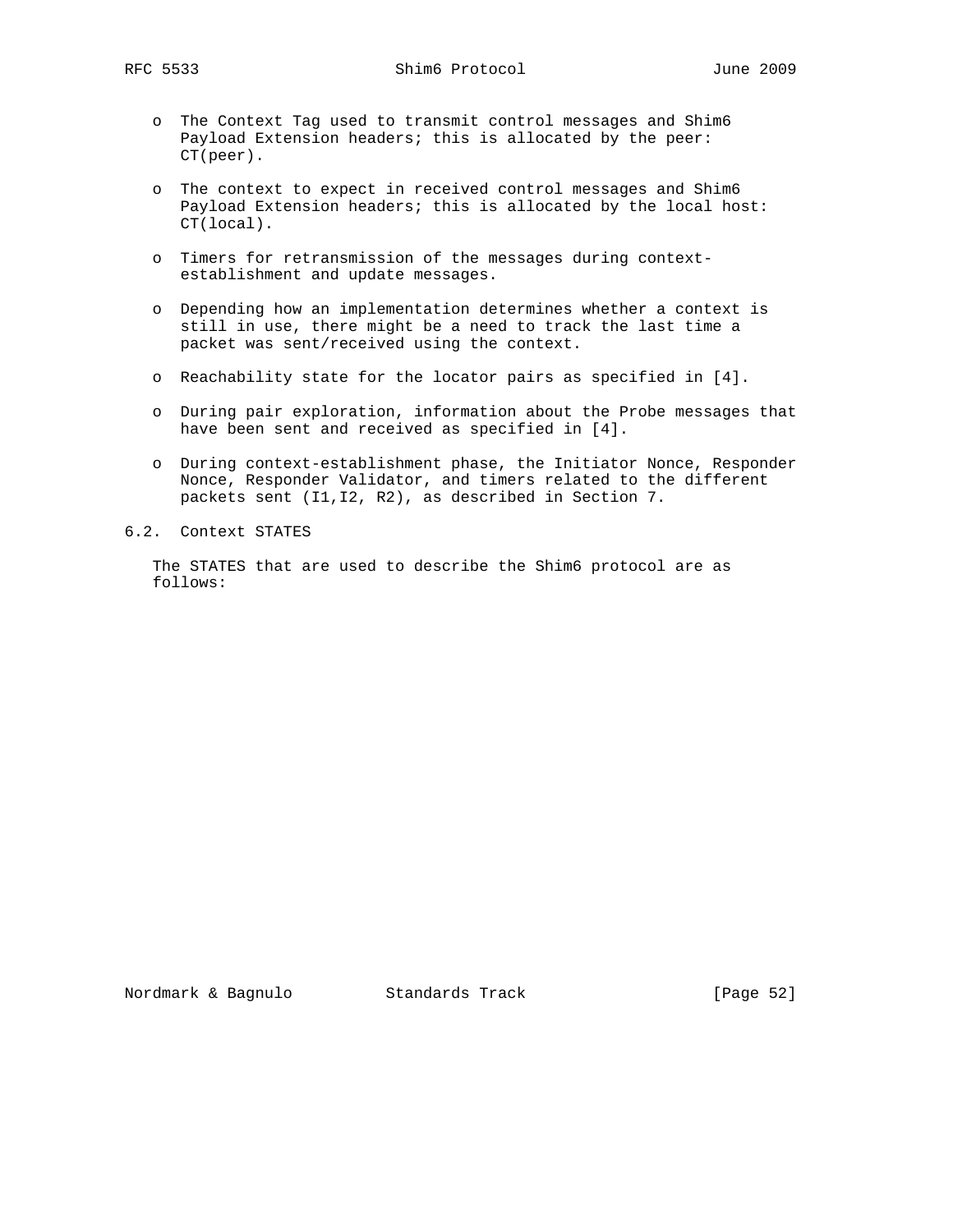| STATE             | Explanation                                                                                                |
|-------------------|------------------------------------------------------------------------------------------------------------|
| IDLE              | State machine start                                                                                        |
| I1-SENT           | Initiating context-establishment exchange                                                                  |
| I2-SENT           | Waiting to complete context-establishment<br>exchange                                                      |
| I2BIS-SENT        | Potential context loss detected                                                                            |
| ESTABLISHED       | SHIM context established                                                                                   |
| $E - FATI$ . $ED$ | Context-establishment exchange failed                                                                      |
| NO-SUPPORT        | ICMP Unrecognized Next Header type<br>(type 4, code 1) received, indicating<br>that Shim6 is not supported |

 In addition, in each of the aforementioned STATES, the following state information is stored: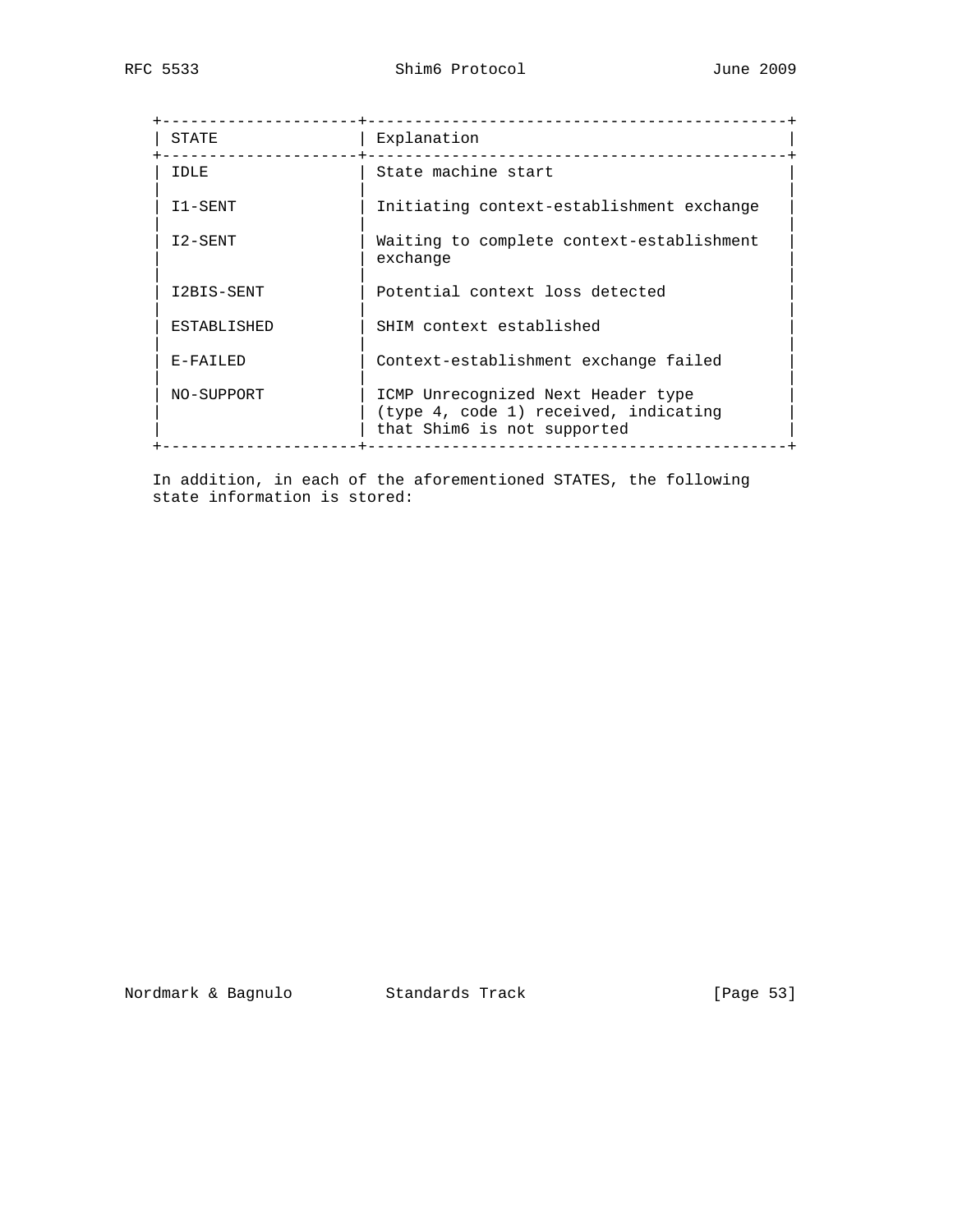| STATE         | Information                                                                                                                                                                      |
|---------------|----------------------------------------------------------------------------------------------------------------------------------------------------------------------------------|
| TDLE.         | None                                                                                                                                                                             |
| I1-SENT       | ULID(peer), ULID(local), [FII], CT(local),<br>INIT Nonce, $Lp(local)$ , $Lp(peer)$ , $Ls(local)$                                                                                 |
| I2-SENT       | ULID(peer), ULID(local), $[FI1]$ , $CT(local)$ ,<br>INIT Nonce, RESP Nonce, Lp(local), Lp(peer),<br>Ls(local), Responder Validator                                               |
| ESTABLISHED   | ULID(peer), ULID(local), [FII], CT(local),<br>$CT(peer)$ , $Lp(local)$ , $Lp(peer)$ , $Ls(local)$ ,<br>Ls(peer), INIT Nonce?(to receive late R2)                                 |
| I2BIS-SENT    | ULID(peer), ULID(local), [FII], CT(local),<br>$CT(peer)$ , $Lp(local)$ , $Lp(peer)$ , $Ls(local)$ ,<br>$Ls(peer)$ , $CT(R1bis)$ , RESP Nonce,<br>INIT Nonce, Responder Validator |
| $E-FATT$ $ED$ | ULID(peer), ULID(local)                                                                                                                                                          |
| NO-SUPPORT    | ULID(peer), ULID(local)                                                                                                                                                          |

# 7. Establishing ULID-Pair Contexts

 ULID-pair contexts are established using a 4-way exchange, which allows the responder to avoid creating state on the first packet. As part of this exchange, each end allocates a Context Tag and shares this Context Tag and its set of locators with the peer.

 In some cases, the 4-way exchange is not necessary -- for instance, when both ends try to set up the context at the same time, or when recovering from a context that has been garbage collected or lost at one of the hosts.

# 7.1. Uniqueness of Context Tags

 As part of establishing a new context, each host has to assign a unique Context Tag. Since the Shim6 Payload Extension headers are demultiplexed based solely on the Context Tag value (without using the locators), the Context Tag MUST be unique for each context.

Nordmark & Bagnulo Standards Track (Page 54)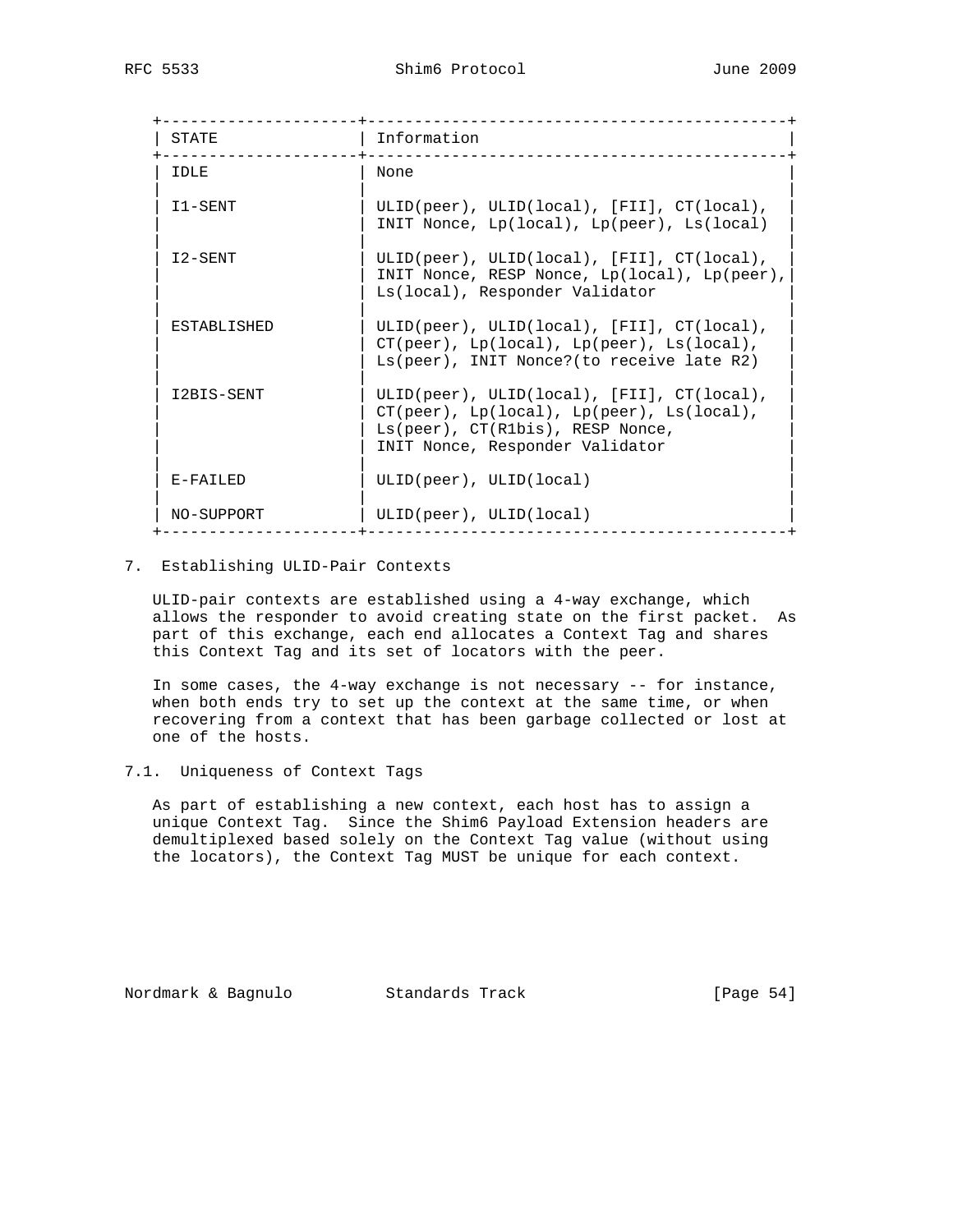It is important that Context Tags are hard to guess for off-path attackers. Therefore, if an implementation uses structure in the Context Tag to facilitate efficient lookups, at least 30 bits of the Context Tag MUST be unstructured and populated by random or pseudo random bits.

 In addition, in order to minimize the reuse of Context Tags, the host SHOULD randomly cycle through the unstructured tag name space that is reserved for randomly assigned Context Tag values (e.g., following the guidelines described in [13]).

# 7.2. Locator Verification

 The peer's locators might need to be verified during context establishment as well as when handling locator updates in Section 10.

 There are two separate aspects of locator verification. One is to verify that the locator is tied to the ULID, i.e., that the host that "owns" the ULID is also the one that is claiming the locator "ownership". The Shim6 protocol uses the HBA or CGA techniques for doing this verification. The other aspect is to verify that the host is indeed reachable at the claimed locator. Such verification is needed not only to make sure communication can proceed but also to prevent 3rd party flooding attacks [15]. These different aspects of locator verification happen at different times since the first might need to be performed before packets can be received by the peer with the source locator in question, but the latter verification is only needed before packets are sent to the locator.

 Before a host can use a locator (different than the ULID) as the source locator, it must know that the peer will accept packets with that source locator as part of this context. Thus, the HBA/CGA verification SHOULD be performed by the host before the host acknowledges the new locator by sending either an Update Acknowledgement message or an R2 message.

 Before a host can use a locator (different than the ULID) as the destination locator, it MUST perform the HBA/CGA verification if this was not performed upon reception of the locator set. In addition, it MUST verify that the ULID is indeed present at that locator. This verification is performed by doing a return-routability test as part of the Probe sub-protocol [4].

 If the verification method in the Locator List option is not supported by the host, or if the verification method is not consistent with the CGA Parameter Data Structure (e.g., the Parameter Data Structure doesn't contain the multiprefix extension and the verification method says to use HBA), then the host MUST ignore the

Nordmark & Bagnulo Standards Track [Page 55]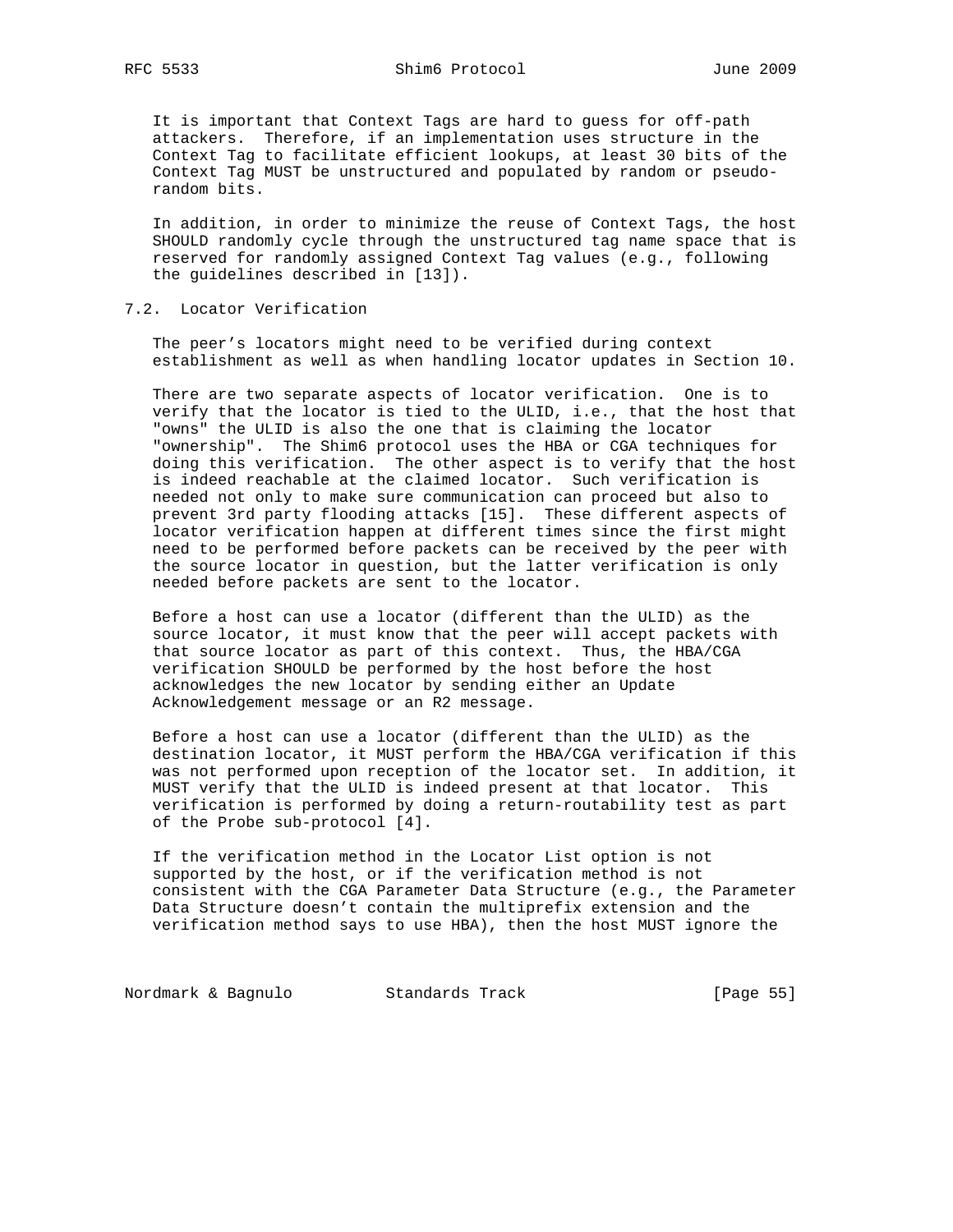Locator List and the message in which it is contained. The host SHOULD generate a Shim6 Error message with Error Code=2 and with the Pointer referencing the octet in the verification method that was found inconsistent.

7.3. Normal Context Establishment

 The normal context establishment consists of a 4-message exchange in the order of I1, R1, I2, R2, as can be seen in Figure 3.

| Initiator                        | Responder          |
|----------------------------------|--------------------|
| IDLE                             | IDLE               |
| ----------- T1 -------------->   |                    |
| I1-SENT                          |                    |
| <------------ R1 --------------- |                    |
|                                  | IDLE               |
|                                  |                    |
| I2-SENT                          |                    |
| <------------ R2 --------------- |                    |
| <b>ESTABLISHED</b>               | <b>ESTABLISHED</b> |
|                                  |                    |

Figure 3: Normal Context Establishment

# 7.4. Concurrent Context Establishment

 When both ends try to initiate a context for the same ULID pair, then we might end up with crossing I1 messages. Alternatively, since no state is created when receiving the I1, a host might send an I1 after having sent an R1 message.

 Since a host remembers that it has sent an I1, it can respond to an I1 from the peer (for the same ULID pair) with an R2, resulting in the message exchange shown in Figure 4. Such behavior is needed for reasons such as correctly responding to retransmitted I1 messages, which occur when the R2 message has been lost.

Nordmark & Bagnulo Standards Track [Page 56]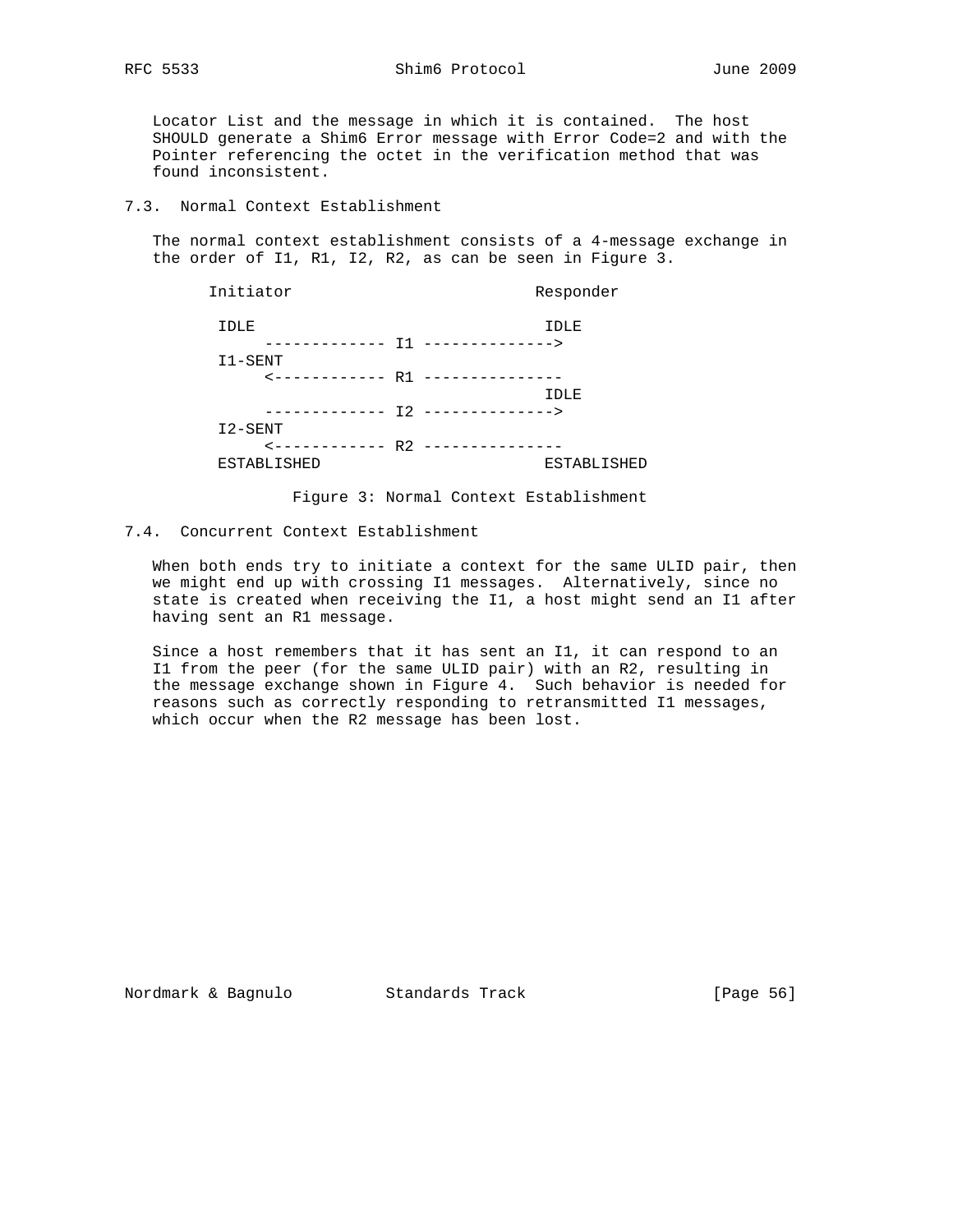



Figure 4: Crossing I1 Messages

 If a host has received an I1 and sent an R1, it has no state to remember this. Thus, if the ULP on the host sends down packets, this might trigger the host to send an I1 message itself. Thus, while one end is sending an I1, the other is sending an I2, as can be seen in Figure 5.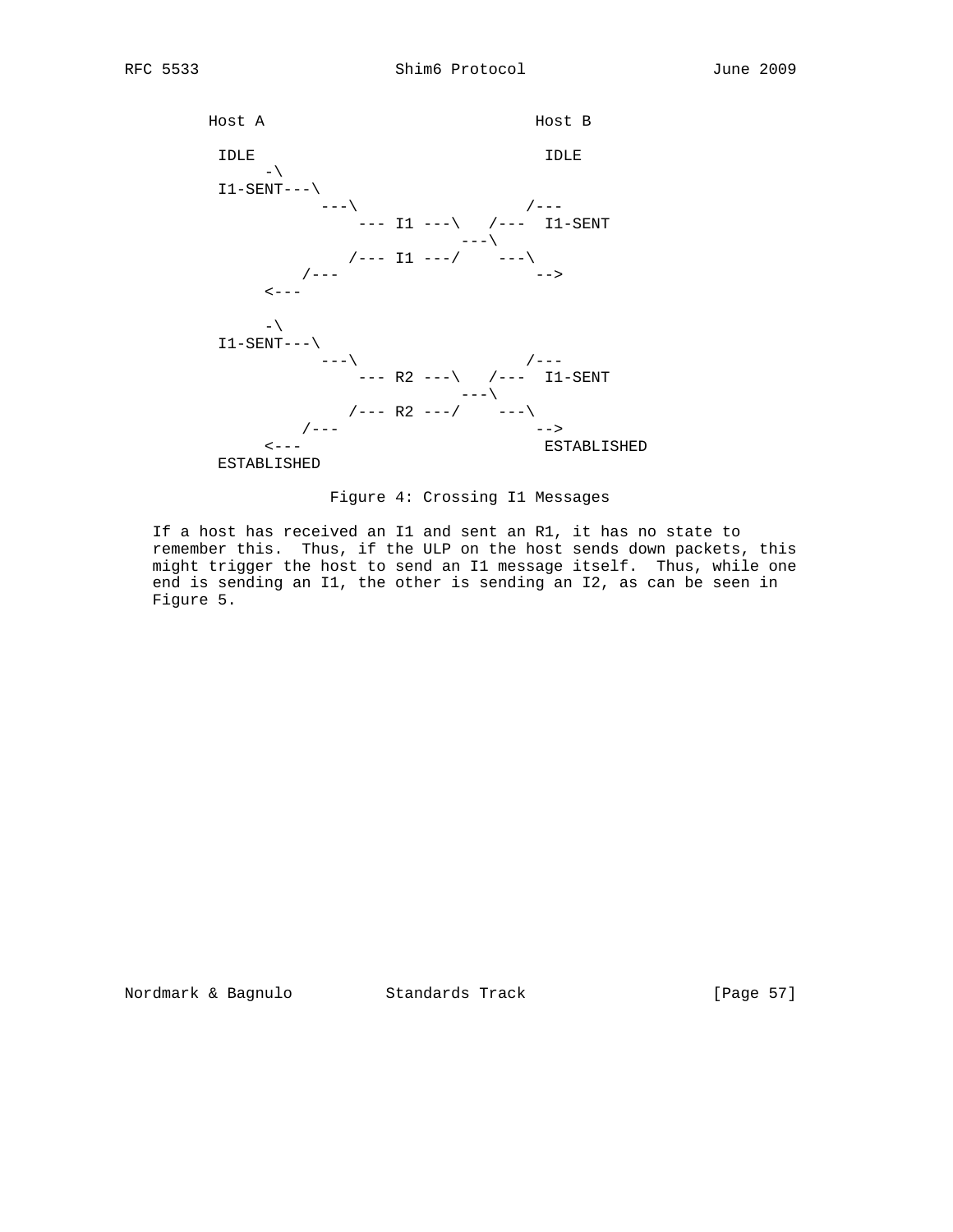

Figure 5: Crossing I2 and I1

# 7.5. Context Recovery

 Due to garbage collection, we can end up with one end having and using the context state, and the other end not having any state. We need to be able to recover this state at the end that has lost it before we can use it.

Nordmark & Bagnulo Standards Track [Page 58]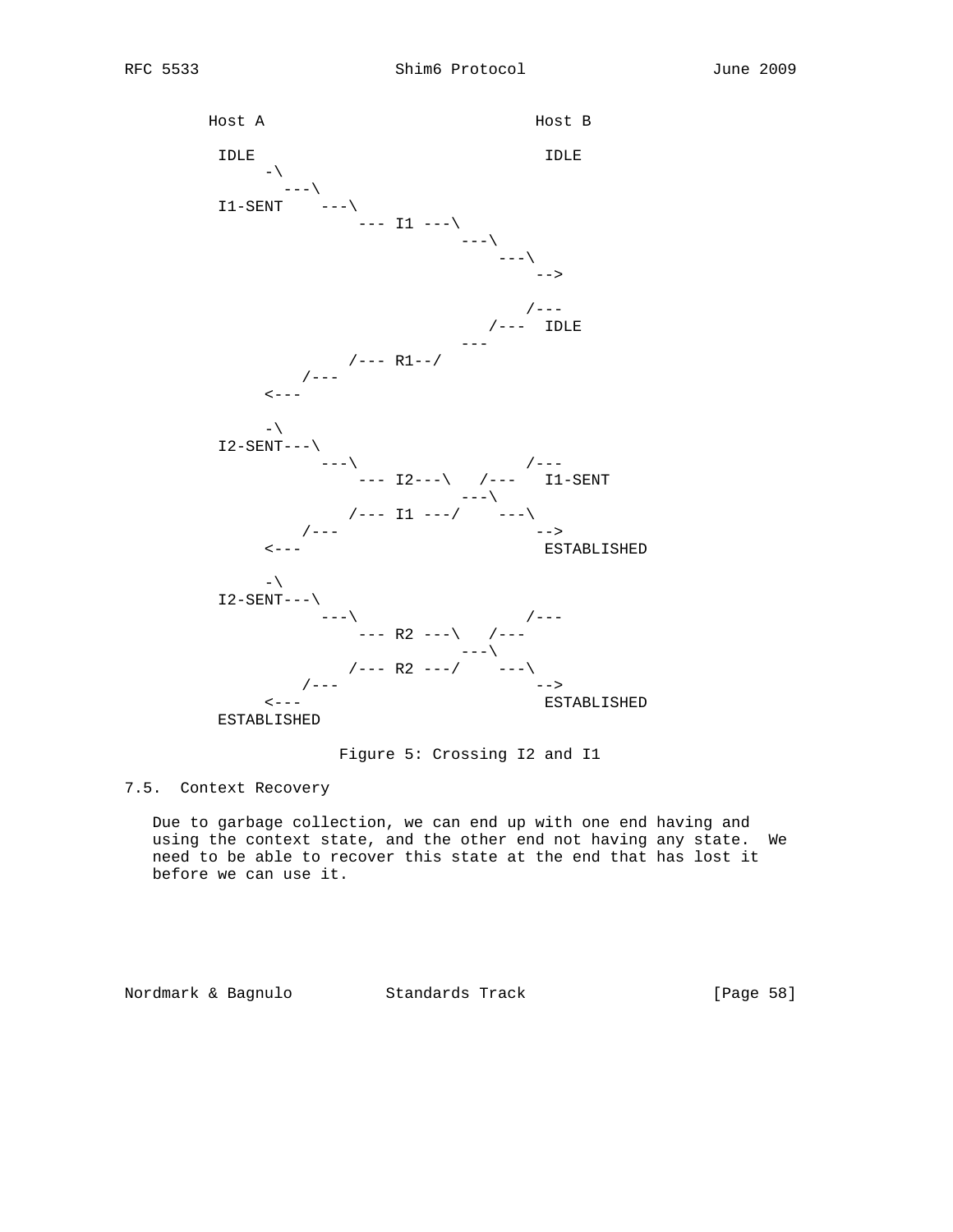This need can arise in the following cases:

- o The communication is working using the ULID pair as the locator pair but a problem arises, and the end that has retained the context state decides to probe alternate locator pairs.
- o The communication is working using a locator pair that is not the ULID pair; hence, the ULP packets sent from a peer that has retained the context state use the Shim6 Payload Extension header.
- o The host that retained the state sends a control message (e.g., an Update Request message).

 In all cases, the result is that the peer without state receives a shim message for which it has no context for the Context Tag.

 We can recover the context by having the node that doesn't have a context state send back an R1bis message, and then complete the recovery with an I2bis and R2 message, as can be seen in Figure 6.

 Host A Host B Context for CT(peer)=X Discards context for CT(local)=X

ESTABLISHED IDLE

---- payload, probe, etc. -----> No context state for CT(local)=X

<------------ R1bis ------------

IDLE

 ------------- I2bis -----------> I2BIS\_SENT <------------ R2 --------------- ESTABLISHED ESTABLISHED

Figure 6: Context Loss at Receiver

 If one end has garbage collected or lost the context state, it might try to create a new context state (for the same ULID pair), by sending an I1 message. In this case, the peer (that still has the context state) will reply with an R1 message, and the full 4-way exchange will be performed again, as can be seen in Figure 7.

Nordmark & Bagnulo Standards Track [Page 59]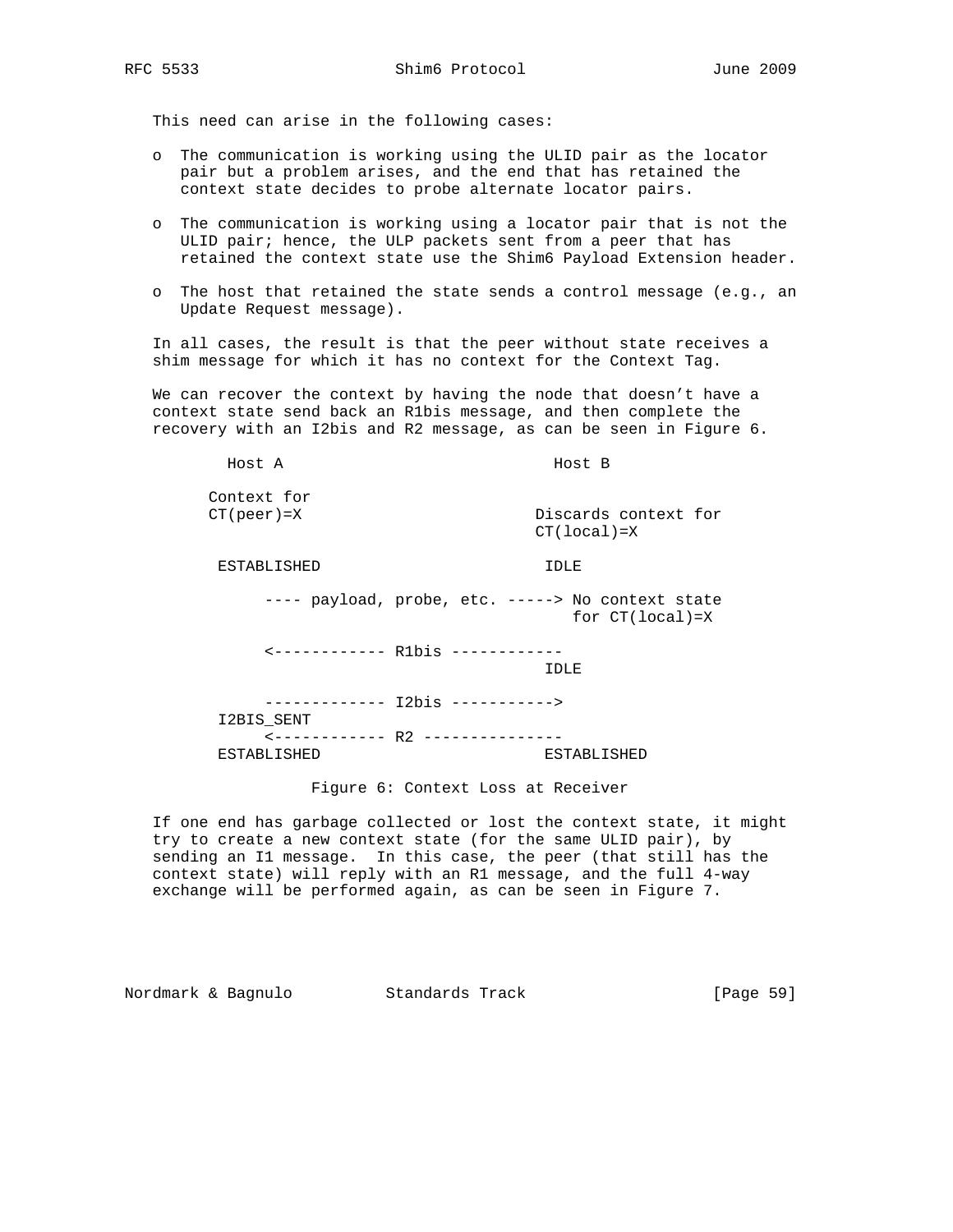Host A **Host B** Context for<br>CT(peer)=X Discards context for ULIDS A1, B1 CT(local)=X ESTABLISHED IDLE Finds <------------ I1 --------------- Tries to set up existing existing to the set of the set of the set of the set of the set of the set of the set of the set of the set of the set of the set of the set of the set of the set of the set of the set of the set of the set of the context, but CT(peer) I1-SENT doesn't match ------------- R1 ---------------> Left old context in ESTABLISHED <------------ I2 --------------- Re-create context with new CT(peer)  $12-SENT$  and Ls(peer). ESTABLISHED ------------- R2 --------------> ESTABLISHED ESTABLISHED

Figure 7: Context Loss at Sender

#### 7.6. Context Confusion

 Since each end might garbage collect the context state, we can have the case where one end has retained the context state and tries to use it, while the other end has lost the state. We discussed this in the previous section on recovery. But, for the same reasons, when one host retains Context Tag X as CT(peer) for ULID pair <A1, B1>, the other end might end up allocating that Context Tag as CT(local) for another ULID pair (e.g., <A3, B1>) between the same hosts. In this case, we cannot use the recovery mechanisms since there needs to be separate Context Tags for the two ULID pairs.

 This type of "confusion" can be observed in two cases (assuming it is A that has retained the state and B that has dropped it):

 o B decides to create a context for ULID pair <A3, B1>, allocates X as its Context Tag for this, and sends an I1 to A.

Nordmark & Bagnulo Standards Track [Page 60]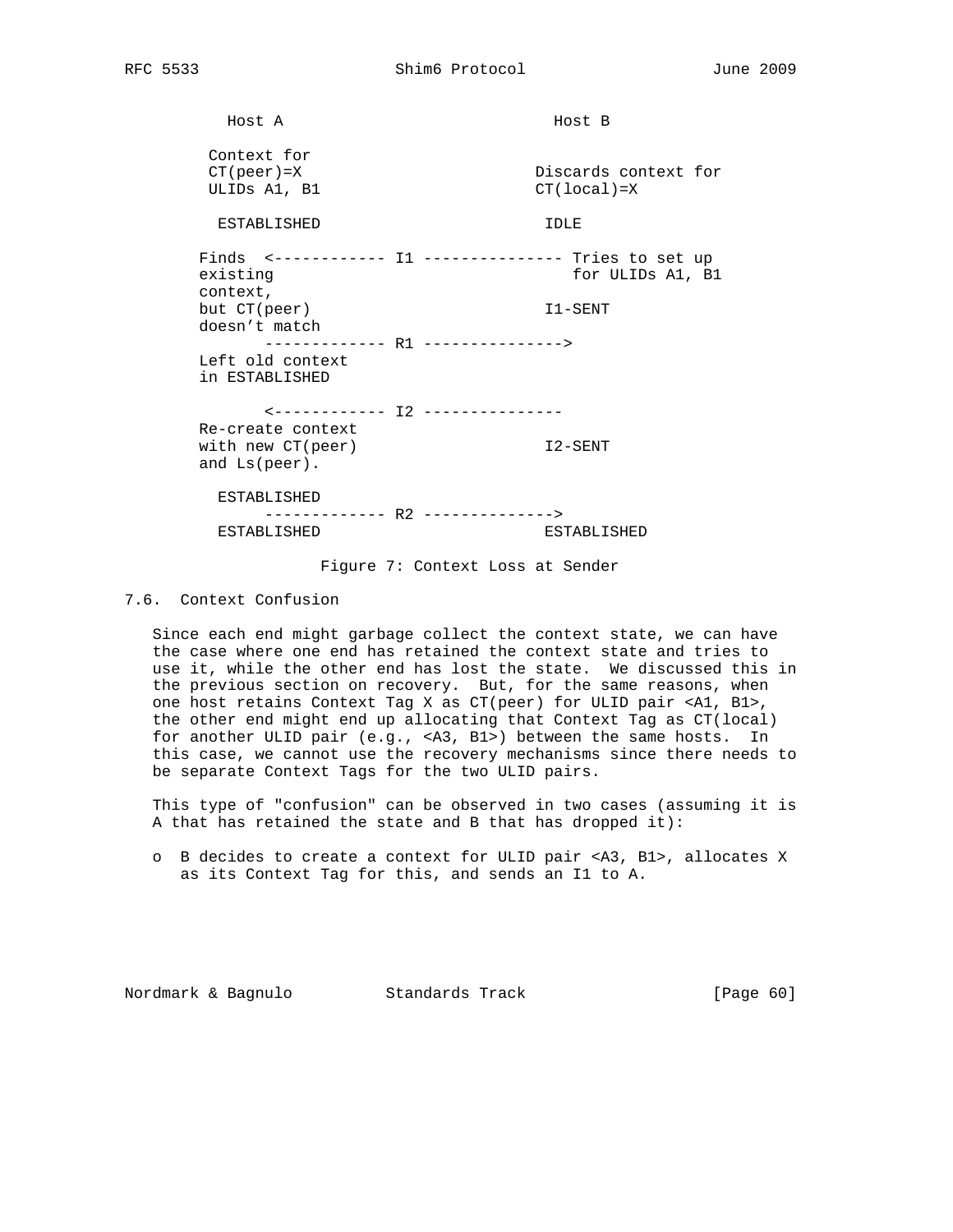- - o A decides to create a context for ULID pair <A3, B1> and starts the exchange by sending I1 to B. When B receives the I2 message, it allocates X as the Context Tag for this context.

 In both cases, A can detect that B has allocated X for ULID pair <A3, B1> even though A still has X as CT(peer) for ULID pair <A1, B1>. Thus, A can detect that B must have lost the context for <A1, B1>.

 The confusion can be detected when I2/I2bis/R2 is received, since we require that those messages MUST include a sufficiently large set of locators in a Locator List option that the peer can determine whether or not two contexts have the same host as the peer by comparing if there is any common locators in Ls(peer).

 The old context that used the Context Tag MUST be removed; it can no longer be used to send packets. Thus, A would forcibly remove the context state for <A1, B1, X> so that it can accept the new context for <A3, B1, X>. An implementation MAY re-create a context to replace the one that was removed -- in this case, for <A1, B1>. The normal I1, R1, I2, R2 establishment exchange would then pick unique Context Tags for that replacement context. This re-creation is OPTIONAL, but might be useful when there is ULP communication that is using the ULID pair whose context was removed.

 Note that an I1 message with a duplicate Context Tag should not cause the removal of the old context state; this operation needs to be deferred until the reception of the I2 message.

# 7.7. Sending I1 Messages

 When the shim layer decides to set up a context for a ULID pair, it starts by allocating and initializing the context state for its end. As part of this, it assigns a random Context Tag to the context that is not being used as CT(local) by any other context . In the case that a new API is used and the ULP requests a forked context, the Forked Instance Identifier value will be set to a non-zero value. Otherwise, the FII value is zero. Then the initiator can send an I1 message and set the context STATE to I1-SENT. The I1 message MUST include the ULID pair -- normally, in the IPv6 Source and Destination fields. But if the ULID pair for the context is not used as a locator pair for the I1 message, then a ULID option MUST be included in the I1 message. In addition, if a Forked Instance Identifier value is non-zero, the I1 message MUST include a Context Instance Identifier option containing the correspondent value.

Nordmark & Bagnulo Standards Track [Page 61]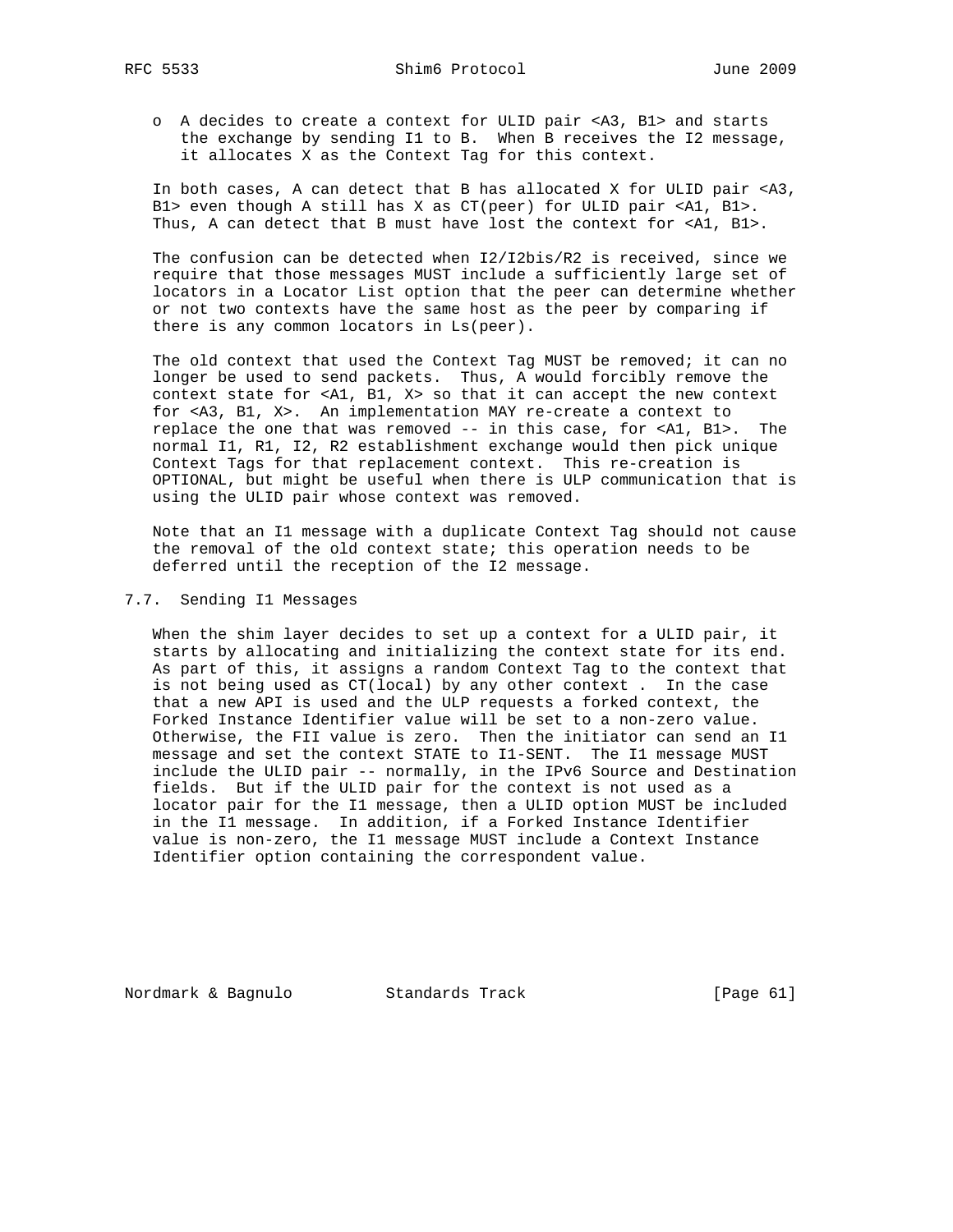#### 7.8. Retransmitting I1 Messages

 If the host does not receive an R1 or R2 message in response to the I1 message after I1\_TIMEOUT time, then it needs to retransmit the I1 message. The retransmissions should use a retransmission timer with binary exponential backoff to avoid creating congestion issues for the network when lots of hosts perform I1 retransmissions. Also, the actual timeout value should be randomized between 0.5 and 1.5 of the nominal value to avoid self-synchronization.

 If, after I1\_RETRIES\_MAX retransmissions, there is no response, then most likely the peer does not implement the Shim6 protocol (or there could be a firewall that blocks the protocol). In this case, it makes sense for the host to remember not to try again to establish a context with that ULID. However, any such negative caching should be retained for at most NO\_R1\_HOLDDOWN\_TIME, in order to be able to later set up a context should the problem have been that the host was not reachable at all when the shim tried to establish the context.

 If the host receives an ICMP error with "Unrecognized Next Header" type (type 4, code 1) and the included packet is the I1 message it just sent, then this is a more reliable indication that the peer ULID does not implement Shim6. Again, in this case, the host should remember not to try again to establish a context with that ULID. Such negative caching should be retained for at most ICMP\_HOLDDOWN\_TIME, which should be significantly longer than the previous case.

7.9. Receiving I1 Messages

 A host MUST silently discard any received I1 messages that do not satisfy all of the following validity checks in addition to those specified in Section 12.3:

 o The Hdr Ext Len field is at least 1, i.e., the length is at least 16 octets.

 Upon the reception of an I1 message, the host extracts the ULID pair and the Forked Instance Identifier from the message. If there is no ULID-pair option, then the ULID pair is taken from the Source and Destination fields in the IPv6 header. If there is no FII option in the message, then the FII value is taken to be zero.

 Next, the host looks for an existing context that matches the ULID pair and the FII.

 If no state is found (i.e., the STATE is IDLE), then the host replies with an R1 message as specified below.

Nordmark & Bagnulo Standards Track [Page 62]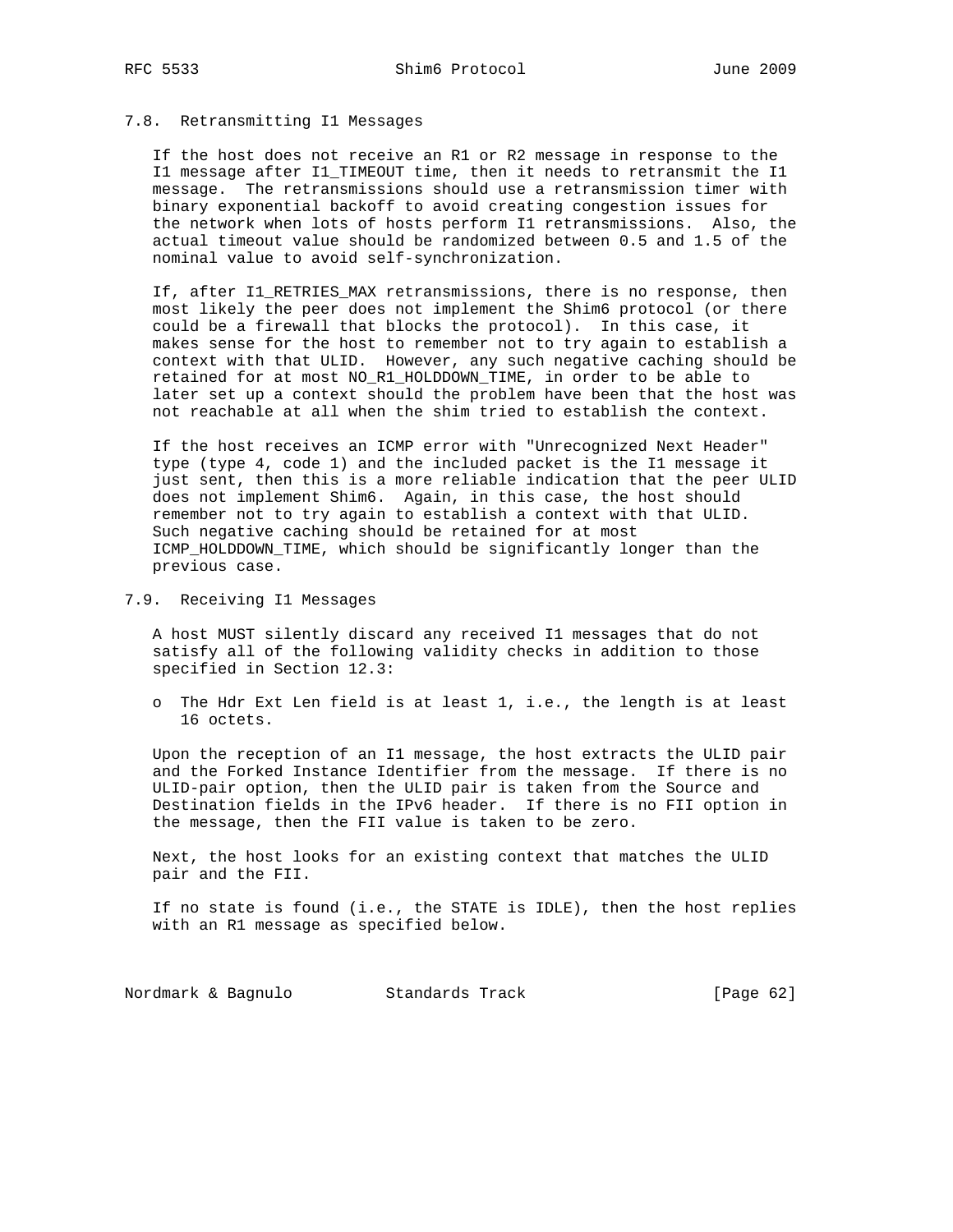If such a context exists in ESTABLISHED STATE, the host verifies that the locator of the initiator is included in Ls(peer). (This check is unnecessary if there is no ULID-pair option in the I1 message.)

 If the state exists in ESTABLISHED STATE and the locators do not fall in the locator sets, then the host replies with an R1 message as specified below. This completes the I1 processing, with the context STATE being unchanged.

 If the state exists in ESTABLISHED STATE and the locators do fall in the sets, then the host compares CT(peer) for the context with the CT contained in the I1 message.

- o If the Context Tags match, then this probably means that the R2 message was lost and this I1 is a retransmission. In this case, the host replies with an R2 message containing the information available for the existent context.
- o If the Context Tags do not match, then it probably means that the initiator has lost the context information for this context and is trying to establish a new one for the same ULID pair. In this case, the host replies with an R1 message as specified below. This completes the I1 processing, with the context STATE being unchanged.

 If the state exists in other STATE (I1-SENT, I2-SENT, I2BIS-SENT), we are in the situation of concurrent context establishment, described in Section 7.4. In this case, the host leaves CT(peer) unchanged and replies with an R2 message. This completes the I1 processing, with the context STATE being unchanged.

7.10. Sending R1 Messages

 When the host needs to send an R1 message in response to the I1 message, it copies the Initiator Nonce from the I1 message to the R1 message, generates a Responder Nonce, and calculates a Responder Validator option as suggested in the following section. No state is created on the host in this case. (Note that the information used to generate the R1 reply message is either contained in the received I1 message or is global information that is not associated with the particular requested context (the S and the Responder Nonce values.))

 When the host needs to send an R2 message in response to the I1 message, it copies the Initiator Nonce from the I1 message to the R2 message, and otherwise follows the normal rules for forming an R2 message (see Section 7.14).

Nordmark & Bagnulo Standards Track [Page 63]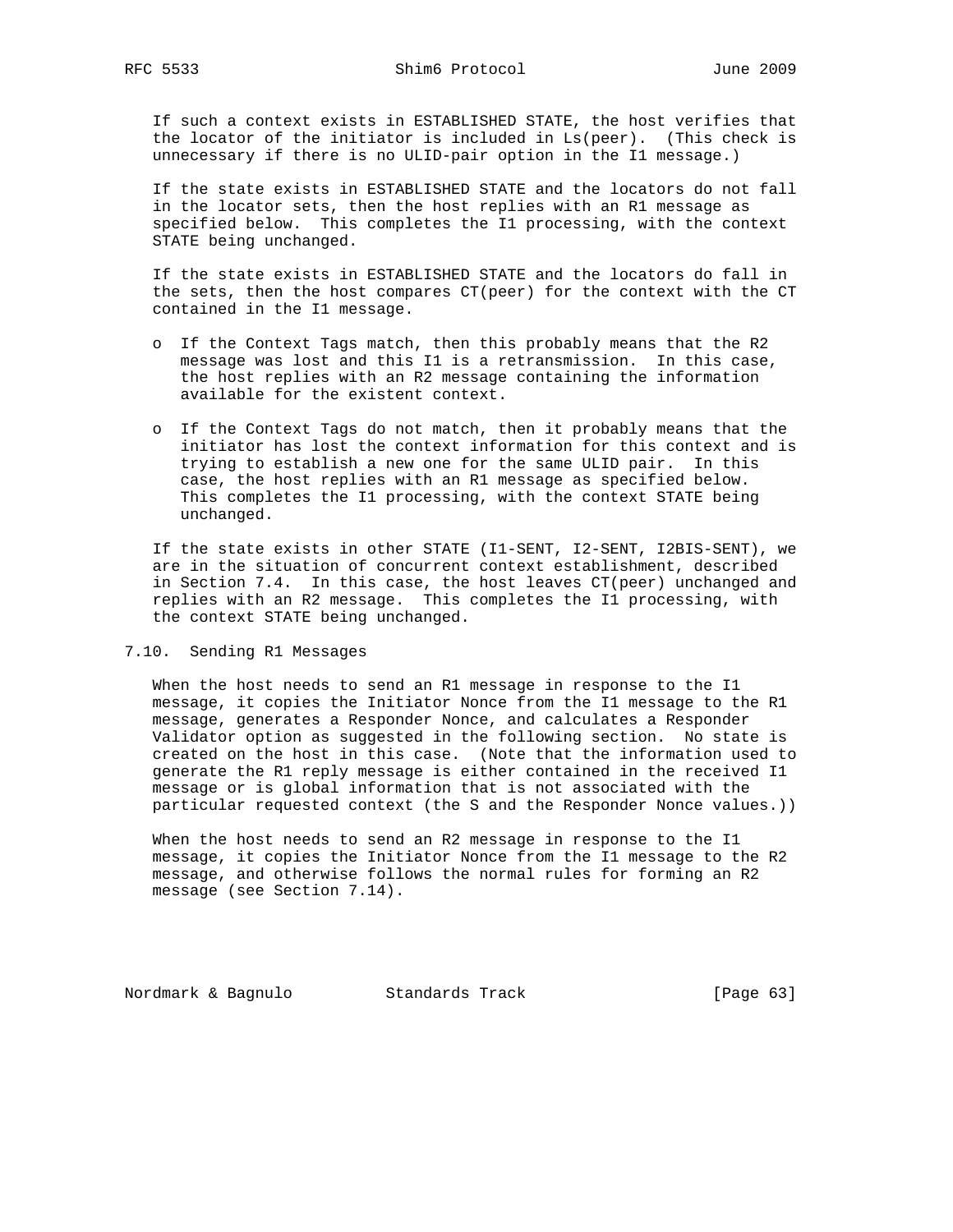#### 7.10.1. Generating the R1 Validator

 As it is stated in Section 5.15.1, the validator-generation mechanism is a local choice since the validator is generated and verified by the same node, i.e., the responder. However, in order to provide the required protection, the validator needs to be generated by fulfilling the conditions described in Section 5.15.1. One way for the responder to properly generate validators is to maintain a single secret (S) and a running counter (C) for the Responder Nonce that is incremented in fixed periods of time (this allows the responder to verify the age of a Responder Nonce, independently of the context in which it is used).

 When the validator is generated to be included in an R1 message sent in response to a specific I1 message, the responder can perform the following procedure to generate the validator value:

 First, the responder uses the current counter C value as the Responder Nonce.

 Second, it uses the following information (concatenated) as input to the one-way function:

- o The secret S
- o That Responder Nonce
- o The Initiator Context Tag from the I1 message
- o The ULIDs from the I1 message
- o The locators from the I1 message (strictly only needed if they are different from the ULIDs)
- o The Forked Instance Identifier, if such option was included in the I1 message

 Third, it uses the output of the hash function as the validator value included in the R1 message.

7.11. Receiving R1 Messages and Sending I2 Messages

 A host MUST silently discard any received R1 messages that do not satisfy all of the following validity checks in addition to those specified in Section 12.3:

 o The Hdr Ext Len field is at least 1, i.e., the length is at least 16 octets.

Nordmark & Bagnulo Standards Track [Page 64]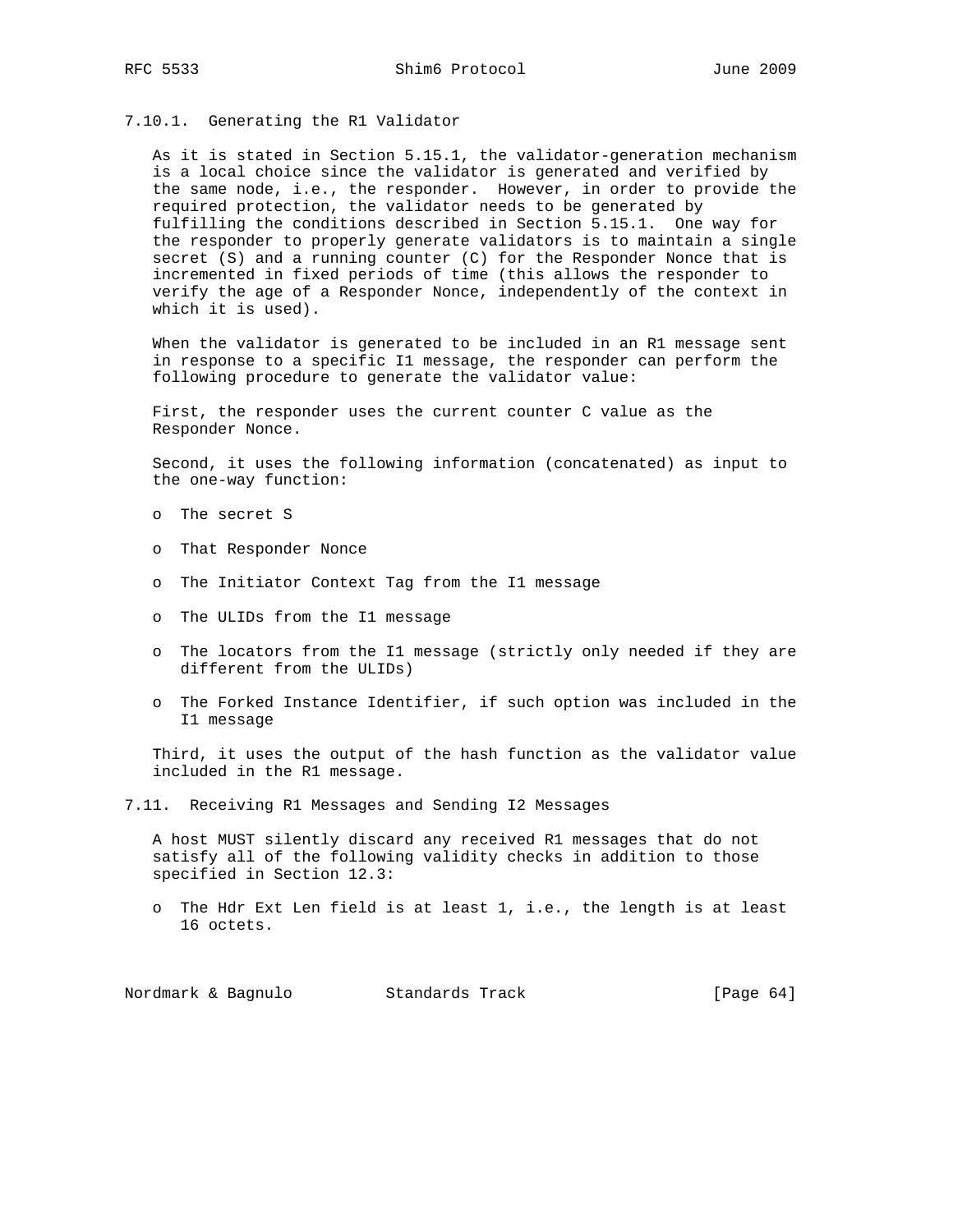Upon the reception of an R1 message, the host extracts the Initiator Nonce and the Locator Pair from the message (the latter from the Source and Destination fields in the IPv6 header). Next, the host looks for an existing context that matches the Initiator Nonce and where the locators are contained in Ls(peer) and Ls(local), respectively. If no such context is found, then the R1 message is silently discarded.

- If such a context is found, then the host looks at the STATE:
- o If the STATE is I1-SENT, then it sends an I2 message as specified below.
- o In any other STATE (I2-SENT, I2BIS-SENT, ESTABLISHED), then the host has already sent an I2 message and this is probably a reply to a retransmitted I1 message, so this R1 message MUST be silently discarded.

 When the host sends an I2 message, it includes the Responder Validator option that was in the R1 message. The I2 message MUST include the ULID pair -- normally, in the IPv6 Source and Destination fields. If a ULID-pair option was included in the I1 message, then it MUST be included in the I2 message as well. In addition, if the Forked Instance Identifier value for this context is non-zero, the I2 message MUST contain a Forked Instance Identifier option carrying the Forked Instance Identifier value. Besides, the I2 message contains an Initiator Nonce. This is not required to be the same as the one included in the previous I1 message.

 The I2 message may also include the initiator's locator list. If this is the case, then it must also include the CGA Parameter Data Structure. If CGA (and not HBA) is used to verify one or more of the locators included in the locator list, then the initiator must also include a CGA Signature option containing the signature.

When the I2 message has been sent, the STATE is set to I2-SENT.

#### 7.12. Retransmitting I2 Messages

 If the initiator does not receive an R2 message after I2\_TIMEOUT time after sending an I2 message, it MAY retransmit the I2 message, using binary exponential backoff and randomized timers. The Responder Validator option might have a limited lifetime -- that is, the peer might reject Responder Validator options that are older than VALIDATOR\_MIN\_LIFETIME to avoid replay attacks. In the case that the initiator decides not to retransmit I2 messages, or in the case that

Nordmark & Bagnulo Standards Track [Page 65]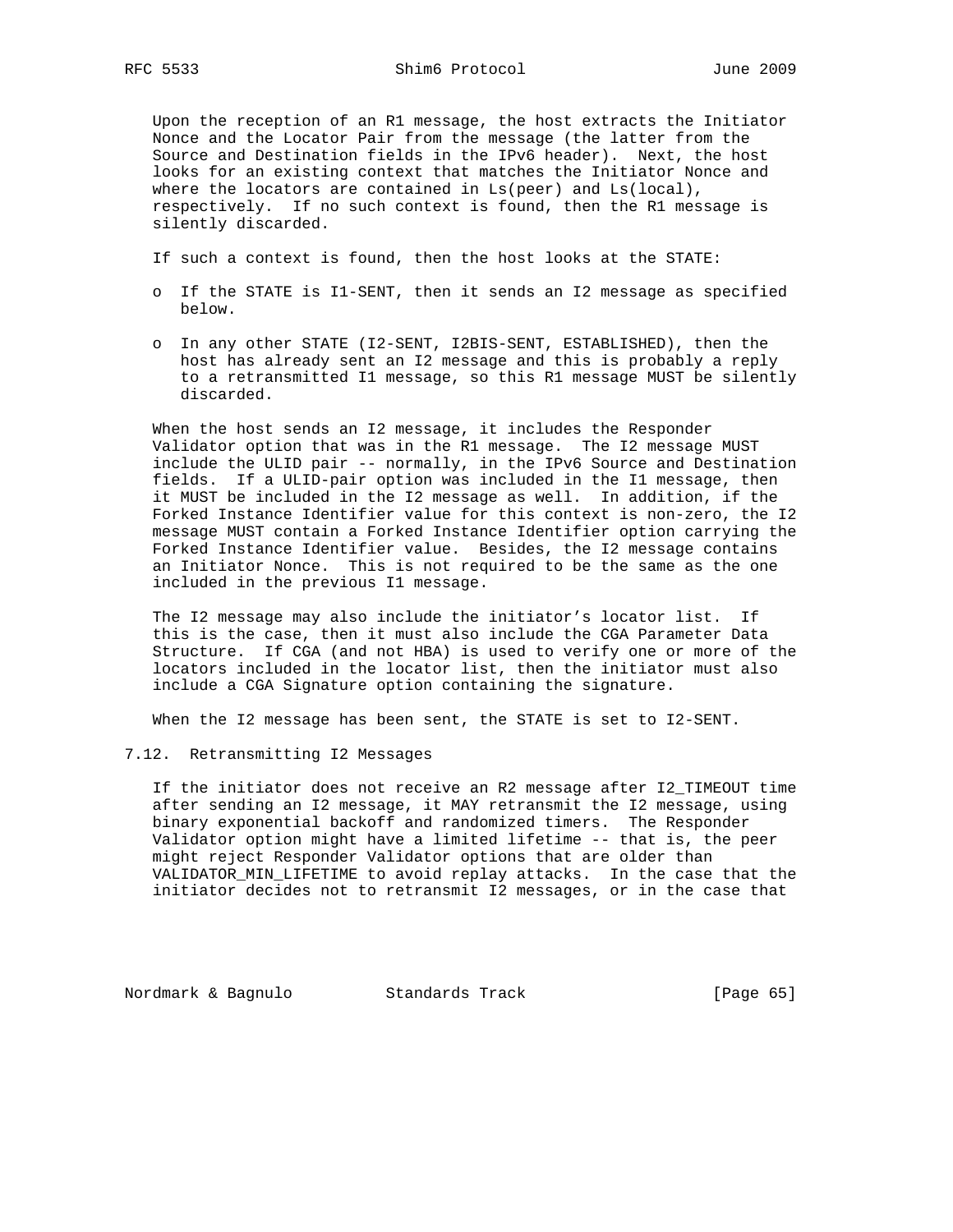the initiator still does not receive an R2 message after retransmitting I2 messages I2\_RETRIES\_MAX times, the initiator SHOULD fall back to retransmitting the I1 message.

7.13. Receiving I2 Messages

 A host MUST silently discard any received I2 messages that do not satisfy all of the following validity checks in addition to those specified in Section 12.3:

 o The Hdr Ext Len field is at least 2, i.e., the length is at least 24 octets.

 Upon the reception of an I2 message, the host extracts the ULID pair and the Forked Instance Identifier from the message. If there is no ULID-pair option, then the ULID pair is taken from the Source and Destination fields in the IPv6 header. If there is no FII option in the message, then the FII value is taken to be zero.

 Next, the host verifies that the Responder Nonce is a recent one (nonces that are no older than VALIDATOR\_MIN\_LIFETIME SHOULD be considered recent) and that the Responder Validator option matches the validator the host would have computed for the ULID, locators, Responder Nonce, Initiator Nonce, and FII.

 If a CGA Parameter Data Structure (PDS) is included in the message, then the host MUST verify if the actual PDS contained in the message corresponds to the ULID(peer).

 If any of the above verifications fail, then the host silently discards the message; it has completed the I2 processing.

 If all the above verifications are successful, then the host proceeds to look for a context state for the initiator. The host looks for a context with the extracted ULID pair and FII. If none exist, then STATE of the (non-existing) context is viewed as being IDLE; thus, the actions depend on the STATE as follows:

 o If the STATE is IDLE (i.e., the context does not exist), the host allocates a Context Tag (CT(local)), creates the context state for the context, and sets its STATE to ESTABLISHED. It records CT(peer) and the peer's locator set as well as its own locator set in the context. It SHOULD perform the HBA/CGA verification of the peer's locator set at this point in time, as specified in Section 7.2. Then, the host sends an R2 message back as specified below.

Nordmark & Bagnulo Standards Track [Page 66]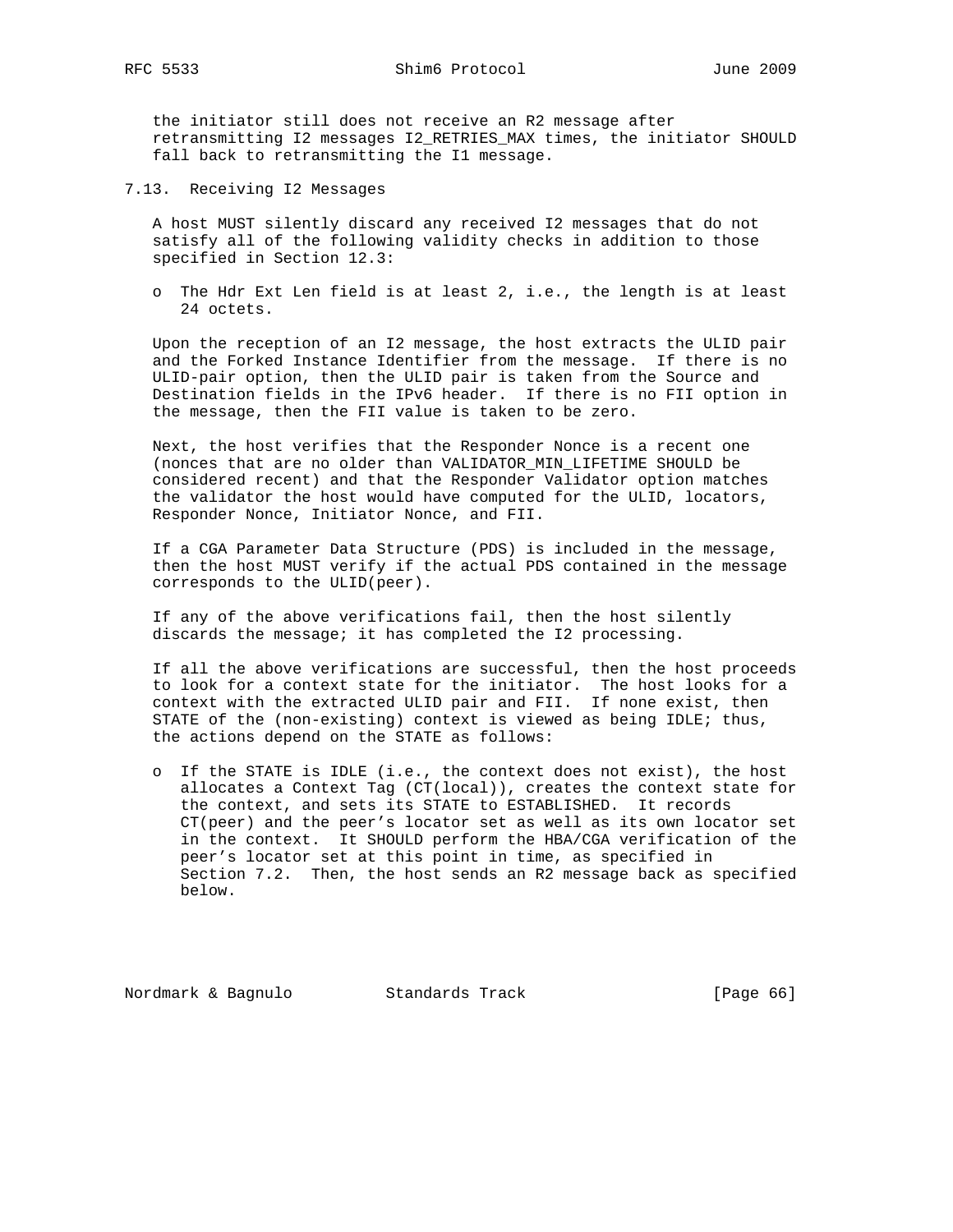- o If the STATE is I1-SENT, then the host verifies if the source locator is included in Ls(peer) or in the Locator List contained in the I2 message and that the HBA/CGA verification for this specific locator is successful.
	- \* If this is not the case, then the message is silently discarded and the context STATE remains unchanged.
	- \* If this is the case, then the host updates the context information (CT(peer), Ls(peer)) with the data contained in the I2 message, and the host MUST send an R2 message back as specified below. Note that before updating Ls(peer) information, the host SHOULD perform the HBA/CGA validation of the peer's locator set at this point in time, as specified in Section 7.2. The host moves to ESTABLISHED STATE.
- o If the STATE is ESTABLISHED, I2-SENT, or I2BIS-SENT, then the host verifies if the source locator is included in Ls(peer) or in the Locator List contained in the I2 message and that the HBA/CGA verification for this specific locator is successful.
	- \* If this is not the case, then the message is silently discarded and the context STATE remains unchanged.
	- \* If this is the case, then the host updates the context information (CT(peer), Ls(peer)) with the data contained in the I2 message, and the host MUST send an R2 message back as specified in Section 7.14. Note that before updating Ls(peer) information, the host SHOULD perform the HBA/CGA validation of the peer's locator set at this point in time, as specified in Section 7.2. The context STATE remains unchanged.

#### 7.14. Sending R2 Messages

 Before the host sends the R2 message, it MUST look for a possible context confusion, i.e., where it would end up with multiple contexts using the same CT(peer) for the same peer host. See Section 7.15.

 When the host needs to send an R2 message, the host forms the message and its Context Tag, and copies the Initiator Nonce from the triggering message (I2, I2bis, or I1). In addition, it may include alternative locators and necessary options so that the peer can verify them. In particular, the R2 message may include the responder's locator list and the PDS option. If CGA (and not HBA) is used to verify the locator list, then the responder also signs the key parts of the message and includes a CGA Signature option containing the signature.

Nordmark & Bagnulo Standards Track [Page 67]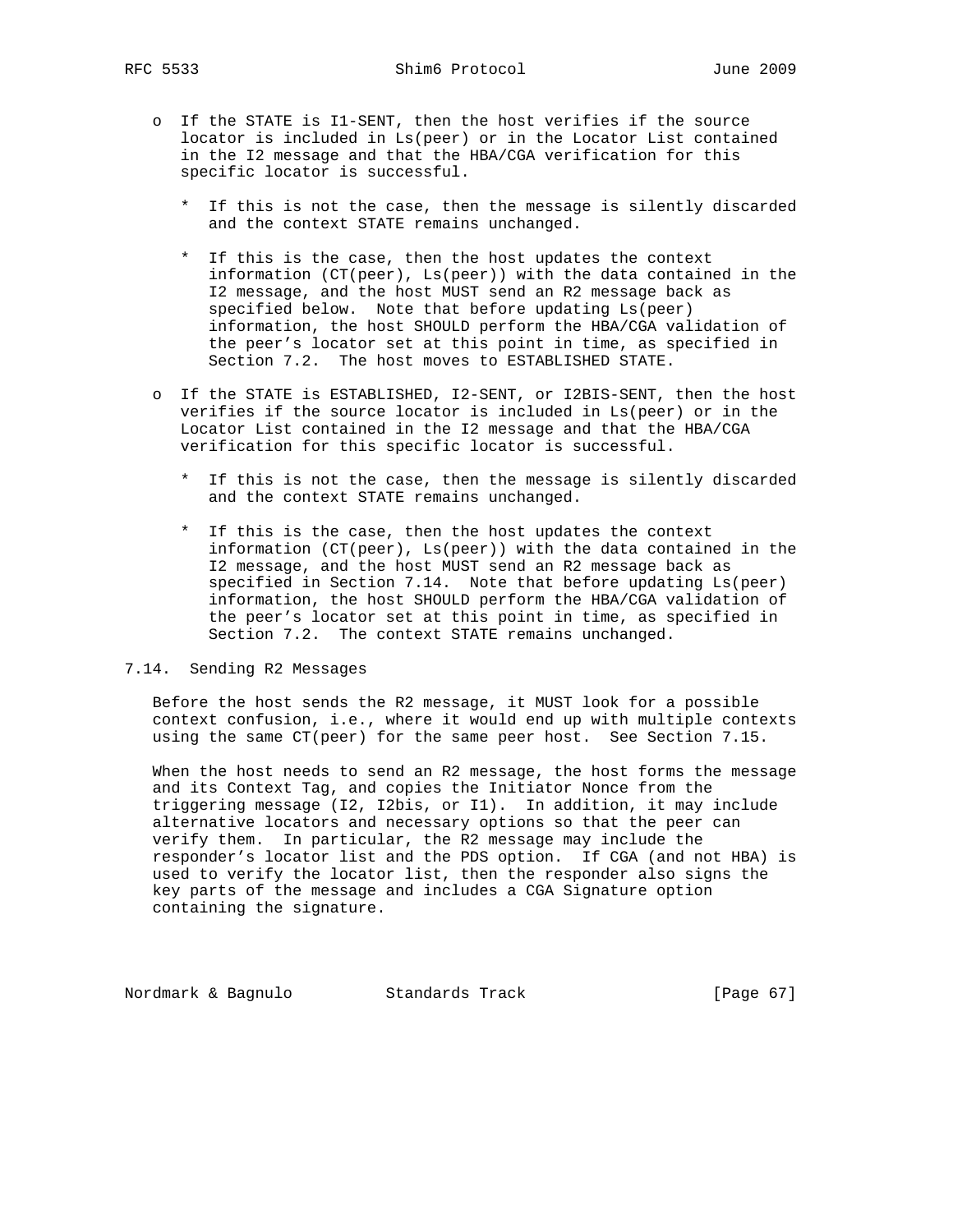R2 messages are never retransmitted. If the R2 message is lost, then the initiator will retransmit either the I2/I2bis or I1 message. Either retransmission will cause the responder to find the context state and respond with an R2 message.

7.15. Match for Context Confusion

 When the host receives an I2, I2bis, or R2, it MUST look for a possible context confusion, i.e., where it would end up with multiple contexts using the same CT(peer) for the same peer host. This can happen when the host has received the above messages, since they create a new context with a new  $CT(peer)$ . The same issue applies when CT(peer) is updated for an existing context.

 The host takes CT(peer) for the newly created or updated context, and looks for other contexts which:

- o Are in STATE ESTABLISHED or I2BIS-SENT
- o Have the same CT(peer)
- o Have an Ls(peer) that has at least one locator in common with the newly created or updated context

 If such a context is found, then the host checks if the ULID pair or the Forked Instance Identifier are different than the ones in the newly created or updated context:

- o If either or both are different, then the peer is reusing the Context Tag for the creation of a context with different ULID pair or FII, which is an indication that the peer has lost the original context. In this case, we are in a context confusion situation, and the host MUST NOT use the old context to send any packets. It MAY just discard the old context (after all, the peer has discarded it), or it MAY attempt to re-establish the old context by sending a new I1 message and moving its STATE to I1-SENT. In any case, once that this situation is detected, the host MUST NOT keep two contexts with overlapping Ls(peer) locator sets and the same Context Tag in ESTABLISHED STATE, since this would result in demultiplexing problems on the peer.
- o If both are the same, then this context is actually the context that is created or updated; hence, there is no confusion.

Nordmark & Bagnulo Standards Track [Page 68]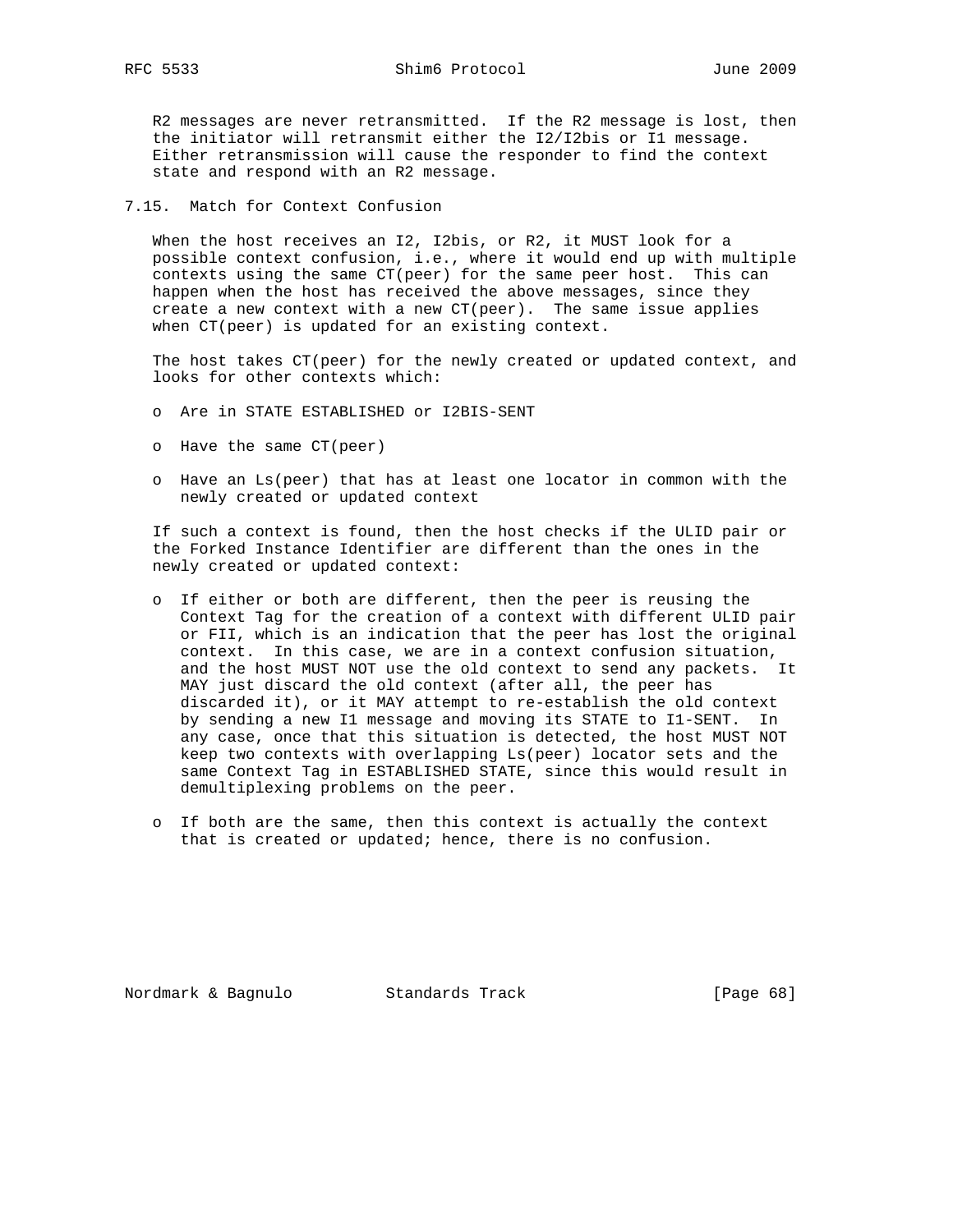### 7.16. Receiving R2 Messages

 A host MUST silently discard any received R2 messages that do not satisfy all of the following validity checks in addition to those specified in Section 12.3:

 o The Hdr Ext Len field is at least 1, i.e., the length is at least 16 octets.

 Upon the reception of an R2 message, the host extracts the Initiator Nonce and the Locator Pair from the message (the latter from the Source and Destination fields in the IPv6 header). Next, the host looks for an existing context that matches the Initiator Nonce and where the locators are Lp(peer) and Lp(local), respectively. Based on the STATE:

- o If no such context is found, i.e., the STATE is IDLE, then the message is silently dropped.
- o If STATE is I1-SENT, I2-SENT, or I2BIS-SENT, then the host performs the following actions. If a CGA Parameter Data Structure (PDS) is included in the message, then the host MUST verify that the actual PDS contained in the message corresponds to the ULID(peer) as specified in Section 7.2. If the verification fails, then the message is silently dropped. If the verification succeeds, then the host records the information from the R2 message in the context state; it records the peer's locator set and CT(peer). The host SHOULD perform the HBA/CGA verification of the peer's locator set at this point in time, as specified in Section 7.2. The host sets its STATE to ESTABLISHED.
- o If the STATE is ESTABLISHED, the R2 message is silently ignored, (since this is likely to be a reply to a retransmitted I2 message).

 Before the host completes the R2 processing, it MUST look for a possible context confusion, i.e., where it would end up with multiple contexts using the same CT(peer) for the same peer host. See Section 7.15.

### 7.17. Sending R1bis Messages

 Upon the receipt of a Shim6 Payload Extension header where there is no current Shim6 context at the receiver, the receiver is to respond with an R1bis message in order to enable a fast re-establishment of the lost Shim6 context.

Nordmark & Bagnulo Standards Track [Page 69]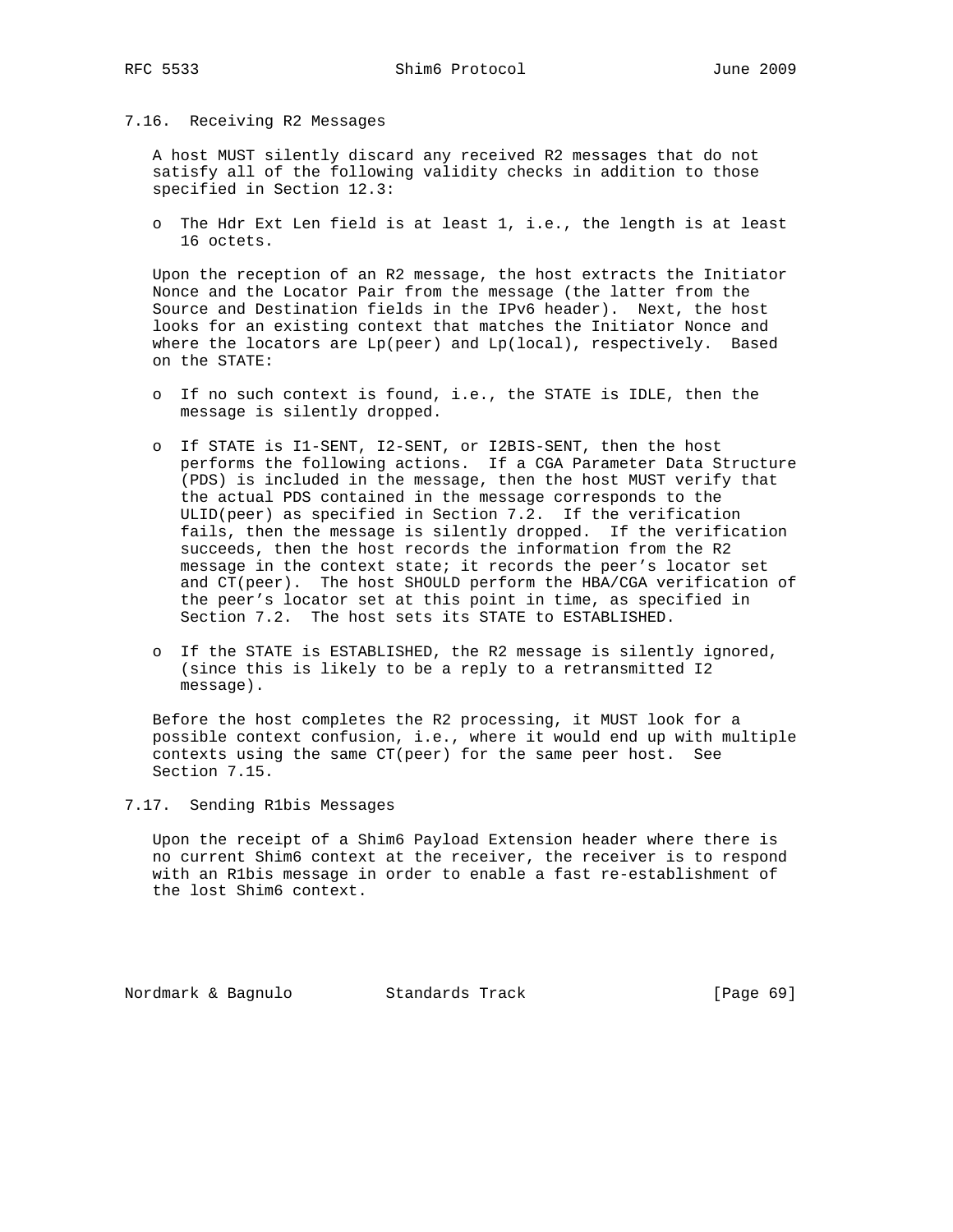Also, a host is to respond with an R1bis upon receipt of any control messages that have a message type in the range 64-127 (i.e., excluding the context-setup messages such as I1, R1, R1bis, I2, I2bis, R2, and future extensions), where the control message refers to a non-existent context.

 We assume that all the incoming packets that trigger the generation of an R1bis message contain a locator pair (in the address fields of the IPv6 header) and a Context Tag.

 Upon reception of any of the packets described above, the host will reply with an R1bis including the following information:

- o The Responder Nonce is a number picked by the responder that the initiator will return in the I2bis message.
- o Packet Context Tag is the Context Tag contained in the received packet that triggered the generation of the R1bis message.
- o The Responder Validator option is included, with a validator that is computed as suggested in the next section.
- 7.17.1. Generating the R1bis Validator

 One way for the responder to properly generate validators is to maintain a single secret (S) and a running counter C for the Responder Nonce that is incremented in fixed periods of time (this allows the responder to verify the age of a Responder Nonce, independently of the context in which it is used).

When the validator is generated to be included in an R1bis message - that is, sent in response to a specific control packet or a packet containing the Shim6 Payload Extension header message -- the responder can perform the following procedure to generate the validator value:

First, the responder uses the counter C value as the Responder Nonce.

 Second, it uses the following information (concatenated) as input to the one-way function:

- o The secret S
- o That Responder Nonce
- o The Receiver Context Tag included in the received packet
- o The locators from the received packet

Nordmark & Bagnulo Standards Track [Page 70]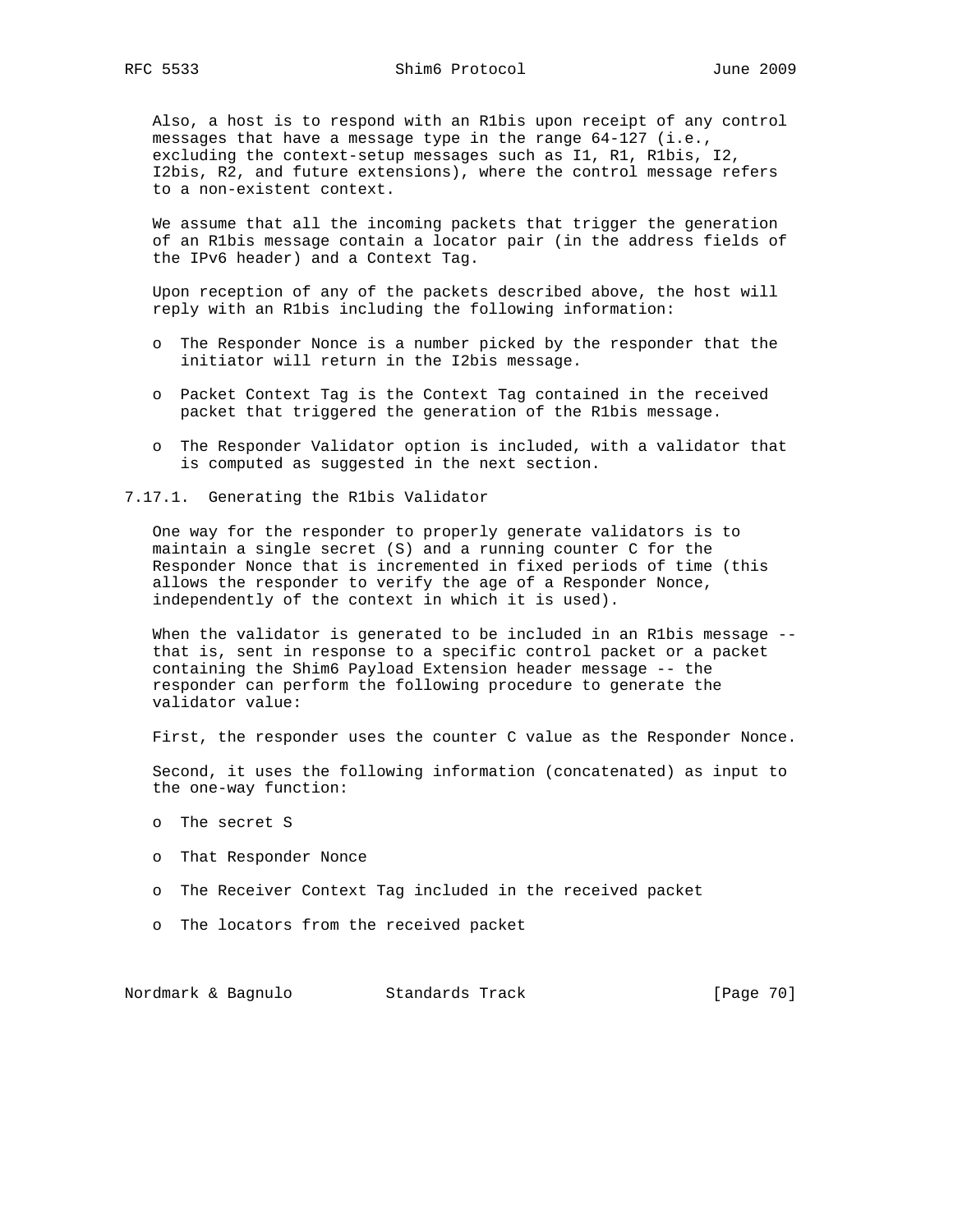Third, it uses the output of the hash function as the validator string.

7.18. Receiving R1bis Messages and Sending I2bis Messages

 A host MUST silently discard any received R1bis messages that do not satisfy all of the following validity checks in addition to those specified in Section 12.3:

 o The Hdr Ext Len field is at least 1, i.e., the length is at least 16 octets.

 Upon the reception of an R1bis message, the host extracts the Packet Context Tag and the Locator Pair from the message (the latter from the Source and Destination fields in the IPv6 header). Next, the host looks for an existing context where the Packet Context Tag matches CT(peer) and where the locators match Lp(peer) and Lp(local), respectively.

- o If no such context is found, i.e., the STATE is IDLE, then the R1bis message is silently discarded.
- o If the STATE is I1-SENT, I2-SENT, or I2BIS-SENT, then the R1bis message is silently discarded.
- o If the STATE is ESTABLISHED, then we are in the case where the peer has lost the context, and the goal is to try to re-establish it. For that, the host leaves CT(peer) unchanged in the context state, transitions to I2BIS-SENT STATE, and sends an I2bis message, including the computed Responder Validator option, the Packet Context Tag, and the Responder Nonce that were received in the R1bis message. This I2bis message is sent using the locator pair included in the R1bis message. In the case that this locator pair differs from the ULID pair defined for this context, then a ULID option MUST be included in the I2bis message. In addition, if the Forked Instance Identifier for this context is non-zero, then a Forked Instance Identifier option carrying the instance identifier value for this context MUST be included in the I2bis message. The I2bis message may also include a locator list. If this is the case, then it must also include the CGA Parameter Data Structure. If CGA (and not HBA) is used to verify one or more of the locators included in the locator list, then the initiator must also include a CGA Signature option containing the signature.

Nordmark & Bagnulo Standards Track [Page 71]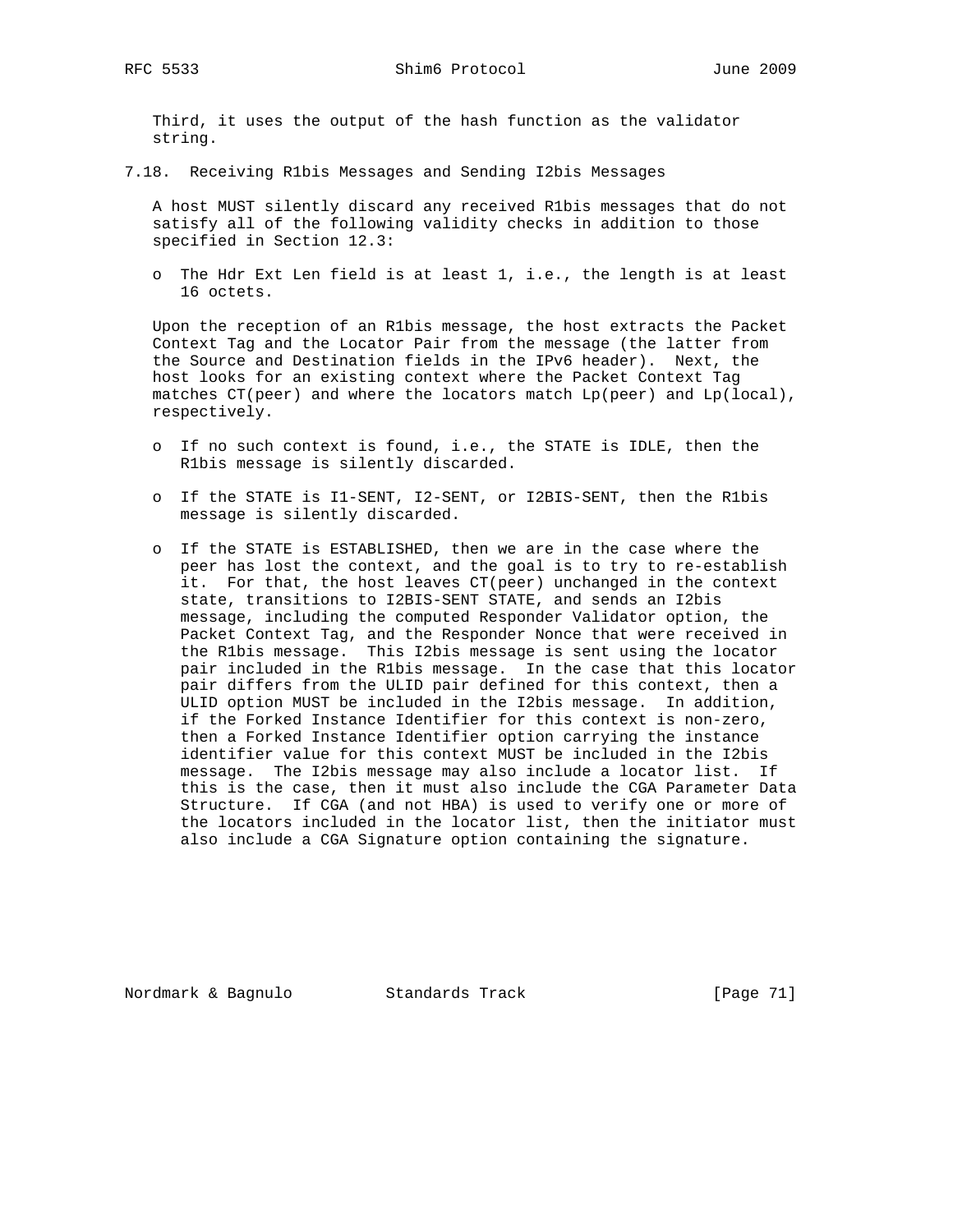7.19. Retransmitting I2bis Messages

 If the initiator does not receive an R2 message after I2bis\_TIMEOUT time after sending an I2bis message, it MAY retransmit the I2bis message, using binary exponential backoff and randomized timers. The Responder Validator option might have a limited lifetime -- that is, the peer might reject Responder Validator options that are older than VALIDATOR\_MIN\_LIFETIME to avoid replay attacks. In the case that the initiator decides not to retransmit I2bis messages, or in the case that the initiator still does not receive an R2 message after retransmitting I2bis messages I2bis\_RETRIES\_MAX times, the initiator SHOULD fall back to retransmitting the I1 message.

7.20. Receiving I2bis Messages and Sending R2 Messages

 A host MUST silently discard any received I2bis messages that do not satisfy all of the following validity checks in addition to those specified in Section 12.3:

 o The Hdr Ext Len field is at least 3, i.e., the length is at least 32 octets.

 Upon the reception of an I2bis message, the host extracts the ULID pair and the Forked Instance Identifier from the message. If there is no ULID-pair option, then the ULID pair is taken from the Source and Destination fields in the IPv6 header. If there is no FII option in the message, then the FII value is taken to be zero.

 Next, the host verifies that the Responder Nonce is a recent one (nonces that are no older than VALIDATOR\_MIN\_LIFETIME SHOULD be considered recent) and that the Responder Validator option matches the validator the host would have computed for the locators, Responder Nonce, and Receiver Context Tag as part of sending an R1bis message.

 If a CGA Parameter Data Structure (PDS) is included in the message, then the host MUST verify if the actual PDS contained in the message corresponds to the ULID(peer).

 If any of the above verifications fail, then the host silently discards the message; it has completed the I2bis processing.

 If both verifications are successful, then the host proceeds to look for a context state for the initiator. The host looks for a context with the extracted ULID pair and FII. If none exist, then STATE of the (non-existing) context is viewed as being IDLE; thus, the actions depend on the STATE as follows:

Nordmark & Bagnulo Standards Track [Page 72]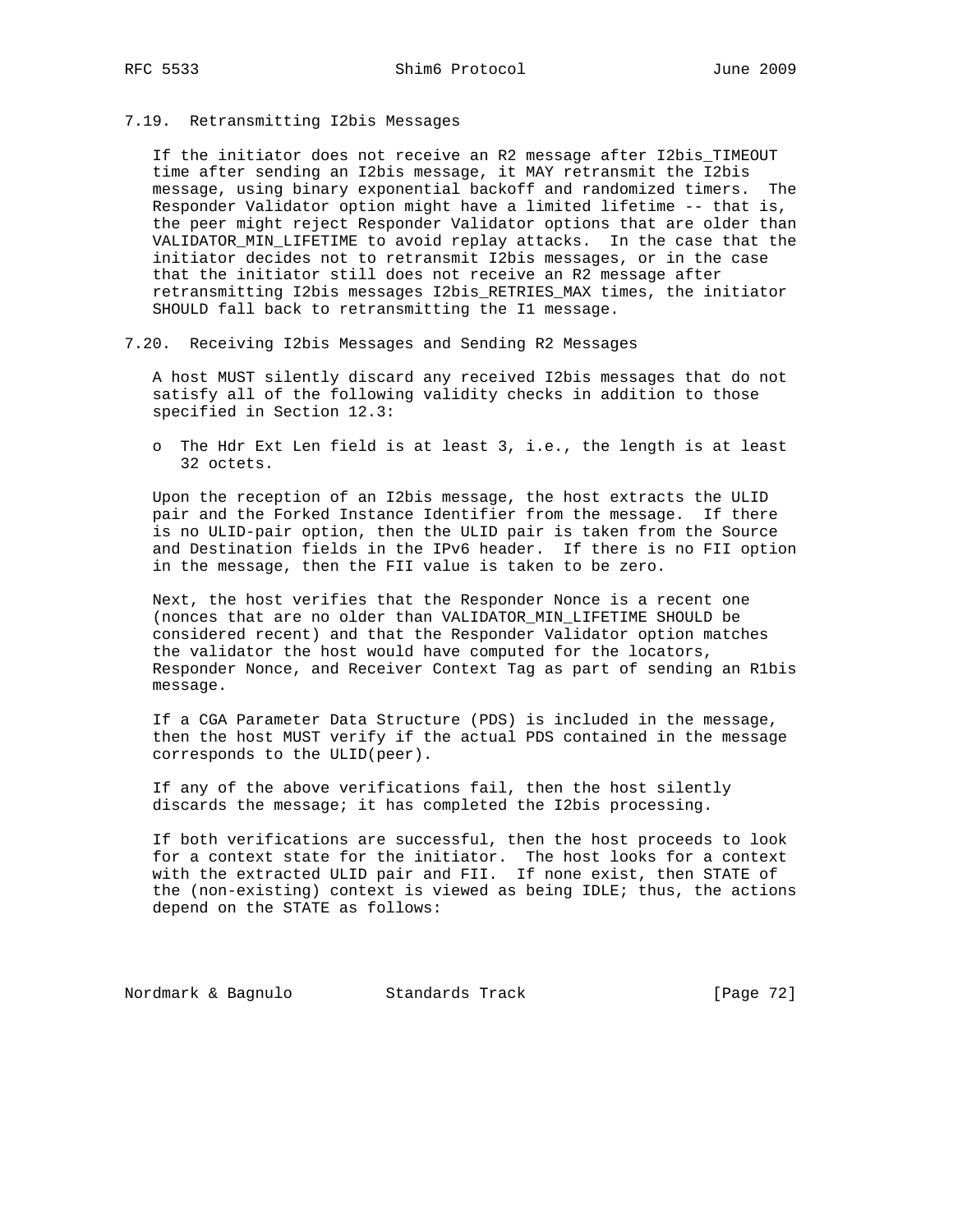- o If the STATE is IDLE (i.e., the context does not exist), the host allocates a Context Tag (CT(local)), creates the context state for the context, and sets its STATE to ESTABLISHED. The host SHOULD NOT use the Packet Context Tag in the I2bis message for CT(local); instead, it should pick a new random Context Tag just as when it processes an I2 message. It records CT(peer) and the peer's locator set as well as its own locator set in the context. It SHOULD perform the HBA/CGA verification of the peer's locator set at this point in time, as specified in Section 7.2. Then the host sends an R2 message back as specified in Section 7.14.
- o If the STATE is I1-SENT, then the host verifies if the source locator is included in Ls(peer) or in the Locator List contained in the I2bis message and if the HBA/CGA verification for this specific locator is successful.
	- \* If this is not the case, then the message is silently discarded. The context STATE remains unchanged.
	- \* If this is the case, then the host updates the context information (CT(peer), Ls(peer)) with the data contained in the I2bis message, and the host MUST send an R2 message back as specified below. Note that before updating Ls(peer) information, the host SHOULD perform the HBA/CGA validation of the peer's locator set at this point in time, as specified in Section 7.2. The host moves to ESTABLISHED STATE.
- o If the STATE is ESTABLISHED, I2-SENT, or I2BIS-SENT, then the host determines whether at least one of the two following conditions hold: i) if the source locator is included in Ls(peer) or, ii) if the source locator is included in the Locator List contained in the I2bis message and if the HBA/CGA verification for this specific locator is successful.
	- \* If none of the two aforementioned conditions hold, then the message is silently discarded. The context STATE remains unchanged.
	- \* If at least one of the two aforementioned conditions hold, then the host updates the context information (CT(peer), Ls(peer)) with the data contained in the I2bis message, and the host MUST send an R2 message back, as specified in Section 7.14. Note that before updating Ls(peer) information, the host SHOULD perform the HBA/CGA validation of the peer's locator set at this point in time, as specified in Section 7.2. The context STATE remains unchanged.

Nordmark & Bagnulo Standards Track [Page 73]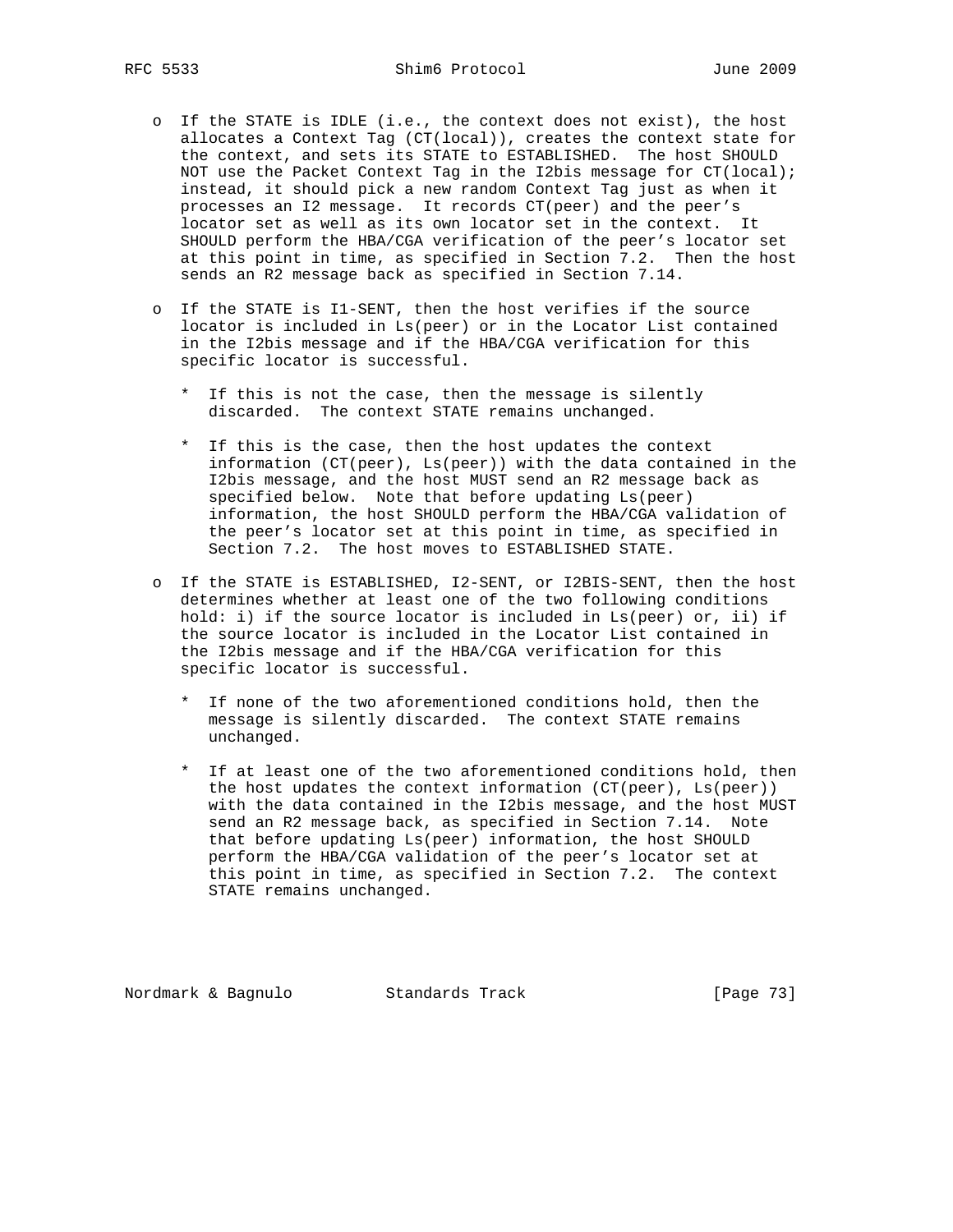# 8. Handling ICMP Error Messages

 The routers in the path as well as the destination might generate ICMP error messages. In some cases, the Shim6 can take action and solve the problem that resulted in the error. In other cases, the Shim6 layer cannot solve the problem, and it is critical that these packets make it back up to the ULPs so that they can take appropriate action.

 This is an implementation issue in the sense that the mechanism is completely local to the host itself. But the issue of how ICMP errors are correctly dispatched to the ULP on the host are important; hence, this section specifies the issue.

 All ICMP messages MUST be delivered to the ULP in all cases, except when Shim6 successfully acts on the message (e.g., selects a new path). There SHOULD be a configuration option to unconditionally deliver all ICMP messages (including ones acted on by shim6) to the ULP.

 According to that recommendation, the following ICMP error messages should be processed by the Shim6 layer and not passed to the ULP:

ICMP error Destination Unreachable, with codes:

- 0 (No route to destination)
- 1 (Communication with destination administratively prohibited)
- 2 (Beyond scope of source address)
- 3 (Address unreachable)
- 5 (Source address failed ingress/egress policy)
- 6 (Reject route to destination)

ICMP Time exceeded error.

 ICMP Parameter problem error, with the parameter that caused the error being a Shim6 parameter.

 The following ICMP error messages report problems that cannot be addressed by the Shim6 layer and that should be passed to the ULP (as described below):

ICMP Packet too big error.

ICMP Destination Unreachable with Code 4 (Port unreachable).

 ICMP Parameter problem (if the parameter that caused the problem is not a Shim6 parameter).

Nordmark & Bagnulo Standards Track [Page 74]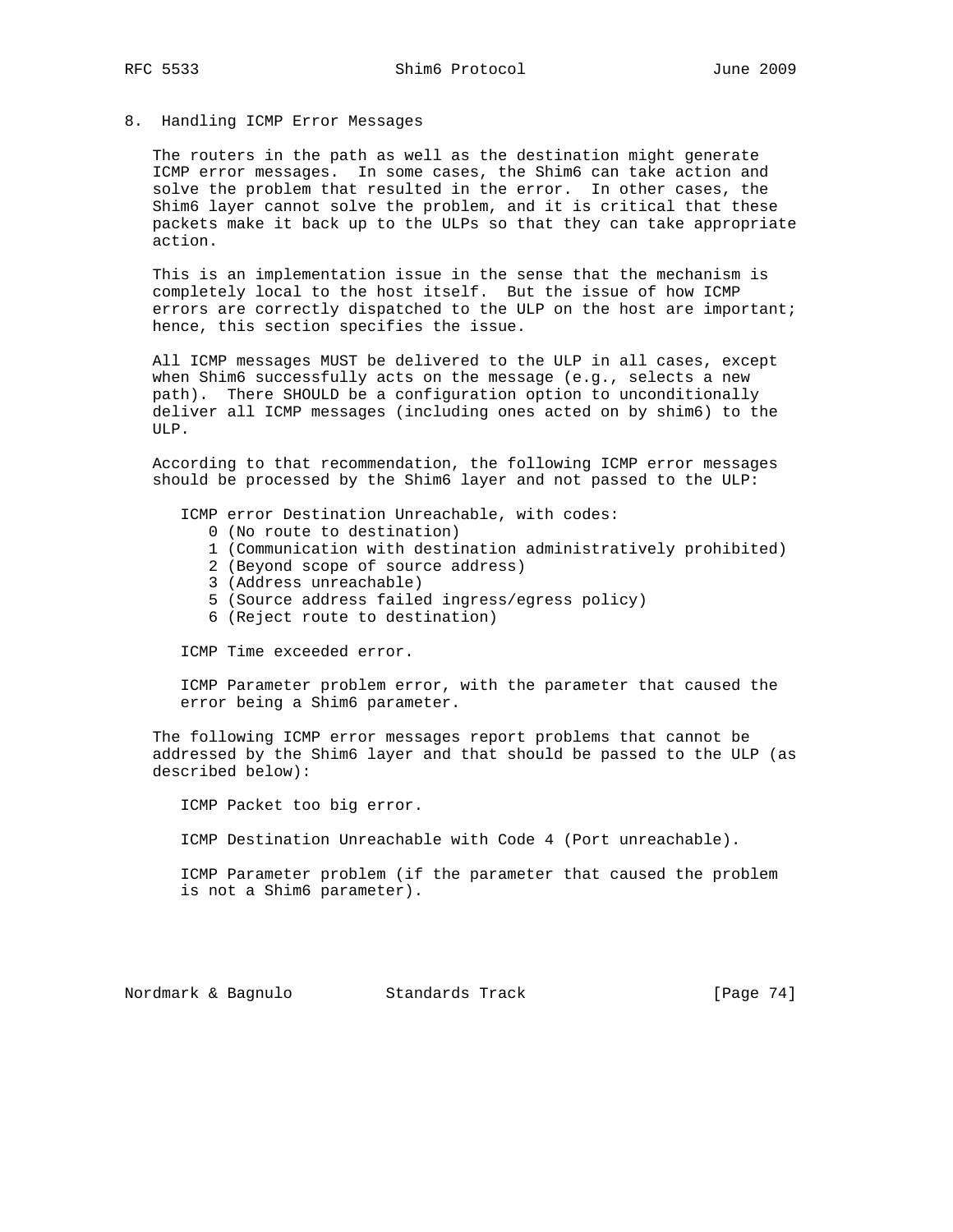|        | IPv6 Header                                          |                                                              |
|--------|------------------------------------------------------|--------------------------------------------------------------|
|        | ICMPv6<br>Header                                     |                                                              |
| IPv6   | IPv6 Header<br>src, dst as<br>sent by ULP<br>on host | Can be dispatched<br>unmodified to ULP<br>ICMP error handler |
| Packet | ULP                                                  |                                                              |
| in     | Header                                               |                                                              |
| Error  | Data                                                 |                                                              |
|        |                                                      |                                                              |

 Figure 8: ICMP Error Handling without the Shim6 Payload Extension Header

 When the ULP packets are sent without the Shim6 Payload Extension header -- that is, while the initial locators=ULIDs are working - this introduces no new concerns; an implementation's existing mechanism for delivering these errors to the ULP will work. See Figure 8.

 But when the shim on the transmitting side inserts the Shim6 Payload Extension header and replaces the ULIDs in the IP address fields with some other locators, then an ICMP error coming back will have a "packet in error", which is not a packet that the ULP sent. Thus, the implementation will have to apply reverse mapping to the "packet in error" before passing the ICMP error up to the ULP, including the ICMP extensions defined in [25]. See Figure 9.

Nordmark & Bagnulo Standards Track [Page 75]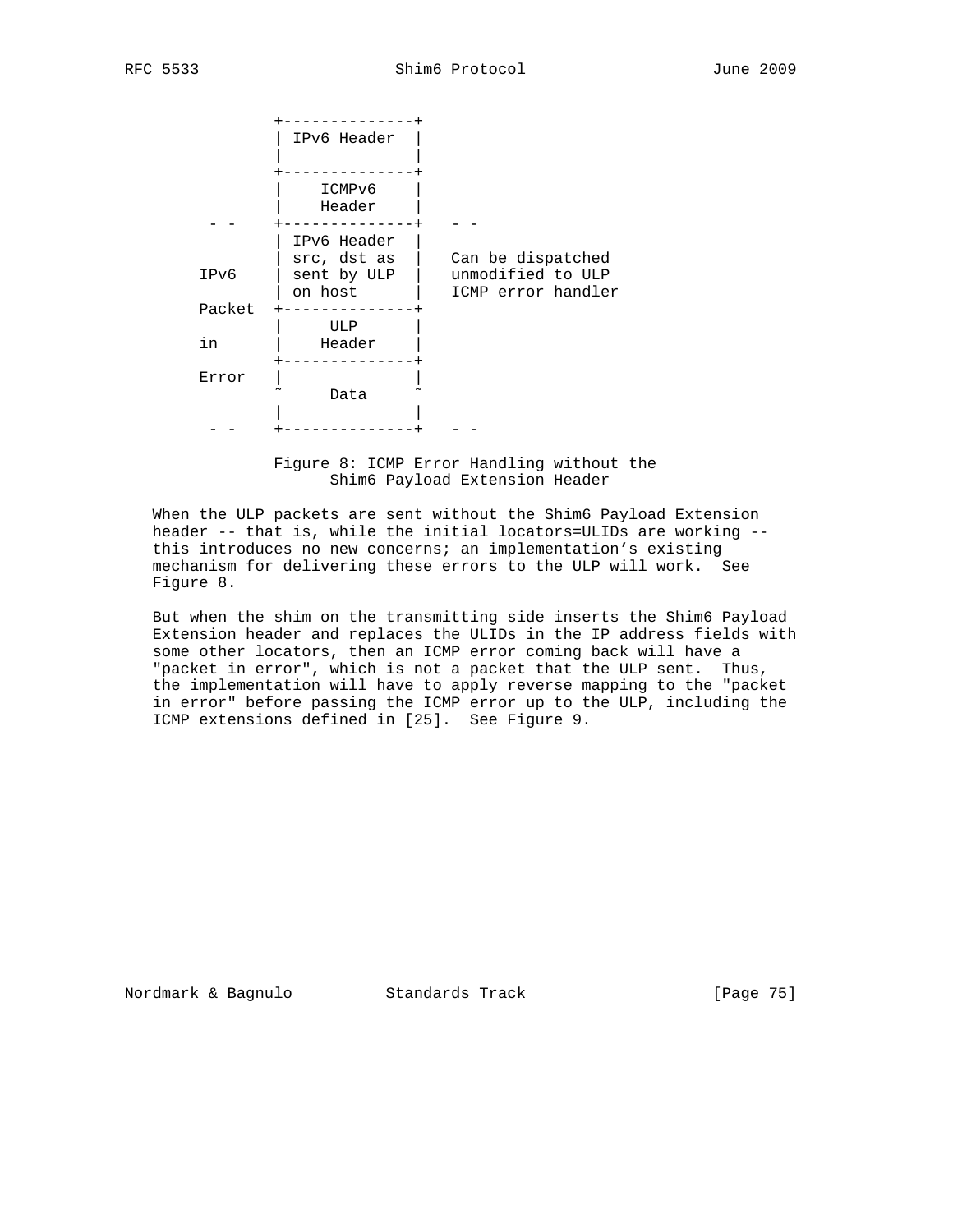|              | IPv6 Header                                               |                                                                    |
|--------------|-----------------------------------------------------------|--------------------------------------------------------------------|
|              | ICMPv6<br>Header                                          |                                                                    |
| IPv6         | IPv6 Header<br>src, dst as<br>modified by<br>shim on host | Needs to be<br>transformed to<br>have ULIDs<br>in src, dst fields, |
| Packet<br>in | Shim6 ext.<br>Header                                      | and Shim6 Ext.<br>header removed<br>before it can be               |
| Error        | Transport<br>Header                                       | dispatched to the ULP<br>ICMP error handler.                       |
|              | Data                                                      |                                                                    |

Figure 9: ICMP Error Handling with the Shim6 Payload Extension Header

 Note that this mapping is different than when receiving packets from the peer with Shim6 Payload Extension headers because, in that case, the packets contain CT(local). But the ICMP errors have a "packet in error" with a Shim6 Payload Extension header containing CT(peer). This is because they were intended to be received by the peer. In any case, since the <Source Locator, Destination Locator, CT(peer)> has to be unique when received by the peer, the local host should also only be able to find one context that matches this tuple.

 If the ICMP error is a "packet too big", the reported MTU must be adjusted to be 8 octets less, since the shim will add 8 octets when sending packets.

 After the "packet in error" has had the original ULIDs inserted, then this Shim6 Payload Extension header can be removed. The result is a "packet in error" that is passed to the ULP which looks as if the shim did not exist.

9. Teardown of the ULID-Pair Context

 Each host can unilaterally decide when to tear down a ULID-pair context. It is RECOMMENDED that hosts do not tear down the context when they know that there is some upper-layer protocol that might use

Nordmark & Bagnulo Standards Track [Page 76]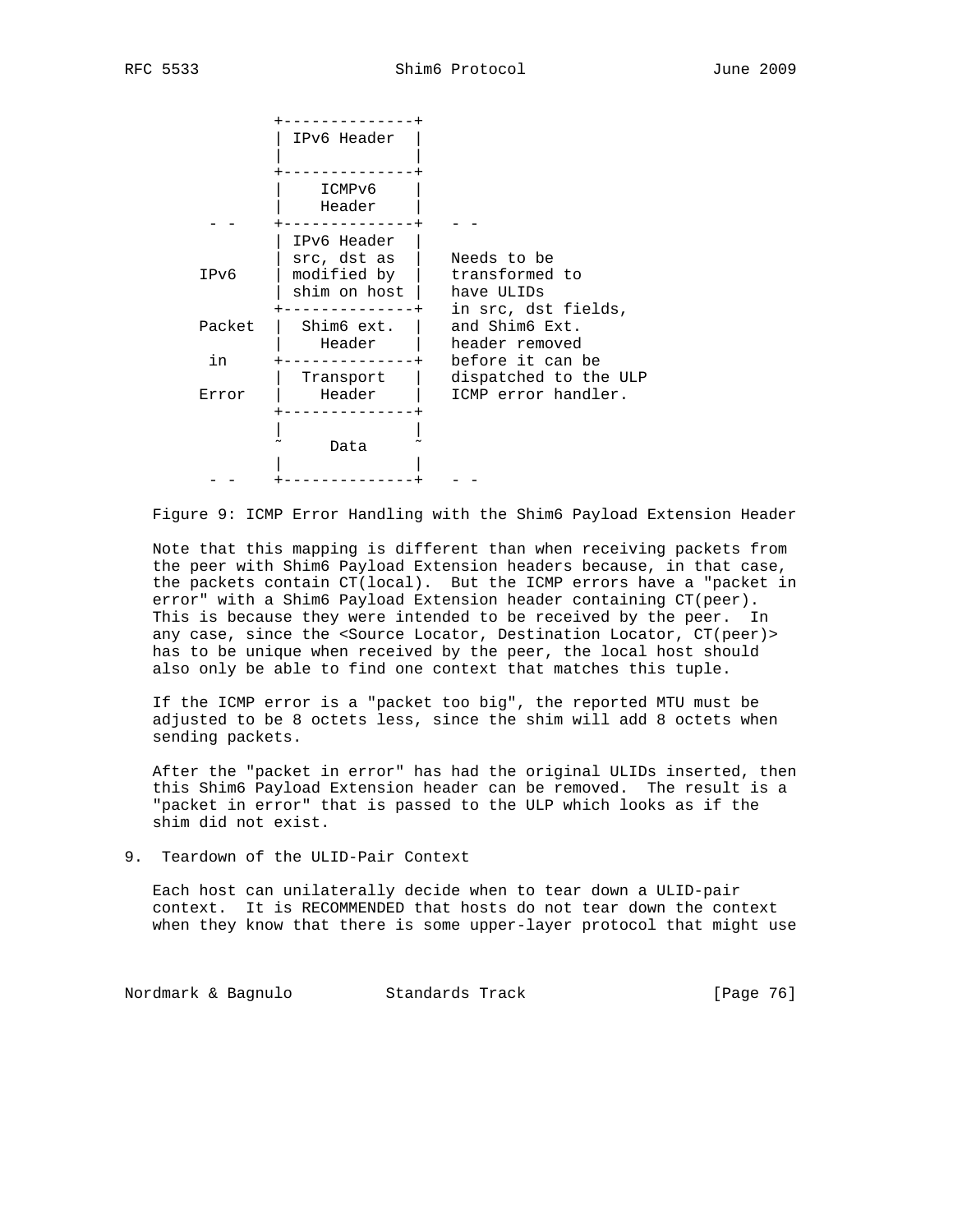the context. For example, an implementation might know this if there is an open socket that is connected to the ULID(peer). However, there might be cases when the knowledge is not readily available to the shim layer, for instance, for UDP applications that do not connect their sockets or for any application that retains some higher-level state across (TCP) connections and UDP packets.

 Thus, it is RECOMMENDED that implementations minimize premature teardown by observing the amount of traffic that is sent and received using the context, and tear down the state only after it appears quiescent. A reasonable approach would be to not tear down a context until at least 5 minutes have passed since the last message was sent or received using the context. (Note that packets that use the ULID pair as a locator pair and that do not require address rewriting by the Shim6 layer are also considered as packets using the associated Shim6 context.)

 Since there is no explicit, coordinated removal of the context state, there are potential issues around Context Tag reuse. One end might remove the state and potentially reuse that Context Tag for some other communication, and the peer might later try to use the old context (which it didn't remove). The protocol has mechanisms to recover from this, which work whether the state removal was total and accidental (e.g., crash and reboot of the host) or just a garbage collection of shim state that didn't seem to be used. However, the host should try to minimize the reuse of Context Tags by trying to randomly cycle through the 2^47 Context Tag values. (See Appendix C for a summary of how the recovery works in the different cases.)

### 10. Updating the Peer

 The Update Request and Acknowledgement are used both to update the list of locators (only possible when CGA is used to verify the locator(s)) and to update the preferences associated with each locator.

## 10.1. Sending Update Request Messages

 When a host has a change in the locator set, it can communicate this to the peer by sending an Update Request. When a host has a change in the preferences for its locator set, it can also communicate this to the peer. The Update Request message can include just a Locator List option (to convey the new set of locators), just a Locator Preferences option, or both a new Locator List and new Locator Preferences.

Nordmark & Bagnulo Standards Track [Page 77]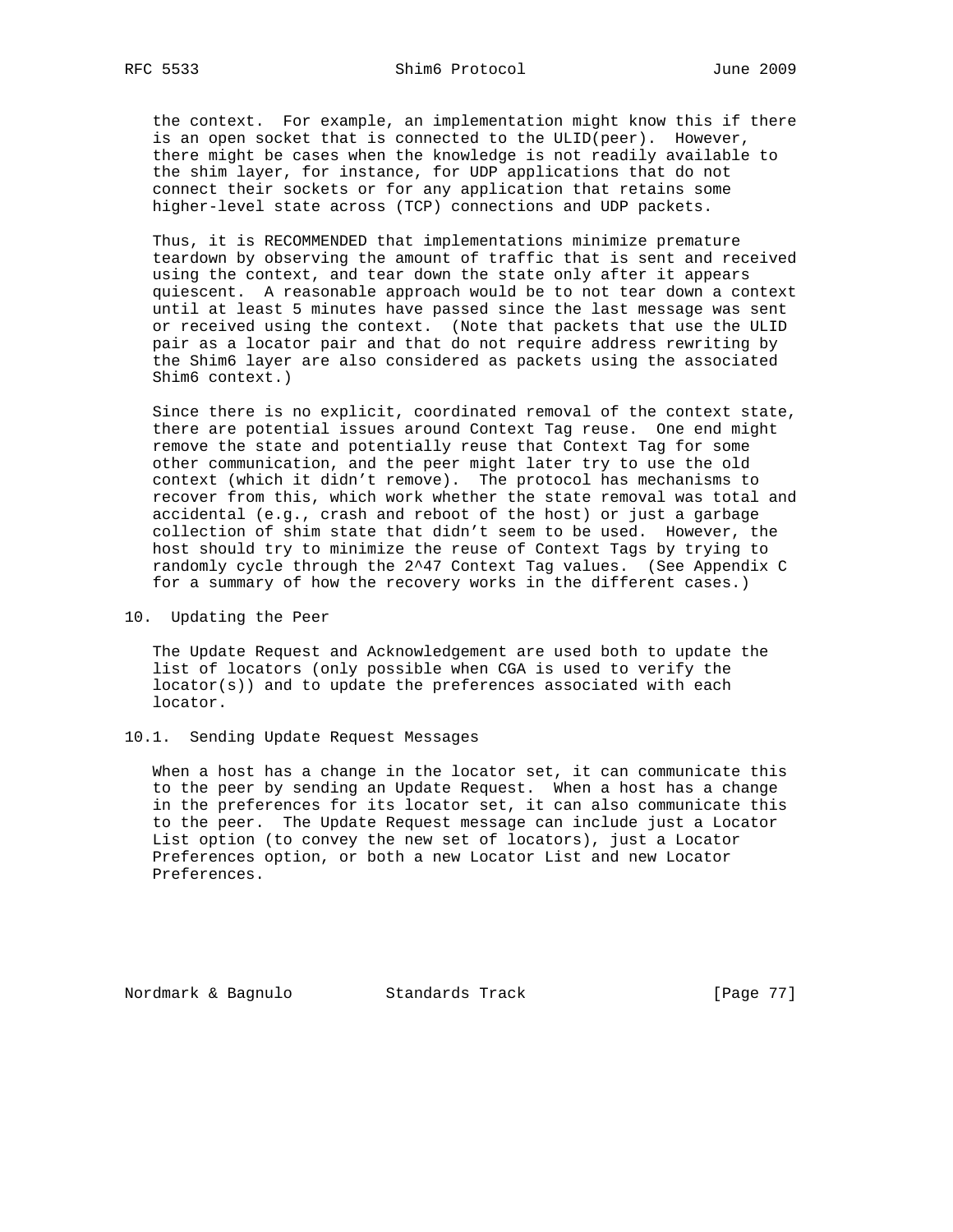Should the host send a new Locator List, the host picks a new random, local generation number, records this in the context, and puts it in the Locator List option. Any Locator Preference option, whether sent in the same Update Request or in some future Update Request, will use that generation number to make sure the preferences get applied to the correct version of the locator list.

 The host picks a random Request Nonce for each update and keeps the same nonce for any retransmissions of the Update Request. The nonce is used to match the acknowledgement with the request.

 The Update Request message can also include a CGA Parameter Data Structure (this is needed if the CGA PDS was not previously exchanged). If CGA (and not HBA) is used to verify one or more of the locators included in the locator list, then a CGA Signature option containing the signature must also be included in the Update Request message.

10.2. Retransmitting Update Request Messages

 If the host does not receive an Update Acknowledgement R2 message in response to the Update Request message after UPDATE\_TIMEOUT time, then it needs to retransmit the Update Request message. The retransmissions should use a retransmission timer with binary exponential backoff to avoid creating congestion issues for the network when lots of hosts perform Update Request retransmissions. Also, the actual timeout value should be randomized between 0.5 and 1.5 of the nominal value to avoid self-synchronization.

 Should there be no response, the retransmissions continue forever. The binary exponential backoff stops at MAX\_UPDATE\_TIMEOUT. But the only way the retransmissions would stop when there is no acknowledgement is when Shim6, through the REAP protocol or some other mechanism, decides to discard the context state due to lack of ULP usage in combination with no responses to the REAP protocol.

10.3. Newer Information while Retransmitting

 There can be at most one outstanding Update Request message at any time. Thus until, for example, an update with a new Locator List has been acknowledged, any newer Locator List or new Locator Preferences cannot just be sent. However, when there is newer information and the older information has not yet been acknowledged, the host can, instead of waiting for an acknowledgement, abandon the previous update and construct a new Update Request (with a new Request Nonce) that includes the new information as well as the information that hasn't yet been acknowledged.

Nordmark & Bagnulo Standards Track [Page 78]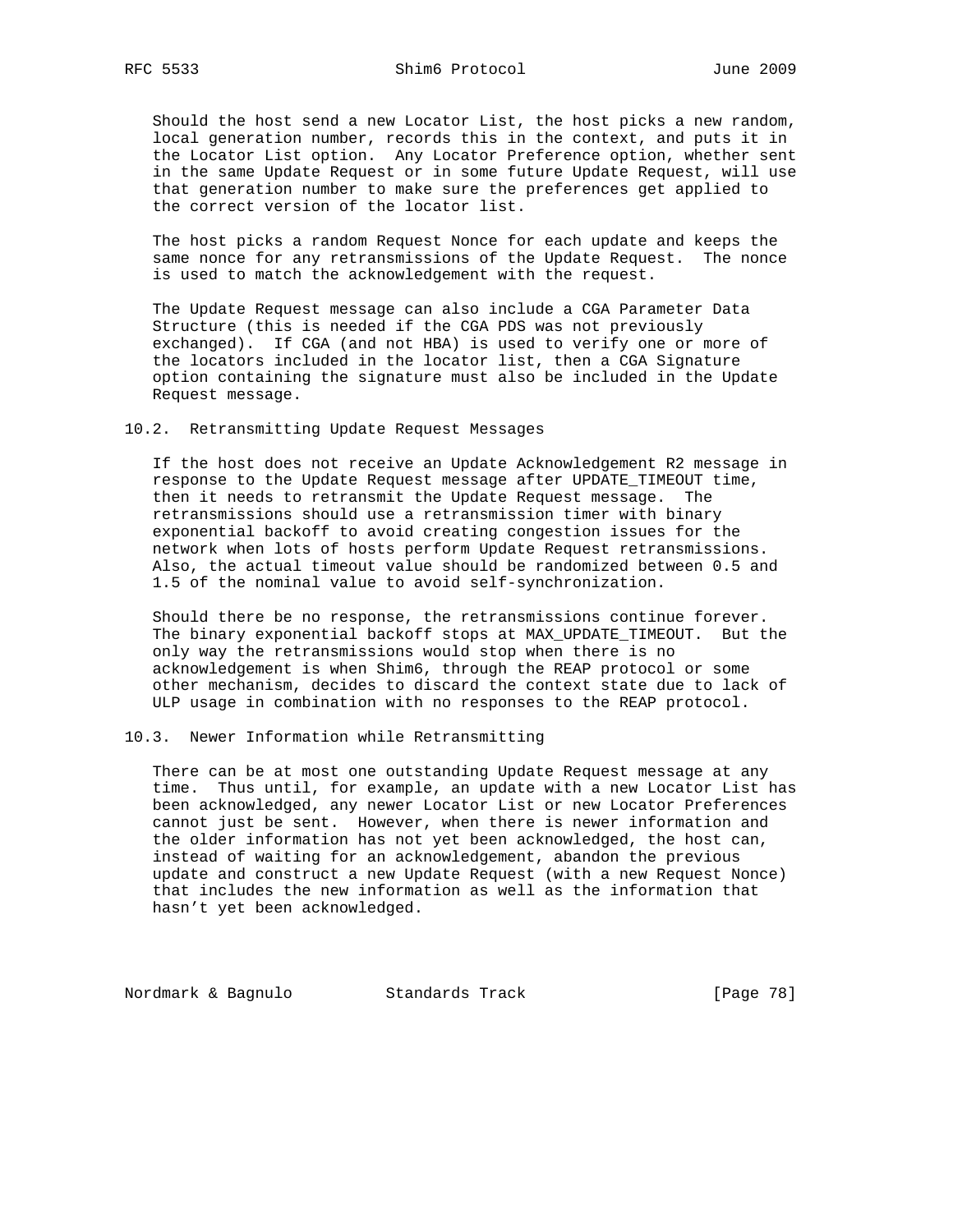For example, if the original locator list was just (A1, A2), and if an Update Request with the Locator List (A1, A3) is outstanding, and the host determines that it should both add A4 to the locator list and mark A1 as BROKEN, then it would need to:

- o Pick a new random Request Nonce for the new Update Request.
- o Pick a new random generation number for the new locator list.
- o Form the new locator list: (A1, A3, A4).
- o Form a Locator Preference option that uses the new generation number and has the BROKEN flag for the first locator.
- o Send the Update Request and start a retransmission timer.

 Any Update Acknowledgement that doesn't match the current Request Nonce (for instance, an acknowledgement for the abandoned Update Request) will be silently ignored.

10.4. Receiving Update Request Messages

 A host MUST silently discard any received Update Request messages that do not satisfy all of the following validity checks in addition to those specified in Section 12.3:

 o The Hdr Ext Len field is at least 1, i.e., the length is at least 16 octets.

 Upon the reception of an Update Request message, the host extracts the Context Tag from the message. It then looks for a context that has a CT(local) that matches the Context Tag. If no such context is found, it sends an R1bis message as specified in Section 7.17.

 Since Context Tags can be reused, the host MUST verify that the IPv6 Source Address field is part of Ls(peer) and that the IPv6 Destination Address field is part of Ls(local). If this is not the case, the sender of the Update Request has a stale context that happens to match the CT(local) for this context. In this case, the host MUST send an R1bis message and otherwise ignore the Update Request message.

 If a CGA Parameter Data Structure (PDS) is included in the message, then the host MUST verify if the actual PDS contained in the packet corresponds to the ULID(peer). If this verification fails, the message is silently discarded.

Nordmark & Bagnulo Standards Track [Page 79]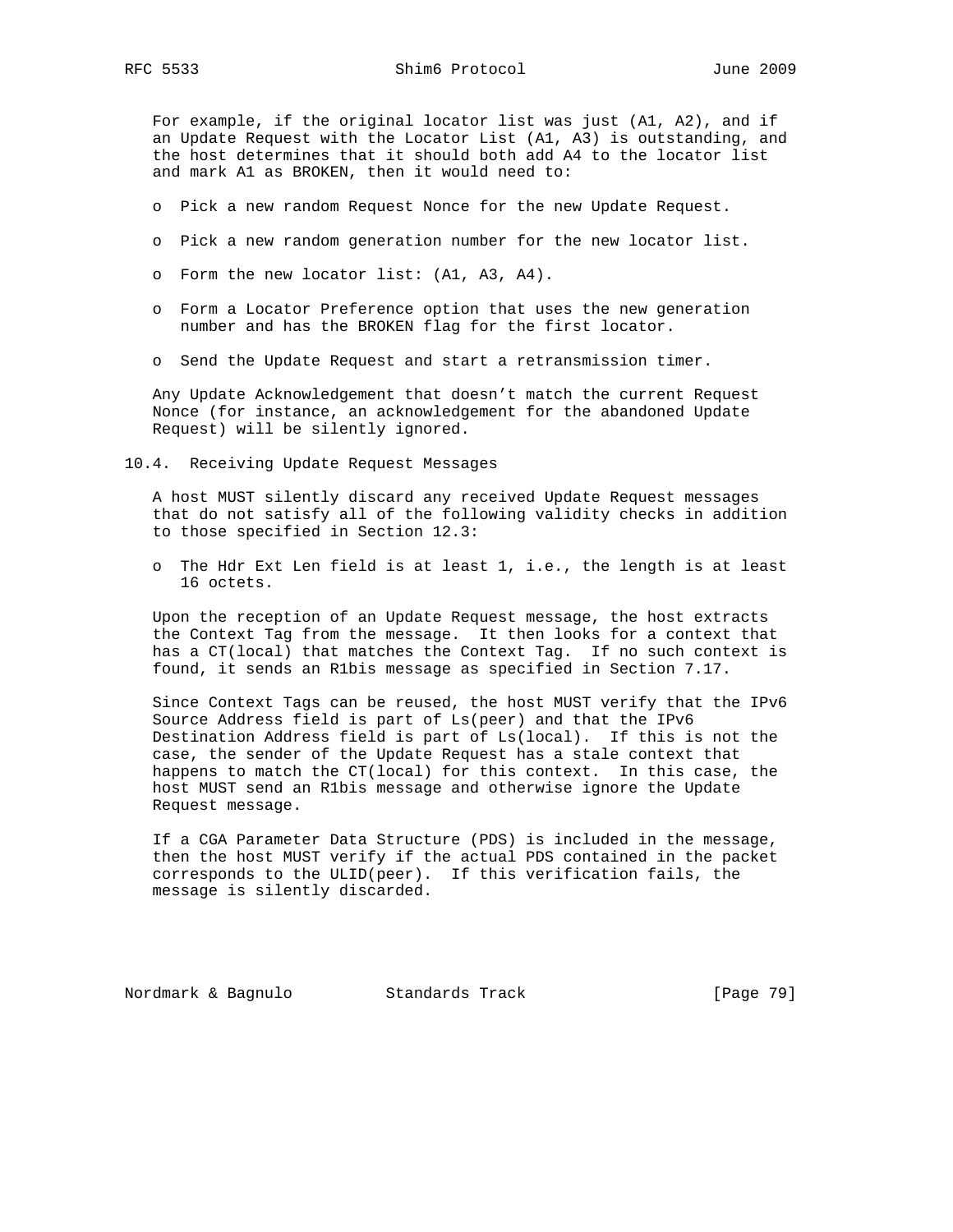Then, depending on the STATE of the context:

- o If ESTABLISHED, proceed to process message.
- o If I1-SENT, discard the message and stay in I1-SENT.
- o If I2-SENT, send I2 and proceed to process the message.
- o If I2BIS-SENT, send I2bis and proceed to process the message.

 The verification issues for the locators carried in the Update Request message are specified in Section 7.2. If the locator list cannot be verified, this procedure should send a Shim6 Error message with Error Code=2. In any case, if it cannot be verified, there is no further processing of the Update Request.

 Once any Locator List option in the Update Request has been verified, the peer generation number in the context is updated to be the one in the Locator List option.

 If the Update Request message contains a Locator Preference option, then the generation number in the preference option is compared with the peer generation number in the context. If they do not match, then the host generates a Shim6 Error message with Error Code=3 and with the Pointer field referring to the first octet in the Locator List Generation number in the Locator Preference option. In addition, if the number of elements in the Locator Preference option does not match the number of locators in Ls(peer), then a Shim6 Error message with Error Code=4 is sent with the Pointer field referring to the first octet of the Length field in the Locator Preference option. In both cases of failure, no further processing is performed for the Update Request message.

 If the generation numbers match, the locator preferences are recorded in the context.

 Once the Locator List option (if present) has been verified and any new locator list or locator preferences have been recorded, the host sends an Update Acknowledgement message, copying the nonce from the request and using the CT(peer) as the Receiver Context Tag.

 Any new locators (or, more likely, new locator preferences) might result in the host wanting to select a different locator pair for the context -- for instance, if the Locator Preferences option lists the current Lp(peer) as BROKEN. The host uses the reachability exploration procedure described in [4] to verify that the new locator is reachable before changing Lp(peer).

Nordmark & Bagnulo Standards Track [Page 80]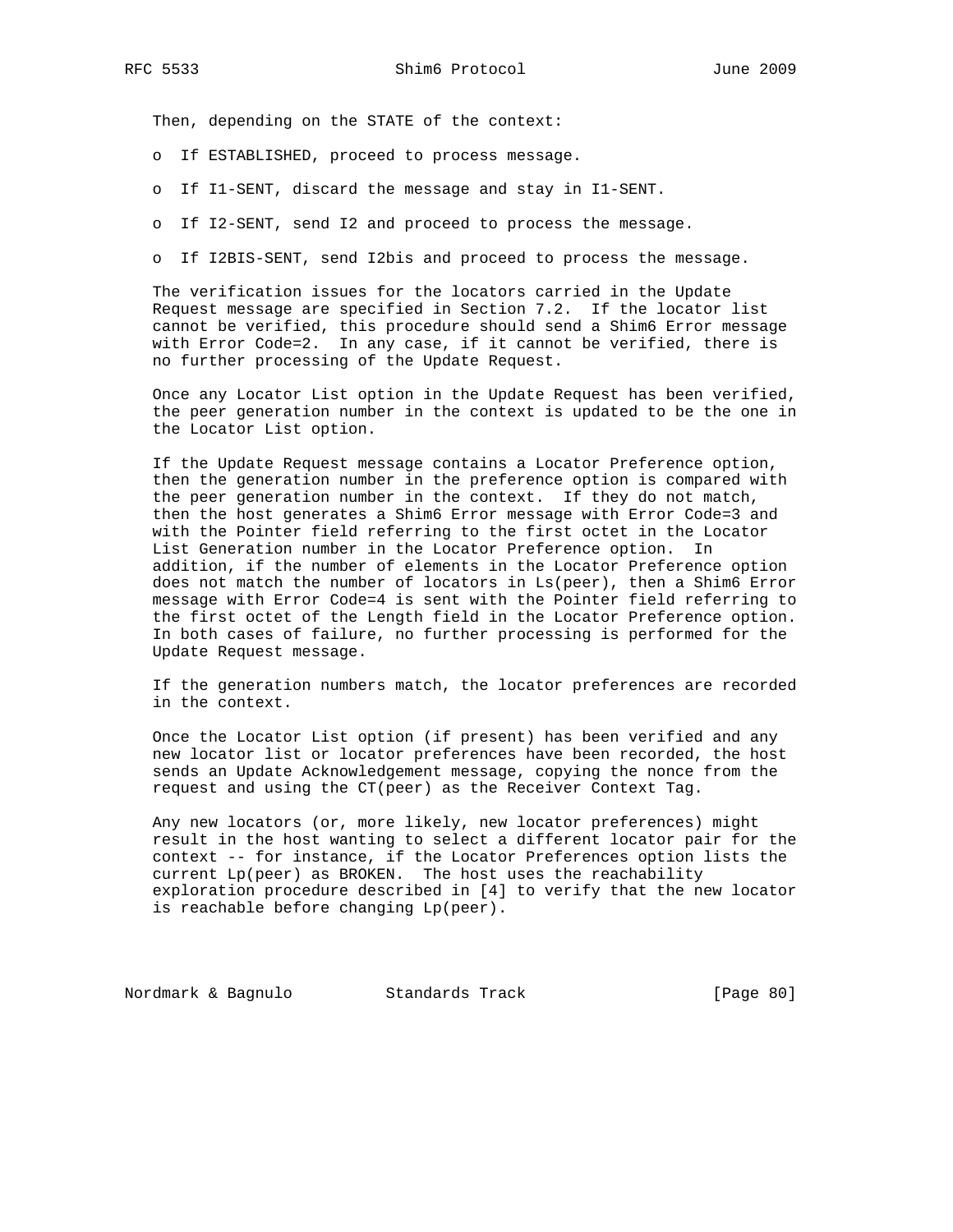10.5. Receiving Update Acknowledgement Messages

 A host MUST silently discard any received Update Acknowledgement messages that do not satisfy all of the following validity checks in addition to those specified in Section 12.3:

 o The Hdr Ext Len field is at least 1, i.e., the length is at least 16 octets.

 Upon the reception of an Update Acknowledgement message, the host extracts the Context Tag and the Request Nonce from the message. It then looks for a context that has a CT(local) that matches the Context Tag. If no such context is found, it sends an R1bis message as specified in Section 7.17.

 Since Context Tags can be reused, the host MUST verify that the IPv6 Source Address field is part of Ls(peer) and that the IPv6 Destination Address field is part of Ls(local). If this is not the case, the sender of the Update Acknowledgement has a stale context that happens to match the CT(local) for this context. In this case, the host MUST send an R1bis message and otherwise ignore the Update Acknowledgement message.

Then, depending on the STATE of the context:

- o If ESTABLISHED, proceed to process message.
- o If I1-SENT, discard the message and stay in I1-SENT.
- o If I2-SENT, send R2 and proceed to process the message.
- o If I2BIS-SENT, send R2 and proceed to process the message.

 If the Request Nonce doesn't match the nonce for the last sent Update Request for the context, then the Update Acknowledgement is silently ignored. If the nonce matches, then the update has been completed and the Update retransmit timer can be reset.

11. Sending ULP Payloads

When there is no context state for the ULID pair on the sender, there is no effect on how ULP packets are sent. If the host is using some heuristic for determining when to perform a deferred context establishment, then the host might need to do some accounting (count the number of packets sent and received) even before there is a ULID pair context.

Nordmark & Bagnulo Standards Track [Page 81]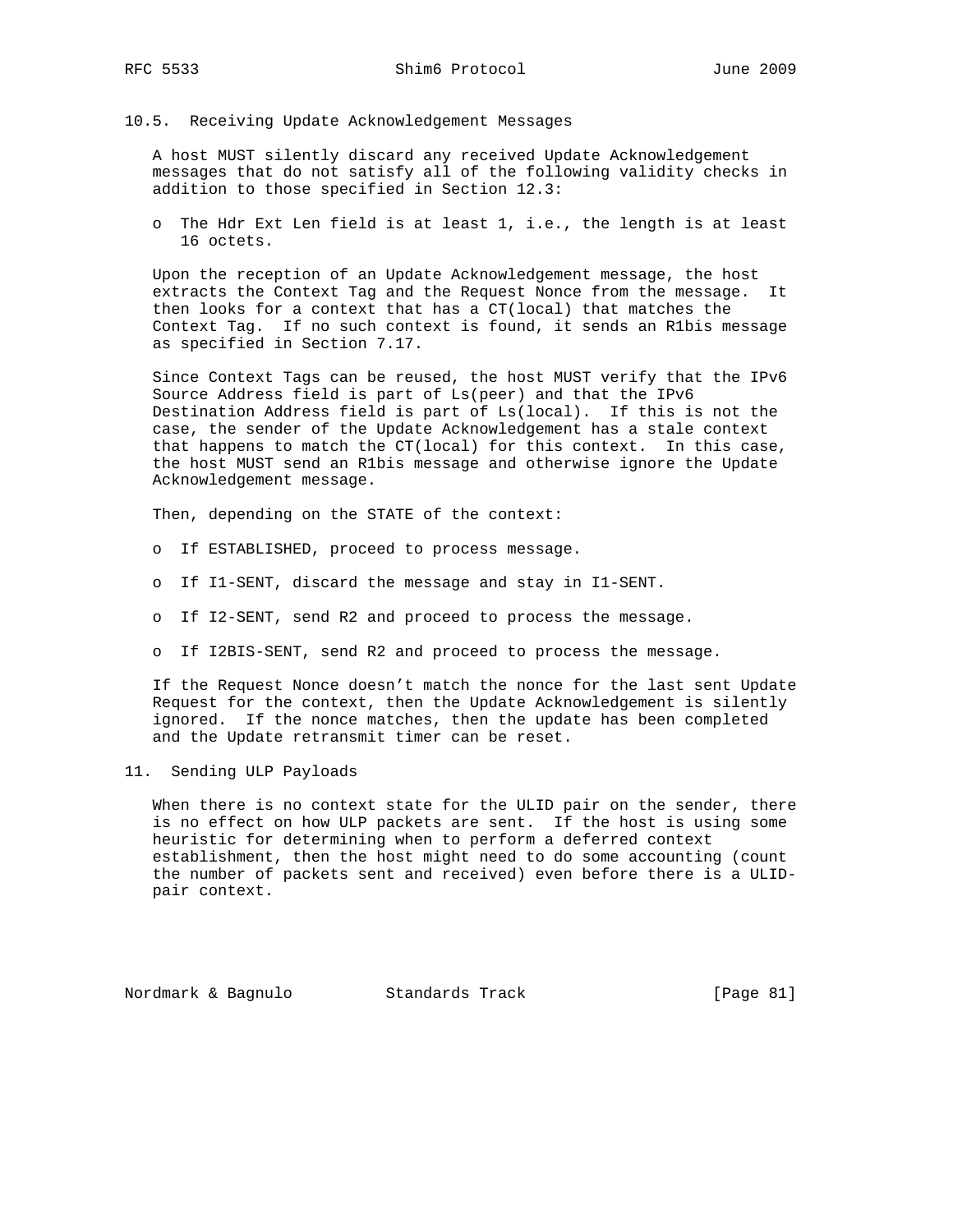If the context is not in ESTABLISHED or I2BIS-SENT STATE, then there is also no effect on how the ULP packets are sent. Only in the ESTABLISHED and I2BIS-SENT STATEs does the host have CT(peer) and Ls(peer) set.

 If there is a ULID-pair context for the ULID pair, then the sender needs to verify whether the context uses the ULIDs as locators - that is, whether  $Lp(\text{peer}) = ULD(\text{peer})$  and  $Lp(\text{local}) = ULD(\text{local})$ .

 If this is the case, then packets can be sent unmodified by the shim. If it is not the case, then the logic in Section 11.1 will need to be used.

 There will also be some maintenance activity relating to (un)reachability detection, whether or not packets are sent with the original locators. The details of this are out of scope for this document and are specified in [4].

11.1. Sending ULP Payload after a Switch

 When sending packets, if there is a ULID-pair context for the ULID pair, and if the ULID pair is no longer used as the locator pair, then the sender needs to transform the packet. Apart from replacing the IPv6 Source and Destination fields with a locator pair, an 8-octet header is added so that the receiver can find the context and inverse the transformation.

 If there has been a failure causing a switch, and later the context switches back to sending things using the ULID pair as the locator pair, then there is no longer a need to do any packet transformation by the sender; hence, there is no need to include the 8-octet Extension header.

 First, the IP address fields are replaced. The IPv6 Source Address field is set to Lp(local) and the Destination Address field is set to Lp(peer). Note that this MUST NOT cause any recalculation of the ULP checksums, since the ULP checksums are carried end-to-end and the ULP pseudo-header contains the ULIDs that are preserved end-to-end.

 The sender skips any "Routing Sublayer Extension headers" that the ULP might have included; thus, it skips any Hop-by-Hop Extension header, any Routing header, and any Destination Options header that is followed by a Routing header. After any such headers, the Shim6 Extension header will be added. This might be before a Fragment header, a Destination Options header, an ESP or AH header, or a ULP header.

Nordmark & Bagnulo Standards Track [Page 82]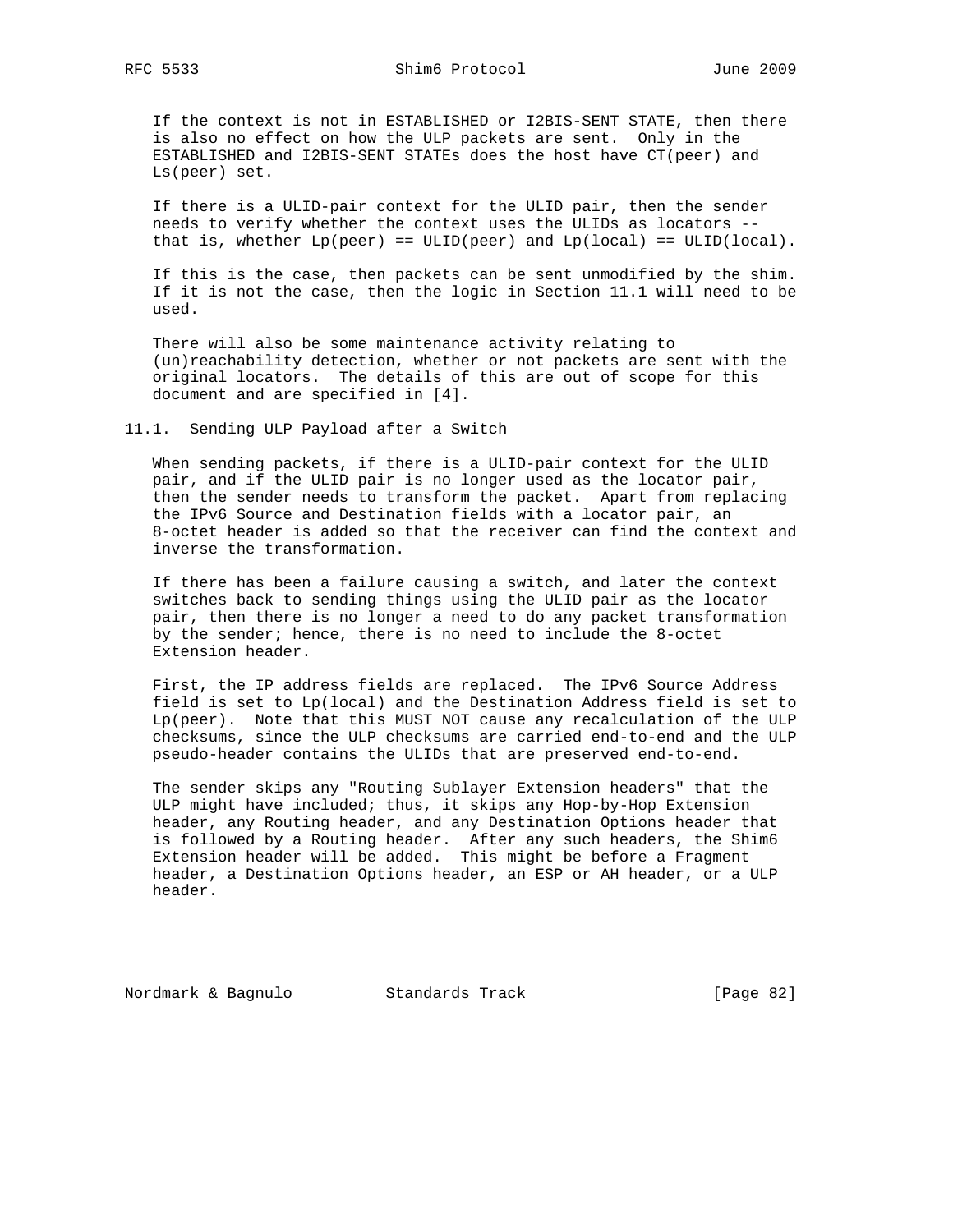The inserted Shim6 Payload Extension header includes the peer's Context Tag. It takes on the Next Header value from the preceding Extension header, since that Extension header will have a Next Header value of Shim6.

### 12. Receiving Packets

 The receive side of the communication can receive packets associated to a Shim6 context, with or without the Shim6 Extension header. In case the ULID pair is being used as a locator pair, the packets received will not have the Shim6 Extension header and will be processed by the Shim6 layer as described below. If the received packet does carry the Shim6 Extension header, as in normal IPv6 receive-side packet processing, the receiver parses the (extension) headers in order. Should it find a Shim6 Extension header, it will look at the "P" field in that header. If this bit is zero, then the packet must be passed to the Shim6 payload handling for rewriting. Otherwise, the packet is passed to the Shim6 control handling.

12.1. Receiving Payload without Extension Headers

 The receiver extracts the IPv6 Source and Destination fields and uses this to find a ULID-pair context, such that the IPv6 address fields match the ULID(local) and ULID(peer). If such a context is found, the context appears not to be quiescent; this should be remembered in order to avoid tearing down the context and for reachability detection purposes as described in [4]. The host continues with the normal processing of the IP packet.

12.2. Receiving Shim6 Payload Extension Headers

 The receiver extracts the Context Tag from the Shim6 Payload Extension header and uses this to find a ULID-pair context. If no context is found, the receiver SHOULD generate an R1bis message (see Section 7.17).

Then, depending on the STATE of the context:

- o If ESTABLISHED, proceed to process message.
- o If I1-SENT, discard the message and stay in I1-SENT.
- o If I2-SENT, send I2 and proceed to process the message.
- o If I2BIS-SENT, send I2bis and proceed to process the message.

Nordmark & Bagnulo Standards Track [Page 83]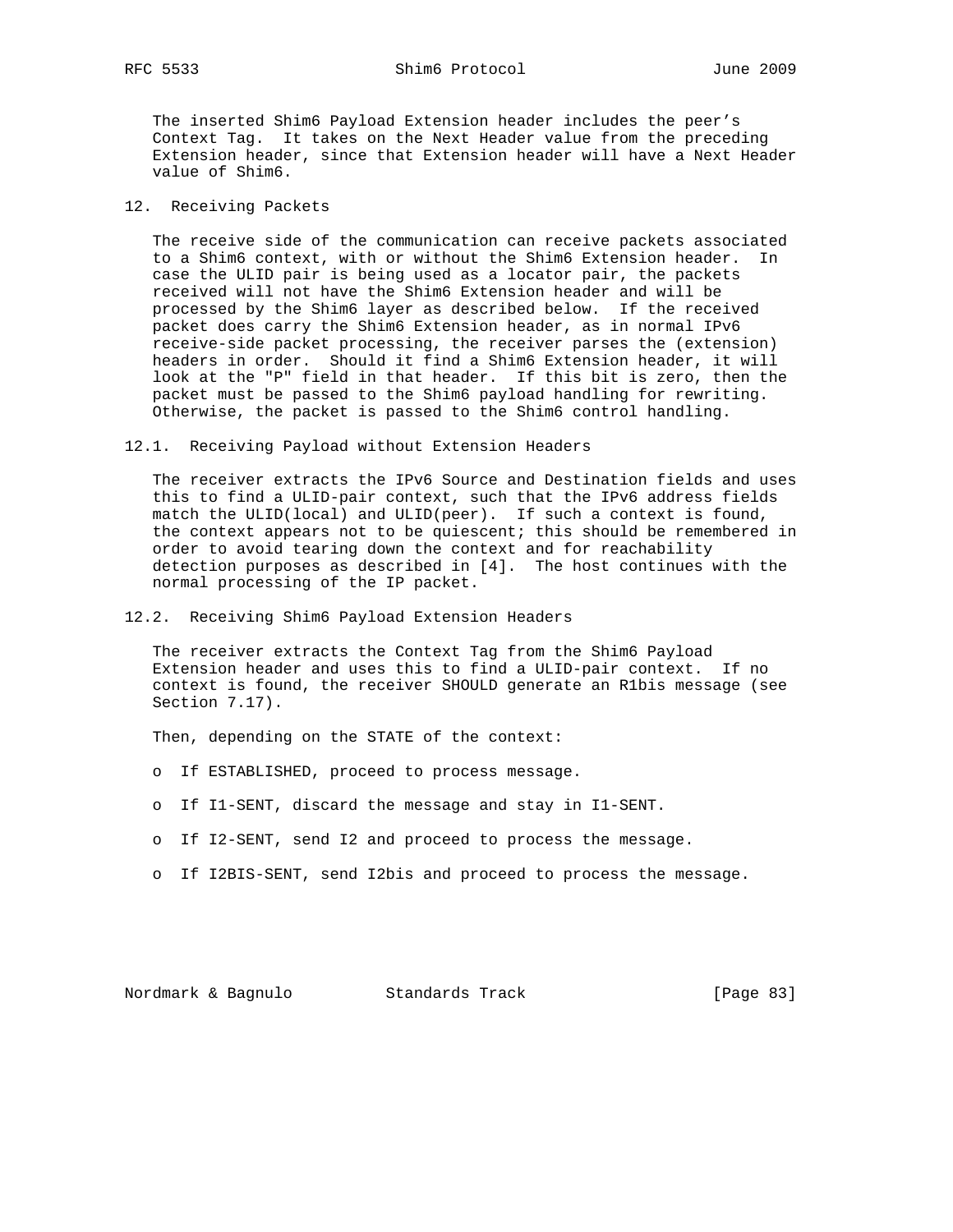With the context in hand, the receiver can now replace the IP address fields with the ULIDs kept in the context. Finally, the Shim6 Payload Extension header is removed from the packet (so that the ULP doesn't get confused by it), and the Next Header value in the preceding header is set to be the actual protocol number for the payload. Then the packet can be passed to the protocol identified by the Next Header value (which might be some function associated with the IP endpoint sublayer or a ULP).

 If the host is using some heuristic for determining when to perform a deferred context establishment, then the host might need to do some accounting (count the number of packets sent and received) for packets that do not have a Shim6 Extension header and for which there is no context. But the need for this depends on what heuristics the implementation has chosen.

12.3. Receiving Shim Control Messages

 A shim control message has the Checksum field verified. The Shim Header Length field is also verified against the length of the IPv6 packet to make sure that the shim message doesn't claim to end past the end of the IPv6 packet. Finally, it checks that neither the IPv6 Destination field nor the IPv6 Source field is a multicast address or an unspecified address. If any of those checks fail, the packet is silently dropped.

 The message is then dispatched based on the shim message type. Each message type is then processed as described elsewhere in this document. If the packet contains a shim message type that is unknown to the receiver, then a Shim6 Error message with Error Code=0 is generated and sent back. The Pointer field is set to point at the first octet of the shim message type.

 All the control messages can contain any options with C=0. If there is any option in the message with C=1 that isn't known to the host, then the host MUST send a Shim6 Error message with Error Code=1 with the Pointer field referencing the first octet of the Option Type.

12.4. Context Lookup

 We assume that each shim context has its own STATE machine. We assume that a dispatcher delivers incoming packets to the STATE machine that it belongs to. Here, we describe the rules used for the dispatcher to deliver packets to the correct shim context STATE machine.

Nordmark & Bagnulo Standards Track [Page 84]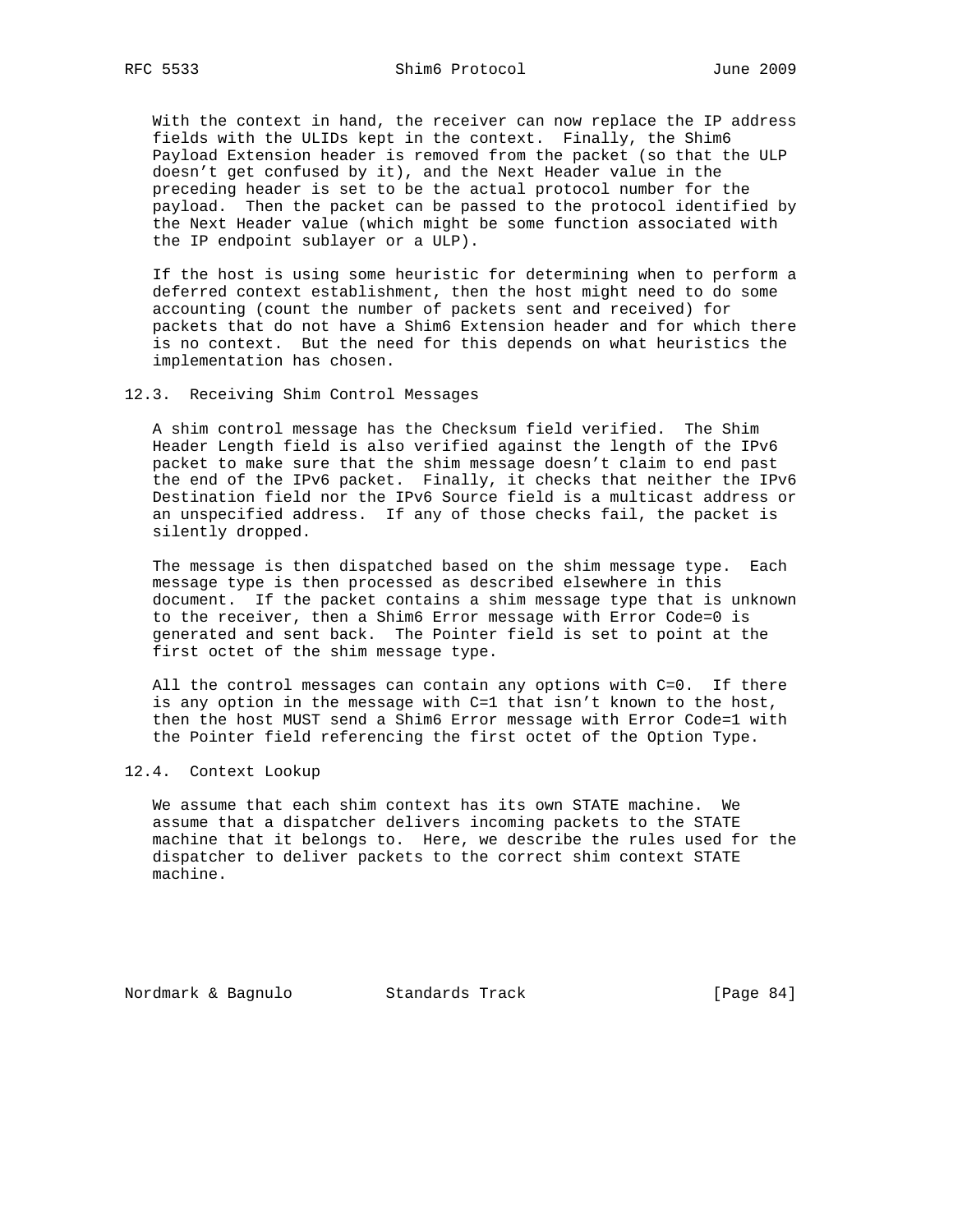There is one STATE machine per identified context that is conceptually identified by the ULID pair and Forked Instance Identifier (which is zero by default) or identified by CT(local). However, the detailed lookup rules are more complex, especially during context establishment.

 Clearly, if the required context is not established, it will be in IDLE STATE.

During context establishment, the context is identified as follows:

- o I1 packets: Deliver to the context associated with the ULID pair and the Forked Instance Identifier.
- o I2 packets: Deliver to the context associated with the ULID pair and the Forked Instance Identifier.
- o R1 packets: Deliver to the context with the locator pair included in the packet and the Initiator Nonce included in the packet (R1 does not contain a ULID pair or the CT(local)). If no context exists with this locator pair and Initiator Nonce, then silently discard.
- o R2 packets: Deliver to the context with the locator pair included in the packet and the Initiator Nonce included in the packet (R2 does not contain a ULID pair or the CT(local)). If no context exists with this locator pair and Initiator Nonce, then silently discard.
- o R1bis packets: Deliver to the context that has the locator pair and the CT(peer) equal to the Packet Context Tag included in the R1bis packet.
- o I2bis packets: Deliver to the context associated with the ULID pair and the Forked Instance Identifier.
- o Shim6 Payload Extension headers: Deliver to the context with CT(local) equal to the Receiver Context Tag included in the packet.
- o Other control messages (Update, Keepalive, Probe): Deliver to the context with CT(local) equal to the Receiver Context Tag included in the packet. Verify that the IPv6 Source Address field is part of Ls(peer) and that the IPv6 Destination Address field is part of Ls(local). If not, send an R1bis message.

Nordmark & Bagnulo Standards Track [Page 85]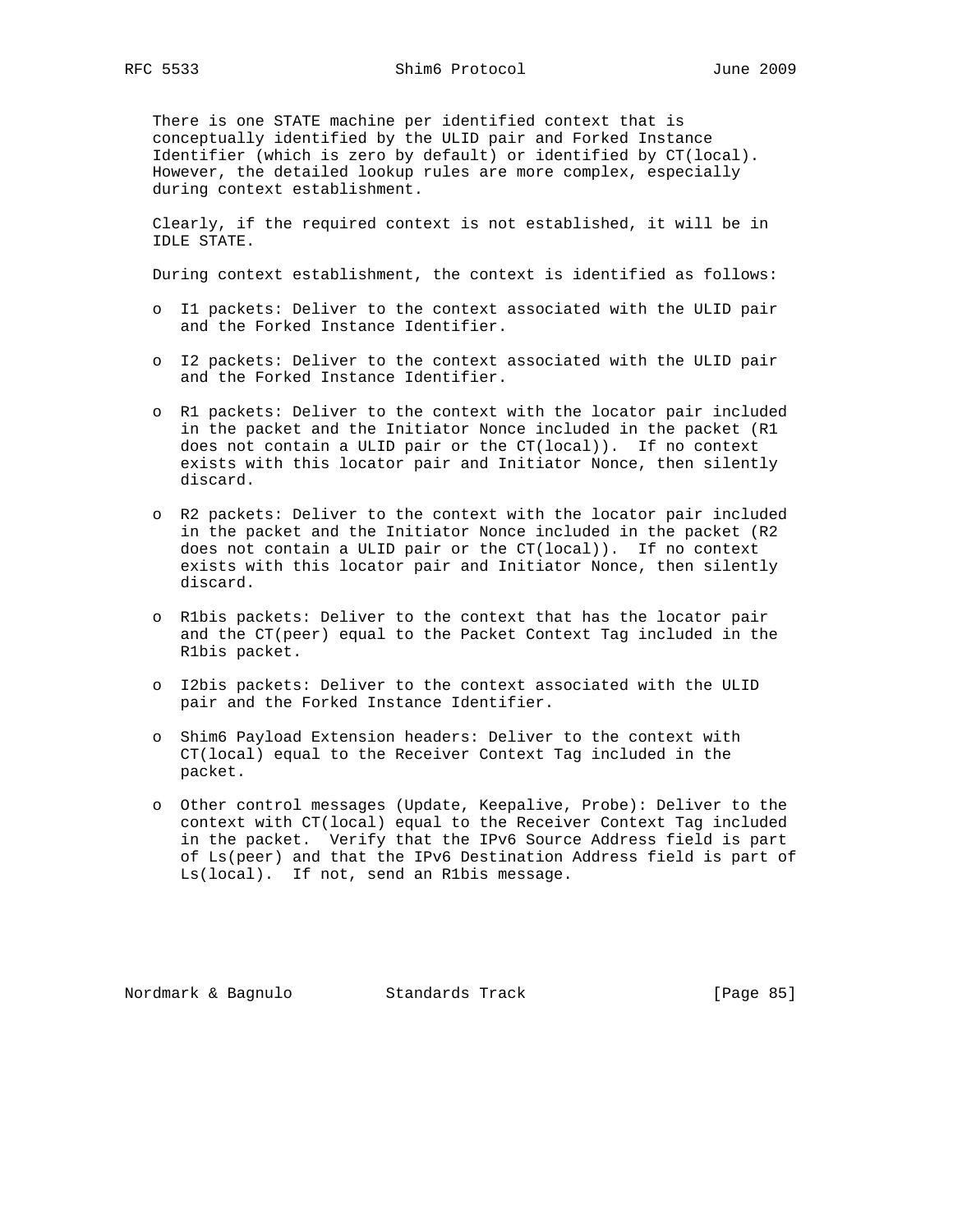o Shim6 Error messages and ICMP errors that contain a Shim6 Payload Extension header or other shim control packet in the "packet in error": Use the "packet in error" for dispatching as follows. Deliver to the context with CT(peer) equal to the Receiver Context Tag -- Lp(local) being the IPv6 source address and Lp(peer) being the IPv6 destination address.

 In addition, the shim on the sending side needs to be able to find the context state when a ULP packet is passed down from the ULP. In that case, the lookup key is the pair of ULIDs and FII=0. If we have a ULP API that allows the ULP to do context forking, then presumably the ULP would pass down the Forked Instance Identifier.

13. Initial Contact

 The initial contact is some non-shim communication between two ULIDs, as described in Section 2. At that point in time, there is no activity in the shim.

 Whether or not the shim ends up being used (e.g., the peer might not support Shim6), it is highly desirable that the initial contact can be established even if there is a failure for one or more IP addresses.

 The approach taken is to rely on the applications and the transport protocols to retry with different source and destination addresses, consistent with what is already specified in "Default Address Selection for IPv6" [7] as well as with some fixes to that specification [9], to make it try different source addresses and not only different destination addresses.

 The implementation of such an approach can potentially result in long timeouts. For instance, consider a naive implementation at the socket API that uses getaddrinfo() to retrieve all destination addresses and then tries to bind() and connect() to try all source and destination address combinations and waits for TCP to time out for each combination before trying the next one.

 However, if implementations encapsulate this in some new connect-by name() API and use non-blocking connect calls, it is possible to cycle through the available combinations in a more rapid manner until a working source and destination pair is found. Thus, the issues in this domain are issues of implementations and the current socket API, and not issues of protocol specification. In all honesty, while providing an easy to use connect-by-name() API for TCP and other connection-oriented transports is easy, providing a similar

Nordmark & Bagnulo Standards Track [Page 86]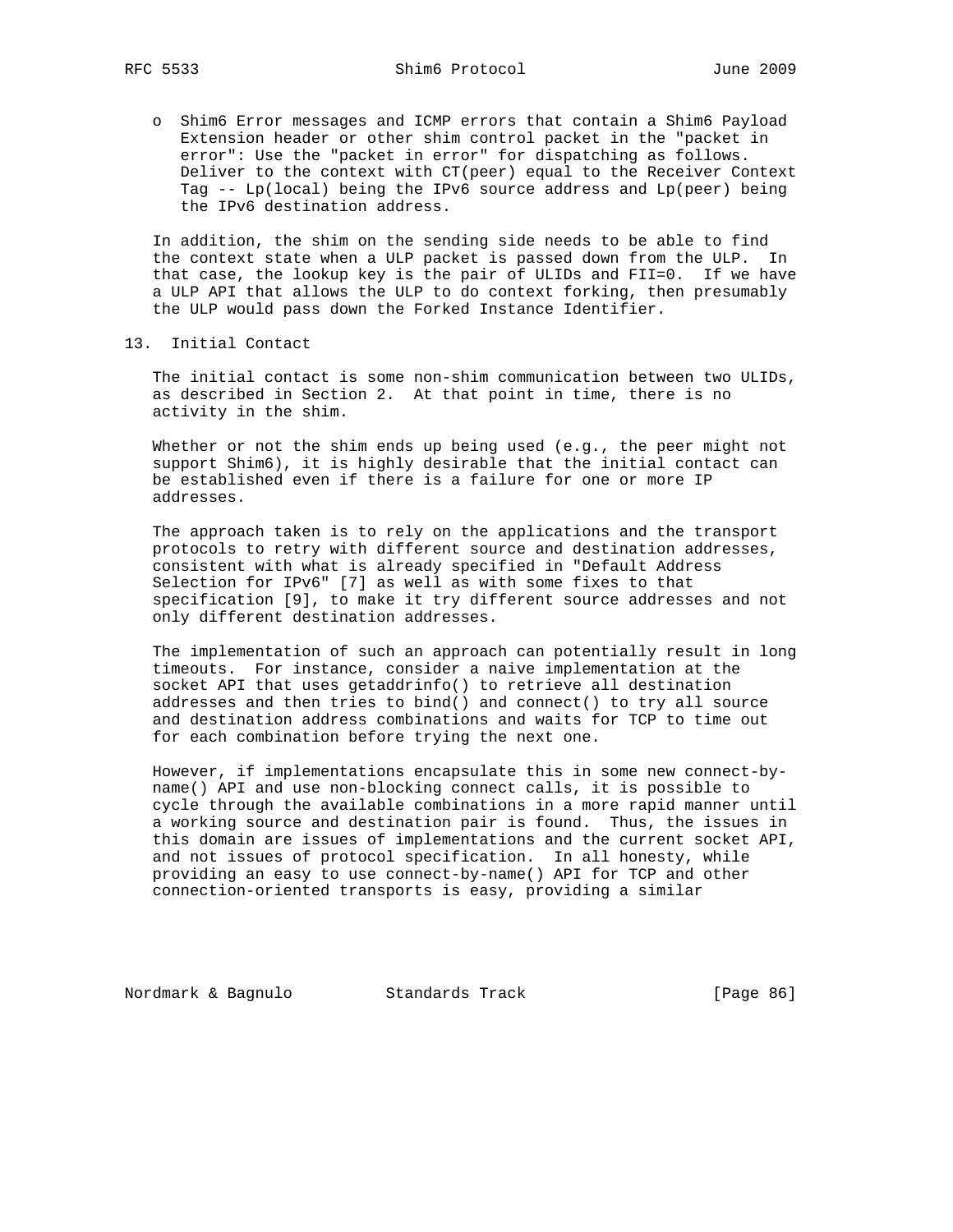capability at the API for UDP is hard due to the protocol itself not providing any "success" feedback. Yet, even the UDP issue is one of APIs and implementation.

14. Protocol Constants

The protocol uses the following constants:

I1\_RETRIES\_MAX = 4

I1\_TIMEOUT = 4 seconds

NO\_R1\_HOLDDOWN\_TIME = 1 min

ICMP\_HOLDDOWN\_TIME = 10 min

I2\_TIMEOUT = 4 seconds

I2\_RETRIES\_MAX = 2

I2bis\_TIMEOUT = 4 seconds

I2bis\_RETRIES\_MAX = 2

VALIDATOR\_MIN\_LIFETIME = 30 seconds

UPDATE\_TIMEOUT = 4 seconds

MAX\_UPDATE\_TIMEOUT = 120 seconds

 The retransmit timers (I1\_TIMEOUT, I2\_TIMEOUT, UPDATE\_TIMEOUT) are subject to binary exponential backoff as well as to randomization across a range of 0.5 and 1.5 times the nominal (backed off) value. This removes any risk of synchronization between lots of hosts performing independent shim operations at the same time.

 The randomization is applied after the binary exponential backoff. Thus, the first retransmission would happen based on a uniformly distributed random number in the range of [0.5\*4, 1.5\*4] seconds; the second retransmission, [0.5\*8, 1.5\*8] seconds after the first one, etc.

Nordmark & Bagnulo Standards Track [Page 87]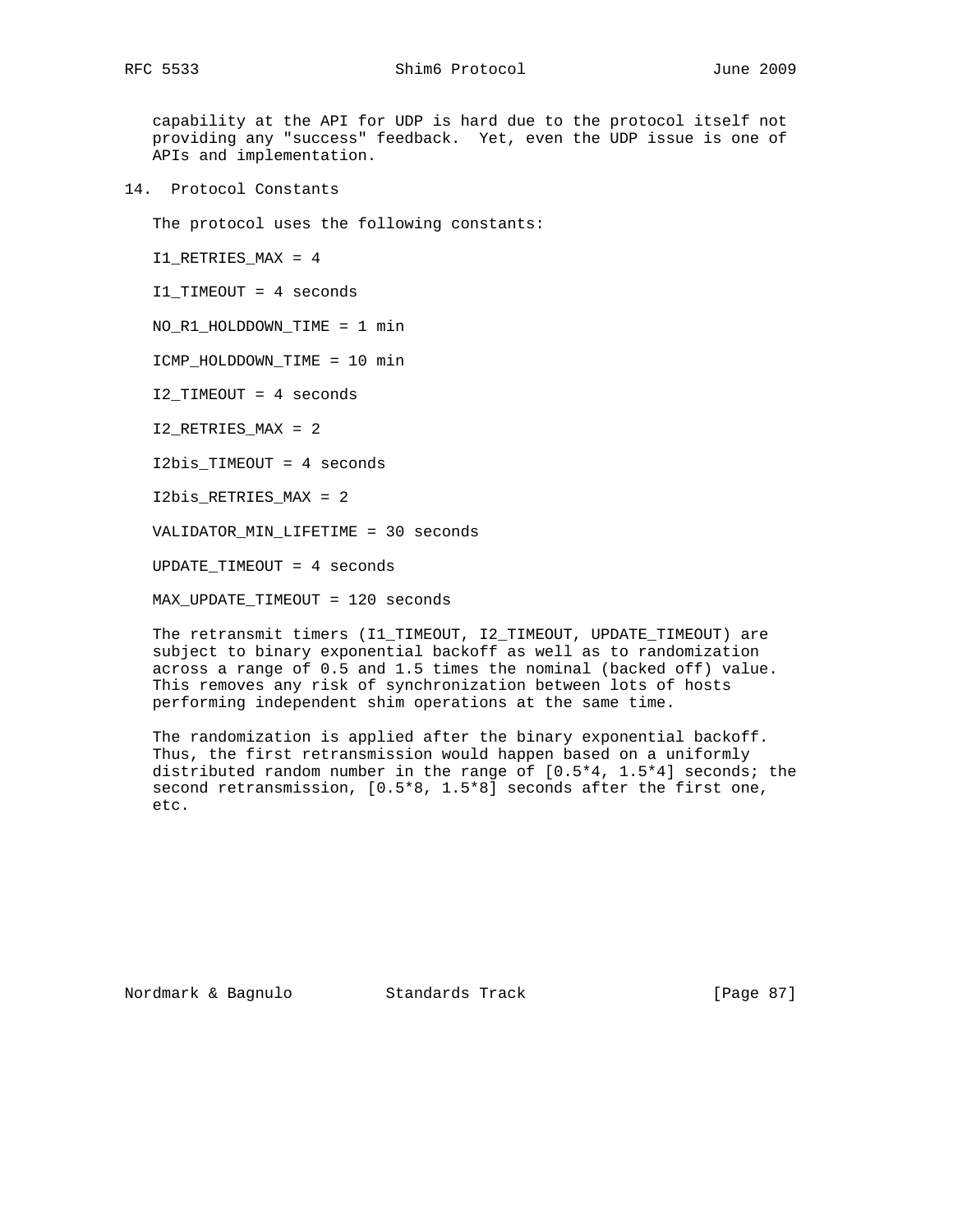# 15. Implications Elsewhere

15.1. Congestion Control Considerations

 When the locator pair currently used for exchanging packets in a Shim6 context becomes unreachable, the Shim6 layer will divert the communication through an alternative locator pair, which in most cases will result in redirecting the packet flow through an alternative network path. In this case, it is recommended that the Shim6 follows the recommendation defined in [21] and informs the upper layers about the path change, in order to allow the congestion control mechanisms of the upper layers to react accordingly.

#### 15.2. Middle-Boxes Considerations

 Data packets belonging to a Shim6 context carrying the Shim6 Payload header contain alternative locators other than the ULIDs in the Source and Destination Address fields of the IPv6 header. On the other hand, the upper layers of the peers involved in the communication operate on the ULID pair presented to them by the Shim6 layer, rather than on the locator pair contained in the IPv6 header of the actual packets. It should be noted that the Shim6 layer does not modify the data packets but, because a constant ULID pair is presented to upper layers irrespective of the locator pair changes, the relation between the upper-layer header (such as TCP, UDP, ICMP, ESP, etc) and the IPv6 header is modified. In particular, when the Shim6 Extension header is present in the packet, if those data packets are TCP, UDP, or ICMP packets, the pseudo-header used for the checksum calculation will contain the ULID pair, rather than the locator pair contained in the data packet.

 It is possible that some firewalls or other middle-boxes will try to verify the validity of upper-layer sanity checks of the packet on the fly. If they do that based on the actual source and destination addresses contained in the IPv6 header without considering the Shim6 context information (in particular, without replacing the locator pair by the ULID pair used by the Shim6 context), such verifications may fail. Those middle-boxes need to be updated in order to be able to parse the Shim6 Payload header and find the next header. It is recommended that firewalls and other middle-boxes do not drop packets that carry the Shim6 Payload header with apparently incorrect upper layer validity checks that involve the addresses in the IPv6 header for their computation, unless they are able to determine the ULID pair of the Shim6 context associated to the data packet and use the ULID pair for the verification of the validity check.

Nordmark & Bagnulo Standards Track [Page 88]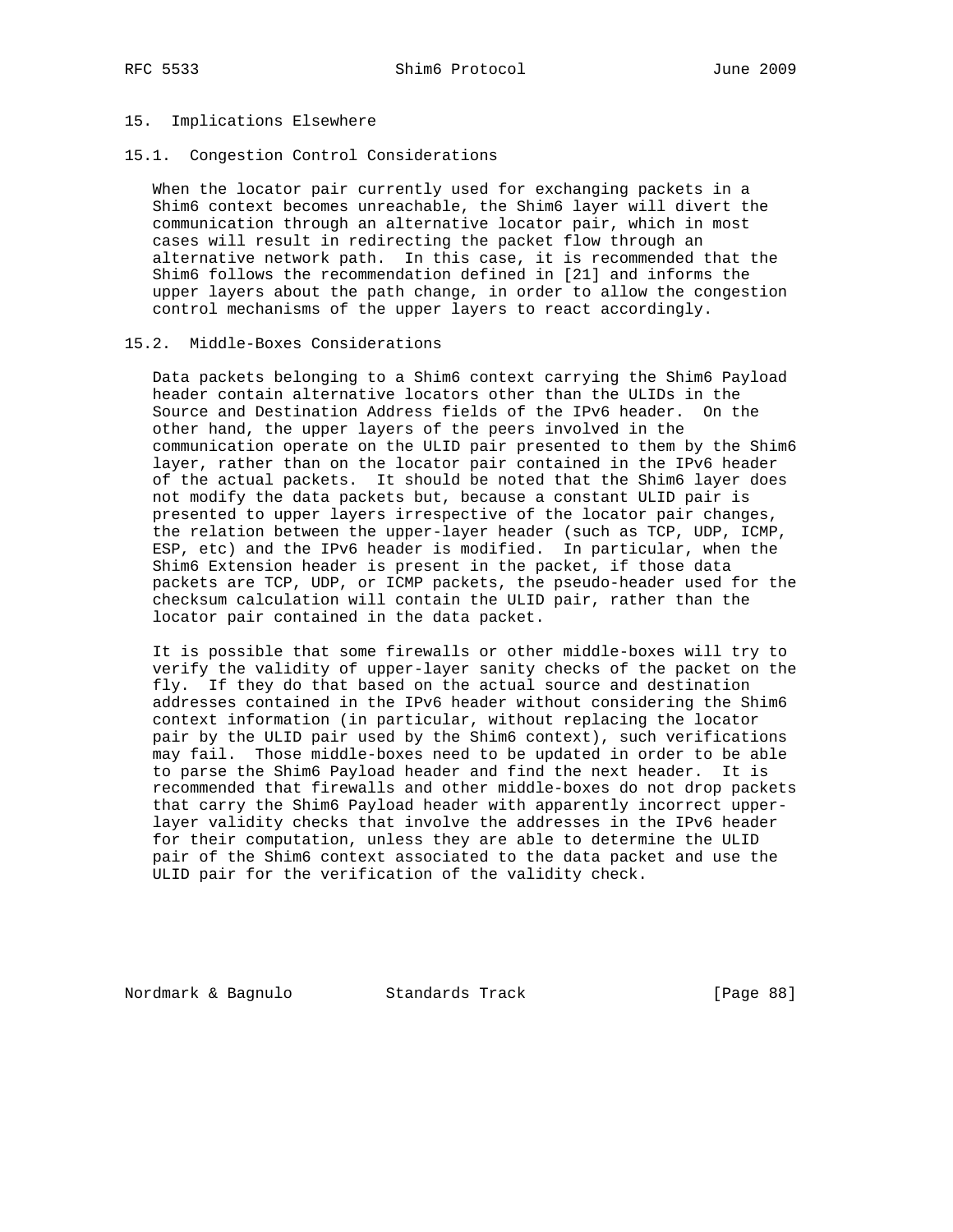In the particular case of TCP, UDP, and ICMP checksums, it is recommended that firewalls and other middle-boxes do not drop TCP, UDP, and ICMP packets that carry the Shim6 Payload header with apparently incorrect checksums when using the addresses in the IPv6 header for the pseudo-header computation, unless they are able to determine the ULID pair of the Shim6 context associated to the data packet and use the ULID pair to determine the checksum that must be present in a packet with addresses rewritten by Shim6.

 In addition, firewalls that today pass limited traffic, e.g., outbound TCP connections, would presumably block the Shim6 protocol. This means that even when Shim6-capable hosts are communicating, the I1 messages would be dropped; hence, the hosts would not discover that their peer is Shim6-capable. This is, in fact, a benefit since, if the hosts managed to establish a ULID-pair context, the firewall would probably drop the "different" packets that are sent after a failure (those using the Shim6 Payload Extension header with a TCP packet inside it). Thus, stateful firewalls that are modified to pass Shim6 messages should also be modified to pass the Shim6 Payload Extension header so that the shim can use the alternate locators to recover from failures. This presumably implies that the firewall needs to track the set of locators in use by looking at the Shim6 control exchanges. Such firewalls might even want to verify the locators using the HBA/CGA verification themselves, which they can do without modifying any of the Shim6 packets through which they pass.

#### 15.3. Operation and Management Considerations

 This section considers some aspects related to the operations and management of the Shim6 protocol.

 Deployment of the Shim6 protocol: The Shim6 protocol is a host-based solution. So, in order to be deployed, the stacks of the hosts using the Shim6 protocol need to be updated to support it. This enables an incremental deployment of the protocol since it does not require a flag day for the deployment -- just single host updates. If the Shim6 solution will be deployed in a site, the host can be gradually updated to support the solution. Moreover, for supporting the Shim6 protocol, only end hosts need to be updated and no router changes are required. However, it should be noted that, in order to benefit from the Shim6 protocol, both ends of a communication should support the protocol, meaning that both hosts must be updated to be able to use the Shim6 protocol. Nevertheless, the Shim6 protocol uses a deferred context-setup capability that allows end hosts to establish normal IPv6 communications and, later on, if both endpoints are Shim6 capable, establish the Shim6 context using the Shim6 protocol. This

Nordmark & Bagnulo Standards Track [Page 89]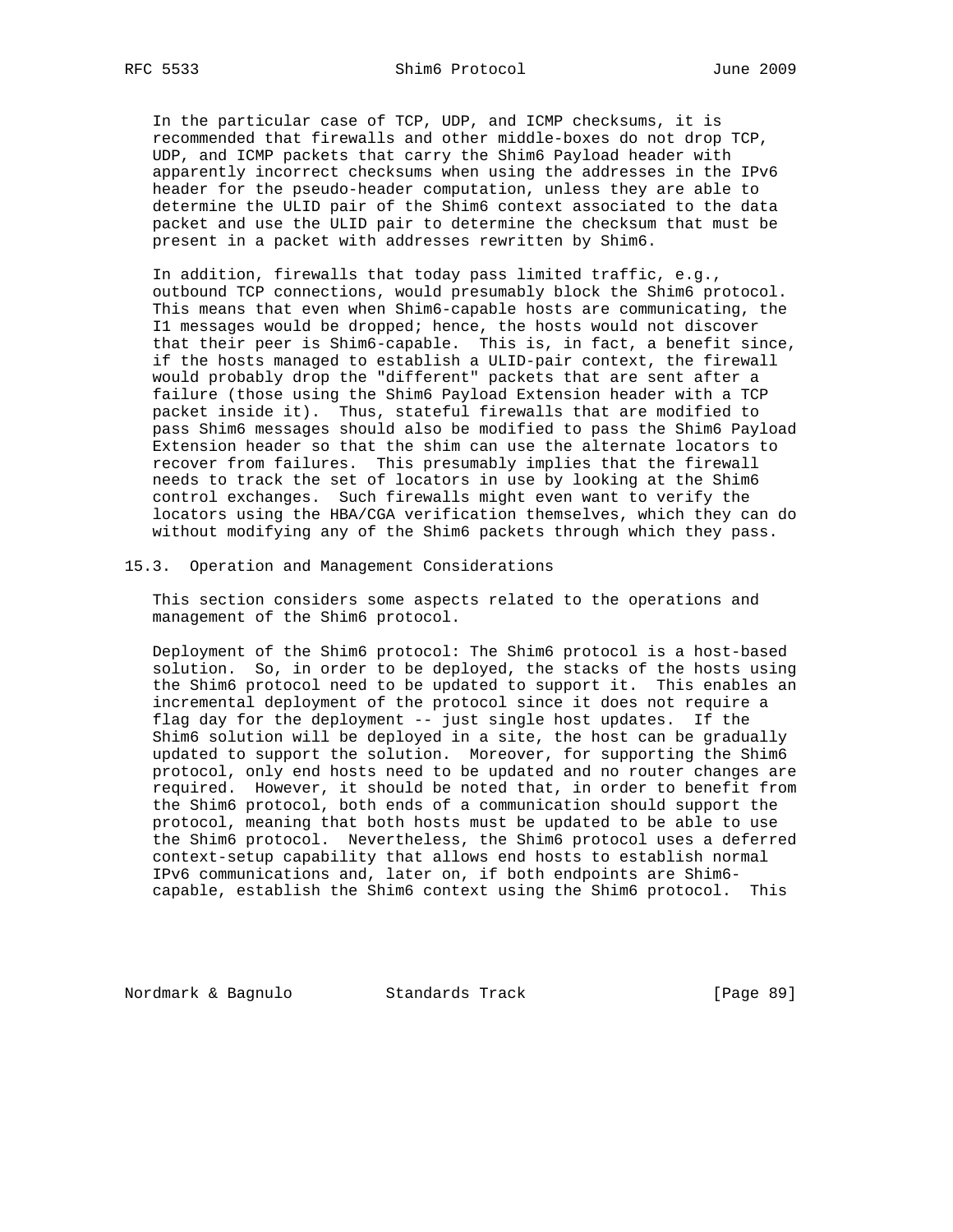has an important deployment benefit, since Shim6-enabled nodes can talk perfectly to non-Shim6-capable nodes without introducing any problem into the communication.

 Configuration of Shim6-capable nodes: The Shim6 protocol itself does not require any specific configuration to provide its basic features. The Shim6 protocol is designed to provide a default service to upper layers that should satisfy general applications. The Shim6 layer would automatically attempt to protect long-lived communications by triggering the establishment of the Shim6 context using some predefined heuristics. Of course, if some special tunning is required by some applications, this may require additional configuration. Similar considerations apply to a site attempting to perform some forms of traffic engineering by using different preferences for different locators.

 Address and prefix configuration: The Shim6 protocol assumes that, in a multihomed site, multiple prefixes will be available. Such configuration can increase the operation work in a network. However, it should be noted that the capability of having multiple prefixes in a site and multiple addresses assigned to an interface is an IPv6 capability that goes beyond the Shim6 case, and it is expected to be widely used. So, even though this is the case for Shim6, we consider that the implications of such a configuration is beyond the particular case of Shim6 and must be addressed for the generic IPv6 case. Nevertheless, Shim6 also assumes the usage of CGA/HBA addresses by Shim6 hosts. This implies that Shim6-capable hosts should configure addresses using HBA/CGA generation mechanisms. Additional consideration about this issue can be found at [19].

### 15.4. Other Considerations

 The general Shim6 approach as well as the specifics of this proposed solution have implications elsewhere, including:

- o Applications that perform referrals or callbacks using IP addresses as the 'identifiers' can still function in limited ways, as described in [18]. But, in order for such applications to be able to take advantage of the multiple locators for redundancy, the applications need to be modified to either use Fully Qualified Domain Names as the 'identifiers' or they need to pass all the locators as the 'identifiers', i.e., the 'identifier' from the application's perspective becomes a set of IP addresses instead of a single IP address.
- o Signaling protocols for QoS or for other things that involve having devices in the network path look at IP addresses and port numbers (or at IP addresses and Flow Labels) need to be invoked on

Nordmark & Bagnulo Standards Track [Page 90]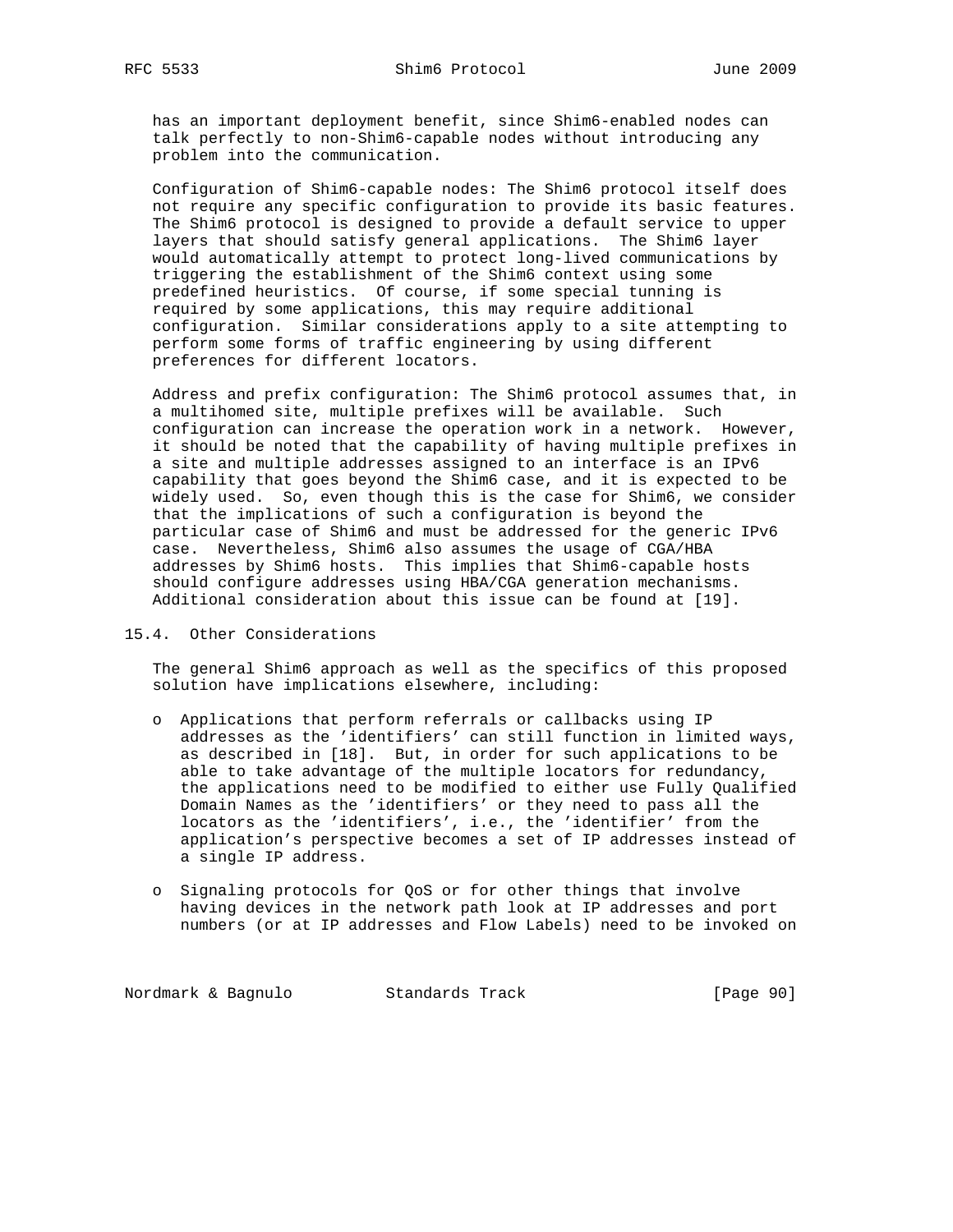the hosts when the locator pair changes due to a failure. At that point in time, those protocols need to inform the devices that a new pair of IP addresses will be used for the flow. Note that this is the case even though this protocol, unlike some earlier proposals, does not overload the Flow Label as a Context Tag; the in-path devices need to know about the use of the new locators even though the Flow Label stays the same.

 o MTU implications. By computing a minimum over the recently observed path MTUs, the path MTU mechanisms we use are robust against different packets taking different paths through the Internet. When Shim6 fails over from using one locator pair to another, this means that packets might travel over a different path through the Internet; hence, the path MTU might be quite different. In order to deal with this change in the MTU, the usage of Packetization Layer Path MTU Discovery as defined in [24] is recommended.

 The fact that the shim will add an 8-octet Shim6 Payload Extension header to the ULP packets after a locator switch can also affect the usable path MTU for the ULPs. In this case, the MTU change is local to the sending host; thus, conveying the change to the ULPs is an implementation matter. By conveying the information to the transport layer, it can adapt and reduce the Maximum Segment Size (MSS) accordingly.

#### 16. Security Considerations

This document satisfies the concerns specified in [15] as follows:

 o The HBA [3] and CGA [2] techniques for verifying the locators to prevent an attacker from redirecting the packet stream to somewhere else, prevent threats described in Sections 4.1.1, 4.1.2, 4.1.3, and 4.2 of [15]. These two techniques provide a similar level of protection but also provide different functionality with different computational costs.

 The HBA mechanism relies on the capability of generating all the addresses of a multihomed host as an unalterable set of intrinsically bound IPv6 addresses, known as an HBA set. In this approach, addresses incorporate a cryptographic one-way hash of the prefix set available into the interface identifier part. The result is that the binding between all the available addresses is encoded within the addresses themselves, providing hijacking protection. Any peer using the shim protocol node can efficiently verify that the alternative addresses proposed for continuing the communication are bound to the initial address through a simple hash calculation.

Nordmark & Bagnulo Standards Track [Page 91]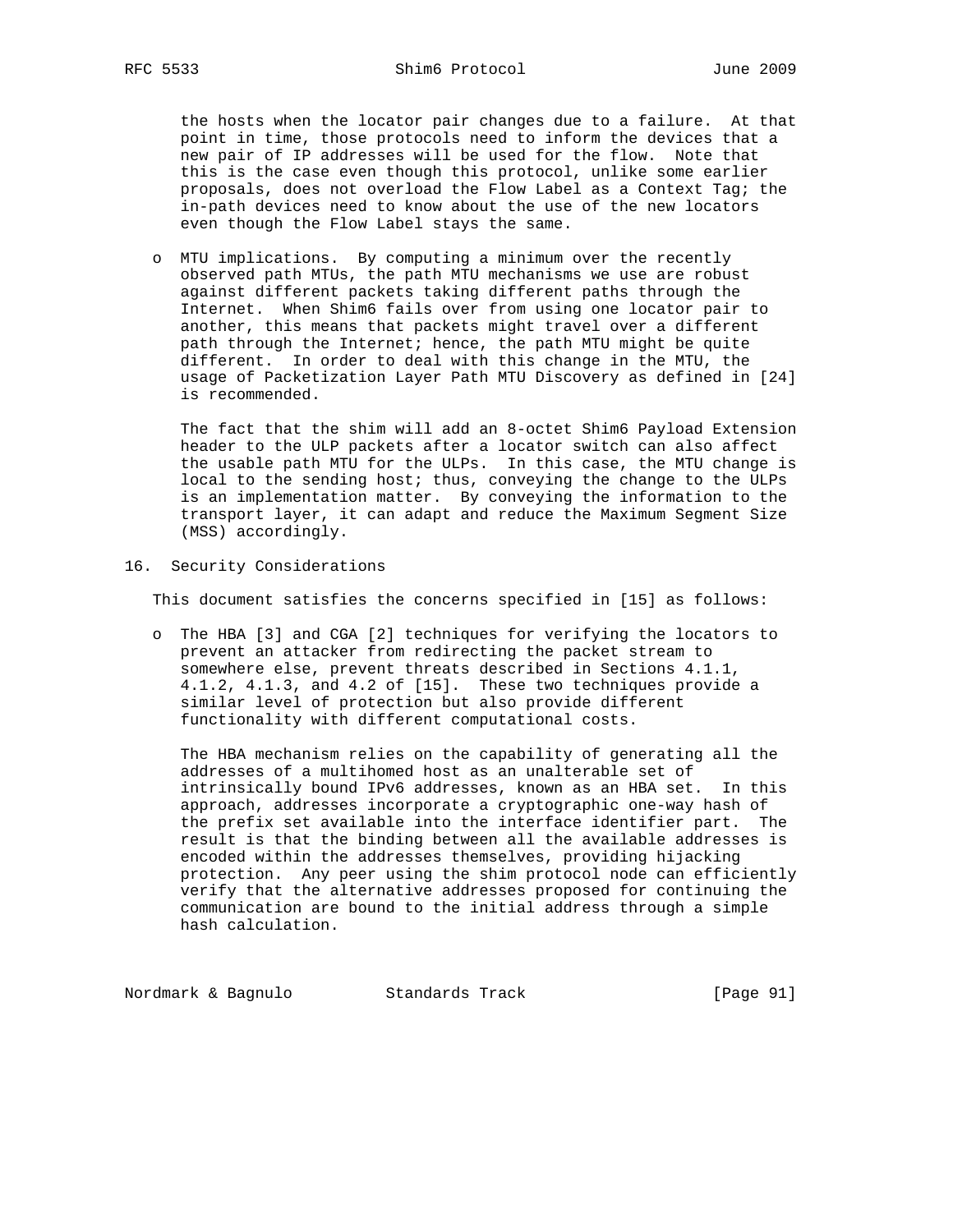In a CGA-based approach, the address used as the ULID is a CGA that contains a hash of a public key in its interface identifier. The result is a secure binding between the ULID and the associated key pair. This allows each peer to use the corresponding private key to sign the shim messages that convey locator set information. The trust chain in this case is the following: the ULID used for the communication is securely bound to the key pair because it contains the hash of the public key, and the locator set is bound to the public key through the signature.

 Either of these two mechanisms, HBA and CGA, provides time-shifted attack protection (as described in Section 4.1.2 of [15]), since the ULID is securely bound to a locator set that can only be defined by the owner of the ULID. The minimum acceptable key length for RSA keys used in the generation of CGAs MUST be at least 1024 bits. Any implementation should follow prudent cryptographic practice in determining the appropriate key lengths.

- o 3rd party flooding attacks, described in Section 4.3 of [15], are prevented by requiring a Shim6 peer to perform a successful Reachability probe + reply exchange before accepting a new locator for use as a packet destination.
- o The first message does not create any state on the responder. Essentially, a 3-way exchange is required before the responder creates any state. This means that a state-based DoS attack (trying to use up all memory on the responder) at least requires the attacker to create state, consuming his own resources; it also provides an IPv6 address that the attacker was using.
- o The context-establishment messages use nonces to prevent replay attacks, which are described in Section 4.1.4 of [15], and to prevent off-path attackers from interfering with the establishment.
- o Every control message of the Shim6 protocol, past the context establishment, carry the Context Tag assigned to the particular context. This implies that an attacker needs to discover that Context Tag before being able to spoof any Shim6 control message as described in Section 4.4 of [15]. Such discovery probably requires an attacker to be along the path in order to sniff the Context Tag value. The result is that, through this technique, the Shim6 protocol is protected against off-path attackers.

Nordmark & Bagnulo Standards Track [Page 92]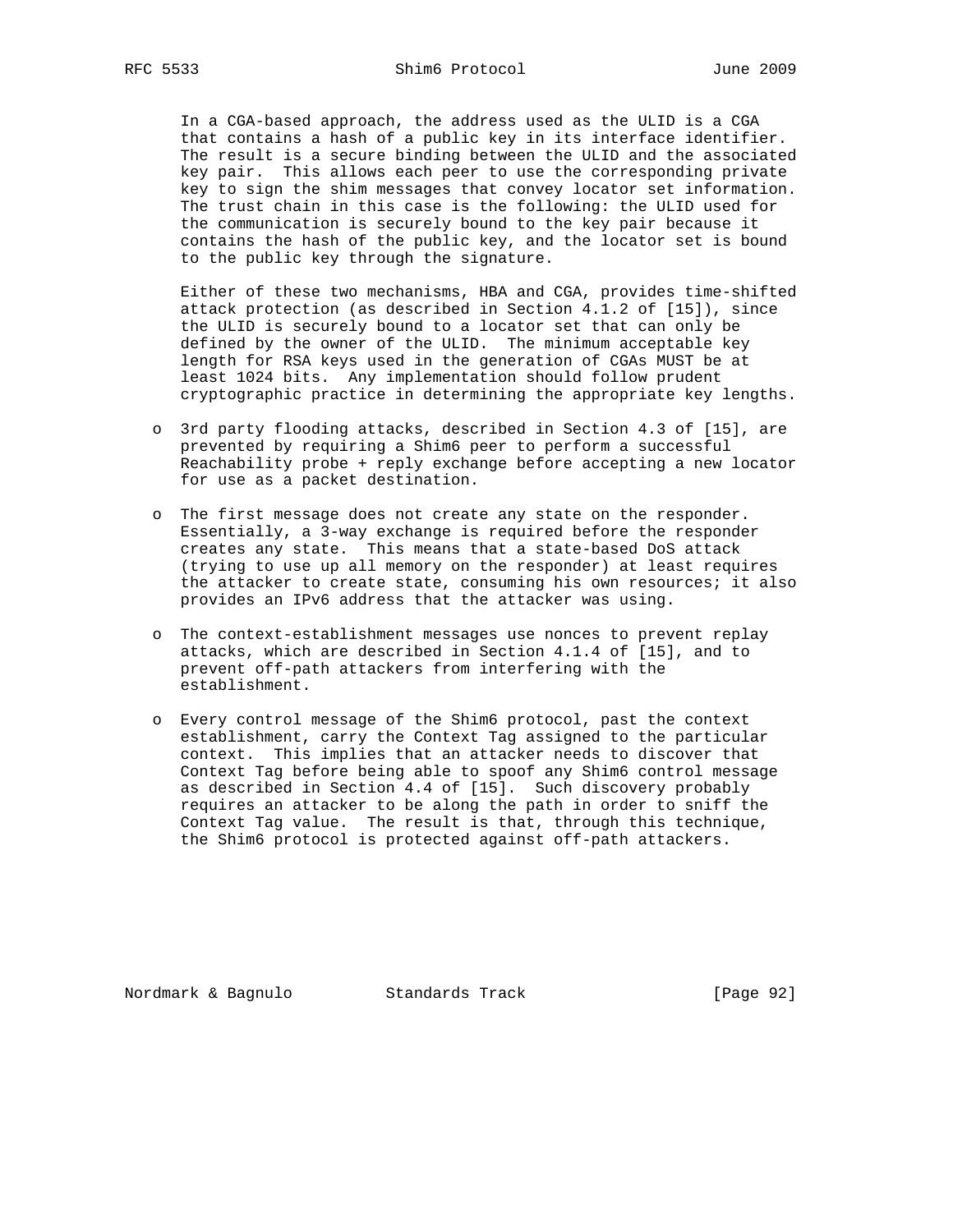#### 16.1. Interaction with IPSec

 Shim6 has two modes of processing data packets. If the ULID pair is also the locator pair being used, then the data packet is not modified by Shim6. In this case, the interaction with IPSec is exactly the same as if the Shim6 layer was not present in the host.

 If the ULID pair differs from the current locator pair for that Shim6 context, then Shim6 will take the data packet, replace the ULIDs contained in the IP Source and Destination Address fields with the current locator pair, and add the Shim6 extension with the corresponding Context Tag. In this case, as is mentioned in Section 1.6, Shim6 conceptually works as a tunnel mechanism, where the inner header contains the ULID and the outer header contains the locators. The main difference is that the inner header is "compressed" and a compression tag, namely the Context Tag, is added to decompress the inner header at the receiving end.

 In this case, the interaction between IPSec and Shim6 is then similar to the interaction between IPSec and a tunnel mechanism. When the packet is generated by the upper-layer protocol, it is passed to the IP layer containing the ULIDs in the IP Source and Destination field. IPSec is then applied to this packet. Then the packet is passed to the Shim6 sublayer, which "encapsulates" the received packet and includes a new IP header containing the locator pair in the IP Source and Destination field. This new IP packet is in turn passed to IPSec for processing, just as in the case of a tunnel. This can be viewed as if IPSec is located both above and below the Shim6 sublayer and as if IPSec policies apply both to ULIDs and locators.

 When IPSec processed the packet after the Shim6 sublayer has processed it (i.e., the packet carrying the locators in the IP Source and Destination Address field), the Shim6 sublayer may have added the Shim6 Extension header. In that case, IPSec needs to skip the Shim6 Extension header to find the selectors for the next layer's protocols (e.g., TCP, UDP, Stream Control Transmission Protocol (SCTP)).

 When a packet is received at the other end, it is processed based on the order of the extension headers. Thus, if an ESP or AH header precedes a Shim6 header, that determines the order. Shim6 introduces the need to do policy checks, analogous to how they are done for tunnels, when Shim6 receives a packet and the ULID pair for that packet is not identical to the locator pair in the packet.

Nordmark & Bagnulo Standards Track [Page 93]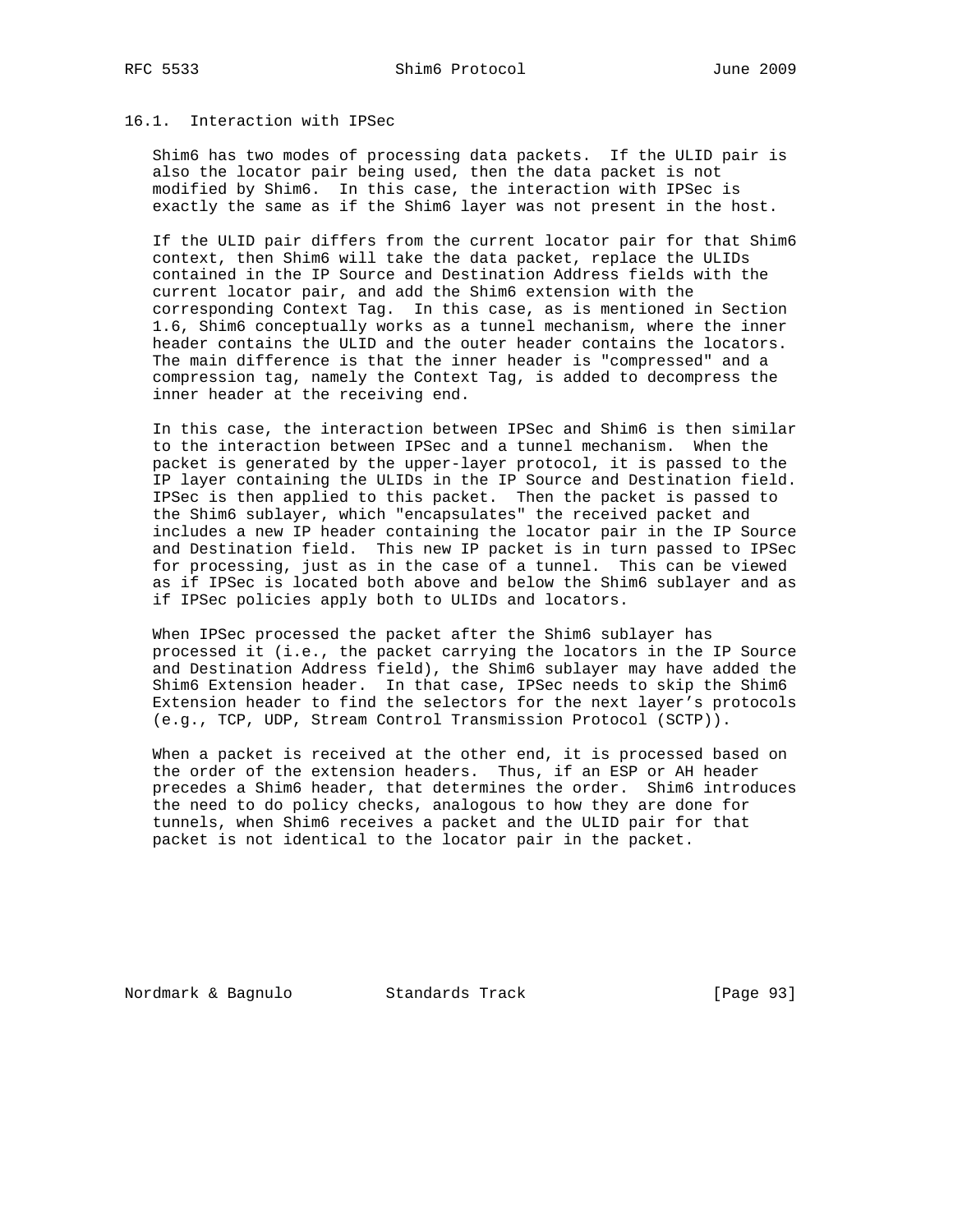# 16.2. Residual Threats

Some of the residual threats in this proposal are:

- o An attacker that arrives late on the path (after the context has been established) can use the R1bis message to cause one peer to re-create the context and, at that point in time, can observe all of the exchange. But this doesn't seem to open any new doors for the attacker since such an attacker can observe the Context Tags that are being used and, once known, can use those to send bogus messages.
- o An attacker present on the path in order to find out the Context Tags can generate an R1bis message after it has moved off the path. For this packet to be effective, it needs to have a source locator that belongs to the context; thus, there cannot be "too much" ingress filtering between the attacker's new location and the communicating peers. But this doesn't seem to be that severe because, once the R1bis causes the context to be re-established, a new pair of Context Tags will be used, which will not be known to the attacker. If this is still a concern, we could require a 2-way handshake, "did you really lose the state?", in response to the error message.
- o It might be possible for an attacker to try random 47-bit Context Tags and see if they can cause disruption for communication between two hosts. In particular, in the case of payload packets, the effects of such an attack would be similar to those of an attacker sending packets with a spoofed source address. In the case of control packets, it is not enough to find the correct Context Tag -- additional information is required (e.g., nonces, proper source addresses; see previous bullet for the case of R1bis). If a 47-bit tag, which is the largest that fits in an 8-octet Extension header, isn't sufficient, one could use an even larger tag in the Shim6 control messages and use the low-order 47 bits in the Shim6 Payload Extension header.
- o When the Shim6 Payload Extension header is used, an attacker that can guess the 47-bit random Context Tag can inject packets into the context with any source locator. Thus, if there is ingress filtering between the attacker and its target, this could potentially allow the attacker to bypass the ingress filtering. However, in addition to guessing the 47-bit Context Tag, the attacker also needs to find a context where, after the receiver's replacement of the locators with the ULIDs, the ULP checksum is correct. But even this wouldn't be sufficient with ULPs like TCP, since the TCP port numbers and sequence numbers must match an existing connection. Thus, even though the issues for off-path

Nordmark & Bagnulo Standards Track [Page 94]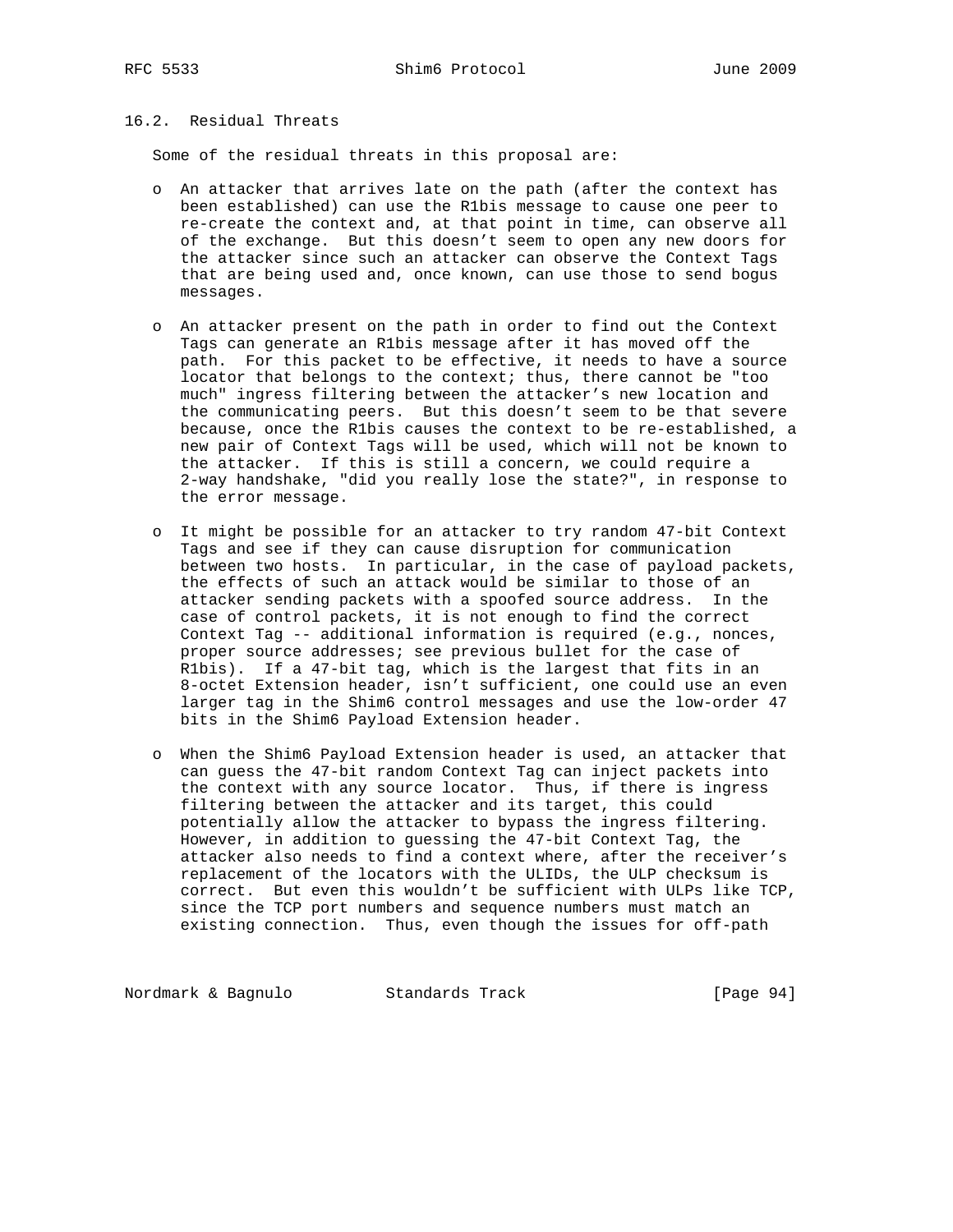attackers injecting packets are different than today with ingress filtering, it is still very hard for an off-path attacker to guess. If IPsec is applied, then the issue goes away completely.

- o The validator included in the R1 and R1bis packets is generated as a hash of several input parameters. While most of the inputs are actually determined by the sender, and only the secret value S is unknown to the sender, the resulting protection is deemed to be enough since it would be easier for the attacker to just obtain a new validator by sending an I1 packet than to perform all the computations required to determine the secret S. Nevertheless, it is recommended that the host change the secret S periodically.
- 17. IANA Considerations

 IANA allocated a new IP Protocol Number value (140) for the Shim6 Protocol.

 IANA recorded a CGA message type for the Shim6 protocol in the CGA Extension Type Tags registry with the value 0x4A30 5662 4858 574B 3655 416F 506A 6D48.

 IANA established a Shim6 Parameter Registry with four components: Shim6 Type registrations, Shim6 Options registrations, Shim6 Error Code registrations, and Shim6 Verification Method registrations.

The initial contents of the Shim6 Type registry are as follows:

| Type Value  | Message                                             |
|-------------|-----------------------------------------------------|
|             | RESERVED                                            |
|             | I1 (first establishment message from the initiator) |
| 2           | R1 (first establishment message from the responder) |
|             | I2 (2nd establishment message from the initiator)   |
| 4           | R2 (2nd establishment message from the responder)   |
| 5           | R1bis (Reply to reference to non-existent context)  |
| 6           | I2bis (Reply to a R1bis message)                    |
| $7 - 59$    | Allocated using Standards action                    |
| $60 - 63$   | For Experimental use                                |
| 64          | Update Request                                      |
| 65          | Update Acknowledgement                              |
| 66          | Keepalive                                           |
| 67          | Probe Message                                       |
| 68          | Error Message                                       |
| $69 - 123$  | Allocated using Standards action                    |
| $124 - 127$ | For Experimental use                                |

Nordmark & Bagnulo Standards Track [Page 95]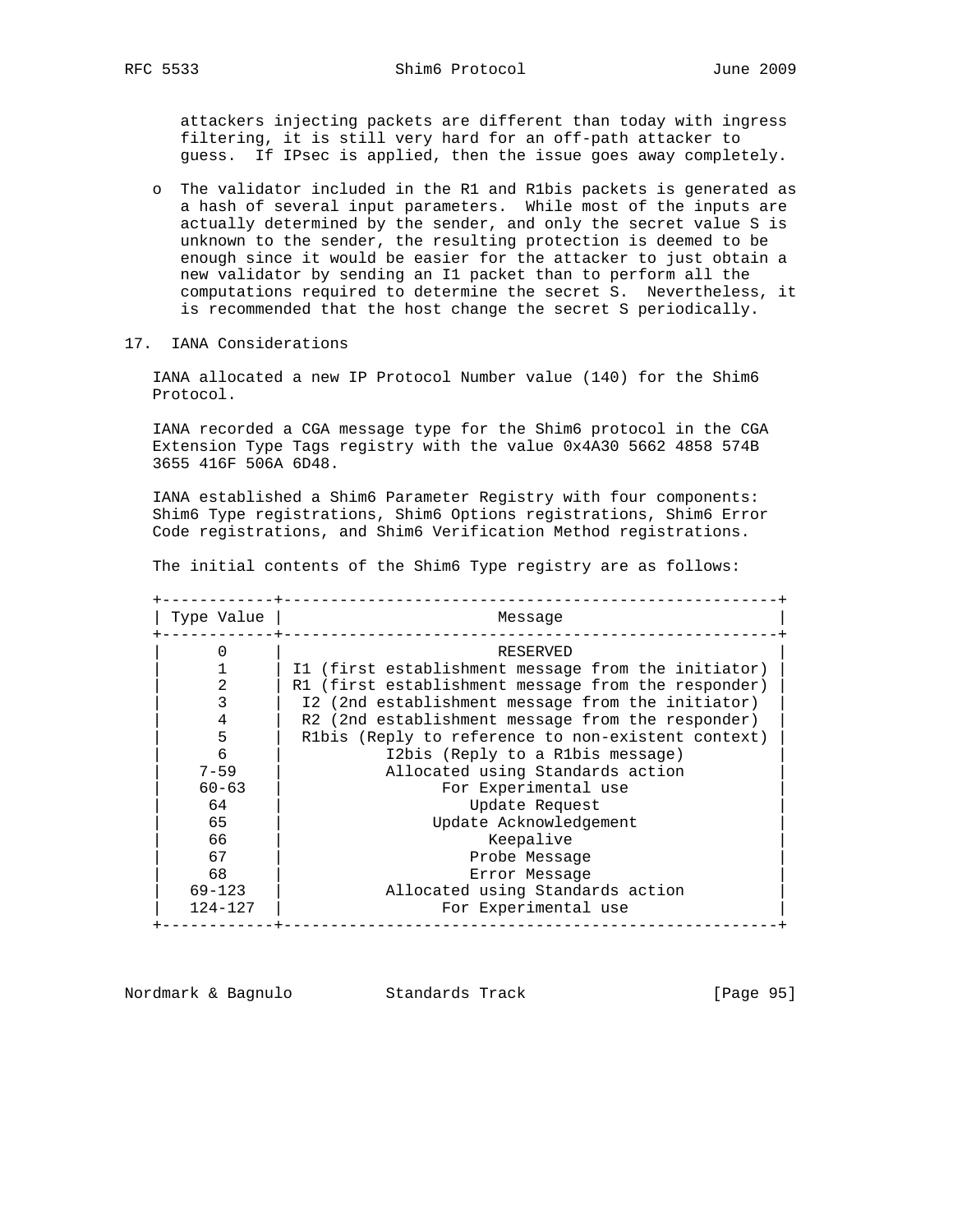The initial contents of the Shim6 Options registry are as follows:

| Type                                         | Option Name                                                                                                              |
|----------------------------------------------|--------------------------------------------------------------------------------------------------------------------------|
|                                              | RESERVED<br>Responder Validator<br>Locator List<br>Locator Preferences<br>CGA Parameter Data Structure<br>CGA Signature  |
| 6                                            | ULID Pair<br>Forked Instance Identifier                                                                                  |
| $8 - 9$<br>10<br>$11 - 16383$<br>16384-32767 | Allocated using Standards action<br>Keepalive Timeout Option<br>Allocated using Standards action<br>For Experimental use |

The initial contents of the Shim6 Error Code registry are as follows:

| Code Value  | Description                                |
|-------------|--------------------------------------------|
|             | Unknown Shim6 message type                 |
|             | Critical Option not recognized             |
|             | Locator verification method failed         |
|             | Locator List Generation number out of sync |
|             | Error in the number of locators            |
| $5 - 19$    | Allocated using Standards action           |
| $120 - 127$ | Reserved for debugging purposes            |

 The initial contents of the Shim6 Verification Method registry are as follows:

| Value                           | Verification Method                                                                                   |  |
|---------------------------------|-------------------------------------------------------------------------------------------------------|--|
| $3 - 200$<br>$201 - 254$<br>255 | RESERVED<br><b>CGA</b><br>HBA<br>Allocated using Standards action<br>For Experimental use<br>RESERVED |  |

Nordmark & Bagnulo Standards Track [Page 96]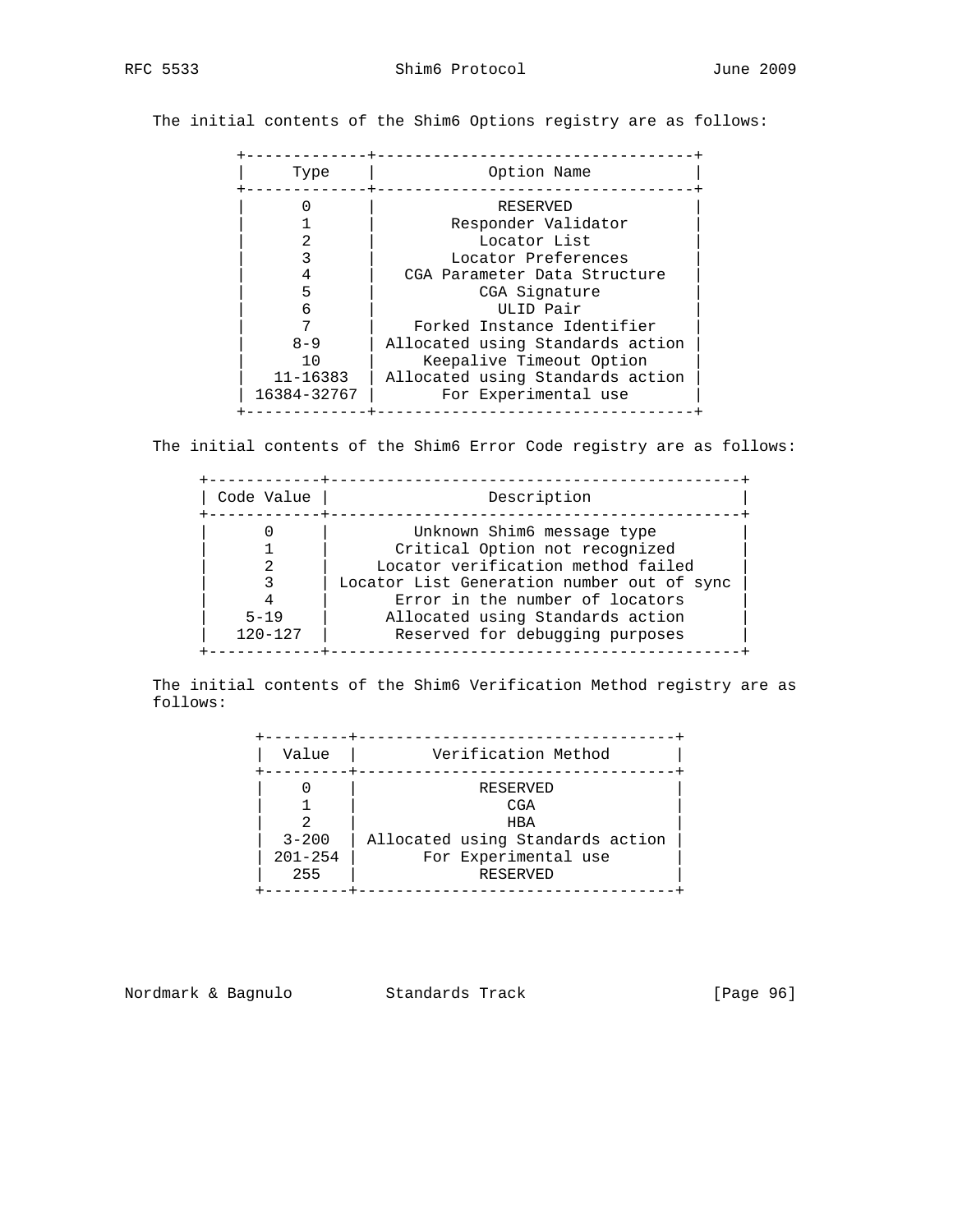18. Acknowledgements

 Over the years, many people active in the multi6 and shim6 WGs have contributed ideas and suggestions that are reflected in this specification. Special thanks to the careful comments from Sam Hartman, Cullen Jennings, Magnus Nystrom, Stephen Kent, Geoff Huston, Shinta Sugimoto, Pekka Savola, Dave Meyer, Deguang Le, Jari Arkko, Iljitsch van Beijnum, Jim Bound, Brian Carpenter, Sebastien Barre, Matthijs Mekking, Dave Thaler, Bob Braden, Wesley Eddy, Pasi Eronen, and Tom Henderson on earlier versions of this document.

- 19. References
- 19.1. Normative References
	- [1] Bradner, S., "Key words for use in RFCs to Indicate Requirement Levels", BCP 14, RFC 2119, March 1997.
	- [2] Aura, T., "Cryptographically Generated Addresses (CGA)", RFC 3972, March 2005.
	- [3] Bagnulo, M., "Hash-Based Addresses (HBA)", RFC 5535, June 2009.
	- [4] Arkko, J. and I. van Beijnum, "Failure Detection and Locator Pair Exploration Protocol for IPv6 Multihoming", RFC 5534, June 2009.
- 19.2. Informative References
	- [5] Gulbrandsen, A., Vixie, P., and L. Esibov, "A DNS RR for specifying the location of services (DNS SRV)", RFC 2782, February 2000.
	- [6] Ferguson, P. and D. Senie, "Network Ingress Filtering: Defeating Denial of Service Attacks which employ IP Source Address Spoofing", BCP 38, RFC 2827, May 2000.
	- [7] Draves, R., "Default Address Selection for Internet Protocol version 6 (IPv6)", RFC 3484, February 2003.
	- [8] Nordmark, E., "Multihoming without IP Identifiers", Work in Progress, July 2004.
	- [9] Bagnulo, M., "Updating RFC 3484 for multihoming support", Work in Progress, November 2007.

Nordmark & Bagnulo Standards Track [Page 97]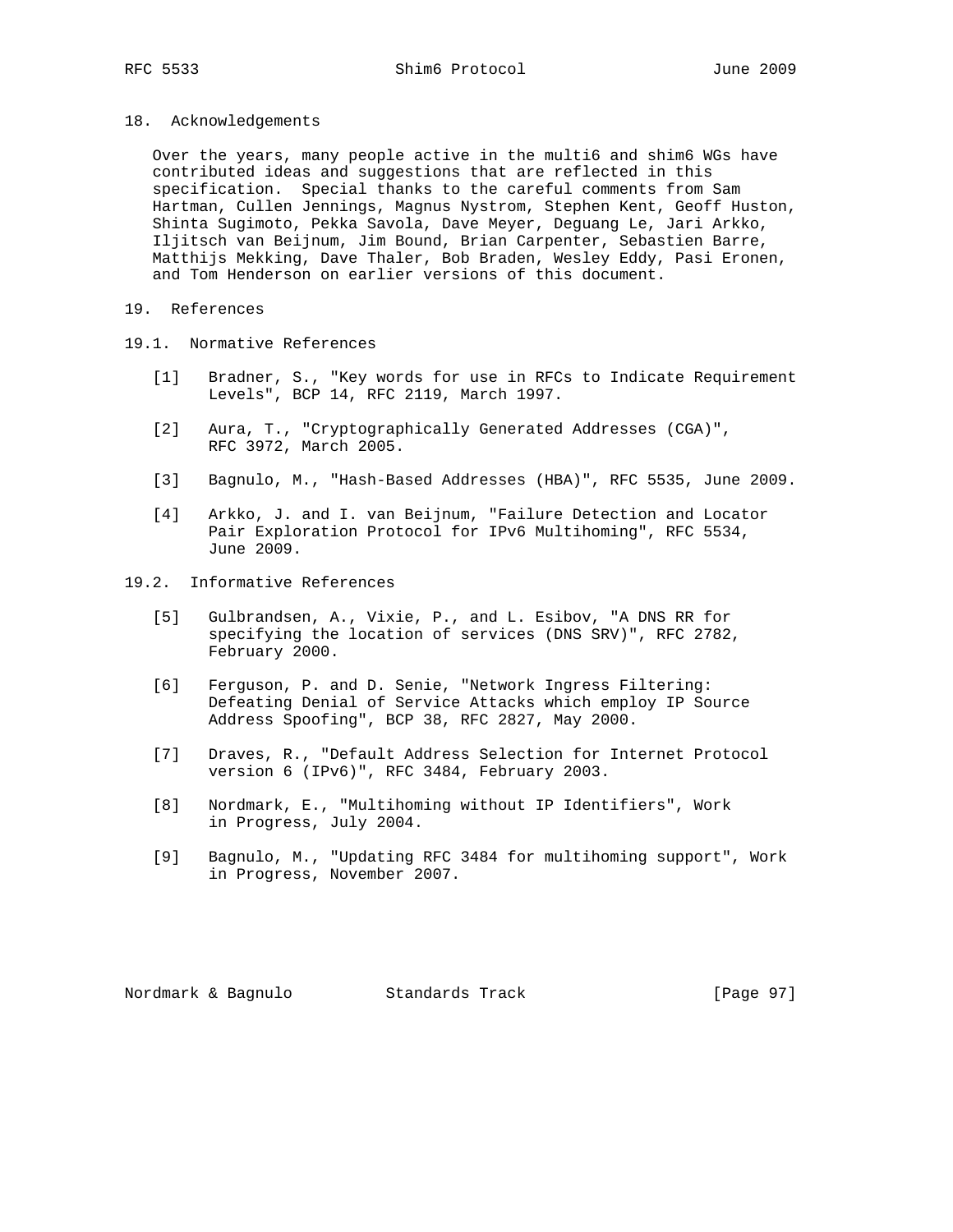RFC 5533 Shim6 Protocol June 2009

- [10] Schulzrinne, H., Casner, S., Frederick, R., and V. Jacobson, "RTP: A Transport Protocol for Real-Time Applications", STD 64, RFC 3550, July 2003.
- [11] Abley, J., Black, B., and V. Gill, "Goals for IPv6 Site- Multihoming Architectures", RFC 3582, August 2003.
- [12] Rajahalme, J., Conta, A., Carpenter, B., and S. Deering, "IPv6 Flow Label Specification", RFC 3697, March 2004.
- [13] Eastlake, D., Schiller, J., and S. Crocker, "Randomness Requirements for Security", BCP 106, RFC 4086, June 2005.
- [14] Hinden, R. and B. Haberman, "Unique Local IPv6 Unicast Addresses", RFC 4193, October 2005.
- [15] Nordmark, E. and T. Li, "Threats Relating to IPv6 Multihoming Solutions", RFC 4218, October 2005.
- [16] Huitema, C., "Ingress filtering compatibility for IPv6 multihomed sites", Work in Progress, September 2005.
- [17] Bagnulo, M. and E. Nordmark, "SHIM MIPv6 Interaction", Work in Progress, July 2005.
- [18] Nordmark, E., "Shim6-Application Referral Issues", Work in Progress, July 2005.
- [19] Bagnulo, M. and J. Abley, "Applicability Statement for the Level 3 Multihoming Shim Protocol (Shim6)", Work in Progress, July 2007.
- [20] Moskowitz, R., Nikander, P., Jokela, P., and T. Henderson, "Host Identity Protocol", RFC 5201, April 2008.
- [21] Schuetz, S., Koutsianas, N., Eggert, L., Eddy, W., Swami, Y., and K. Le, "TCP Response to Lower-Layer Connectivity-Change Indications", Work in Progress, February 2008.
- [22] Williams, N. and M. Richardson, "Better-Than-Nothing Security: An Unauthenticated Mode of IPsec", RFC 5386, November 2008.
- [23] Komu, M., Bagnulo, M., Slavov, K., and S. Sugimoto, "Socket Application Program Interface (API) for Multihoming Shim", Work in Progress, November 2008.
- [24] Mathis, M. and J. Heffner, "Packetization Layer Path MTU Discovery", RFC 4821, March 2007.

Nordmark & Bagnulo Standards Track [Page 98]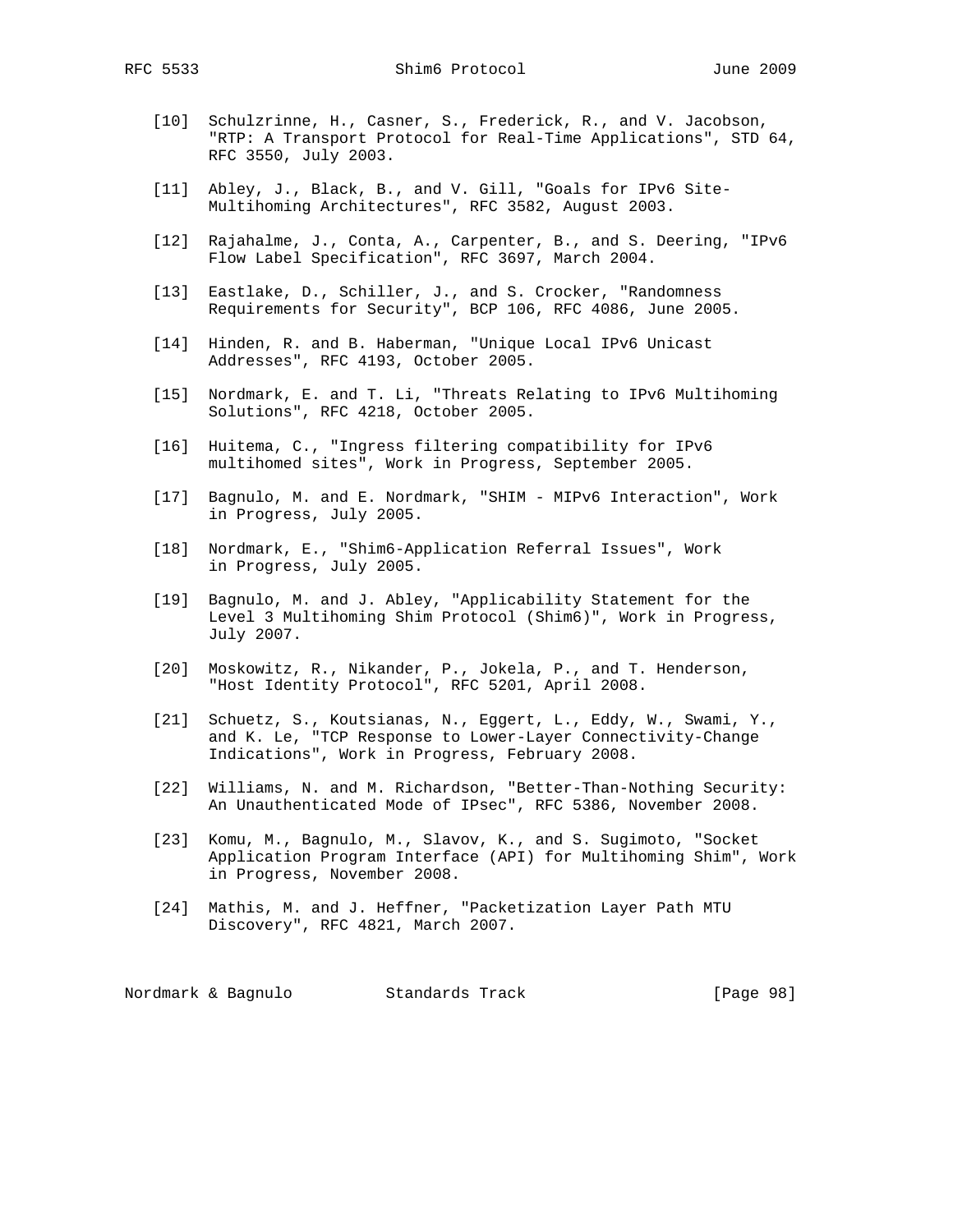[25] Bonica, R., Gan, D., Tappan, D., and C. Pignataro, "Extended ICMP to Support Multi-Part Messages", RFC 4884, April 2007.

Nordmark & Bagnulo Standards Track [Page 99]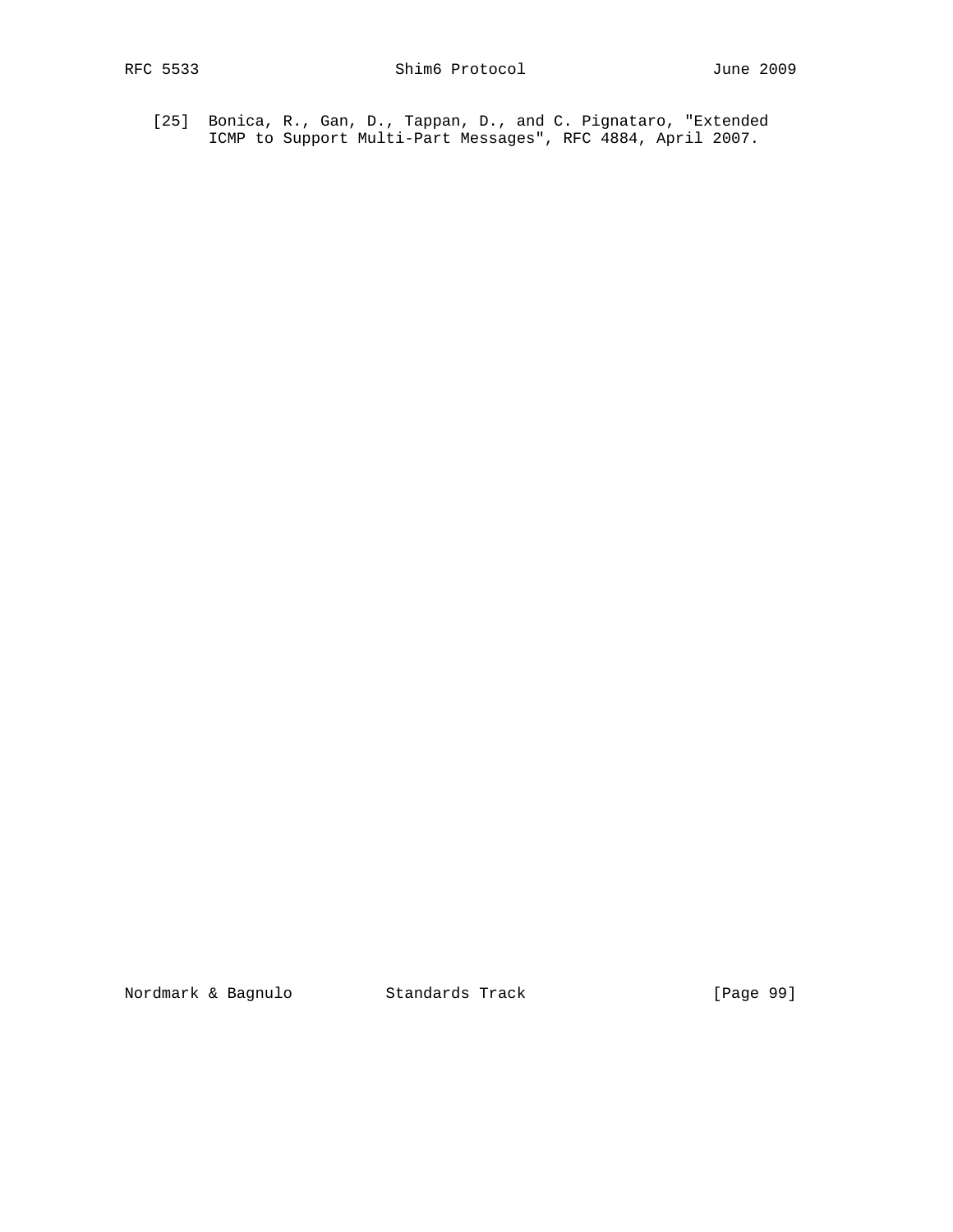Appendix A. Possible Protocol Extensions

 During the development of this protocol, several issues have been brought up that are important to address but that do not need to be in the base protocol itself; instead, these can be done as extensions to the protocol. The key ones are:

- o As stated in the assumptions in Section 3, in order for the Shim6 protocol to be able to recover from a wide range of failures (for instance, when one of the communicating hosts is single-homed) and to cope with a site's ISPs that do ingress filtering based on the source IPv6 address, there is a need for the host to be able to influence the egress selection from its site. Further discussion of this issue is captured in [16].
- o Is there need for keeping the list of locators private between the two communicating endpoints? We can potentially accomplish that when using CGA (not when using HBA), but only at the cost of doing some public key encryption and decryption operations as part of the context establishment. The suggestion is to leave this for a future extension to the protocol.
- o Defining some form of end-to-end "compression" mechanism that removes the need to include the Shim6 Payload Extension header when the locator pair is not the ULID pair.
- o Supporting the dynamic setting of locator preferences on a site wide basis and using the Locator Preference option in the Shim6 protocol to convey these preferences to remote communicating hosts. This could mirror the DNS SRV record's notion of priority and weight.
- o Specifying APIs in order for the ULPs to be aware of the locators that the shim is using and to be able to influence the choice of locators (controlling preferences as well as triggering a locator pair switch). This includes providing APIs that the ULPs can use to fork a shim context.
- o Determining whether it is feasible to relax the suggestions for when context state is removed so that one can end up with an asymmetric distribution of the context state and still get (most of) the shim benefits. For example, the busy server would go through the context setup but would quickly remove the context state after this (in order to save memory); however, the not-so busy client would retain the context state. The context-recovery mechanism presented in Section 7.5 would then re-create the state should the client send either a shim control message (e.g., Probe message because it sees a problem) or a ULP packet in a Shim6

Nordmark & Bagnulo Standards Track [Page 100]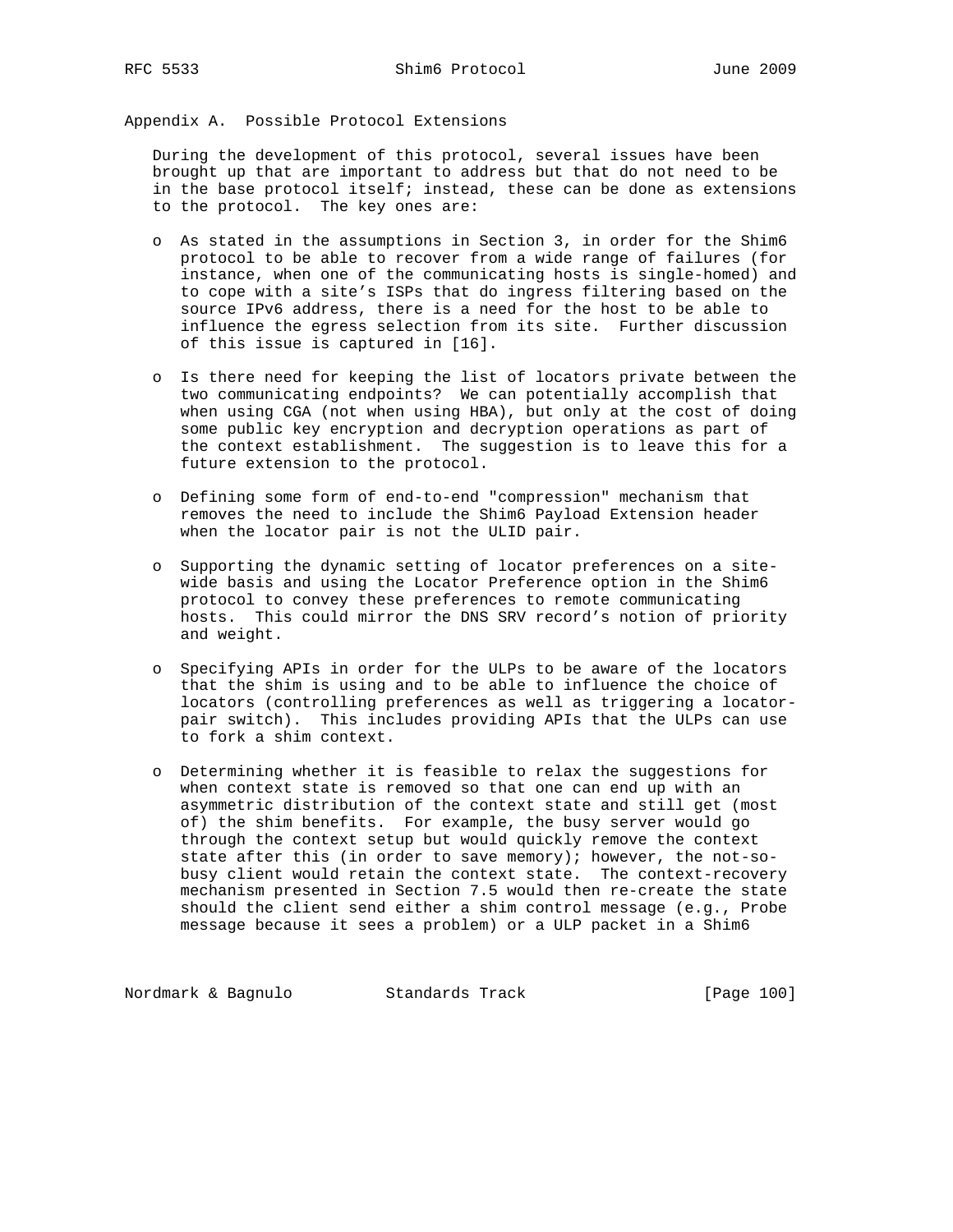Payload Extension header (because it had earlier failed over to an alternative locator pair but had been silent for a while). This seems to provide the benefits of the shim as long as the client can detect the failure. If the client doesn't send anything and it is the server that tries to send, then it will not be able to recover because the shim on the server has no context state and hence doesn't know any alternate locator pairs.

- o Study what it would take to make the Shim6 control protocol not rely at all on a stable source locator in the packets. This can probably be accomplished by having all the shim control messages include the ULID-pair option.
- o If each host might have lots of locators, then the current requirement to include essentially all of them in the I2 and R2 messages might be constraining. If this is the case, we can look into using the CGA Parameter Data Structure for the comparison, instead of the prefix sets, to be able to detect context confusion. This would place some constraint on a (logical) only using, for example, one CGA public key; it would also require some carefully crafted rules on how two PDSs are compared for "being the same host". But if we don't expect more than a handful of locators per host, then we don't need this added complexity.
- o ULP-specified timers for the reachability detection mechanism (which can be particularly useful when there are forked contexts).
- o Pre-verify some "backup" locator pair, so that the failover time can be shorter.
- o Study how Shim6 and Mobile IPv6 might interact [17].

Appendix B. Simplified STATE Machine

 The STATEs are defined in Section 6.2. The intent is for the stylized description below to be consistent with the textual description in the specification; however, should they conflict, the textual description is normative.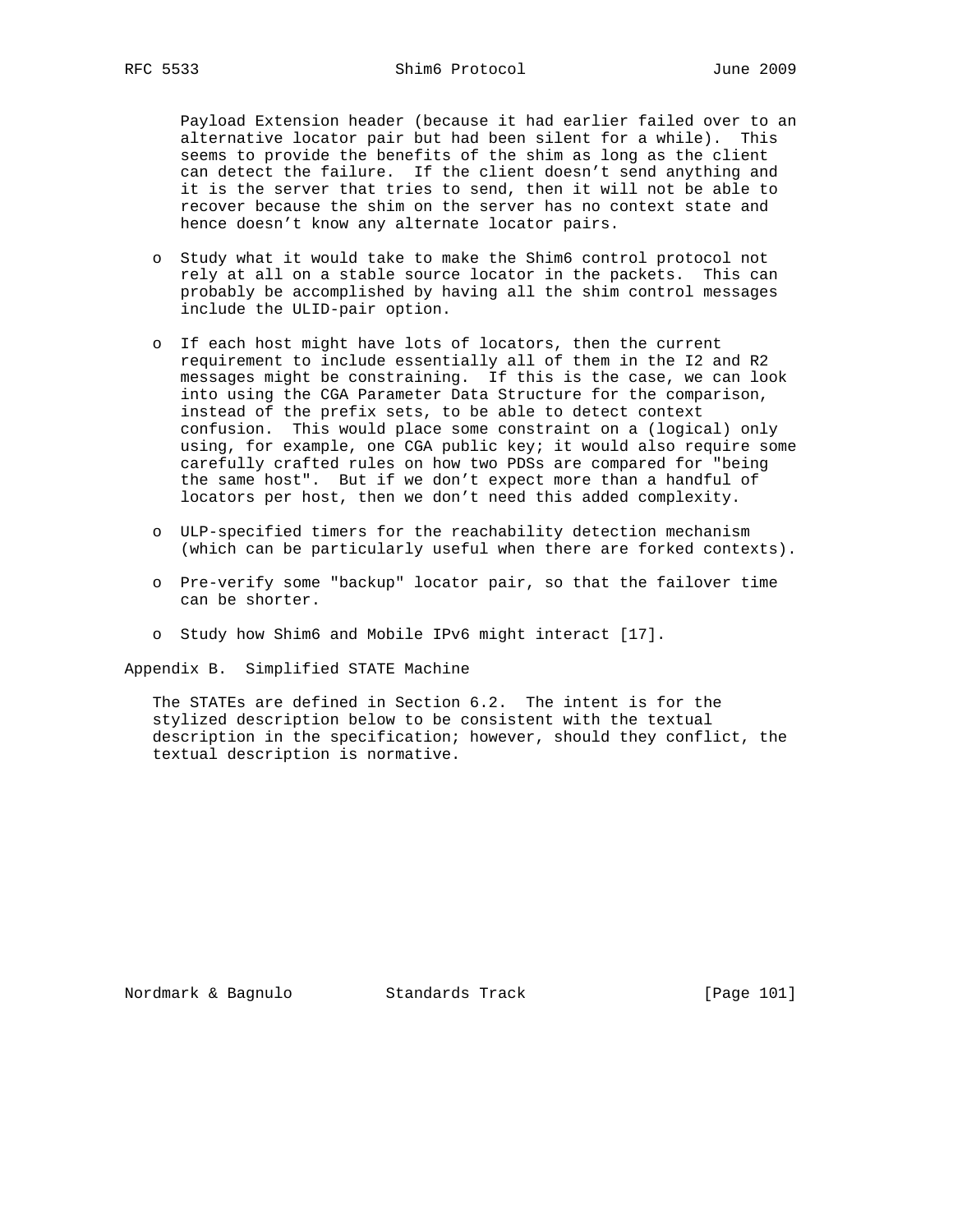The following table describes the possible actions in STATE IDLE and their respective triggers:

| Trigger                                                           | Action<br>__________________________                                             |
|-------------------------------------------------------------------|----------------------------------------------------------------------------------|
| Receive I1                                                        | Send R1 and stay in IDLE                                                         |
| Heuristics trigger<br>a new context<br>establishment              | Send I1 and move to I1-SENT                                                      |
| Receive I2, verify<br>validator and<br>RESP Nonce                 | If successful, send R2 and move to<br><b>ESTABLISHED</b>                         |
|                                                                   | If fail, stay in IDLE                                                            |
| Receive I2bis,<br>verify validator<br>and RESP Nonce              | If successful, send R2 and move to<br><b>ESTABLISHED</b>                         |
|                                                                   | If fail, stay in IDLE                                                            |
| R1, R1bis, R2                                                     | N/A (This context lacks the required info<br>for the dispatcher to deliver them) |
| Receive Payload<br>Extension header<br>or other control<br>packet | Send R1bis and stay in IDLE                                                      |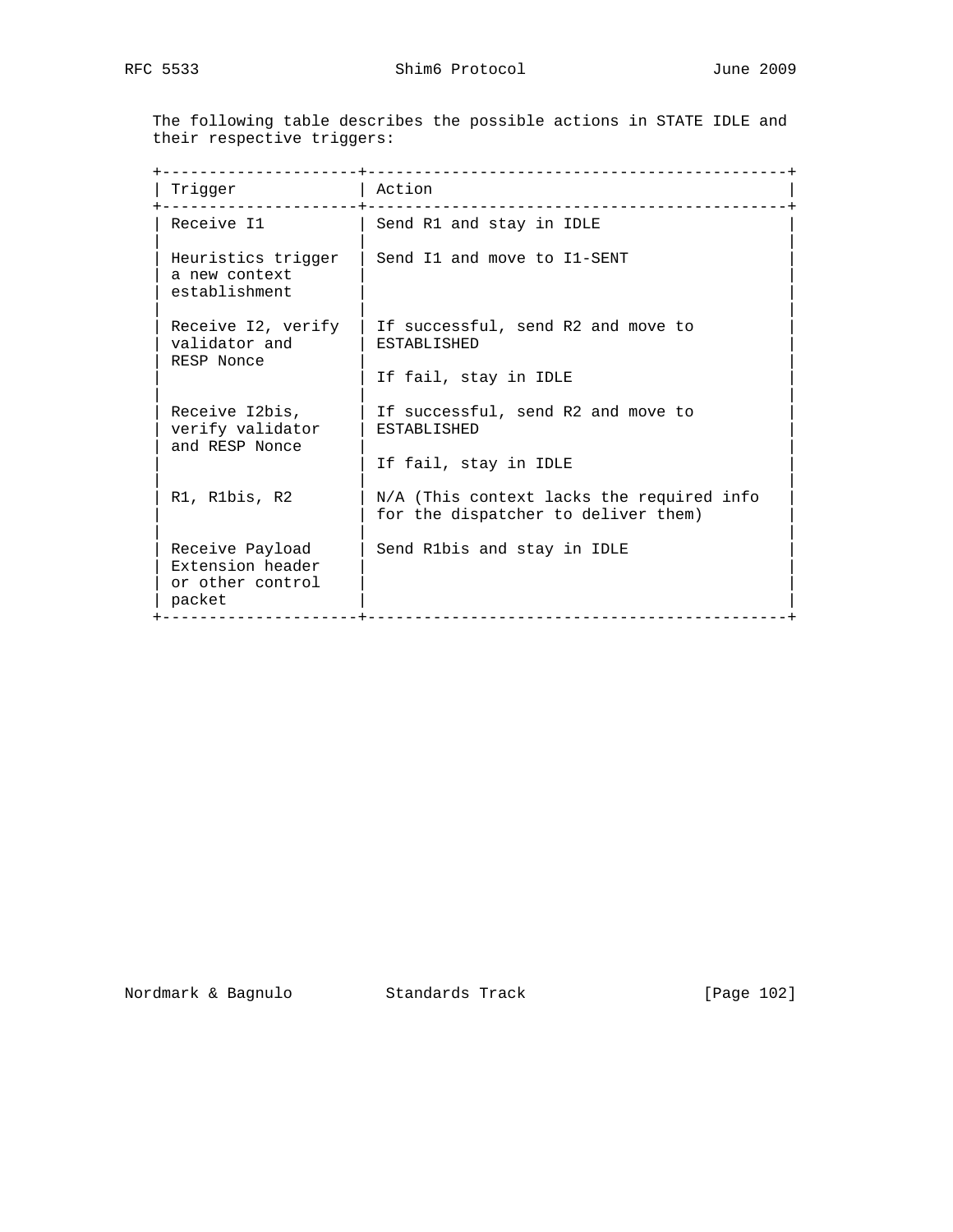The following table describes the possible actions in STATE I1-SENT and their respective triggers:

| Trigger                                                           | Action                                                                                                  |
|-------------------------------------------------------------------|---------------------------------------------------------------------------------------------------------|
| INIT Nonce                                                        | Receive R1, verify   If successful, send I2 and move to I2-SENT<br>If fail, discard and stay in I1-SENT |
| Receive I1                                                        | Send R2 and stay in I1-SENT                                                                             |
| Receive R2, verify<br>INIT Nonce                                  | If successful, move to ESTABLISHED                                                                      |
|                                                                   | If fail, discard and stay in I1-SENT                                                                    |
| Receive I2, verify<br>validator and RESP                          | If successful, send R2 and move to<br><b>ESTABLISHED</b>                                                |
| Nonce                                                             | If fail, discard and stay in I1-SENT                                                                    |
| Receive I2bis,<br>verify validator<br>and RESP Nonce              | If successful, send R2 and move to<br><b>ESTABLISHED</b>                                                |
|                                                                   | If fail, discard and stay in I1-SENT                                                                    |
| Timeout, increment<br>timeout counter                             | If counter =< I1_RETRIES_MAX, send I1 and<br>stay in I1-SENT                                            |
|                                                                   | If counter > Il_RETRIES_MAX, go to E-FAILED                                                             |
| Receive ICMP payload<br>unknown error                             | Move to E-FAILED                                                                                        |
| R1bis                                                             | N/A (Dispatcher doesn't deliver since<br>$CT(peer)$ is not set)                                         |
| Receive Payload<br>Extension header<br>or other control<br>packet | Discard and stay in I1-SENT<br>--------------------                                                     |

Nordmark & Bagnulo Standards Track [Page 103]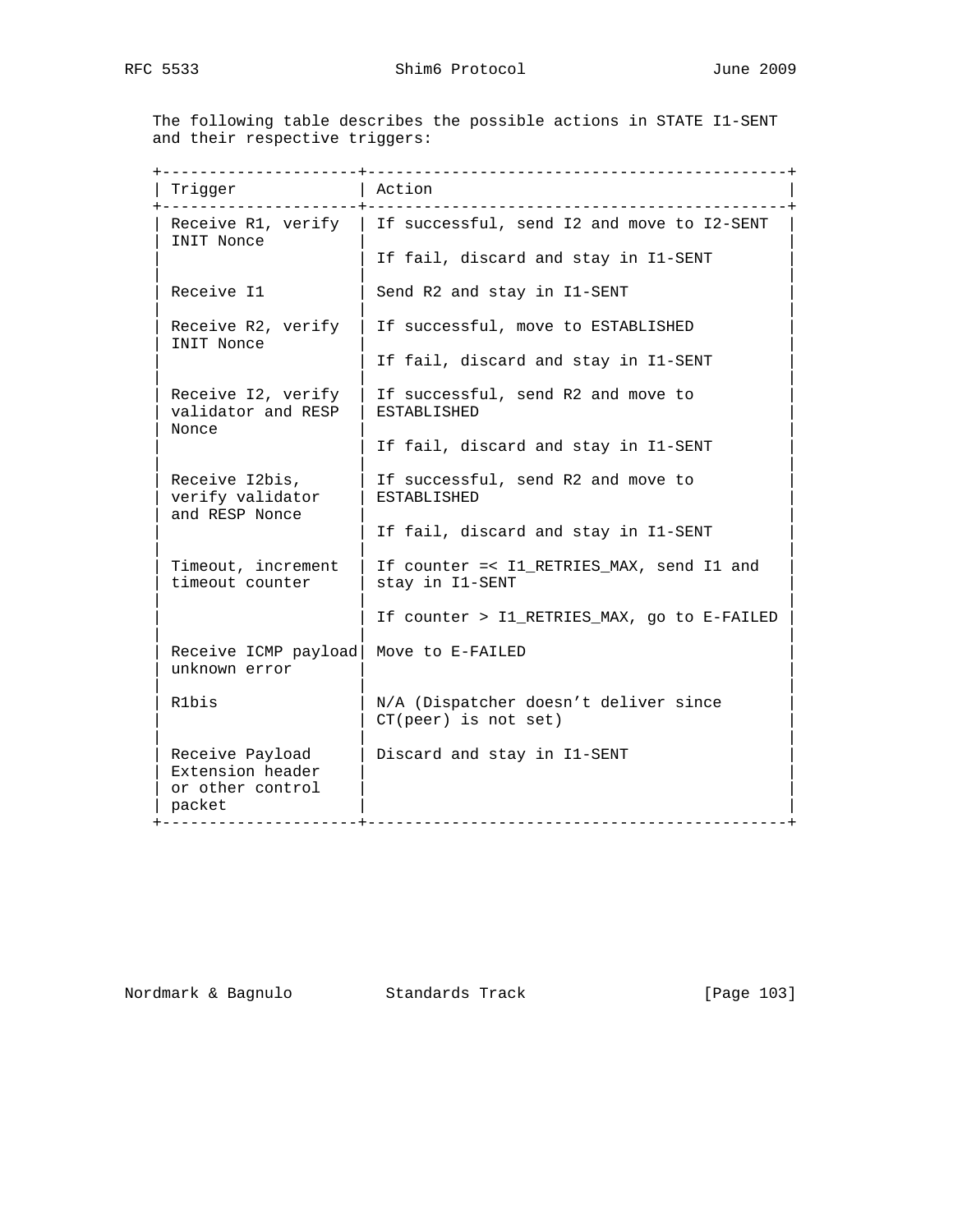The following table describes the possible actions in STATE I2-SENT and their respective triggers:

| Trigger                                                           | Action                                                                                            |
|-------------------------------------------------------------------|---------------------------------------------------------------------------------------------------|
| INIT Nonce                                                        | Receive R2, verify   If successful, move to ESTABLISHED                                           |
|                                                                   | If fail, stay in I2-SENT                                                                          |
| Receive I1                                                        | Send R2 and stay in I2-SENT                                                                       |
| Receive I2,<br>verify validator<br>and RESP Nonce                 | Send R2 and stay in I2-SENT                                                                       |
| Receive I2bis,<br>verify validator<br>and RESP Nonce              | Send R2 and stay in I2-SENT                                                                       |
| Receive R1                                                        | Discard and stay in I2-SENT                                                                       |
| Timeout, increment<br>timeout counter                             | If counter =< I2_RETRIES_MAX, send I2 and<br>stay in I2-SENT                                      |
|                                                                   | If counter > I2_RETRIES_MAX, send I1 and go<br>to I1-SENT                                         |
| R1bis                                                             | N/A (Dispatcher doesn't deliver since<br>$CT(peer)$ is not set)                                   |
| Receive Payload<br>Extension header<br>or other control<br>packet | Accept and send I2 (probably R2 was sent<br>by peer and lost)<br>-------------------------------- |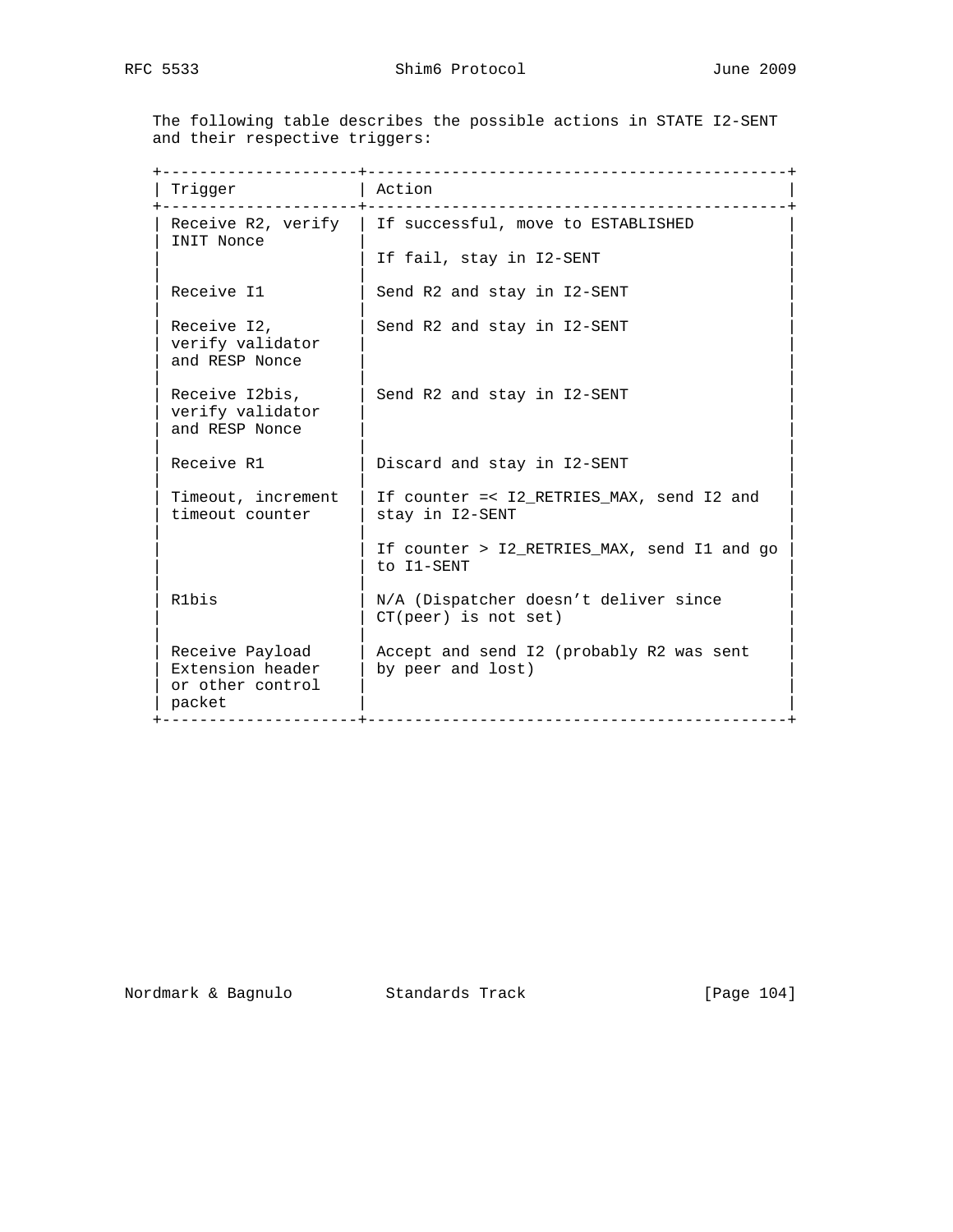The following table describes the possible actions in STATE I2BIS- SENT and their respective triggers:

| Trigger                                                           | Action                                                                                              |
|-------------------------------------------------------------------|-----------------------------------------------------------------------------------------------------|
| INIT Nonce                                                        | Receive R2, verify   If successful, move to ESTABLISHED                                             |
|                                                                   | If fail, stay in I2BIS-SENT                                                                         |
| Receive I1                                                        | Send R2 and stay in I2BIS-SENT                                                                      |
| Receive I2,<br>verify validator<br>and RESP Nonce                 | Send R2 and stay in I2BIS-SENT                                                                      |
| Receive I2bis,<br>verify validator<br>and RESP Nonce              | Send R2 and stay in I2BIS-SENT                                                                      |
| Receive R1                                                        | Discard and stay in I2BIS-SENT                                                                      |
| Timeout, increment<br>timeout counter                             | If counter =< I2 RETRIES MAX, send I2bis<br>and stay in I2BIS-SENT                                  |
|                                                                   | If counter > I2_RETRIES_MAX, send I1 and<br>go to Il-SENT                                           |
| R1bis                                                             | N/A (Dispatcher doesn't deliver since<br>$CT(peer)$ is not set)                                     |
| Receive Payload<br>Extension header<br>or other control<br>packet | Accept and send I2bis (probably R2 was<br>sent by peer and lost)<br>_______________________________ |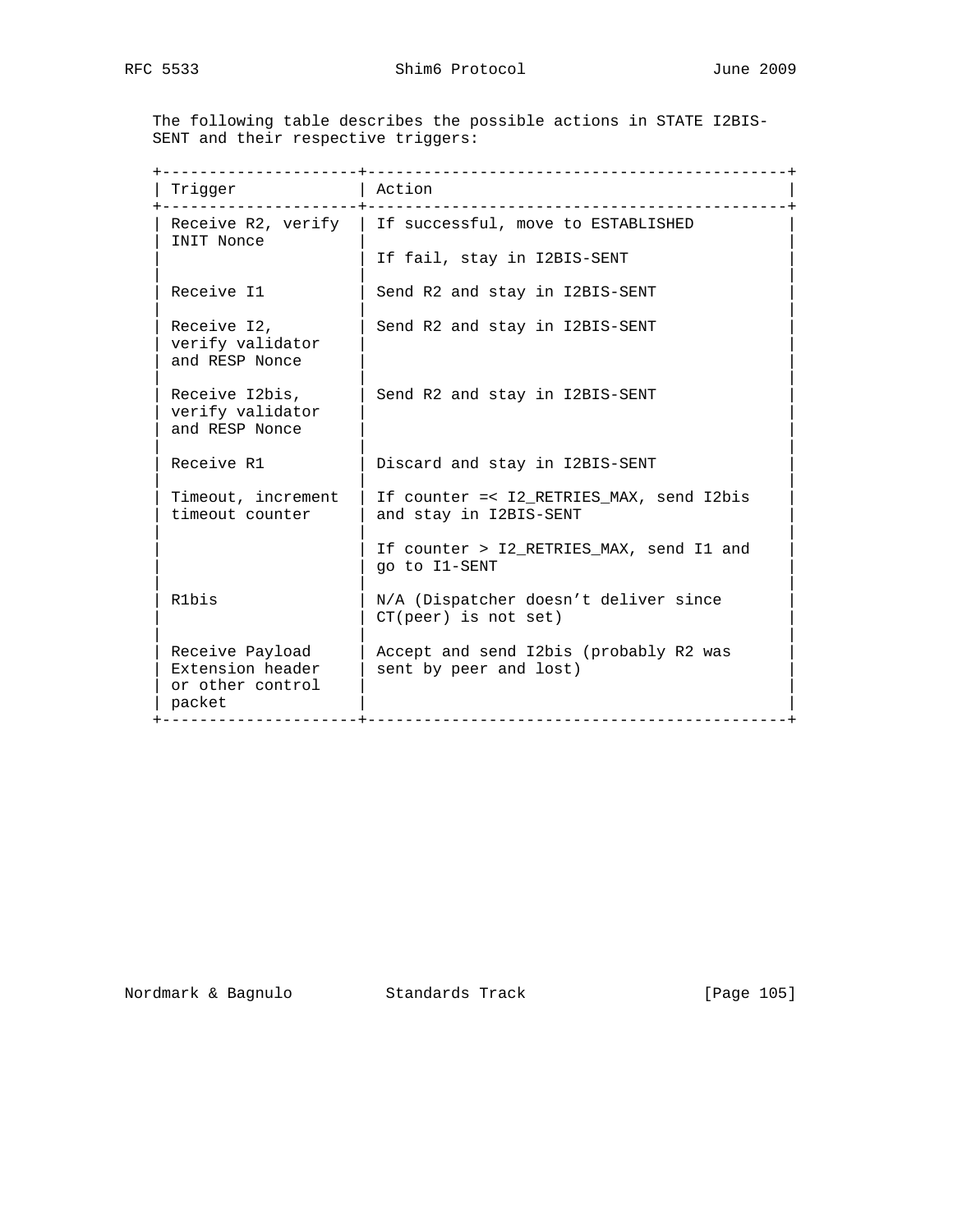The following table describes the possible actions in STATE ESTABLISHED and their respective triggers:

| Trigger                                                                                            | Action                                                                                                          |
|----------------------------------------------------------------------------------------------------|-----------------------------------------------------------------------------------------------------------------|
| $CT(peer)$ with<br>received CT                                                                     | Receive I1, compare   If no match, send R1 and stay in ESTABLISHED<br>If match, send R2 and stay in ESTABLISHED |
| Receive I2, verify<br>validator and RESP<br>Nonce                                                  | If successful, send R2 and stay in<br><b>ESTABLISHED</b><br>Otherwise, discard and stay in ESTABLISHED          |
| Receive I2bis,<br>verify validator                                                                 | If successful, send R2 and stay in<br><b>ESTABLISHED</b>                                                        |
| and RESP Nonce                                                                                     | Otherwise, discard and stay in ESTABLISHED                                                                      |
| Receive R2                                                                                         | Discard and stay in ESTABLISHED                                                                                 |
| Receive R1                                                                                         | Discard and stay in ESTABLISHED                                                                                 |
| Receive R1bis                                                                                      | Send I2bis and move to I2BIS-SENT                                                                               |
| Receive Payload<br>Extension header<br>or other control<br>packet                                  | Process and stay in ESTABLISHED                                                                                 |
| Implementation-<br>specific heuristic<br>(e.g., No open ULP<br>sockets and idle<br>for some time ) | Discard state and go to IDLE<br>-------------------------------                                                 |

Nordmark & Bagnulo Standards Track [Page 106]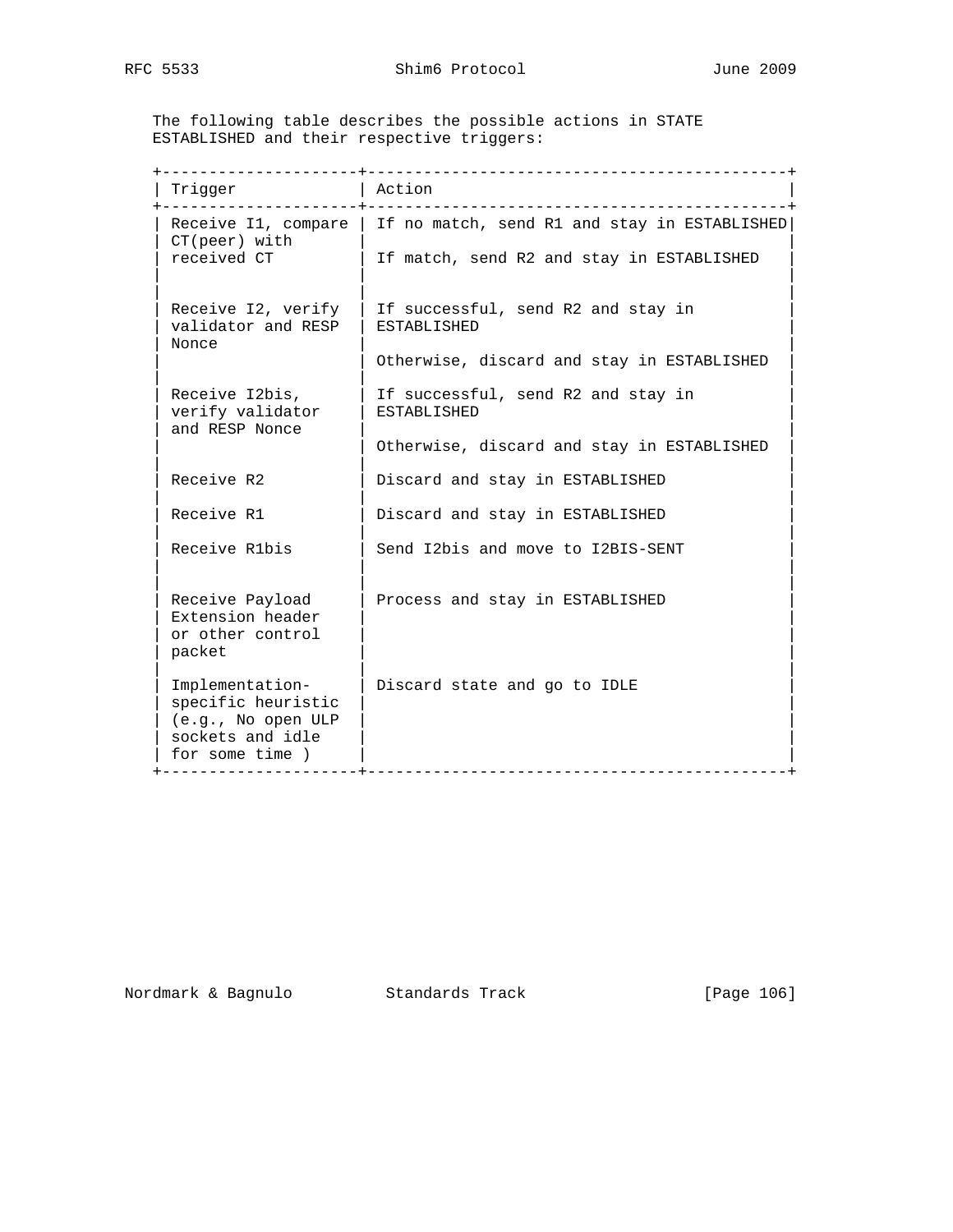The following table describes the possible actions in STATE E-FAILED and their respective triggers:

| Trigger                         | Action             |  |
|---------------------------------|--------------------|--|
| Wait for<br>NO_R1_HOLDDOWN_TIME | Go to IDLE         |  |
| Any packet                      | Process as in IDLE |  |

 The following table describes the possible actions in STATE NO- SUPPORT and their respective triggers:

| Trigger                        | Action             |  |
|--------------------------------|--------------------|--|
| Wait for<br>ICMP HOLDDOWN TIME | Go to IDLE         |  |
| Any packet                     | Process as in IDLE |  |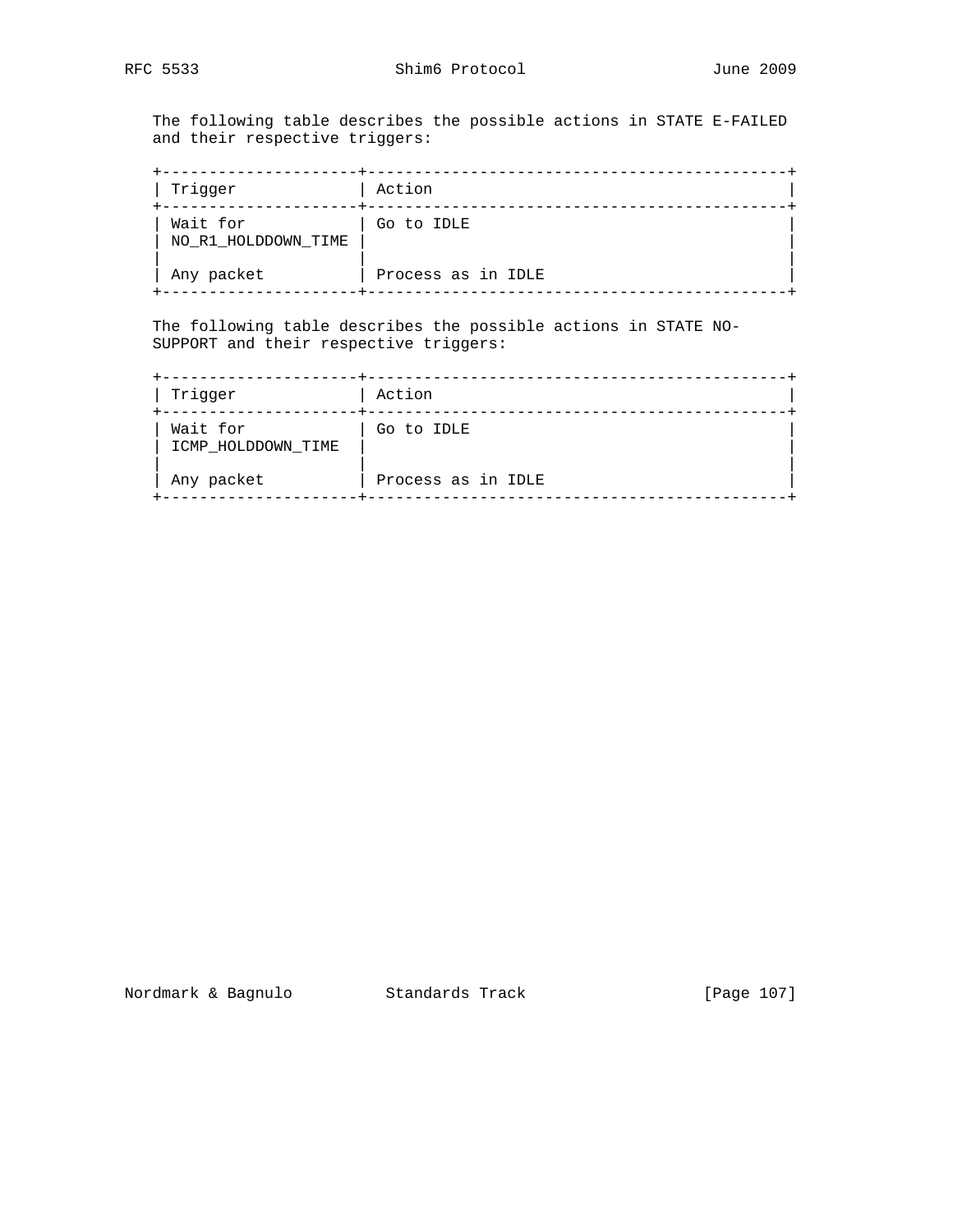B.1. Simplified STATE Machine Diagram



Nordmark & Bagnulo Standards Track [Page 108]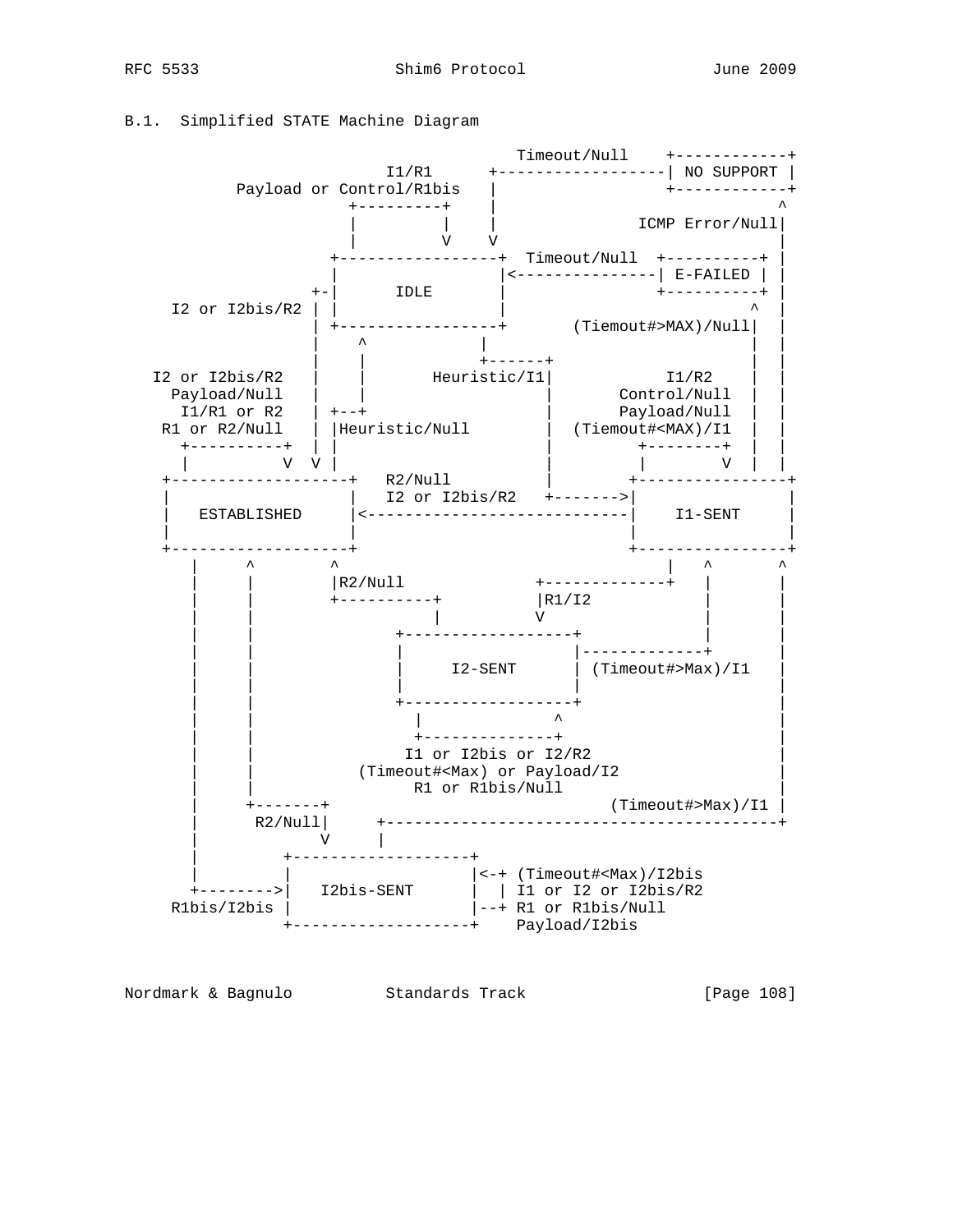# Appendix C. Context Tag Reuse

 The Shim6 protocol doesn't have a mechanism for coordinated state removal between the peers because such state removal doesn't seem to help, given that a host can crash and reboot at any time. A result of this is that the protocol needs to be robust against a Context Tag being reused for some other context. This section summarizes the different cases in which a Tag can be reused, and how the recovery works.

 The different cases are exemplified by the following case. Assume hosts A and B were communicating using a context with the ULID pair <A1, B2>, and that B had assigned Context Tag X to this context. We assume that B uses only the Context Tag to demultiplex the received Shim6 Payload Extension headers, since this is the more general case. Further, we assume that B removes this context state, while A retains it. B might then at a later time assign CT(local)=X to some other context, at which time, we have several possible cases:

- o The Context Tag is reassigned to a context for the same ULID pair <A1, B2>. We've called this "context recovery" in this document.
- o The Context Tag is reassigned to a context for a different ULID pair between the same two hosts, e.g., <A3, B3>. We've called this "context confusion" in this document.
- o The Context Tag is reassigned to a context between B and another host C, for instance, for the ULID pair <C3, B2>. That is a form of three-party context confusion.

## C.1. Context Recovery

 This case is relatively simple and is discussed in Section 7.5. The observation is that since the ULID pair is the same, when either A or B tries to establish the new context, A can keep the old context while B re-creates the context with the same Context Tag  $CT(B) = X$ .

## C.2. Context Confusion

 This case is a bit more complex and is discussed in Section 7.6. When the new context is created, whether A or B initiates it, host A can detect when it receives B's locator set (in the I2 or R2 message) in that it ends up with two contexts to the same peer host (overlapping Ls(peer) locator sets) that have the same Context Tag:  $CT(peer) = X.$  At this point in time, host A can clear up any possibility of causing confusion by not using the old context to send any more packets. It either just discards the old context (it might not be used by any ULP traffic, since B had discarded it) or it re-

Nordmark & Bagnulo Standards Track [Page 109]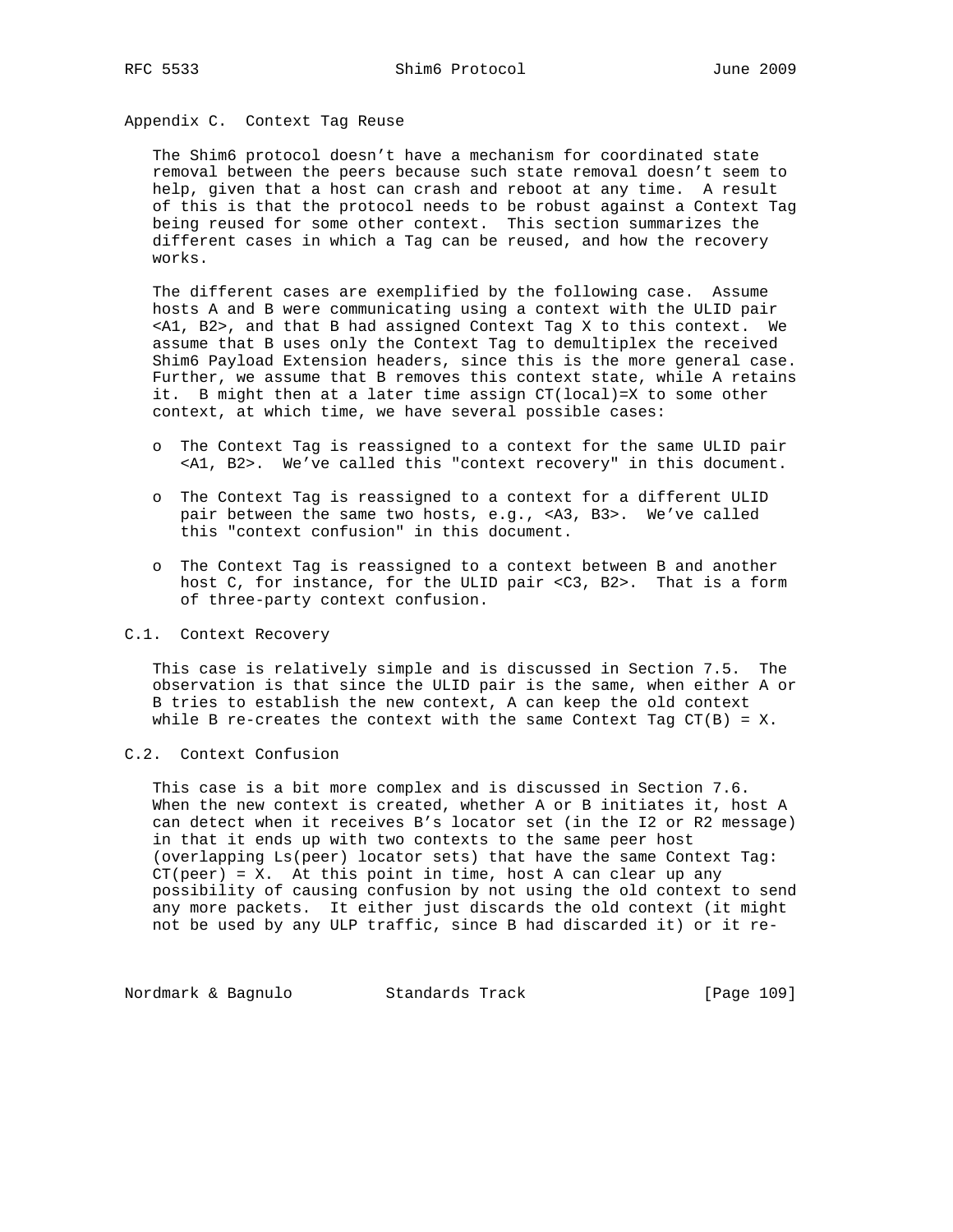creates a different context for the old ULID pair (<A1, B2>), for which B will assign a unique CT(B) as part of the normal context establishment mechanism.

C.3. Three-Party Context Confusion

 The third case does not have a place where the old state on A can be verified since the new context is established between B and C. Thus, when B receives Shim6 Payload Extension headers with X as the Context Tag, it will find the context for <C3, B2> and, hence, will rewrite the packets to have C3 in the Source Address field and B2 in the Destination Address field before passing them up to the ULP. This rewriting is correct when the packets are in fact sent by host C, but if host A ever happens to send a packet using the old context, then the ULP on A sends a packet with ULIDs <A1, B2> and the packet arrives at the ULP on B with ULIDs <C3, B2>.

 This is clearly an error, and the packet will most likely be rejected by the ULP on B due to a bad pseudo-header checksum. Even if the checksum is okay (probability  $2^{\lambda}$ -16), the ULP isn't likely to have a connection for those ULIDs and port numbers. And if the ULP is connection-less, processing the packet is most likely harmless; such a ULP must be able to copy with random packets being sent by random peers in any case.

 This broken state, where packets are sent from A to B using the old context on host A, might persist for some time but will not remain for very long. The unreachability detection on host A will kick in because it does not see any return traffic (payload or Keepalive messages) for the context. This will result in host A sending Probe messages to host B to find a working locator pair. The effect of this is that host B will notice that it does not have a context for the ULID pair <A1, B2> and  $CT(B) = X$ , which will make host B send an R1bis packet to re-establish that context. The re-established context, just like in the previous section, will get a unique  $CT(B)$ assigned by host B; thus, there will no longer be any confusion.

# C.4. Summary

 In summary, there are cases where a Context Tag might be reused while some peer retains the state, but the protocol can recover from it. The probability of these events is low, given the 47-bit Context Tag size. However, it is important that these recovery mechanisms be tested. Thus, during development and testing, it is recommended that implementations not use the full 47-bit space but instead keep, for example, the top 40 bits as zero, only leaving the host with 128 unique Context Tags. This will help test the recovery mechanisms.

Nordmark & Bagnulo Standards Track [Page 110]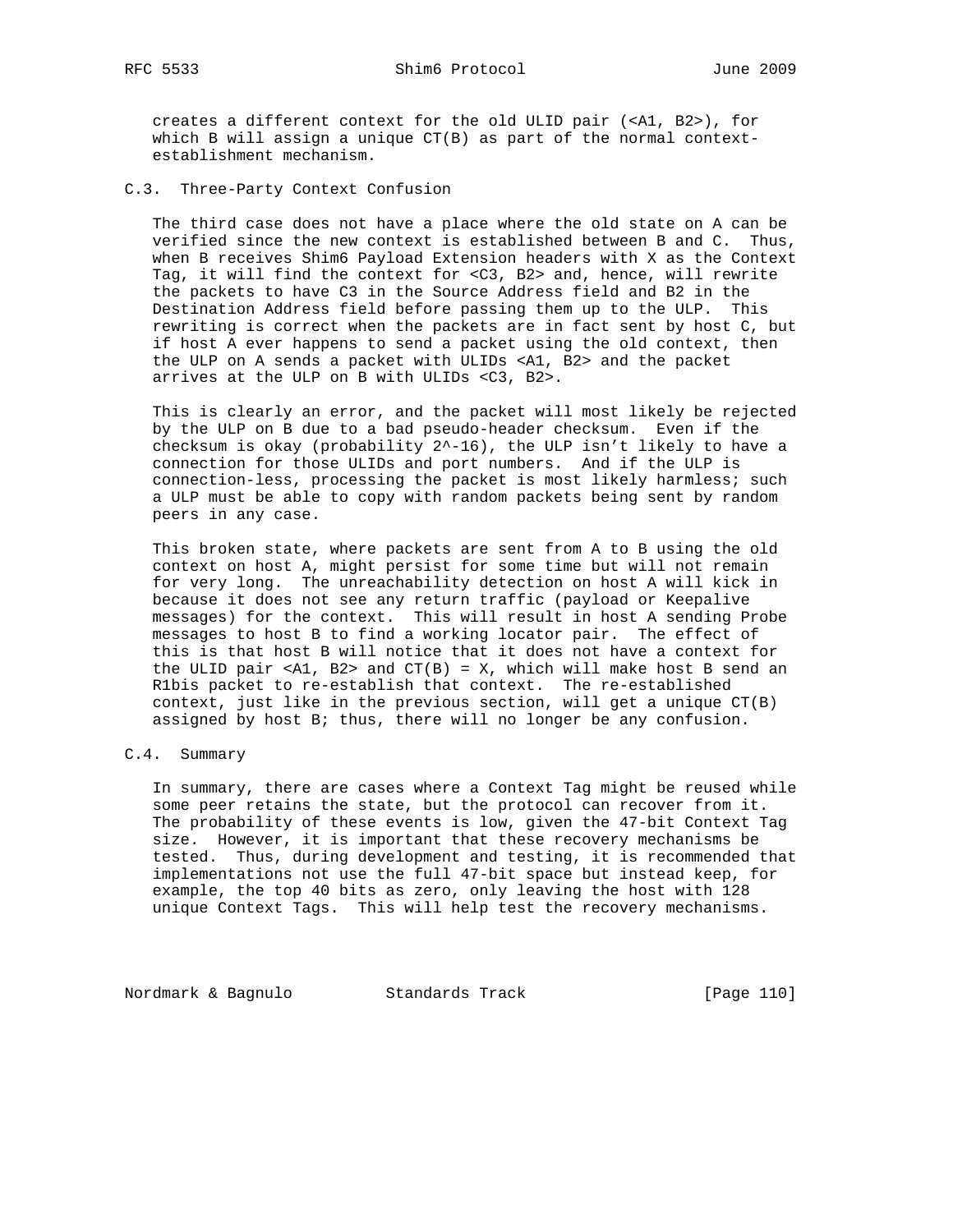Appendix D. Design Alternatives

 This document has picked a certain set of design choices in order to try to work out a bunch of the details and to stimulate discussion. But, as has been discussed on the mailing list, there are other choices that make sense. This appendix tries to enumerate some alternatives.

D.1. Context Granularity

 Over the years, various suggestions have been made whether the shim should, even if it operates at the IP layer, be aware of ULP connections and sessions and, as a result, be able to make separate shim contexts for separate ULP connections and sessions. A few different options have been discussed:

- o Each ULP connection maps to its own shim context.
- o The shim is unaware of the ULP notion of connections and just operates on a host-to-host (IP address) granularity.
- o Hybrids in which the shim is aware of some ULPs (such as TCP) and handles other ULPs on a host-to-host basis.

 Having shim state for every ULP connection potentially means higher overhead since the state-setup overhead might become significant; there is utility in being able to amortize this over multiple connections.

 But being completely unaware of the ULP connections might hamper ULPs that want different communication to use different locator pairs, for instance, for quality or cost reasons.

 The protocol has a shim that operates with host-level granularity (strictly speaking, with ULID-pair granularity) to be able to amortize the context establishment over multiple ULP connections. This is combined with the ability for Shim6-aware ULPs to request context forking so that different ULP traffic can use different locator pairs.

D.2. Demultiplexing of Data Packets in Shim6 Communications

 Once a ULID-pair context is established between two hosts, packets may carry locators that differ from the ULIDs presented to the ULPs using the established context. One of the main functions of the Shim6 layer is to perform the mapping between the locators used to forward packets through the network and the ULIDs presented to the ULP. In order to perform that translation for incoming packets, the

Nordmark & Bagnulo Standards Track [Page 111]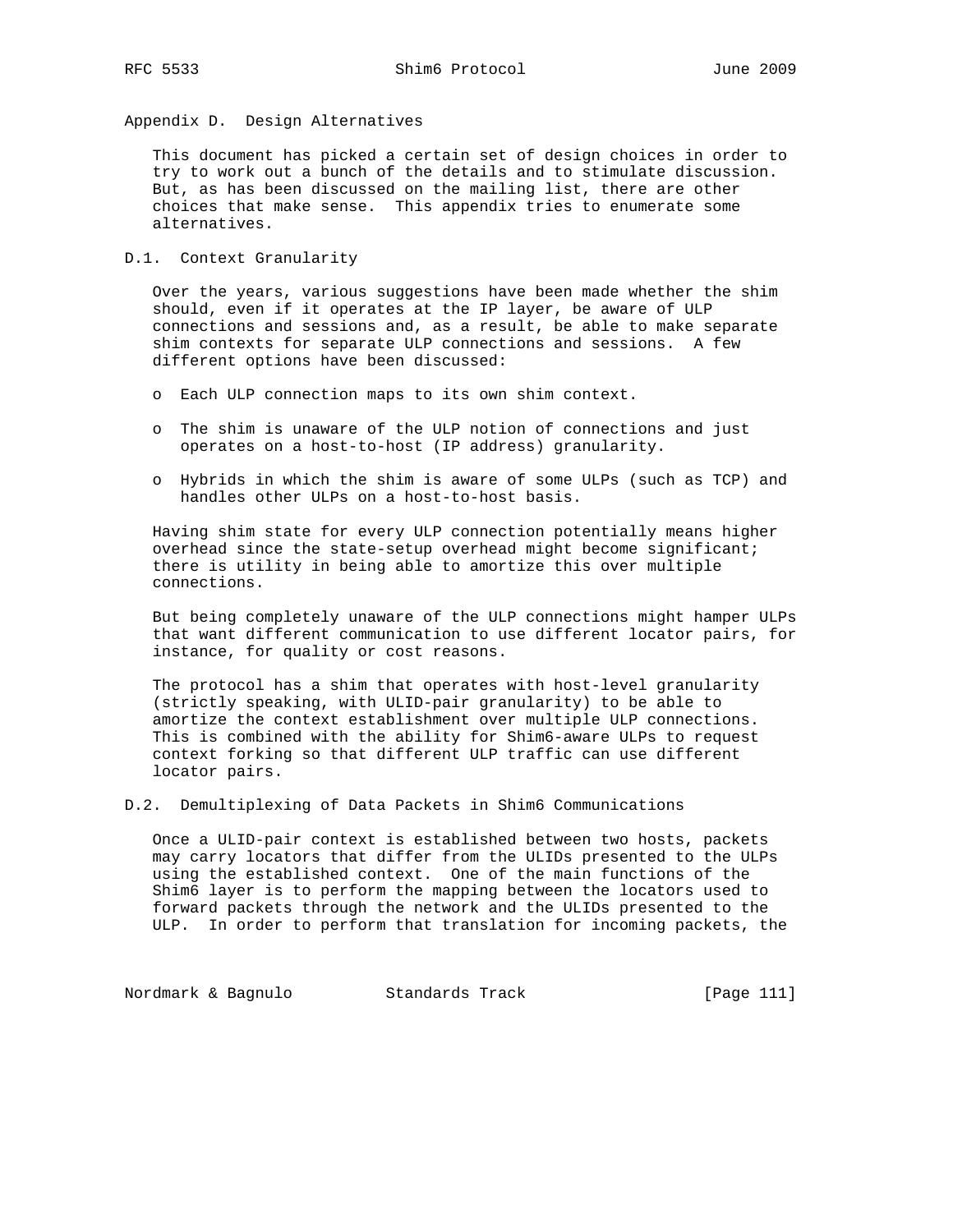Shim6 layer needs to first identify which of the incoming packets need to be translated and then perform the mapping between locators and ULIDs using the associated context. Such operation is called "demultiplexing". It should be noted that, because any address can be used both as a locator and as a ULID, additional information, other than the addresses carried in packets, needs to be taken into account for this operation.

 For example, if a host has addresses A1 and A2 and starts communicating with a peer with addresses B1 and B2, then some communication (connections) might use the pair <A1, B1> as ULID and others might use, for example, <A2, B2>. Initially there are no failures, so these address pairs are used as locators, i.e., in the IP address fields in the packets on the wire. But when there is a failure, the Shim6 layer on A might decide to send packets that used <A1, B1> as ULIDs using <A2, B2> as the locators. In this case, B needs to be able to rewrite the IP address field for some packets and not others, but the packets all have the same locator pair.

 In order to accomplish the demultiplexing operation successfully, data packets carry a Context Tag that allows the receiver of the packet to determine the shim context to be used to perform the operation.

 Two mechanisms for carrying the Context Tag information have been considered in depth during the shim protocol design: those carrying the Context Tag in the Flow Label field of the IPv6 header and those using a new Extension header to carry the Context Tag. In this appendix, we will describe the pros and cons of each mechanism and justify the selected option.

## D.2.1. Flow Label

 A possible approach is to carry the Context Tag in the Flow Label field of the IPv6 header. This means that when a Shim6 context is established, a Flow Label value is associated with this context (and perhaps a separate Flow Label for each direction).

 The simplest way to do this is to have the triple <Flow Label, Source Locator, Destination Locator> identify the context at the receiver.

 The problem with this approach is that, because the locator sets are dynamic, it is not possible at any given moment to be sure that two contexts for which the same Context Tag is allocated will have disjoint locator sets during the lifetime of the contexts.

 Suppose that Node A has addresses IPA1, IPA2, IPA3, and IPA4 and that Host B has addresses IPB1 and IPB2.

Nordmark & Bagnulo Standards Track [Page 112]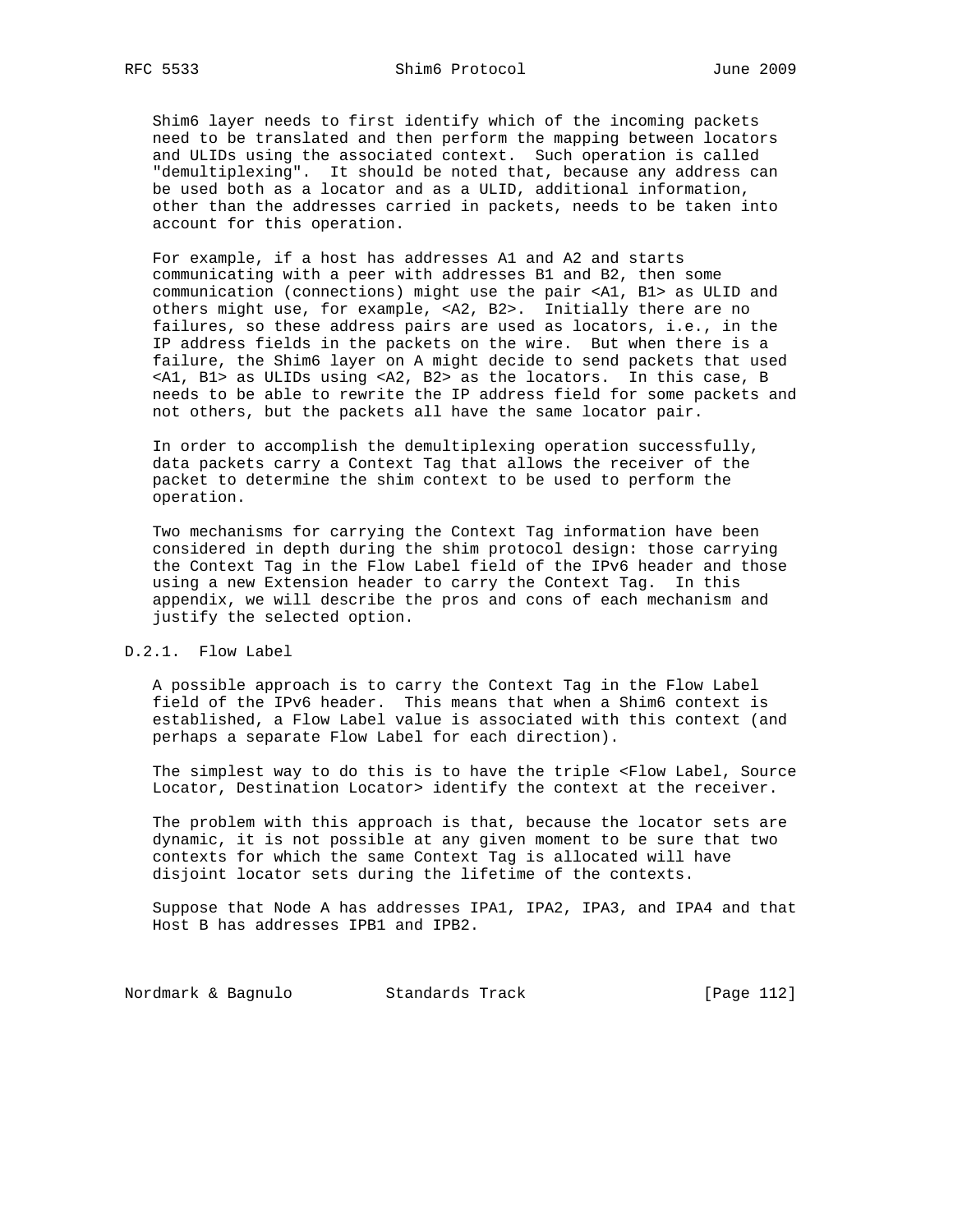Suppose that two different contexts are established between Host A and Host B.

 Context #1 is using IPA1 and IPB1 as ULIDs. The locator set associated to IPA1 is IPA1 and IPA2, while the locator set associated to IPB1 is just IPB1.

 Context #2 uses IPA3 and IPB2 as ULIDs. The locator set associated to IPA3 is IPA3 and IPA4, while the locator set associated to IPB2 is just IPB2.

 Because the locator sets of Context #1 and Context #2 are disjoint, hosts could think that the same Context Tag value can be assigned to both of them. The problem arrives when, later on, IPA3 is added as a valid locator for IPA1 in Context #2 and IPB2 is added as a valid locator for IPB1 in Context #1. In this case, the triple <Flow Label, Source Locator, Destination Locator> would not identify a unique context anymore, and correct demultiplexing is no longer possible.

 A possible approach to overcome this limitation is to simply not repeat the Flow Label values for any communication established in a host. This basically means that each time a new communication that is using different ULIDs is established, a new Flow Label value is assigned to it. By these means, each communication that is using different ULIDs can be differentiated because each has a different Flow Label value.

 The problem with such an approach is that it requires the receiver of the communication to allocate the Flow Label value used for incoming packets, in order to assign them uniquely. For this, a shim negotiation of the Flow Label value to use in the communication is needed before exchanging data packets. This poses problems with non- Shim6-capable hosts, since they would not be able to negotiate an acceptable value for the Flow Label. This limitation can be lifted by marking the packets that belong to shim sessions from those that do not. These markings would require at least a bit in the IPv6 header that is not currently available, so more creative options would be required, for instance, using new Next Header values to indicate that the packet belongs to a Shim6-enabled communication and that the Flow Label carries context information as proposed in [8]. However, even if new Next Header values are used in this way, such an approach is incompatible with the deferred-establishment capability of the shim protocol, which is a preferred function since it suppresses delay due to shim context establishment prior to the initiation of communication. Such capability also allows nodes to

Nordmark & Bagnulo Standards Track [Page 113]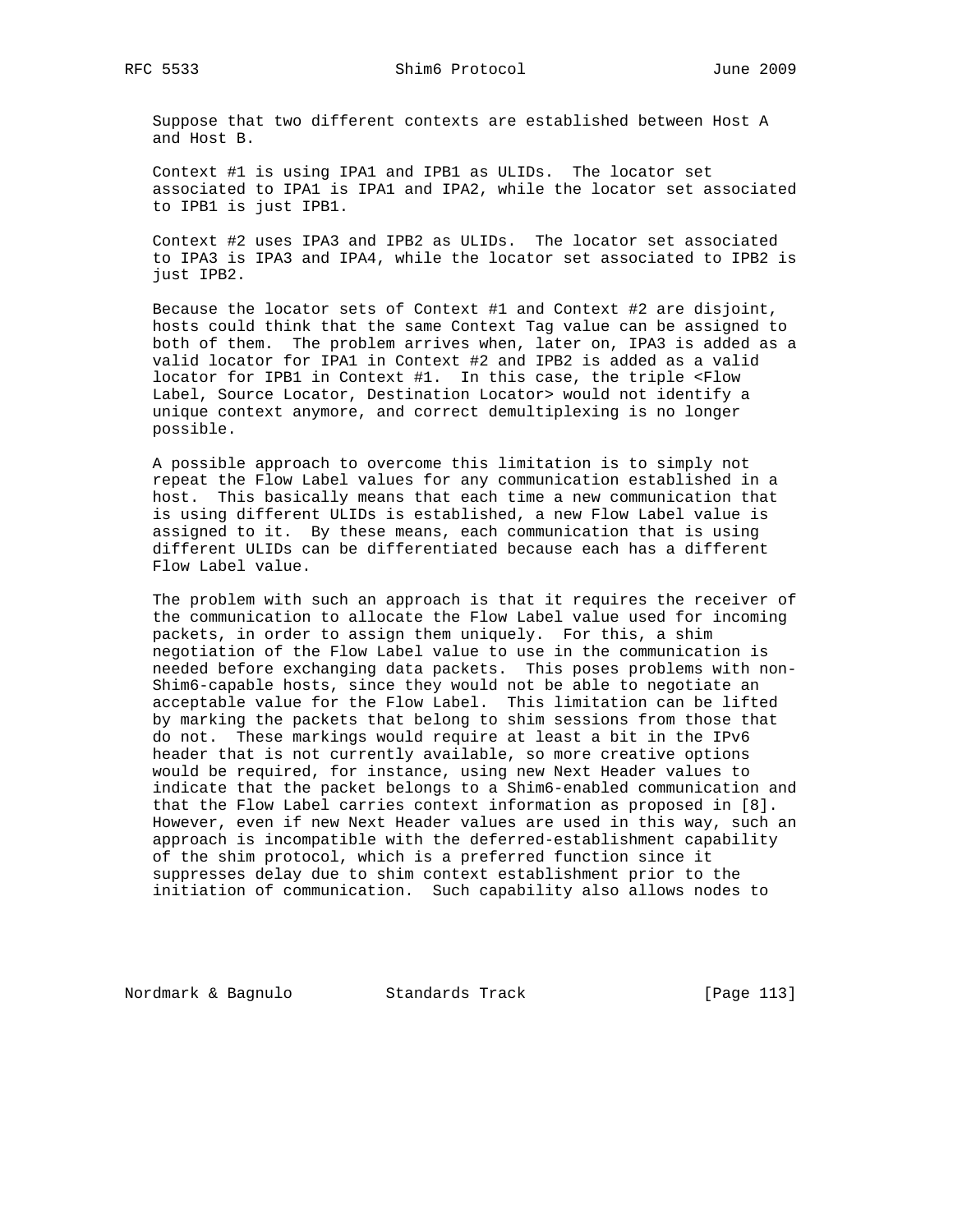define at which stage of the communication they decide, based on their own policies, that a given communication requires protection by the shim.

 In order to cope with the identified limitations, an alternative approach that does not constrain the Flow Label values that are used by communications using ULIDs equal to the locators (i.e., no shim translation) is to only require that different Flow Label values are assigned to different shim contexts. In such an approach, communications start with unmodified Flow Label usage (could be zero or as suggested in [12]). The packets sent after a failure when a different locator pair is used would use a completely different Flow Label, and this Flow Label could be allocated by the receiver as part of the shim context establishment. Since it is allocated during the context establishment, the receiver of the "failed over" packets can pick a Flow Label of its choosing (that is unique in the sense that no other context is using it as a Context Tag), without any performance impact, respecting that, for each locator pair, the Flow Label value used for a given locator pair doesn't change due to the operation of the multihoming shim.

 In this approach, the constraint is that Flow Label values being used as context identifiers cannot be used by other communications that use non-disjoint locator sets. This means that once a given Flow Label value has been assigned to a shim context that has a certain locator sets associated, the same value cannot be used for other communications that use an address pair that is contained in the locator sets of the context. This is a constraint in the potential Flow Label allocation strategies.

 A possible workaround to this constraint is to mark shim packets that require translation, in order to differentiate them from regular IPv6 packets, using the artificial Next Header values described above. In this case, the Flow Label values constrained are only those of the packets that are being translated by the shim. This last approach would be the preferred approach if the Context Tag is to be carried in the Flow Label field. This is the case not only because it imposes the minimum constraints to the Flow Label allocation strategies, limiting the restrictions only to those packets that need to be translated by the shim, but also because context-loss detection mechanisms greatly benefit from the fact that shim data packets are identified as such, allowing the receiving end to identify if a shim context associated to a received packet is supposed to exist, as will be discussed in the context-loss detection appendix below.

Nordmark & Bagnulo Standards Track [Page 114]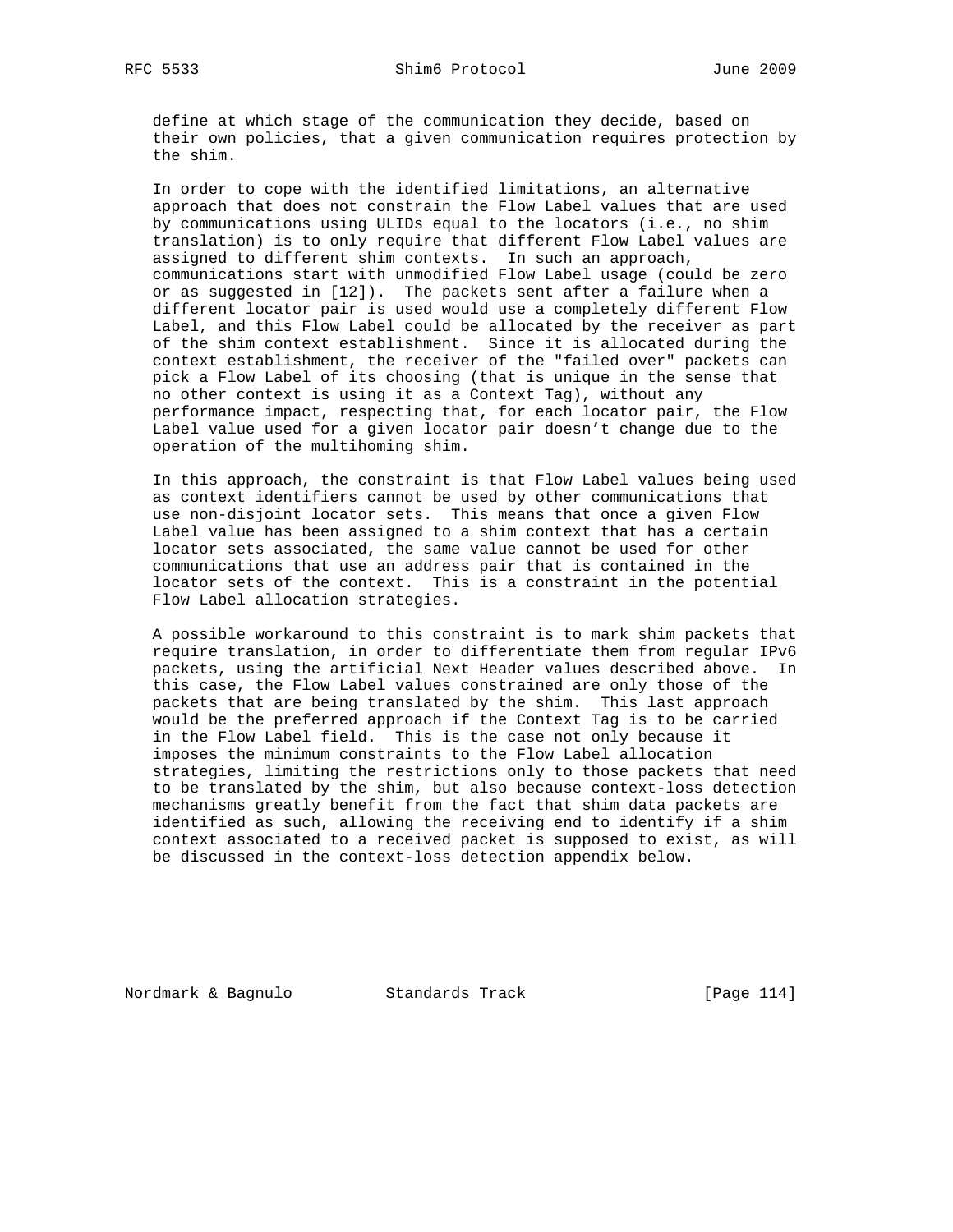# D.2.2. Extension Header

 Another approach, which is the one selected for this protocol, is to carry the Context Tag in a new Extension header. These Context Tags are allocated by the receiving end during the Shim6 protocol initial negotiation, implying that each context will have two Context Tags, one for each direction. Data packets will be demultiplexed using the Context Tag carried in the Extension header. This seems a clean approach since it does not overload existing fields. However, it introduces additional overhead in the packet due to the additional header. The additional overhead introduced is 8 octets. However, it should be noted that the Context Tag is only required when a locator other than the one used as ULID is contained in the packet. Packets where both the Source and Destination Address fields contain the ULIDs do not require a Context Tag, since no rewriting is necessary at the receiver. This approach would reduce the overhead because the additional header is only required after a failure. On the other hand, this approach would cause changes in the available MTU for some packets, since packets that include the Extension header will have an MTU that is 8 octets shorter. However, path changes through the network can result in a different MTU in any case; thus, having a locator change, which implies a path change, affect the MTU doesn't introduce any new issues.

## D.3. Context-Loss Detection

 In this appendix, we will present different approaches considered to detect context loss and potential context-recovery strategies. The scenario being considered is the following: Node A and Node B are communicating using IPA1 and IPB1. Sometime later, a shim context is established between them, with IPA1 and IPB1 as ULIDs and with IPA1,...,IPAn and IPB1,...,IPBm as locator sets, respectively.

 It may happen that, later on, one of the hosts (e.g., Host A) loses the shim context. The reason for this can be that Host A has a more aggressive garbage collection policy than Host B or that an error occurred in the shim layer at Host A and resulted in the loss of the context state.

 The mechanisms considered in this appendix are aimed at dealing with this problem. There are essentially two tasks that need to be performed in order to cope with this problem: first, the context loss must be detected and, second, the context needs to be recovered/ re-established.

Mechanisms for detecting context loss.

Nordmark & Bagnulo Standards Track [Page 115]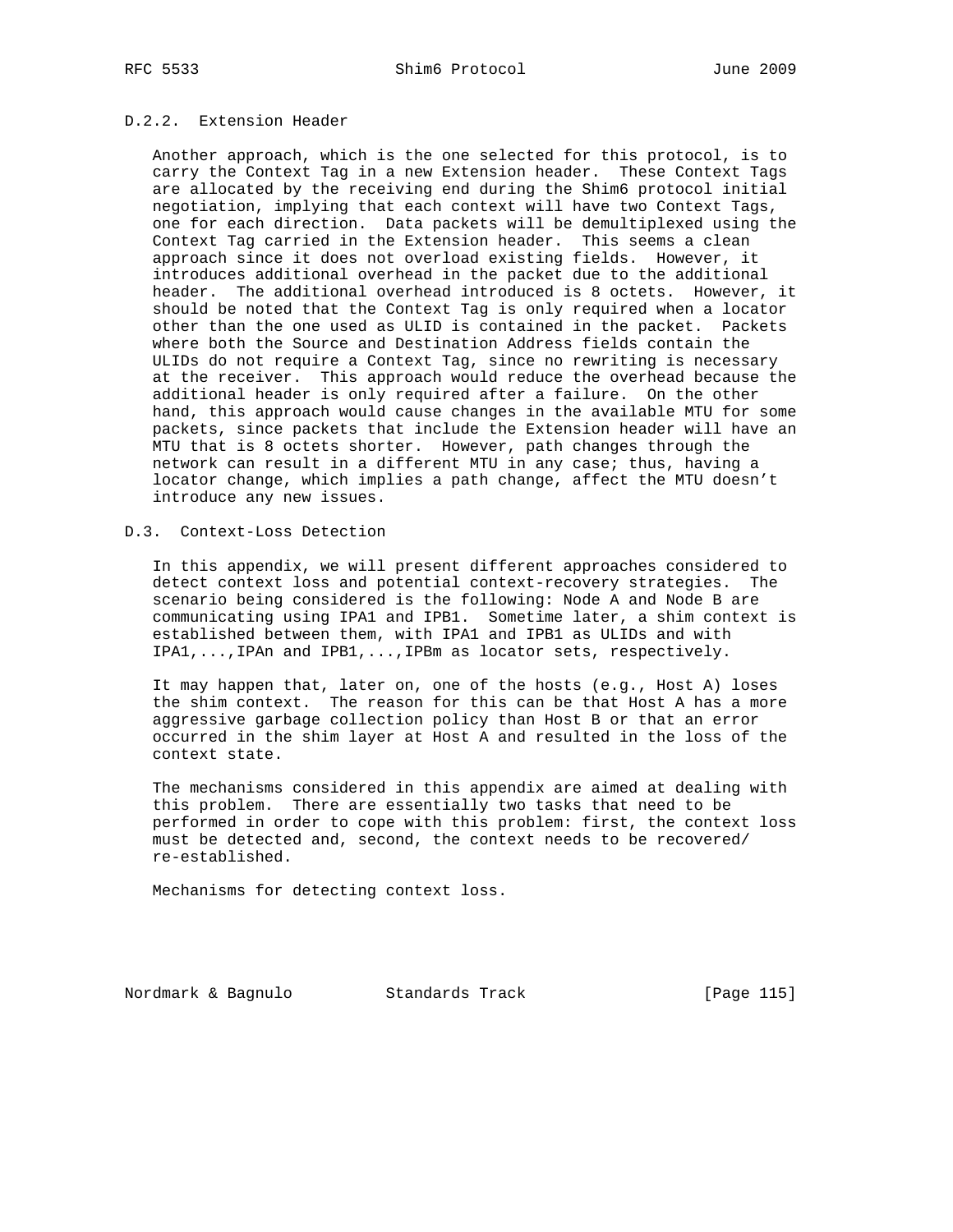These mechanisms basically consist in each end of the context that periodically sends a packet containing context-specific information to the other end. Upon reception of such packets, the receiver verifies that the required context exists. In the case that the context does not exist, it sends a packet notifying the sender of the problem.

 An obvious alternative for this would be to create a specific context keepalive exchange, which consists in periodically sending packets with this purpose. This option was considered and discarded because it seemed an overkill to define a new packet exchange to deal with this issue.

 Another alternative is to piggyback the context-loss detection function in other existent packet exchanges. In particular, both shim control and data packets can be used for this.

 Shim control packets can be trivially used for this because they carry context-specific information. This way, when a node receives one such packet, it will verify if the context exists. However, shim control frequency may not be adequate for context-loss detection since control packet exchanges can be very limited for a session in certain scenarios.

 Data packets, on the other hand, are expected to be exchanged with a higher frequency but do not necessarily carry context-specific information. In particular, packets flowing before a locator change (i.e., a packet carrying the ULIDs in the address fields) do not need context information since they do not need any shim processing. Packets that carry locators that differ from the ULIDs carry context information.

 However, we need to make a distinction here between the different approaches considered to carry the Context Tag -- in particular, between those approaches where packets are explicitly marked as shim packets and those approaches where packets are not marked as such. For instance, in the case where the Context Tag is carried in the Flow Label and packets are not marked as shim packets (i.e., no new Next Header values are defined for shim), a receiver that has lost the associated context is not able to detect that the packet is associated with a missing context. The result is that the packet will be passed unchanged to the upper-layer protocol, which in turn will probably silently discard it due to a checksum error. The resulting behavior is that the context loss is undetected. This is one additional reason to discard an approach that carries the Context Tag in the Flow Label field and does not explicitly mark the shim packets as such. On the other hand, approaches that mark shim data packets (like those that use the Extension header or the Flow Label

Nordmark & Bagnulo Standards Track [Page 116]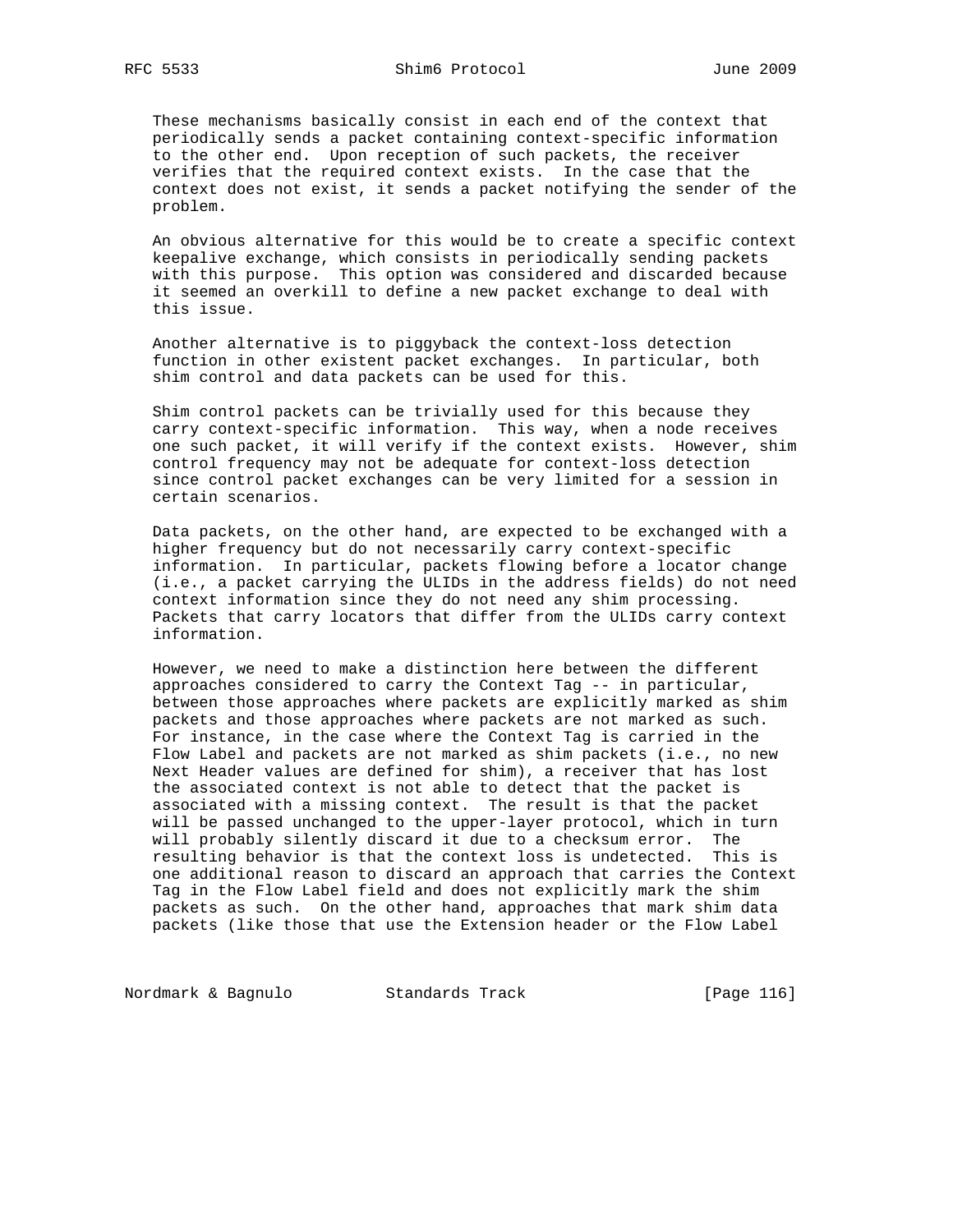with new Next Header values) allow the receiver to detect if the context associated to the received packet is missing. In this case, data packets also perform the function of a context-loss detection exchange. However, it must be noted that only those packets that carry a locator that differs from the ULID are marked. This basically means that context loss will be detected after an outage has occurred, i.e., alternative locators are being used.

 Summarizing, the proposed context-loss detection mechanisms use shim control packets and Shim6 Payload Extension headers to detect context loss. Shim control packets detect context loss during the whole lifetime of the context, but the expected frequency in some cases is very low. On the other hand, Shim6 Payload Extension headers have a higher expected frequency in general, but they only detect context loss after an outage. This behavior implies that it will be common that context loss is detected after a failure, i.e., once it is actually needed. Because of that, a mechanism for recovering from context loss is required if this approach is used.

 Overall, the mechanism for detecting lost context would work as follows: the end that still has the context available sends a message referring to the context. Upon the reception of such message, the end that has lost the context identifies the situation and notifies the other end of the context-loss event by sending a packet containing the lost context information extracted from the received packet.

 One option is to simply send an error message containing the received packets (or at least as much of the received packet that the MTU allows to fit). One of the goals of this notification is to allow the other end that still retains context state to re-establish the lost context. The mechanism to re-establish the lost context consists in performing the 4-way initial handshake. This is a time consuming exchange and, at this point, time may be critical since we are re-establishing a context that is currently needed (because context-loss detection may occur after a failure). So another option, which is the one used in this protocol, is to replace the error message with a modified R1 message so that the time required to perform the context-establishment exchange can be reduced. Upon the reception of this modified R1 message, the end that still has the context state can finish the context-establishment exchange and restore the lost context.

D.4. Securing Locator Sets

 The adoption of a protocol like SHIM, which allows the binding of a given ULID with a set of locators, opens the door for different types of redirection attacks as described in [15]. The goal, in terms of

Nordmark & Bagnulo Standards Track [Page 117]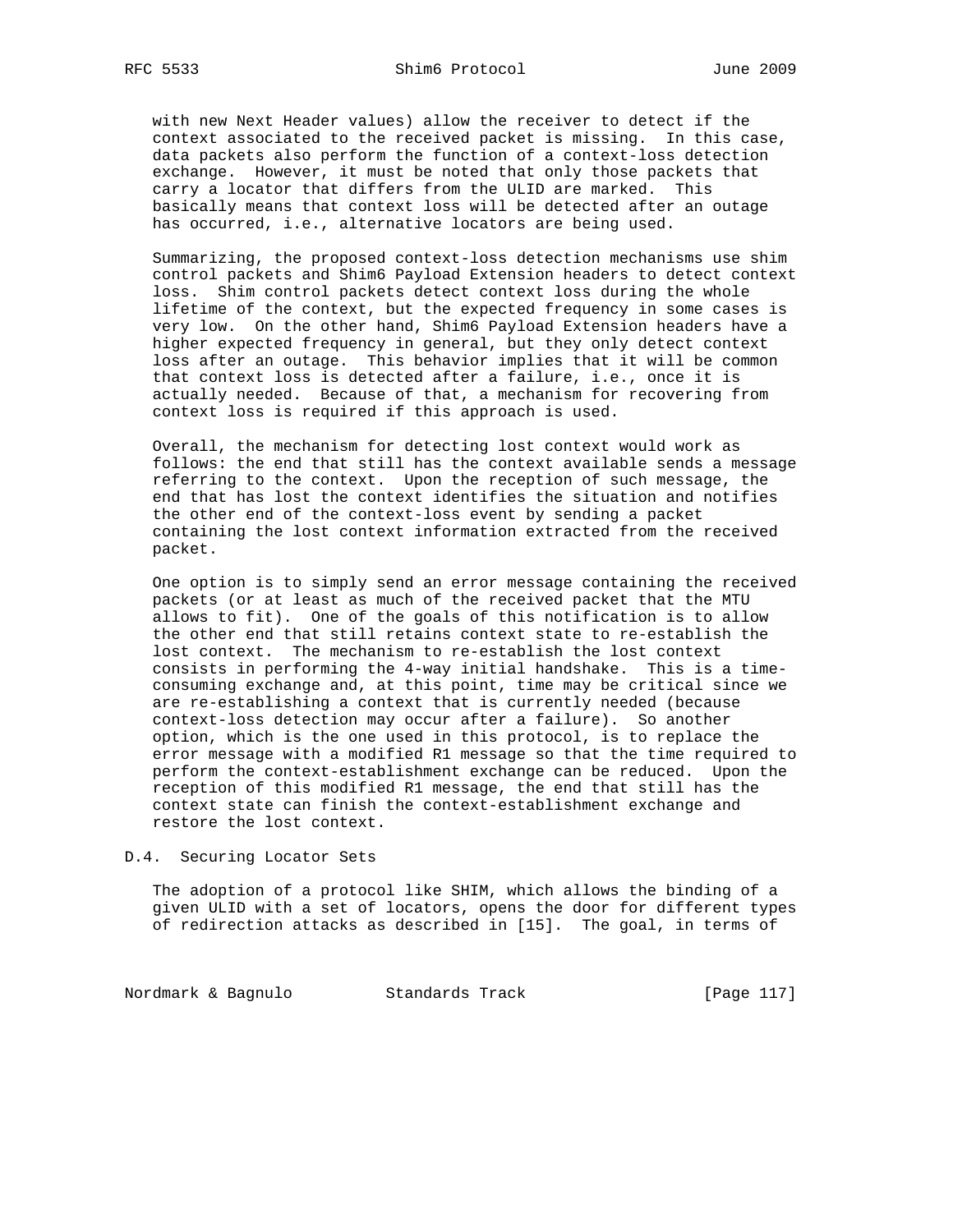security, for the design of the shim protocol is to not introduce any new vulnerability into the Internet architecture. It is a non-goal to provide additional protection other than what is currently available in the single-homed IPv6 Internet.

 Multiple security mechanisms were considered to protect the shim protocol. In this appendix we will present some of them.

 The simplest option to protect the shim protocol is to use cookies, i.e., a randomly generated bit string that is negotiated during the context-establishment phase and then is included in subsequent signaling messages. By these means, it would be possible to verify that the party that was involved in the initial handshake is the same party that is introducing new locators. Moreover, before using a new locator, an exchange is performed through the new locator, verifying that the party located at the new locator knows the cookie, i.e., that it is the same party that performed the initial handshake.

 While this security mechanism does indeed provide a fair amount of protection, it leaves the door open for so-called time-shifted attacks. In these attacks, an attacker on the path discovers the cookie by sniffing any signaling message. After that, the attacker can leave the path and still perform a redirection attack since, as he is in possession of the cookie, he can introduce a new locator into the locator set and can also successfully perform the reachability exchange if he is able to receive packets at the new locator. The difference with the current single-homed IPv6 situation is that in the current situation the attacker needs to be on-path during the whole lifetime of the attack, while in this new situation (where only cookie protection is provided), an attacker that was once on the path can perform attacks after he has left the on-path location.

 Moreover, because the cookie is included in signaling messages, the attacker can discover the cookie by sniffing any of them, making the protocol vulnerable during the whole lifetime of the shim context. A possible approach to increase security is to use a shared secret, i.e., a bit string that is negotiated during the initial handshake but that is used as a key to protect following messages. With this technique, the attacker must be present on the path and sniffing packets during the initial handshake, since this is the only moment when the shared secret is exchanged. Though it imposes that the attacker must be on path at a very specific moment (the establishment phase), and though it improves security, this approach is still vulnerable to time-shifted attacks. It should be noted that, depending on protocol details, an attacker may be able to force the re-creation of the initial handshake (for instance, by blocking

Nordmark & Bagnulo Standards Track [Page 118]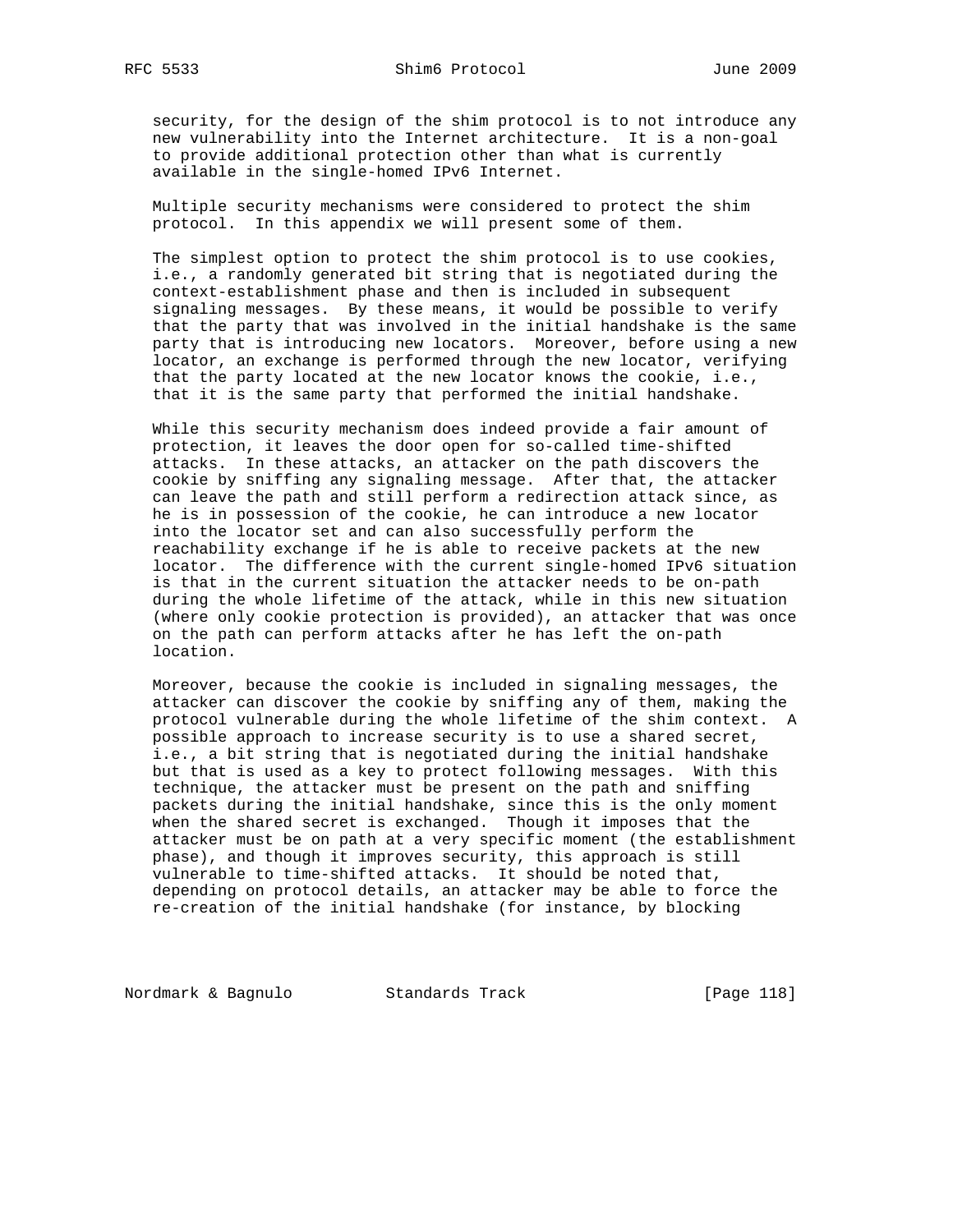messages and making the parties think that the context has been lost); thus, the resulting situation may not differ that much from the cookie-based approach.

 Another option that was discussed during the design of this protocol was the possibility of using IPsec for protecting the shim protocol. Now, the problem under consideration in this scenario is how to securely bind an address that is being used as ULID with a locator set that can be used to exchange packets. The mechanism provided by IPsec to securely bind the address that is used with cryptographic keys is the usage of digital certificates. This implies that an IPsec-based solution would require a common and mutually trusted third party to generate digital certificates that bind the key and the ULID. Considering that the scope of application of the shim protocol is global, this would imply a global public key infrastructure (PKI). The major issues with this approach are the deployment difficulties associated with a global PKI. The other possibility would be to use some form of opportunistic IPSec, like Better-Than-Nothing-Security (BTNS) [22]. However, this would still present some issues. In particular, this approach requires a leap of-faith in order to bind a given address to the public key that is being used, which would actually prevent the most critical security feature that a Shim6 security solution needs to achieve from being provided: proving identifier ownership. On top of that, using IPsec would require to turn on per-packet AH/ESP just for multihoming to occur.

 In general, SHIM6 was expected to work between pairs of hosts that have no prior arrangement, security association, or common, trusted third party. It was also seen as undesirable to have to turn on per packet AH/ESP just for the multihoming to occur. However, Shim6 should work and have an additional level of security where two hosts choose to use IPsec.

 Another design alternative would have employed some form of opportunistic or Better-Than-Nothing Security (BTNS) IPsec to perform these tasks with IPsec instead. Essentially, HIP in opportunistic mode is very similar to SHIM6, except that HIP uses IPsec, employs per-packet ESP, and introduces another set of identifiers.

 Finally, two different technologies were selected to protect the shim protocol: HBA [3] and CGA [2]. These two techniques provide a similar level of protection but also provide different functionality with different computational costs.

 The HBA mechanism relies on the capability of generating all the addresses of a multihomed host as an unalterable set of intrinsically bound IPv6 addresses, known as an HBA set. In this approach,

Nordmark & Bagnulo Standards Track [Page 119]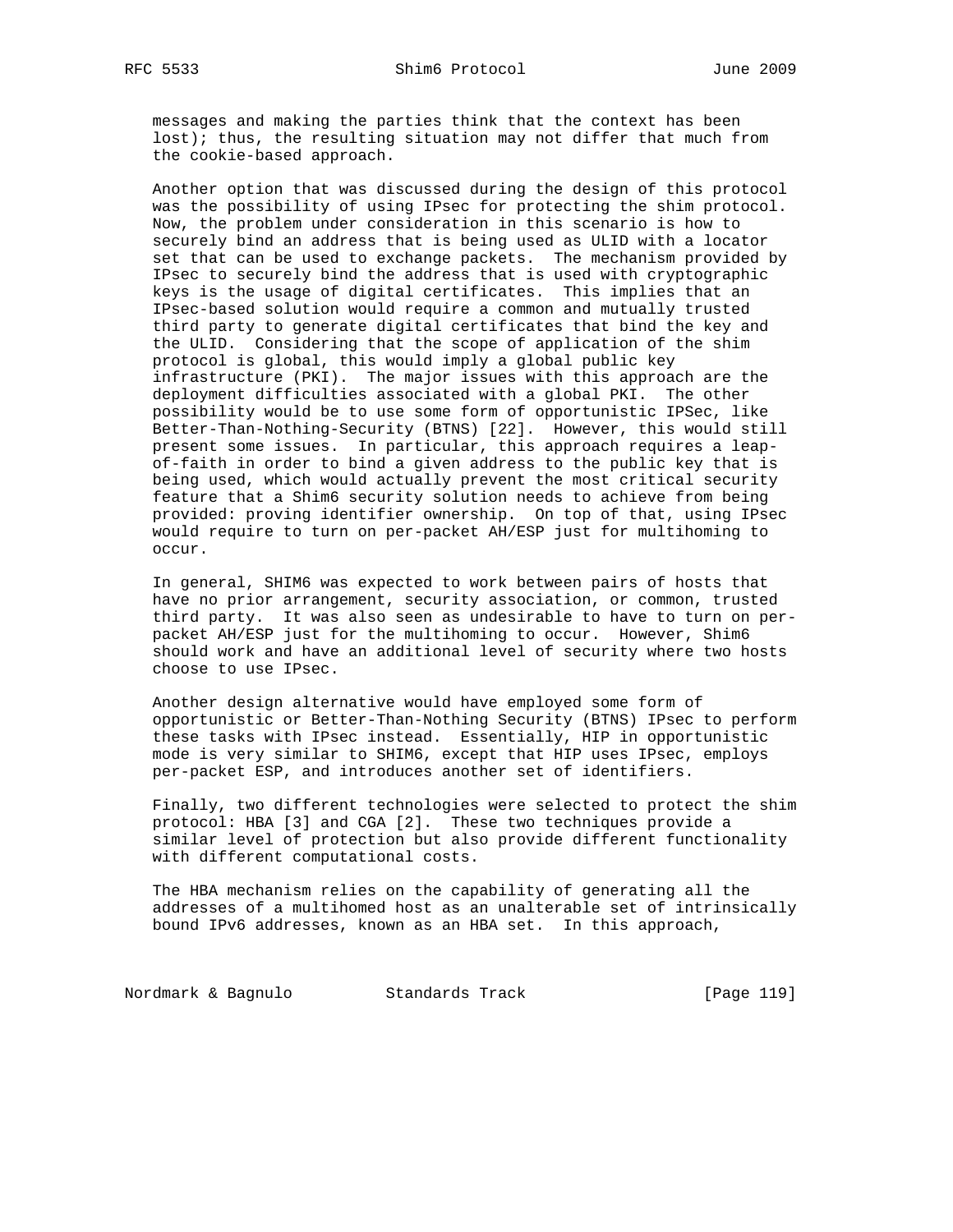addresses incorporate a cryptographic one-way hash of the prefix set available into the interface identifier part. The result is that the binding between all the available addresses is encoded within the addresses themselves, providing hijacking protection. Any peer using the shim protocol node can efficiently verify that the alternative addresses proposed for continuing the communication are bound to the initial address through a simple hash calculation. A limitation of the HBA technique is that, once generated, the address set is fixed and cannot be changed without also changing all the addresses of the HBA set. In other words, the HBA technique does not support dynamic addition of address to a previously generated HBA set. An advantage of this approach is that it requires only hash operations to verify a locator set, imposing very low computational cost to the protocol.

 In a CGA-based approach, the address used as ULID is a CGA that contains a hash of a public key in its interface identifier. The result is a secure binding between the ULID and the associated key pair. This allows each peer to use the corresponding private key to sign the shim messages that convey locator set information. The trust chain in this case is the following: the ULID used for the communication is securely bound to the key pair because it contains the hash of the public key, and the locator set is bound to the public key through the signature. The CGA approach then supports dynamic addition of new locators in the locator set, since in order to do that the node only needs to sign the new locator with the private key associated with the CGA used as ULID. A limitation of this approach is that it imposes systematic usage of public key cryptography with its associate computational cost.

 Either of these two mechanisms, HBA and CGA, provides time-shifted attack protection, since the ULID is securely bound to a locator set that can only be defined by the owner of the ULID.

 So the design decision adopted was that both mechanisms, HBA and CGA, are supported. This way, when only stable address sets are required, the nodes can benefit from the low computational cost offered by HBA, while when dynamic locator sets are required, this can be achieved through CGAs with an additional cost. Moreover, because HBAs are defined as a CGA extension, the addresses available in a node can simultaneously be CGAs and HBAs, allowing the usage of the HBA and CGA functionality when needed, without requiring a change in the addresses used.

#### D.5. ULID-Pair Context-Establishment Exchange

 Two options were considered for the ULID-pair context-establishment exchange: a 2-way handshake and a 4-way handshake.

Nordmark & Bagnulo Standards Track [Page 120]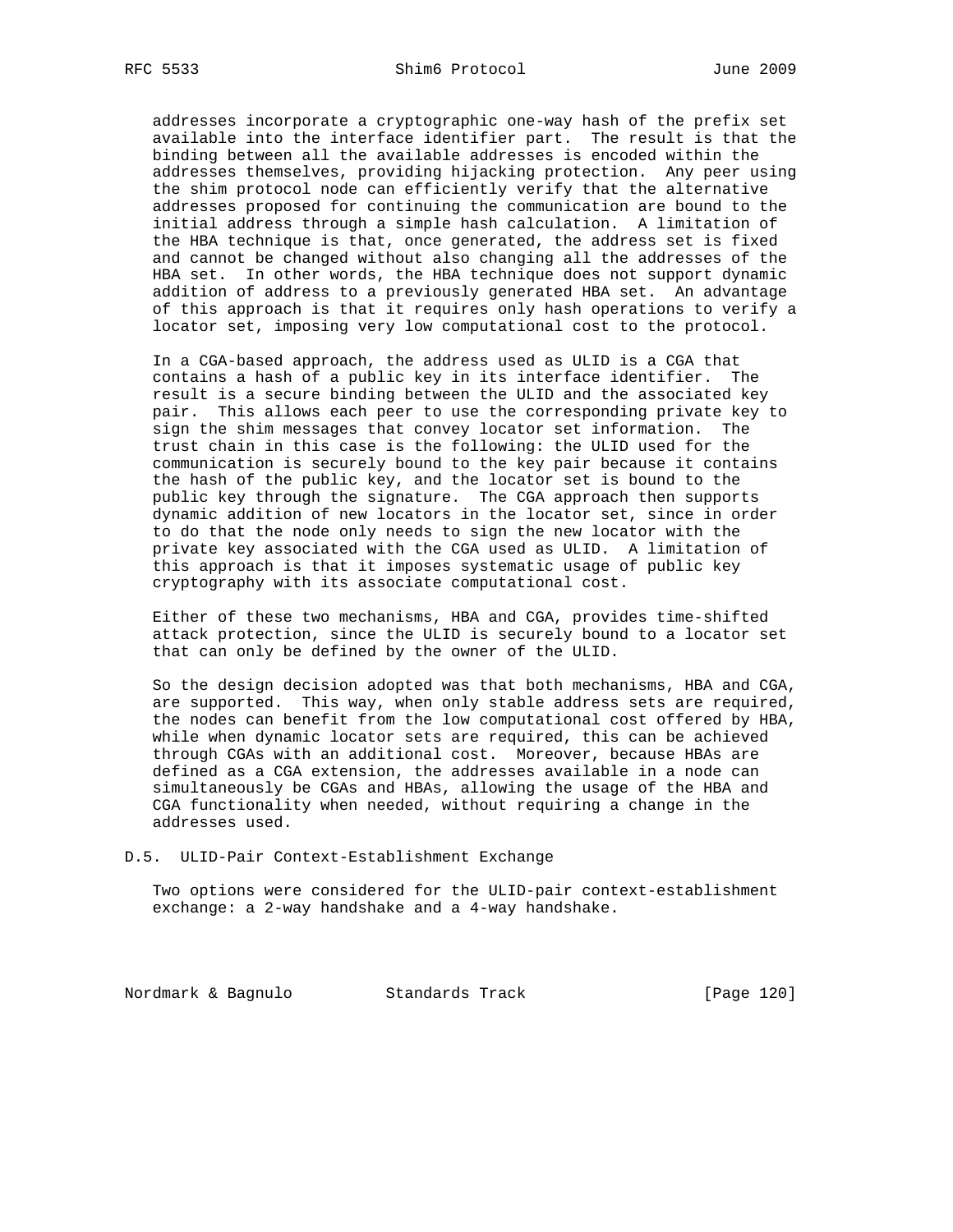A key goal for the design of this exchange was protection against DoS attacks. The attack under consideration was basically a situation where an attacker launches a great amount of ULID-pair establishment request packets, exhausting the victim's resources similarly to TCP SYN flooding attacks.

 A 4-way handshake exchange protects against these attacks because the receiver does not create any state associated to a given context until the reception of the second packet, which contains prior contact proof in the form of a token. At this point, the receiver can verify that at least the address used by the initiator is valid to some extent, since the initiator is able to receive packets at this address. In the worst case, the responder can track down the attacker using this address. The drawback of this approach is that it imposes a 4-packet exchange for any context establishment. This would be a great deal if the shim context needed to be established up front, before the communication can proceed. However, thanks to the deferred context-establishment capability of the shim protocol, this limitation has a reduced impact in the performance of the protocol. (However, it may have a greater impact in the situation of context recovery, as discussed earlier. However, in this case, it is possible to perform optimizations to reduce the number of packets as described above.)

 The other option considered was a 2-way handshake with the possibility to fall back to a 4-way handshake in case of attack. In this approach, the ULID-pair establishment exchange normally consists of a 2-packet exchange and does not verify that the initiator has performed a prior contact before creating context state. In case a DoS attack is detected, the responder falls back to a 4-way handshake similar to the one described previously, in order to prevent the detected attack from proceeding. The main difficulty with this attack is how to detect that a responder is currently under attack. It should be noted that, because this is a 2-way exchange, it is not possible to use the number of half-open sessions (as in TCP) to detect an ongoing attack; different heuristics need to be considered.

 The design decision taken was that, considering the current impact of DoS attacks and the low impact of the 4-way exchange in the shim protocol (thanks to the deferred context-establishment capability), a 4-way exchange would be adopted for the base protocol.

#### D.6. Updating Locator Sets

 There are two possible approaches to the addition and removal of locators: atomic and differential approaches. The atomic approach essentially sends the complete locator set each time a variation in the locator set occurs. The differential approach sends the

Nordmark & Bagnulo Standards Track [Page 121]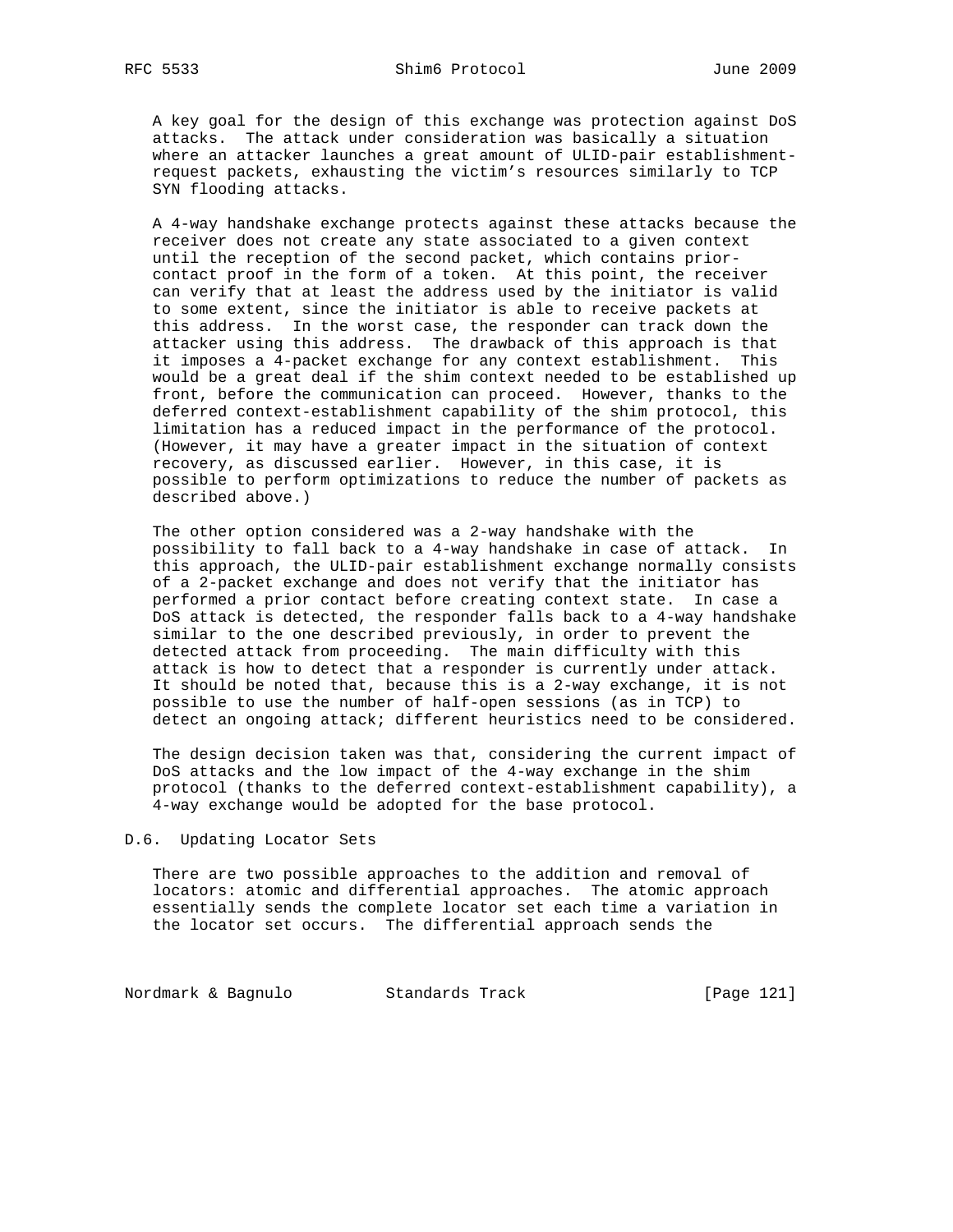differences between the existing locator set and the new one. The atomic approach imposes additional overhead since all of the locator set has to be exchanged each time, while the differential approach requires re-synchronization of both ends through changes (i.e., requires that both ends have the same idea about what the current locator set is).

 Because of the difficulties imposed by the synchronization requirement, the atomic approach was selected.

## D.7. State Cleanup

 There are essentially two approaches for discarding an existing state about locators, keys, and identifiers of a correspondent node: a coordinated approach and an unilateral approach.

 In the unilateral approach, each node discards information about the other node without coordination with the other node, based on some local timers and heuristics. No packet exchange is required for this. In this case, it would be possible that one of the nodes has discarded the state while the other node still hasn't. In this case, a No Context Error message may be required to inform the other node about the situation; possibly a recovery mechanism is also needed.

 A coordinated approach would use an explicit CLOSE mechanism, akin to the one specified in HIP [20]. If an explicit CLOSE handshake and associated timer is used, then there would no longer be a need for the No Context Error message due to a peer having garbage collected at its end of the context. However, there is still potentially a need to have a No Context Error message in the case of a complete state loss of the peer (also known as a crash followed by a reboot). Only if we assume that the reboot takes at least the time of the CLOSE timer, or that it is okay to not provide complete service until CLOSE-timer minutes after the crash, can we completely do away with the No Context Error message.

 In addition, another aspect that is relevant for this design choice is the context confusion issue. In particular, using a unilateral approach to discard context state clearly opens up the possibility of context confusion, where one of the ends unilaterally discards the context state, while the other does not. In this case, the end that has discarded the state can re-use the Context Tag value used for the discarded state for another context, creating potential context confusion. In order to illustrate the cases where problems would arise, consider the following scenario:

 o Hosts A and B establish context 1 using CTA and CTB as Context Tags.

Nordmark & Bagnulo Standards Track [Page 122]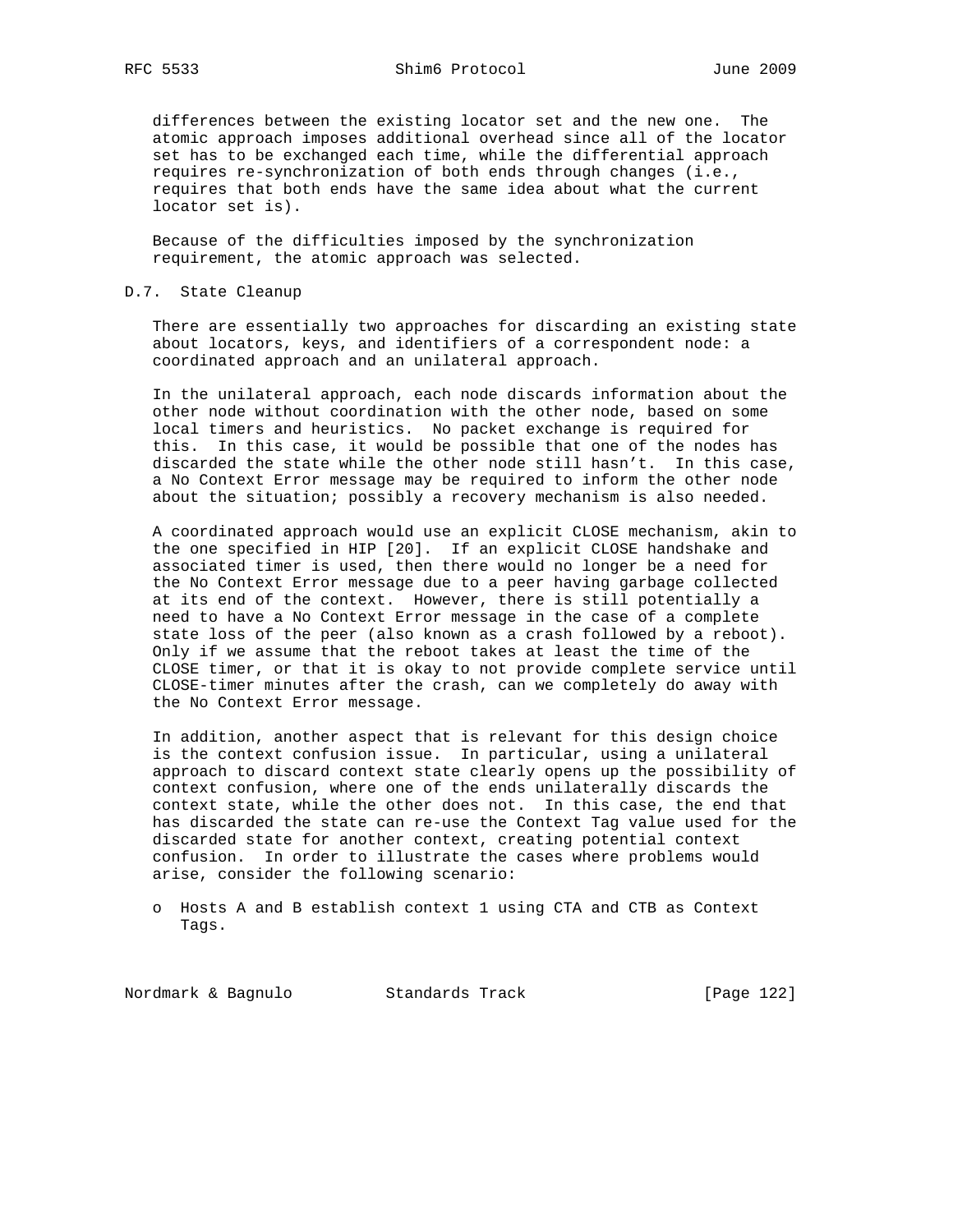o Later on, A discards context 1 and the Context Tag value CTA becomes available for reuse.

o However, B still keeps context 1.

This would create context confusion in the following two cases:

- o A new context 2 is established between A and B with a different ULID pair (or Forked Instance Identifier), and A uses CTA as the Context Tag. If the locator sets used for both contexts are not disjoint, we have context confusion.
- o A new context is established between A and C, and A uses CTA as the Context Tag value for this new context. Later on, B sends Payload Extension header and/or control messages containing CTA, which could be interpreted by A as belonging to context 2 (if no proper care is taken). Again we have context confusion.

 One could think that using a coordinated approach would eliminate such context confusion, making the protocol much simpler. However, this is not the case, because even in the case of a coordinated approach using a CLOSE/CLOSE ACK exchange, there is still the possibility of a host rebooting without having the time to perform the CLOSE exchange. So, it is true that the coordinated approach eliminates the possibility of context confusion due to premature garbage collection, but it does not prevent the same situations due to a crash and reboot of one of the involved hosts. The result is that, even if we went for a coordinated approach, we would still need to deal with context confusion and provide the means to detect and recover from these situations.